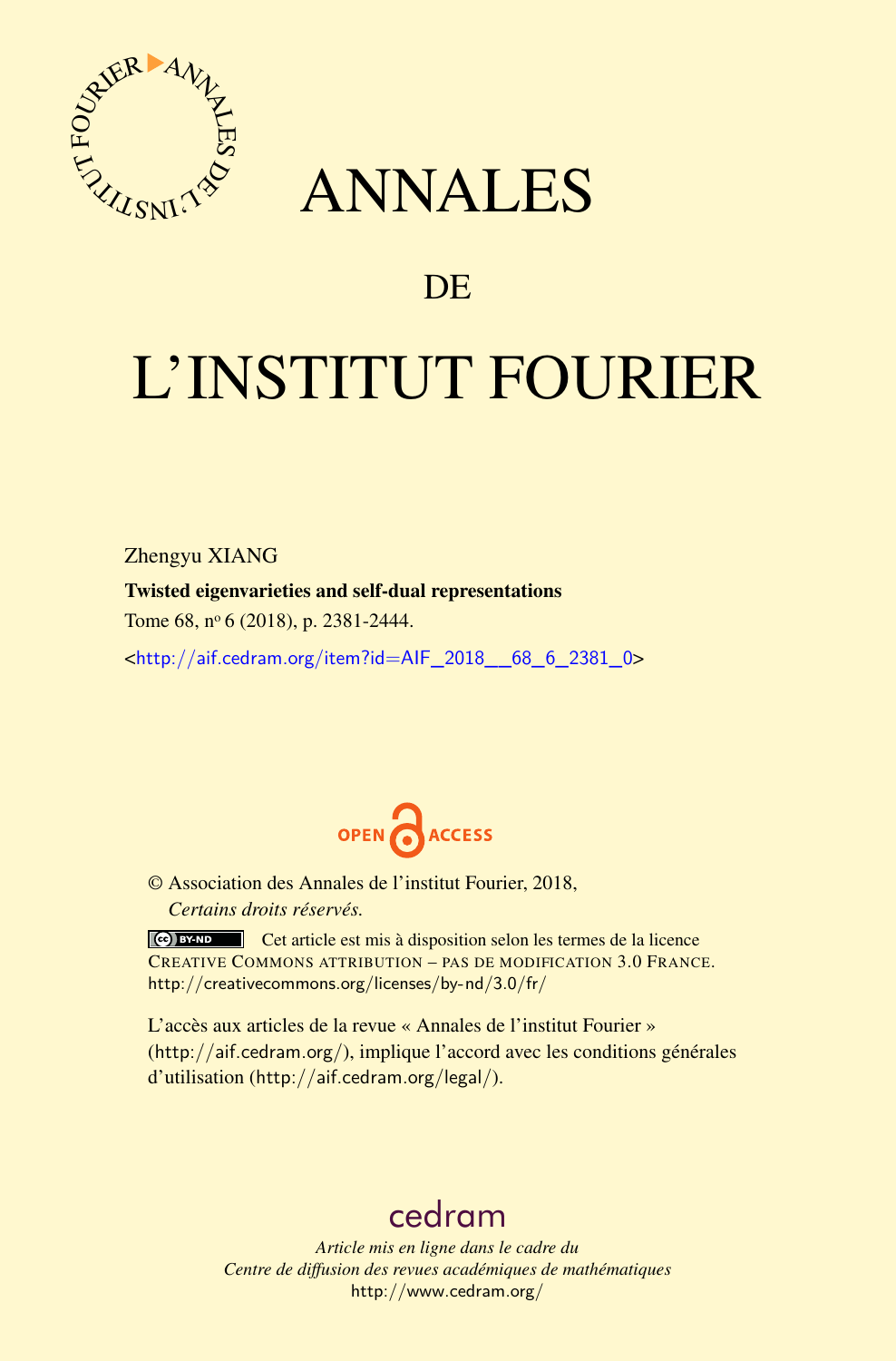#### TWISTED EIGENVARIETIES AND SELF-DUAL REPRESENTATIONS

#### **by Zhengyu XIANG**

ABSTRACT. — For a reductive group *G* and a finite order Cartan-type automorphism *ι* of *G*, we construct an eigenvariety parameterizing *ι*-invariant cuspidal Hecke eigensystems of *G*. In particular, for  $G = Gl_n$ , we prove, any self-dual cuspidal Hecke eigensystem can be deformed in a p-adic family of self-dual cuspidal Hecke eigensystems containing a Zariski dense subset of classical points.

Résumé. — Pour un groupe réductif *G* et un automorphisme d'ordre fini *ι* de type Cartan de *G* nous construisons une variété propre paramétrant les systèmes propres de Hecke automorphes cuspidaux *ι*-invariants de *G*. En particulier, pour  $G = Gl_n$ , on prouve que chaque système propre de Hecke cuspidale autoduale de pente finie peut être déformé dans une famille *p*-adique de sytèmes propres de Hecke cuspidaux autoduaux contenant un sous-ensemble Zariski-dense de points classiques.

#### **1. Introduction**

Let  $G$  be a reductive group over  $\mathbb Q$ , consider the locally symmetric space  $S_G(K_f)$  associated to *G* and a neat open compact subgroup  $K_f$  of  $G(\mathbb{A}_f)$ , the finite adelic points of *G*. If *T* is a maximal torus of *G* and  $\lambda$  a regular dominant algebraic weight of *G* with respect to *T*, consider  $\mathbb{V}_{\lambda}$ , the finite dimensional irreducible algebraic representation of *G* with highest weight *λ*, and its dual  $\mathbb{V}_λ$ . There is a standard action of the Hecke algebra  $\mathcal{H}_G$  on the cohomology spaces  $H^*(S_G(K_f), \mathbb{V}^\vee_\lambda(\mathbb{C}))$ . An automorphic representation that can be realized in  $H^*(S_G(K_f), \mathbb{V}^\vee_\lambda(\mathbb{C}))$  is said of level  $K_f$  and of cohomological weight *λ*.

Once fixed a prime number *p* and an embedding  $i_p : \overline{\mathbb{Q}}_p \hookrightarrow \mathbb{C}$ , we are interested in the behavior of automorphic representations when their weights

Keywords: eigenvariety, p-adic automorphic form, self-dual representation.

<sup>2010</sup> Mathematics Subject Classification: 11F33, 11F55, 11F75, 11F85.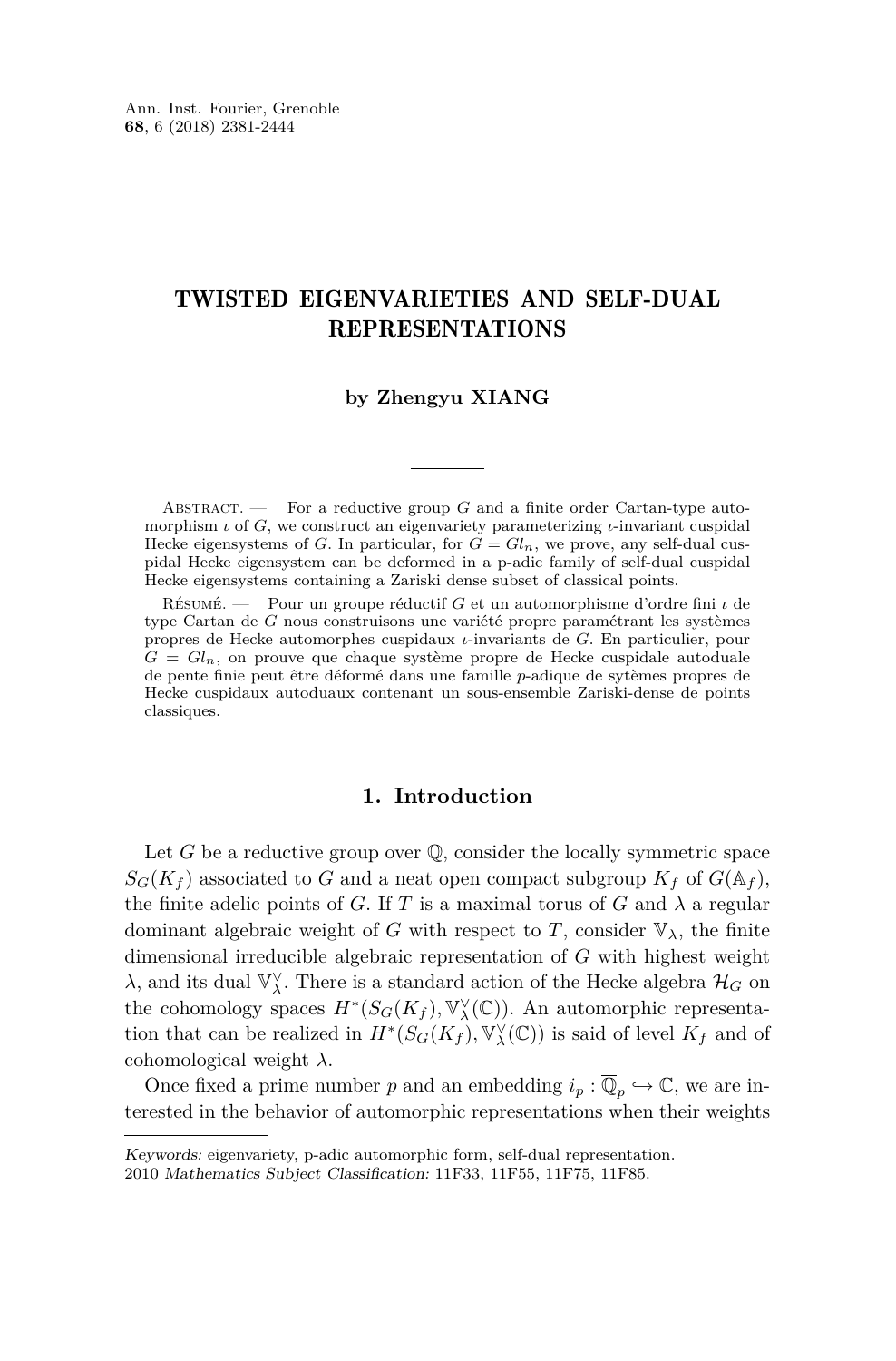varying *p*-adically. This leads to the study of *p*-adic automorphic representations. For simplicity, assume *G* splits over  $\mathbb{Q}_p$ . Let *B* be a Borel subgroup of  $G_{/\mathbb{Q}_p}$  containing  $T_{/\mathbb{Q}_p}$ , consider the situation  $K_f = K^p I_m$ , where  $K^p$  is open compact in  $G(A_f^{\hat{p}})$  and  $I_m$  is an Iwahori subgroup of  $G(\mathbb{Q}_p)$  in a good position with respect to the pair  $(B, T)$ . Let  $\mathcal{H}_p$  be the *p*-adic Hecke algebras of *G* under this setting (see Section [2.1\)](#page-5-0). If  $\pi$  is a cuspidal automorphic representation of *G* whose cohomological weight  $\lambda^{\text{alg}}$  is algebraic, its *p*-stabilizations are irreducible representations of  $\mathcal{H}_p$  that can be realized in the cohomology space  $H^*(S_G(K_f), \mathcal{V}^{\vee}_{\lambda}(\overline{\mathbb{Q}}_p))$  (refer [\[18,](#page-64-0) Section 4.1.9]), where  $\lambda = \lambda^{\text{alg}} \epsilon$  is a *p*-adic arithmetic weight obtained by twisting  $\lambda^{\text{alg}}$ with some finite order character  $\epsilon$  of  $T(\mathbb{Z}_p)$ , and  $\mathcal{V}_\lambda$  is the locally algebraic induced representation of a *p*-adic cell of  $G(\mathbb{Q}_p)$  from  $\lambda$  (see Section [2.3\)](#page-9-0). Those representations of  $\mathcal{H}_p$  from *p*-stabilization are most important examples of *p*-adic automorphic representations, and are called classical. Let  $S$  be the finite subset of "bad" places defined in Section [2.1,](#page-5-0) further removing the information over S form  $\mathcal{H}_p$ , we obtain a commutative algebra  $R_{\mathcal{S},p}$ , which can be identified in the center of  $\mathcal{H}_p$ . The central character of a classical *p*-adic automorphic representation defines a character of  $R_{\mathcal{S},p}$ appearing in  $H^*(S_G(K_f), \mathcal{V}^{\vee}_{\lambda}(\overline{\mathbb{Q}}_p))$  for some arithmetic *p*-adic weight  $\lambda$ . It is called a *p*-adic arithmetic Hecke eigensystem of weight  $\lambda$ .

One is interested in interpolating the arithmetic Hecke eigensystems for weight  $\lambda$  over the *p*-adic weight space  $\mathfrak{X}$ . For this, Ash and Stevens developped the notion of "overconvergent" cohomology, which played the role of "overconvergent modular forms" in the classical theory of *p*-adic modular forms ([\[4\]](#page-63-0)). Concretely, for a *p*-adic weight  $\lambda \in \mathfrak{X}(\overline{\mathbb{Q}}_p)$ , there is a  $\mathbb{Q}_p$ -Fréchet space  $\mathcal{D}_{\lambda}$ , on which the  $U_p$  operators acting as compact operaters (see Sec-tion [2.3\)](#page-9-0). This gives an action of  $\mathcal{H}_p$  on the "overconvergent" cohomology spaces  $H^*(S_G(K_f), \mathcal{D}_\lambda)$ . We call an irreducible representation of  $\mathcal{H}_p$  (resp. a character of  $R_{\mathcal{S},p}$ ) appearing in  $H^*(S_G(K_f), \mathcal{D}_\lambda(\overline{\mathbb{Q}}_p))$  a *p*-adic overconvergent automorphic representation (resp. Hecke eigensystem). According to [\[4\]](#page-63-0), [\[18,](#page-64-0) Theorem 5.4.4] and [\[20,](#page-64-1) Corollary 8.6], that every finite slope arithmetic cuspidal Hecke eigensystem  $\theta$  lies in a family of finite slope overconvergent cuspidal Hecke eigensystems whose weights vary *p*-adical analytically. This result can be a consequence of the theory of "eigenvariety". An eigenvariety for group *G* is a rigid analytic space whose points parametrize finite slope overconvergent Hecke eigensystems. A large part of the work in [\[4\]](#page-63-0), [\[18\]](#page-64-0) and [\[20\]](#page-64-1) mentioned above are devoted to the construction of eigenvarieties for different groups.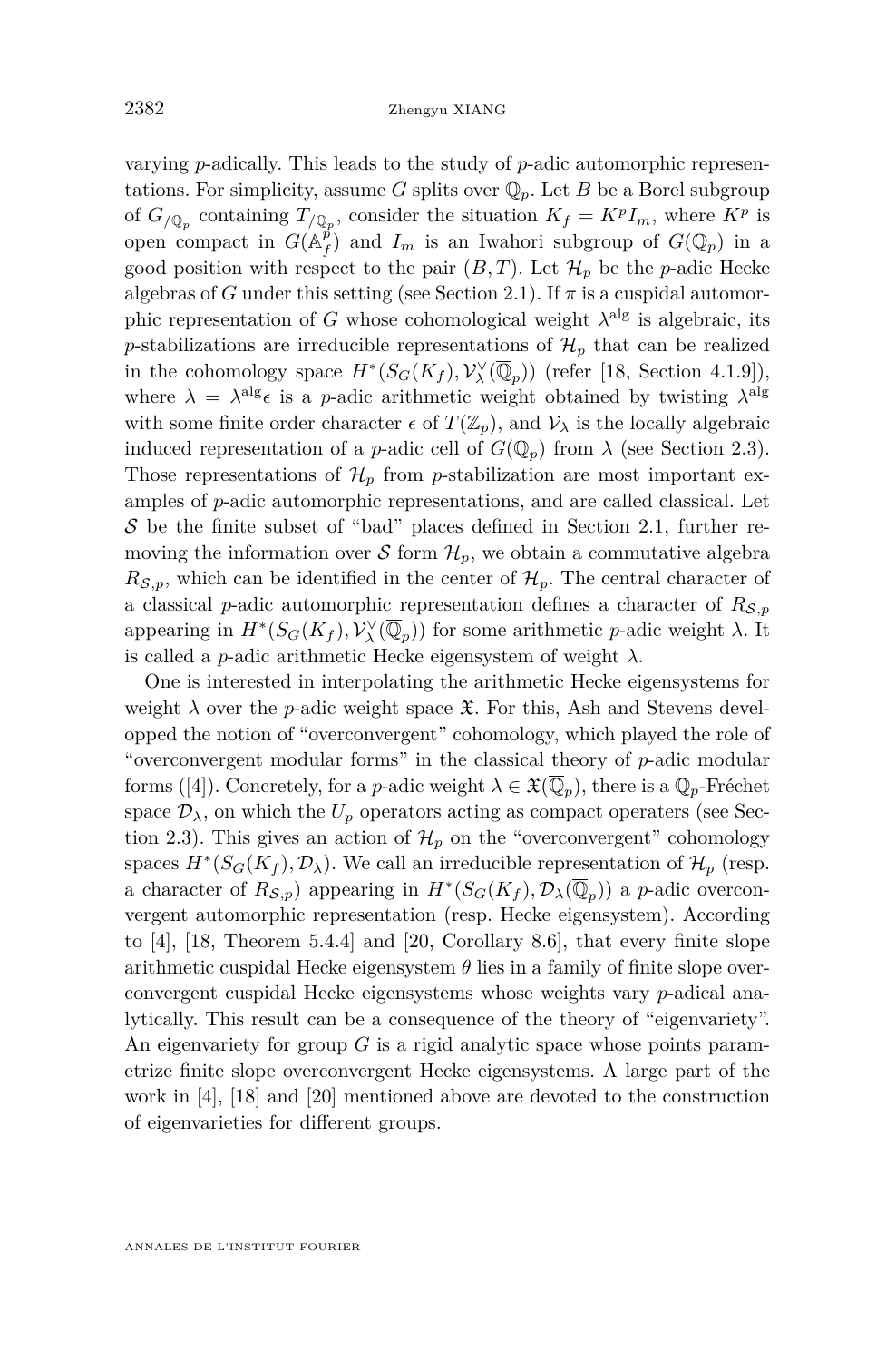There are two motivations for this paper. The first one is about the arithmeticity of a family of overconvergent Hecke eigensystems, that is, if the family contains enough arithmetic Hecke eigensystems. In the language of eigenvariety, it asks an irreducible component of an eigenvareity containing a Zariski dense subset of arithmetic points (such a component is called arithmetic. If (modulo twisting) a Hecke eigensystem  $\theta$  is not in any arithmetic component, it is called arithmetically rigid. For a concrete definition, see [\[3\]](#page-63-1) or Section [7.3](#page-62-0) below). In [\[3\]](#page-63-1), Ash, Pollack and Stevens show that the answer is not always positive, in particular, for  $G = Gl_3$ , they make the next conjecture:

<span id="page-3-0"></span>CONJECTURE 1.1 (Ash–Pollack–Stevens). — Let  $\theta$  be a finite slope cuspidal Hecke eigensystem of  $Gl_3$ . If  $\theta$  is not arithmetically rigid, then  $\theta$  is essentially self-dual.

In this paper, we obtain the inverse of its statement for  $Gl_n$ :

THEOREM  $1.2.$  — Every essentially self-dual finite slope cuspidal Hecke eigensystem of  $Gl_n$  is not arithmetically rigid.

We actually work on a more general situation. Let *ι* be Cartan-type automorphism of *G* such that *ι* stabilizes (*B, T*)*/*Q*<sup>p</sup>* , and consider the *ι*-invariant automorphic representations (resp. overconvergent representations, Hecke eigensystems, etc.). Let  $\mathfrak{X}^i$  be the subspace of  $\mathfrak{X}$  consisting of *ι*-invariant *p*-adic weights (see Section [2.2\)](#page-8-0), to study families of *ι*-invariant Hecke eigensystems with weights varying in  $\mathfrak{X}^i$ , we construct twisted eigenvarieties over X *<sup>ι</sup>* parametrizing *ι*-invariant finite slope overconvergent Hecke eigensystems (see Section [6\)](#page-50-0):

THEOREM 1.3 (twisted eigenvarities). — There is an eigenvariety  $\mathfrak{K}_{K^p}^l$ parameterizing *ι*-invariant finite slope overconvergent Hecke eigensystems of *G*, that is,  $\mathfrak{K}_{K^p}^{\iota}$  is a rigid analytic space such that every point  $y \in$  $\mathfrak{K}_{K^p}^{\iota}(\overline{\mathbb{Q}}_p)$  can be viewed as a pair  $(\lambda, \theta)$ , where  $\theta$  is a *ι*-invariant finite slope overconvergent Hecke eigensystem of weight  $\lambda \in \mathfrak{X}^{\iota}(\overline{\mathbb{Q}}_p)$ . There is a subvariety  $\mathfrak{E}_{K^p}^{\iota}$  of  $\mathfrak{K}_{K^p}^{\iota}$ , satisfying:

- (1) For any arithmetic  $(\lambda, \theta) \in \mathcal{R}_{K^p}^{\iota}(\overline{\mathbb{Q}}_p)$ ,  $(\lambda, \theta)$  is in  $\mathfrak{E}_{K^p}^{\iota}(\overline{\mathbb{Q}}_p)$  if and only if *θ* is cuspidal and has a non-trivial *ι*-twisted Euler–Poincare characteristic.
- (2) Every irreducible component of  $\mathfrak{E}_{K^p}^t$  is arithmetic, equipped with a projection onto a Zariski dense subset of  $\mathfrak{X}^i$ .
- (3)  $\mathfrak{E}_{K^p}^{\iota}$  is equidimensional with the same dimension to  $\mathfrak{X}^{\iota}$ .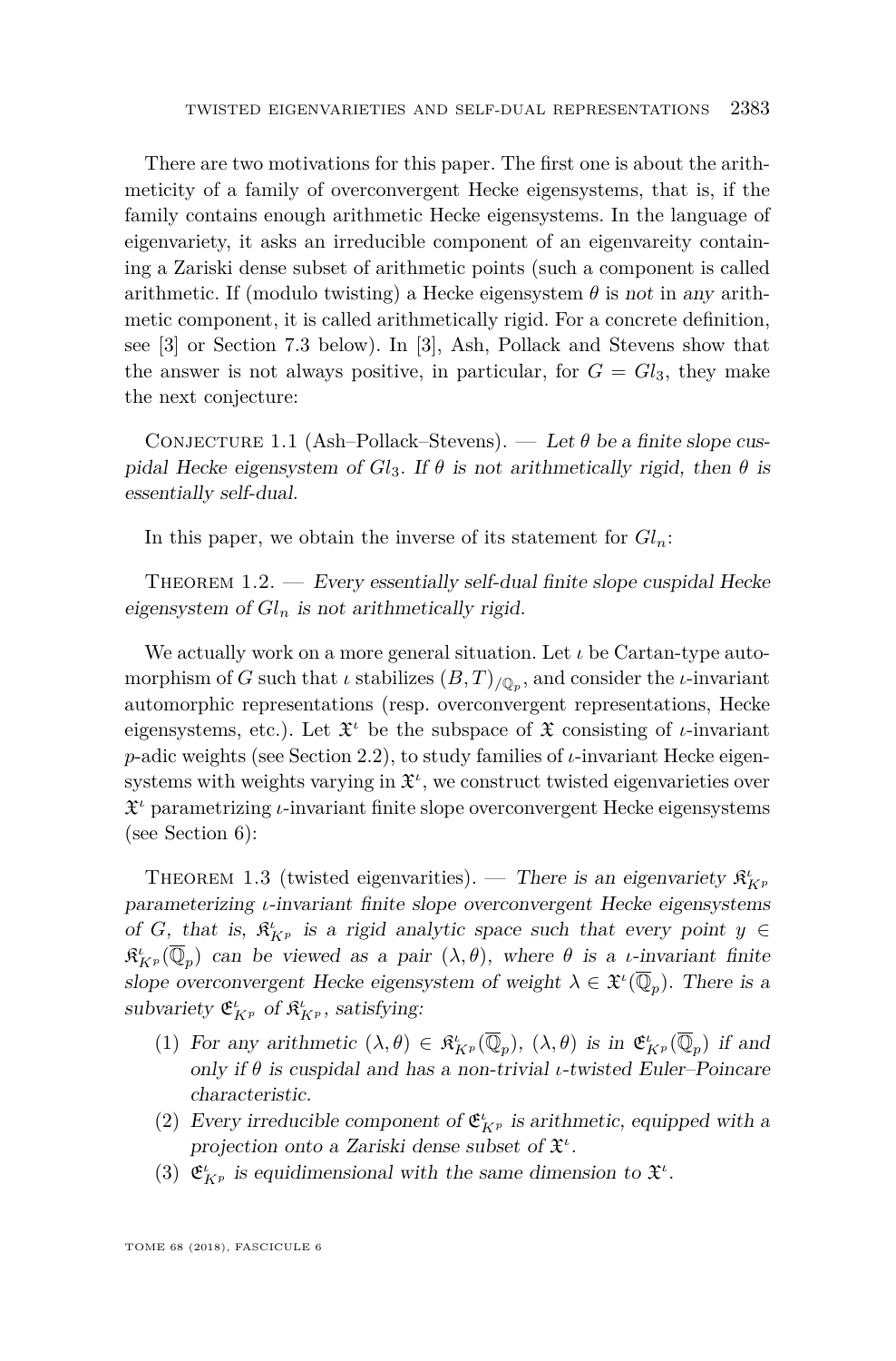In particular, if  $G = Gl_n$  and  $\iota$  is of Cartan-type, the  $\iota$ -invariance is same to the self-duality. Then the twisted Euler–Poincare characteristic of an (essentially) self-dual Hecke eigensystem is always non-trivial. So  $\mathfrak{E}^\iota_{K^p}$ parameterizes all self-dual finite slope cuspidal Hecke eigensystems (see Section [7\)](#page-57-0). In case that  $n = 3$ , this also gives some hint for Ash–Pollack– Stevens' conjecture, as in Theorem [7.8](#page-62-1) and Remark [7.9](#page-63-2) below.

Our second motivation is to develop a twisted version of Urban's theory of finite slope character distribution [\[18,](#page-64-0) Section 4.5]. A finite slope character distribution is a morphism  $J: \mathcal{H}_p \to \overline{\mathbb{Q}}_p$  which is a linear combination of the traces of finite slope overconvergent representations. Urban proves that, there is an eigenvariety associated to every analytic family of effective finite slope character distributions, [\[18,](#page-64-0) Section 5]. This eigenvariety parameterizes the finite slope overconvergent Hecke eigensystems appearing in the character distributions. However, Urban's theory excludes many interesting cases, like  $Gl_n$  with  $n > 2$ . The reason is, the coefficients of Urban's distributions are essentially given by the Euler–Poincare characteristics. So for a group *G* such that  $G(\mathbb{R})$  does not satisfy the Harish–Chandra condition, they are trivial. To avoids this issue, we introduce the notion of "twisted" finite slope character distributions (see Section [5\)](#page-36-0). Concretely, we construct a distribution which is a linear combination of the twisted traces of *ι*-invariant finite slope overconvergent representations. We show this distribution has similar properties as Urban's character distributions, in particular, it gives a construction of the twisted eigenvariety **ε**<sup>*ι*</sup> in the theorem above (see Section [6\)](#page-50-0).

In practice, there are two new difficulties. The first one is the lack of a twisted version of Franke's trace formula as in [\[18,](#page-64-0) Theorem 1.4.2], which plays an essential role to cut out the cuspidal representations from the whole cohomology. To cure this, we have to go through Franke's theory of Eisenstein spectral sequence ([\[11\]](#page-63-3)), and study carefully how *ι* acting on each step of Franke's theory. This is done in Section [4,](#page-22-0) where we proves a twisted version of Franke's trace formula (Theorem [4.1\)](#page-26-0). The second difficulty appears during the construction of the twisted eigenvariety. Since we consider the twisted traces, locally our twisted distributions are no longer pseudo-representations as in [\[18,](#page-64-0) Section 5.3.1], so we do not have the "second construction" as Urban did ([\[18,](#page-64-0) Section 5.3]). We bypass this difficulty by borrowing the construction of the full eigenvariety in [\[20\]](#page-64-1) to construct a "bigger twisted eigenvariety" first and then working in this bigger space. This is done in Section [6.3.](#page-51-0)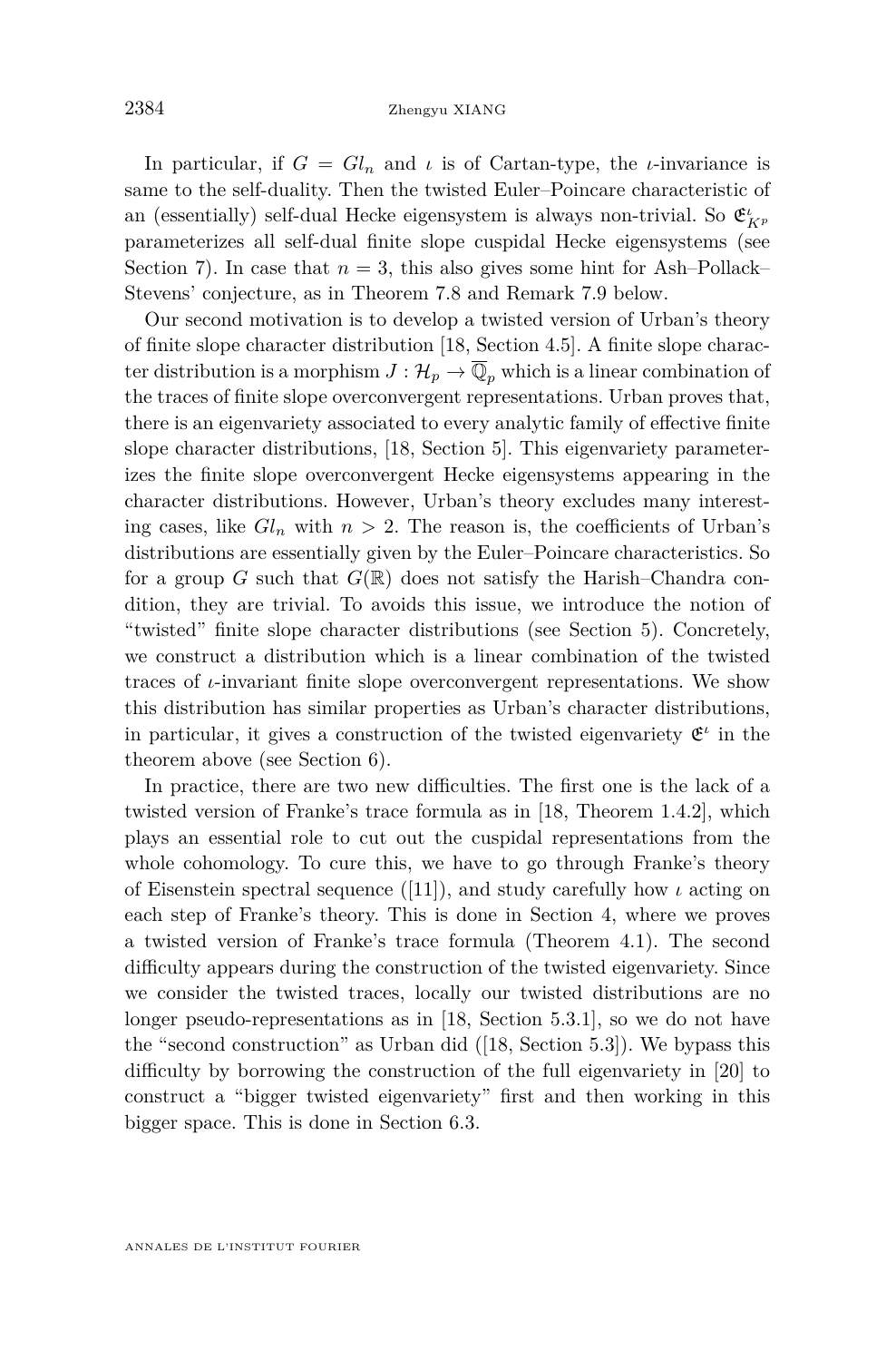One can view Urban's finite slope character distribution as a *p*-adic analogue to Selberg's trace formula, then our theory gives an analogue to the twisted trace formula. In [\[18,](#page-64-0) Section 6], Urban gives a simplified geometric expansion of his distribution following the work of Franke [\[11\]](#page-63-3) and Arthur  $[1]$ . A complete expansion as  $[1, (3)]$  $[1, (3)]$  can also be given. In a consequent paper [\[21\]](#page-64-2), we will establish a geometric expansion of our twisted distributions as well. One can then expect a *p*-adic family version of Arthur–Clozel's comparison theory ([\[2\]](#page-63-5)). we hope this comparison will give a relation between eigenvarieties.

<span id="page-5-1"></span>**Acknowledgment.** I'd like to thank Professor Eric Urban here, the base of this work on his paper [\[18\]](#page-64-0) is obvious. Without his help this paper will not exist.

#### **2. Preliminary**

#### **2.1. Notation**

<span id="page-5-0"></span>Throughout this paper, we fix *p* a rational prime number and an identification  $\hat{\overline{\mathbb{Q}}}_p \cong \mathbb{C}$ . Let  $\mathbb{A} = \mathbb{A}_{\mathbb{Q}}$  be the adelic ring of  $\mathbb{Q}$ ,  $\mathbb{A}_{\infty}$  and  $\mathbb{A}_f$  its archimedean and finite part respectively. For any algebraic group *H* over  $\mathbb{Q}$ , put  $H_{\infty} = H(\mathbb{A}_{\infty})$  and  $H_f = H(\mathbb{A}_f)$ . We also denote by  $H(\mathbb{A})^1 \subset H(\mathbb{A})$ the subgroup of all  $h \in H(\mathbb{A})$  with  $\prod_v |\xi(h)|_v = 1$  for all characters of *H* defined over Q, where the product is running over all places of Q.

Let *G* be a quasi-split<sup>(1)</sup> reductive group over  $\mathbb{Q}$ , denote by  $Z = Z_G$  its center. Let  $K_{\infty}$  be a fixed maximal compact subgroup of  $G_{\infty}$ , and fix a good maximal compact subgroup  $\mathbb{K} \subset G(\mathbb{A})$  whose archimedean component is  $K_{\infty}$ . For every prime number *l*, denote by  $K_l$  an open compact subgroup of  $G(\mathbb{Q}_l)$ . Put  $K_f = \prod_l K_l$  such that for almost all  $l \neq p$ ,  $K_l$  to be maximal. Denote by  $K^p = K_f^p = \prod_{l \neq p} K_l$  and  $K = K_\infty K_f$ . Consider the locally symmetric space of  $G$  associated to  $K_f$ :

(2.1) 
$$
S_G(K_f) := G(\mathbb{Q}) \backslash G(\mathbb{A}) / K Z_{\infty}.
$$

Properly choose a finite set of representatives  ${g_i}_i$  in  $G(\mathbb{A})$  such that

(2.2) 
$$
G(\mathbb{A}) = \bigsqcup_i G(\mathbb{Q}) \times G_{\infty}^+ \times g_i K_f,
$$

 $(1)$  This assumption is not necessary but for the convenience of discussion only. Otherwise, one has to use the notation as in [\[18,](#page-64-0) Section 1.3.1].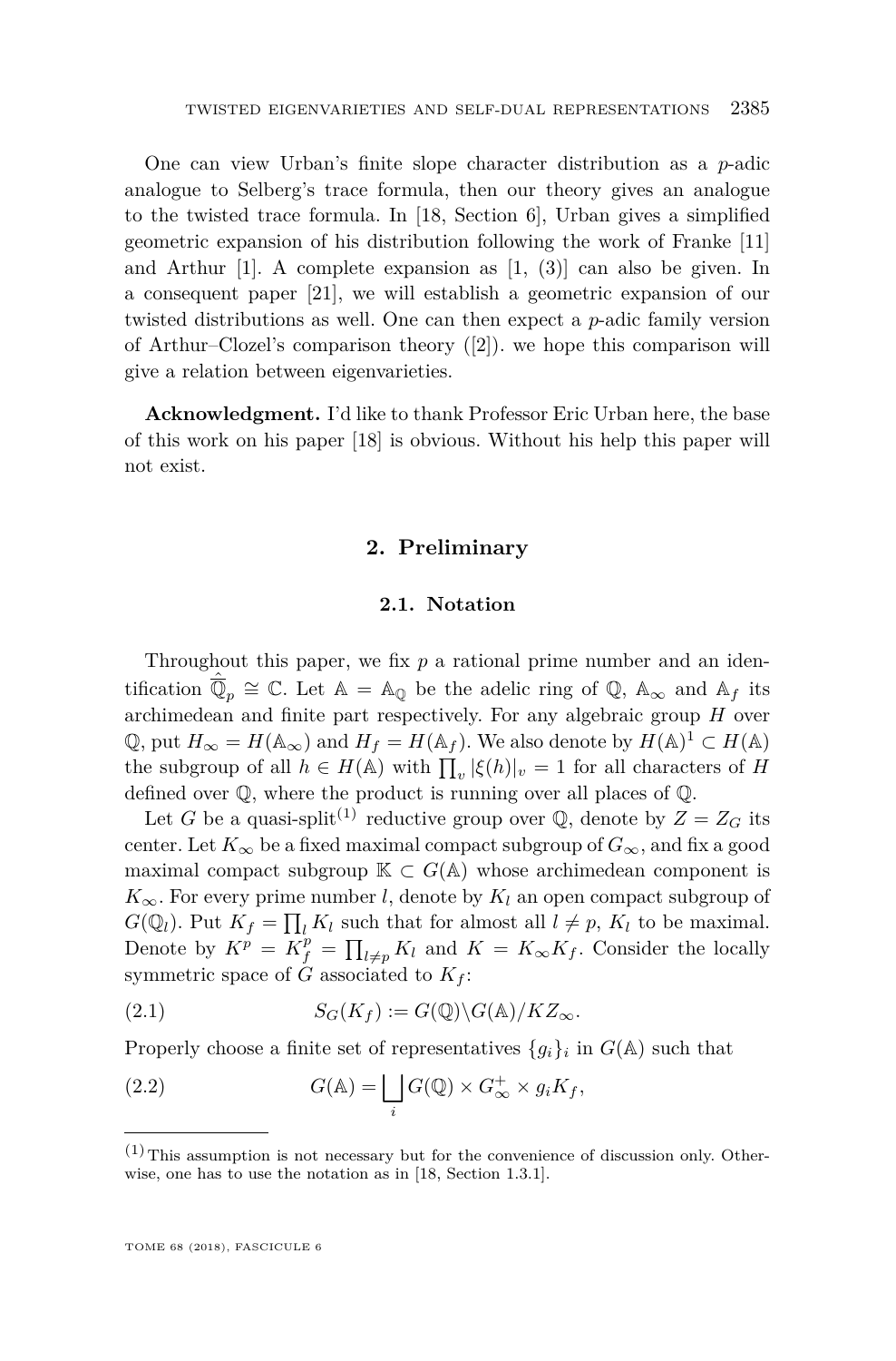where  $G^+_{\infty}$  is the identity component of  $G_{\infty}$ . We then have

(2.3) 
$$
S_G(K_f) \cong \bigsqcup_i \Gamma_i \setminus \mathcal{H}_G,
$$

where  $\Gamma_i = \Gamma(g_i, K)$  is the image of  $g_i K g_i^{-1} \cap G(\mathbb{Q})^+$  in  $G^{ad}(\mathbb{Q})$  and  $\mathcal{H}_G =$  $G_{\infty}^{+}/K_{\infty}Z_{\infty} \cap G_{\infty}^{+}$ . We further assume *K* is neat (that is,  $\Gamma_i$  contains no element of finite order), then  $S_G(K_f)$  is a smooth real analytic variety of a finite dimension, say, *d*. We also write

(2.4) 
$$
S_G := \varinjlim_{K_f} S_G(K_f).
$$

Let *T* be a maximal torus of *G* and *B* a Borel subgroup of *G* containing *T*. Let *N* be the unipotent radical of *B*, and  $N^-$  its opposite. At *p*, we fix a Iwahori subgroup *I* of  $G(\mathbb{Q}_p)$  with respect to *B*, this means that we have fixed compatible integral models  $\mathcal{G}, \mathcal{B}, \mathcal{T}, \mathcal{N}, \mathcal{N}^-$  for  $G, B, T, N, N^$ over  $\mathbb{Z}_p$  (according to a fixed chamber  $C_I$  of the Bruhat–Tits building  $\beta \mathcal{L}$ of  $G_{\mathbb{Q}_p}$ , such that  $I = I_1$ , where for any integer  $m \geq 1$ ,

(2.5) 
$$
I_m = \{ g \in \mathcal{G}(\mathbb{Z}_p) \mid g \in \mathcal{B}(\mathbb{Z}/p^m \mathbb{Z}) \mod p^m \}
$$

is the Iwahori subgroup of depth *m*. By Iwahori decomposition,

<span id="page-6-2"></span>(2.6) 
$$
I_m = (I_m \cap N^-(\mathbb{Q}_p))\mathcal{T}(\mathbb{Z}_p)\mathcal{N}(\mathbb{Z}_p).
$$

We normalize the Haar measure on  $G(\mathbb{Q}_p)$  such that the measure of *I* is 1. Once fixing the Iwahori level at *p*, we write

(2.7) 
$$
\tilde{S}_{G,m} := \varinjlim_{K_f^p} S_G(K_f^p I_m).
$$

<span id="page-6-0"></span>Now put

(2.8) 
$$
T^+ := \{ t \in T(\mathbb{Q}_p) \mid t \mathcal{N}(\mathbb{Z}_p) t^{-1} \subset \mathcal{N}(\mathbb{Z}_p) \}
$$

<span id="page-6-1"></span>(2.9) 
$$
T^{++} := \left\{ t \in T^+ \middle| \bigcap_{i \geq 1} t^i \mathcal{N}(\mathbb{Z}_p) t^{-i} = \{1\} \right\},
$$

(2.10) 
$$
\Delta_m^+ := I_m T^+ I_m, \ \Delta_m^{++} := I_m T^{++} I_m,
$$

and consider the *p*-adic cells

(2.11) 
$$
\Omega_m = I_m \cap N^-(\mathbb{Q}_p) \setminus I_m \subseteq N^-(\mathbb{Q}_p) \setminus G(\mathbb{Q}_p).
$$

For any  $g \in \Delta_m^+$ , write  $g = n_g^- t_g n_g^+$  by Iwahori decomposition, then the  $*$ -action of  $\Delta_m^+$  on  $\Omega_m$  is defined as follow (see [\[4,](#page-63-0) Section 5.2] and [\[18,](#page-64-0) Section 3.1.3]): Fixing a splitting *ξ* of the exact sequence

(2.12) 
$$
1 \to \mathcal{T}(\mathbb{Z}_p) \to T(\mathbb{Q}_p) \to T(\mathbb{Q}_p)/\mathcal{T}(\mathbb{Z}_p) \to 1,
$$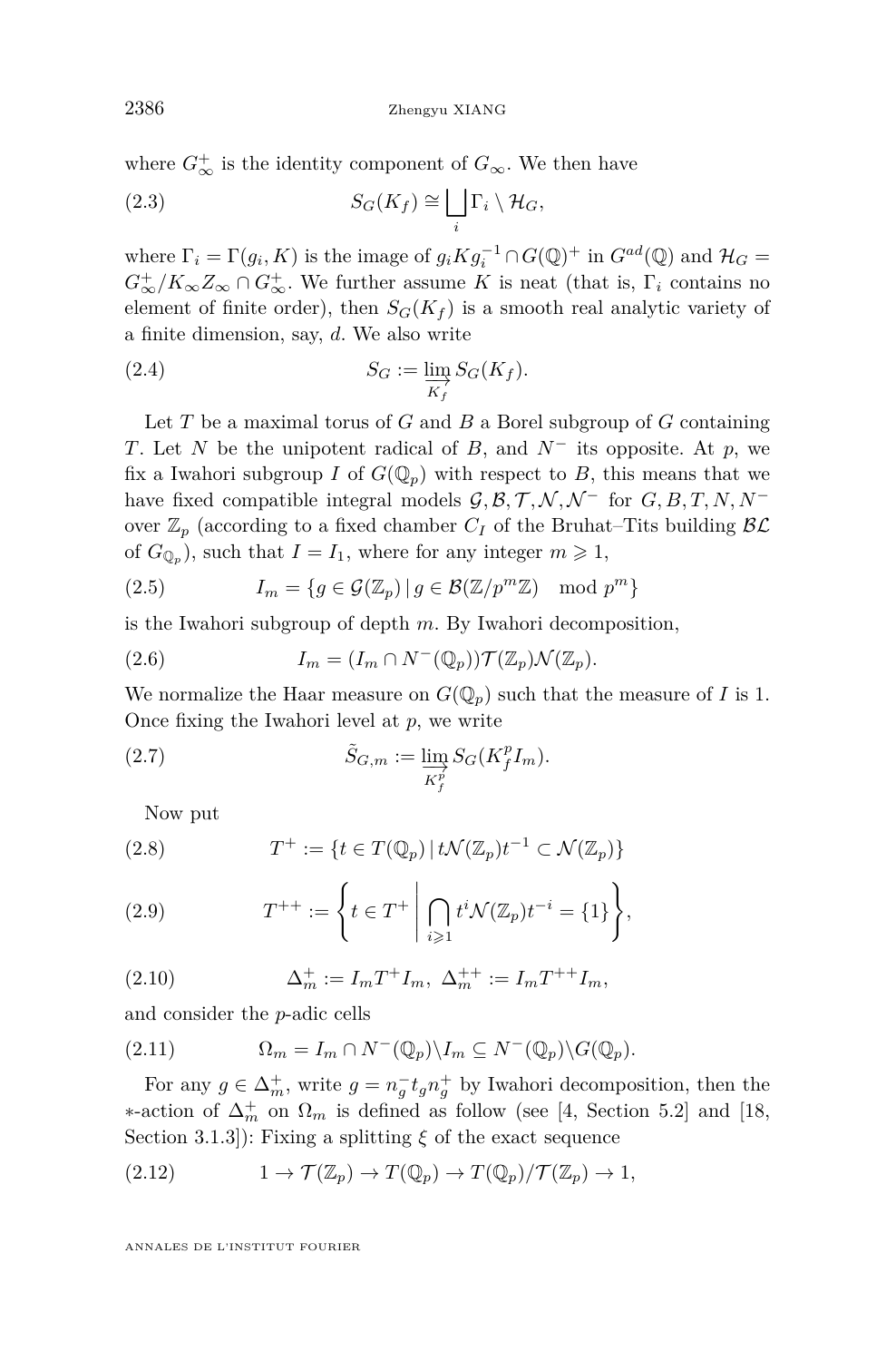for any  $[x] \in \Omega$ , define

<span id="page-7-0"></span>(2.13) 
$$
[x] * g = [\xi(t_g)^{-1} xg].
$$

As in [\[18,](#page-64-0) Section 3.1.2 (11)], we choose *ξ* so that for any algebraic character  $\lambda^{\text{alg}} \in X^*(T)$  and  $t \in T(\mathbb{Q}_p)$ 

(2.14) 
$$
\lambda^{\text{alg}}(\xi(t)) = |\lambda^{\text{alg}}(t)|_p^{-1}.
$$

<span id="page-7-1"></span>The Atkin–Lehner algebra of *G* at *p* is defined by:

(2.15) 
$$
\mathcal{U}_p = C_c^{\infty}(\Delta_m^+/I_m,\mathbb{Z}_p) \simeq \mathbb{Z}_p[T^+/T(\mathbb{Z}_p)],
$$

which does not depend on the depth *m*. We then define the global *p*-adic Hecke algebras:

(2.16) 
$$
\mathcal{H}_p := \mathcal{H}_p(G) = C_c^{\infty}(G(\mathbb{A}_f^p)) \otimes \mathcal{U}_p,
$$

and for any open compact subgroup  $K^p$  of  $G(\mathbb{A}_f^p)$ , define its subalgebra of *K<sup>p</sup>* -bi-invariant functions by:

(2.17) 
$$
\mathcal{H}_p(K^p) = C_c^{\infty}(K^p \backslash G(\mathbb{A}_f^p)/K^p) \otimes \mathcal{U}_p
$$

Given  $t \in T^+$ , denote by  $u_t$  the element in  $\mathcal{U}_p$  whose image in  $\mathbb{Z}_p[T^+/T(\mathbb{Z}_p)]$  is *t*. The operator  $u_t$  can be viewed as the double coset operator  $I_m tI_m$  as well. A Hecke operator *f* is called admissible, if  $f = f^p \otimes u_t$ and  $t \in T^{++}$ . We denote by  $\mathcal{H}'_p$  the subalgebra of  $\mathcal{H}_p$  generated by admissible operators. For fixed  $K^p$ , let S be the finite set of primes *l* such that  $K_l$  is not maximal, define

(2.18) 
$$
R_{\mathcal{S},p} := C_c^{\infty} \left( G \left( \mathbb{A}_f^{\mathcal{S} \cup \{p\}} \right) / / K^{\mathcal{S} \cup \{p\}} \right) \otimes \mathcal{U}_p
$$

 $R_{\mathcal{S},p}$  is commutative and can be identified in the center of  $\mathcal{H}_p(K^p)$ .

Throughout this paper, we assume that *G* has a finite order automorphism *ι* of Cartan-type, that is, at  $\infty$ , *ι* is of the form  $\text{ad}(g_{\infty}) \circ \theta$ , for some  $g_{\infty} \in G_{\infty}$  and the Cartan involution  $\theta$  (with respect to  $K_{\infty}$ ). It is innocuous to assume that the triples  $(B, T, I_m)$  are stable under *ι*. Indeed, let  $(B, T, I_m)$  be such a triple and  $\psi_0$  the based root datum associated to it, consider the splitting exact sequence [\[17,](#page-64-3) 2.14]:

(2.19) 
$$
1 \to \text{Int}(G) \to \text{Aut}(G) \xrightarrow{\beta} \text{Aut}(\psi_0) \to 1.
$$

If  $(B, T, I_m)$  is not stable under *ι*, we fix a splitting

(2.20) 
$$
\gamma: \text{Aut}(\psi_0) \xrightarrow{\cong} \text{Aut}(G, B, T, \{u_\alpha\}) \hookrightarrow \text{Aut}(G)
$$

and replace *ι* by its image *ι'* under  $\gamma\beta$ , then *ι'* fixes the pair  $(B, T)$ . Since *ι'* has the same image under  $\beta$  as  $\iota$ , it differs  $\iota$  by a conjugation. So  $\iota'$  is also of Cartan-type. Since  $Aut(\psi_0)$  is finite, that  $\iota'$  is of finite order. Finally,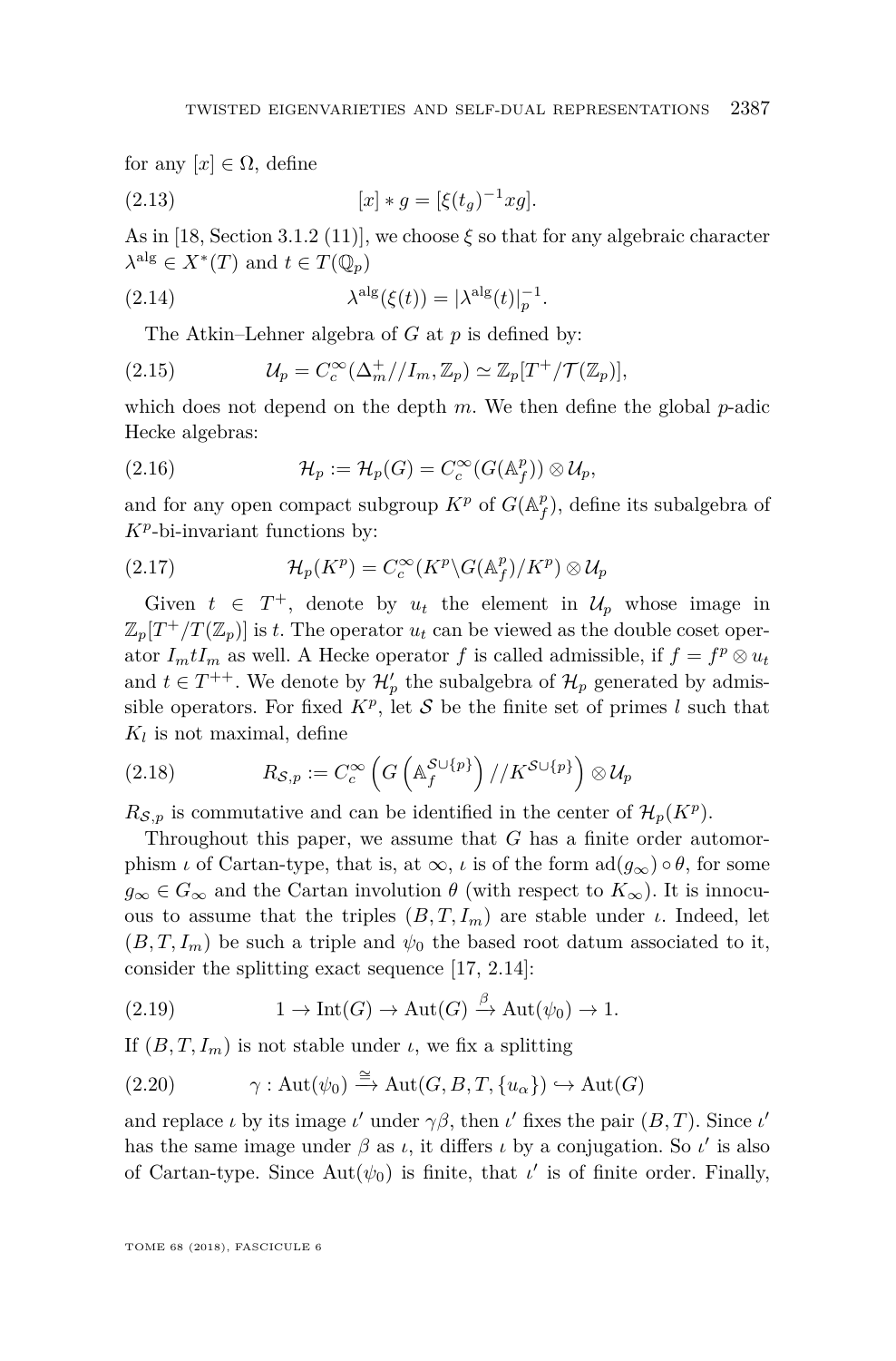noticing that  $\{u_{\alpha}\}\$ is the set of an arbitrary choice of nontrivial  $u_{\alpha} \in U_{\alpha}$  in each unipotent root subgroup  $U_{\alpha}$  associated to the basis  $\{\alpha\}$  in  $\psi_0$ , we can properly choose  $\{u_{\alpha}\}\$  such that each  $u_{\alpha}$  corresponds to a wall of a same chambre  $\mathcal C$  in  $\mathcal{BL}$ .  $\mathcal C$  gives an Iwahori subgroup which is stable under  $\iota'$ .

Further assuming that  $K_f^p$  is stable under *ι*, we define *ι* acting on the Hecke algebra  $\mathcal{H}_p(K^p)$  by sending  $f$  to  $f^{\iota}$ , where  $f^{\iota}(g) := f(g^{\iota^{-1}})$  for any  $g \in G$ . This is well defined since that  $T^+$  and  $T^{++}$  are stable under *ι* by [\(2.8\)](#page-6-0) and [\(2.9\)](#page-6-1). Moreover, for  $u_t \in \mathcal{U}_p$ , it can be verified directly that

<span id="page-8-0"></span>
$$
(2.21) \t\t u_t^{\iota} = u_{t^{\iota}}.
$$

#### **2.2. Weight spaces**

#### 2.2.1. Classical weight and co-weight

Let  $X^*(T)$  be the set of algebraic weights of *T*, and  $X_*(T)$  the set of algebraic co-weights. There is a canonical duality pairing

(2.22) 
$$
(\cdot,\cdot):X^*(T)\times X_*(T)\to\mathbb{Z}
$$

such that for any  $\lambda \in X^*(T)$ ,  $\mu^{\vee} \in X_*(T)$  and  $a \in \mathbb{G}_m$ ,

(2.23) 
$$
\lambda \circ \mu^{\vee}(a) = a^{(\lambda, \mu^{\vee})}
$$

We define *ι* acting on  $X^*(T)$  by sending  $\lambda$  to  $\lambda^i$  such that  $\lambda^i(t) = \lambda(t^{i-1})$ for any  $t \in T$ , and define *ι* acting on  $X_*(T)$  by sending  $\mu^{\vee}$  to  $(\mu^{\vee})^{\iota}$  such that  $(\mu^{\vee})^{\iota}(a) = (\mu^{\vee}(a))^{\iota^{-1}}$  for any  $a \in \mathbb{G}_m$ . One can verify directly that

(2.24) 
$$
(\lambda^{\iota}, (\mu^{\vee})^{\iota}) = (\lambda, \mu^{\vee}).
$$

2.2.2. *p*-adic weight space

There is a rigid space  $\mathfrak{X}_T$  associated to  $T_{/\mathbb{Q}_p}$ , such that for any field  $L \subset \overline{\mathbb{Q}}_p$ 

(2.25) 
$$
\mathfrak{X}_T(L) = \text{Hom}_{\text{cont}}(\mathcal{T}(\mathbb{Z}_p), L^\times).
$$

Since  $\mathcal{T}(\mathbb{Z}_p) \cong \mathbb{Z}_p^r \times \Pi$ , with some finite group  $\Pi$ , that

(2.26) 
$$
\mathfrak{X}_T(\overline{\mathbb{Q}}_p) \cong \text{Hom}_{qp}(\Pi, \overline{\mathbb{Q}}_p^{\times}) \times (B_{1,1}(\overline{\mathbb{Q}}_p)^{\circ})^r.
$$

So the underlying space of  $\mathfrak{X}_T$  is finite many copies of the *r*-tuple open unit ball, whose points are (continuous) *p*-adic weights. Put  $Z_{Kp} = Z(\mathbb{Q}) \bigcap K^p I$ and let  $\mathfrak{X} := \mathfrak{X}_{K^p} \subseteq \mathfrak{X}_T$  be the Zariski closure of the subset of *p*-adic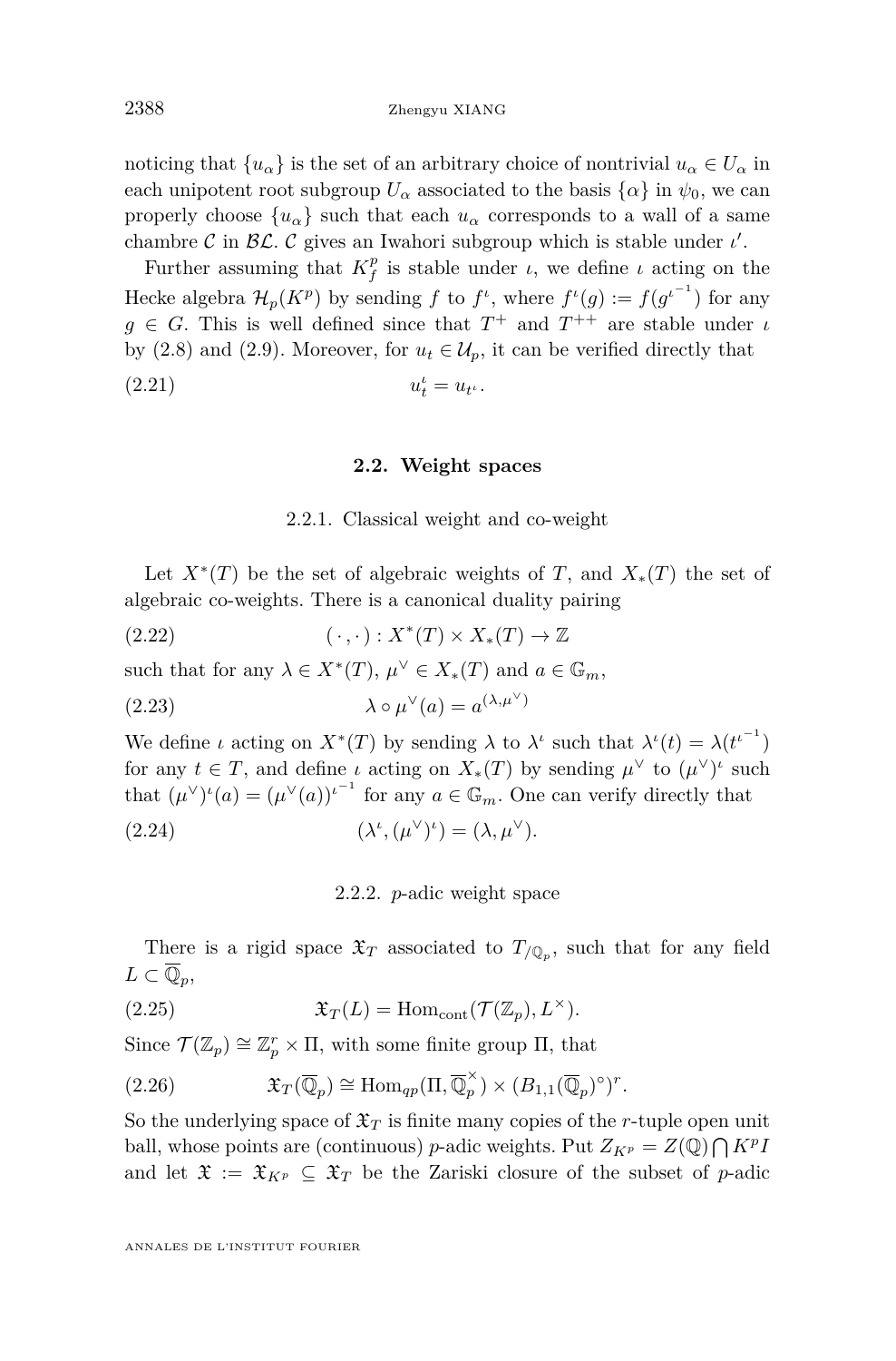weights which are trivial on  $Z_{K^p}$ . The automorphism  $\iota$  induces a operator on  $\mathfrak X$  which sends  $\lambda$  to  $\lambda^i$ , where  $\lambda^i(t) := \lambda({t^i}^{-1})$  for any  $t \in \mathcal T(\mathbb{Z}_p)$ . Denote by  $\mathfrak{X}^i$  the subspace of  $\mathfrak{X}$  consisting of *ι*-invariant weights.

Recall, for any *n*, there is a rigid space  $\mathfrak{T}_n$  such that for any field  $L \subset \overline{\mathbb{Q}}_p$ ,

(2.27) 
$$
\mathcal{O}(\mathfrak{T}_{\mathfrak{n}/L}) = \mathcal{A}_n(\mathcal{T}(\mathbb{Z}_p), L),
$$

where  $\mathcal{A}_n(\mathcal{T}(\mathbb{Z}_n), L)$  is the space of locally *n*-analytic *L*-valued functions on  $\mathcal{T}(\mathbb{Z}_p)$ . The natural pairing

<span id="page-9-1"></span>(2.28) 
$$
\mathfrak{X}_T(L) \times \mathcal{T}(\mathbb{Z}_p) \to L^{\times}, (\lambda, t) \mapsto \lambda(t)
$$

induces a continuous injective homomorphism  $\mathcal{T}(\mathbb{Z}_p) \hookrightarrow \mathcal{O}(\mathfrak{X}_T)^{\times}$ .

<span id="page-9-2"></span>LEMMA 2.1. — For any affinoid subdomain  $\mathfrak{U} \subseteq \mathfrak{X}$  or  $\mathfrak{X}^i$ , there exist a smallest integer  $n(\mathfrak{U})$ , such that for any finite extension *L* of  $\mathbb{Q}_p$ , every element  $\lambda \in \mathfrak{U}(L)$  is  $n(\mathfrak{U})$ -locally analytic. Moreover, there is a rigid analytic map  $\mathfrak{U} \times \mathfrak{T}_{n(\mathfrak{U})} \to B_{1,1}$ , such that for any *L*, its realization at *L*-points is the pairing [\(2.28\)](#page-9-1).

It follows immediately from [\[18,](#page-64-0) Lemma 3.4.6].

#### <span id="page-9-0"></span>**2.3. Analytic induced modules and distribution spaces**

#### 2.3.1. Induced modules

We firstly recall necessary definitions from [\[18,](#page-64-0) Section 3.2] and introduce varies induced modules. Let *F* be the splitting field for *G* and assume  $(B,T)_{/F}$  is a Borel pair contained in some minimal *p*-pair. For  $\lambda^{\text{alg}} \in$  $X^*(T_F)$ , let  $\mathbb{V}_{\lambda^{\text{alg}}}$  be the finite dimensional irreducible algebraic representation of *G* with highest weight  $\lambda^{\text{alg}}$  over *F*. Concretely speaking, for any subfield  $F' \subset \mathbb{C}$  containing  $F$ , it can be viewed as the algebraic induced representation:

(2.29) 
$$
\mathbb{V}_{\lambda^{alg}}(F') = ind_{B(F')}^{G(F')}(\lambda^{alg})^{alg}.
$$

We can identify  $\lambda^{\text{alg}}$  with the *p*-adic weight obtained by the composition

(2.30) 
$$
\mathcal{T}(\mathbb{Z}_p) \hookrightarrow T(F) \xrightarrow{\lambda^{\text{alg}}} F^{\times} \hookrightarrow \overline{\mathbb{Q}}_p^{\times}.
$$

Given any finite extension  $L/\mathbb{Q}_p$  in  $\overline{\mathbb{Q}}_p$  such that  $F \subset L$  (under the fixed embedding  $\overline{\mathbb{Q}}_p \hookrightarrow \mathbb{C}$ , let  $\epsilon : \mathcal{T}(\mathbb{Z}_p) \to L^\times$  be a finite character factoring through  $\mathcal{T}(\mathbb{Z}_p/p^m\mathbb{Z}_p)$ , one can consider the *p*-adic weight  $\lambda = \lambda^{\text{alg}}\epsilon$ , and its *m*-locally analytic induction

(2.31) 
$$
\mathcal{V}_{\lambda}(L) = \text{ind}_{B(L)}^{G(L)}(\lambda)^{m-an}.
$$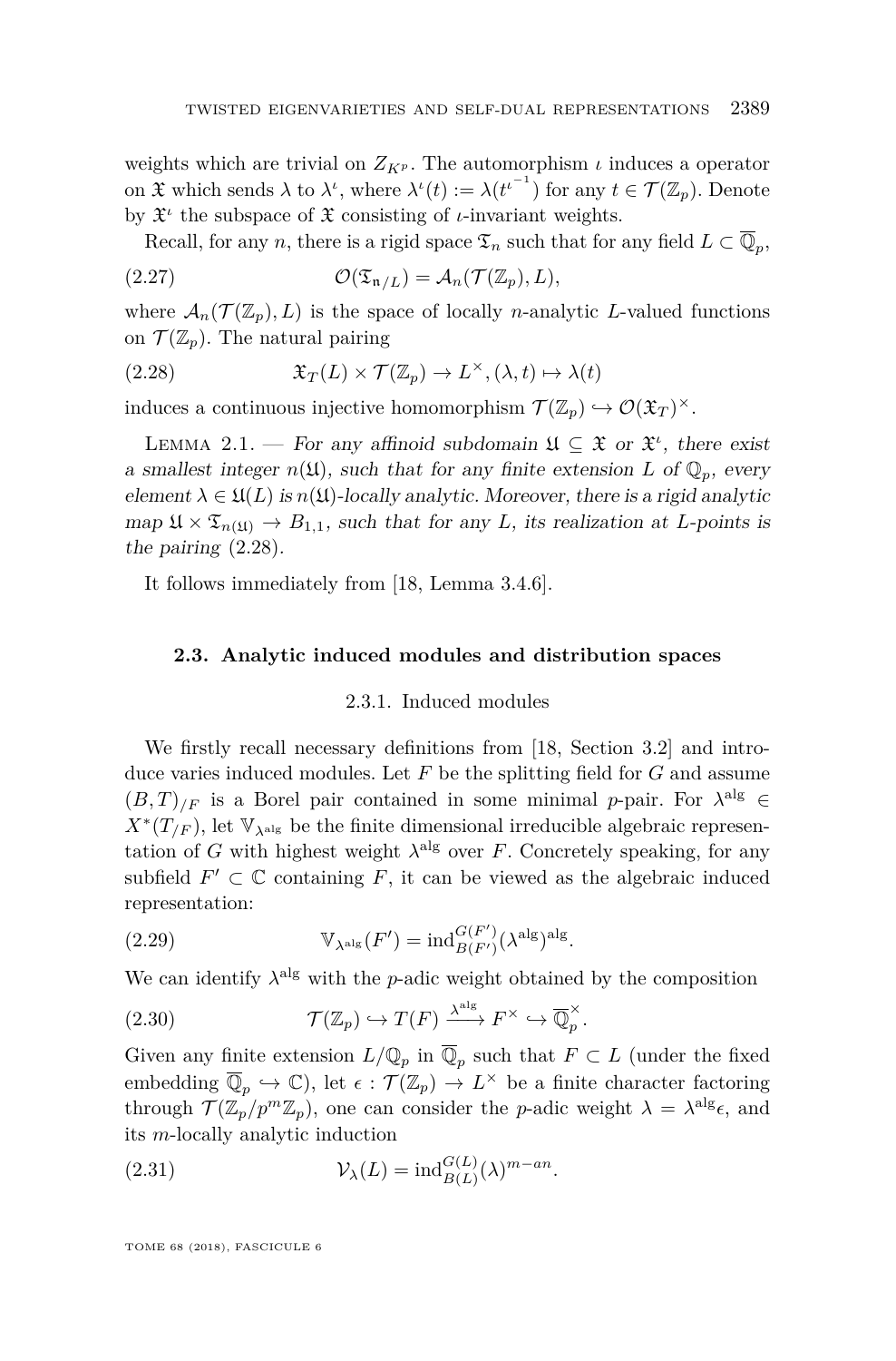There is a natural map

(2.32) 
$$
\mathbb{V}_{\lambda^{\text{alg}}}(L)(\epsilon) \hookrightarrow \mathcal{V}_{\lambda}(L).
$$

The \*-action described in Section [2.1](#page-5-0) induces an action of  $\Delta^+$  on  $\mathcal{V}_\lambda(L)$ , via the right ∗-translation.

Now for any  $\lambda \in \mathfrak{X}(L)$ , let  $\mathcal{A}_{\lambda}(L)$  be the space of locally *L*-analytic functions *f* on *I* such that

(2.33) 
$$
f(n^{-}tg) = \lambda(t)f(g),
$$

where, as in [\(2.6\)](#page-6-2),  $n^- \in I \cap N^-(\mathbb{Q}_p)$ ,  $t \in \mathcal{T}(\mathbb{Z}_p)$  and  $g \in I$ .  $\mathcal{A}_\lambda(L)$  can be viewed as a subspace of  $\mathcal{A}(\Omega_1, L)$ , the space of locally *L*-analytic functions on  $\Omega_1$ : let  $\mathcal{T}(\mathbb{Z}_p)$  act on  $\mathcal{A}(\Omega_1, L)$  by the natural translation, then

<span id="page-10-0"></span>(2.34) 
$$
\mathcal{A}_{\lambda}(L) = \mathcal{A}(\Omega_1, L)[\lambda] := \{ \phi \in \mathcal{A}(\Omega_1, L) | t\phi = \lambda(t)\phi \}
$$

The \*-action  $\Delta^+$  on  $\mathcal{A}(\Omega_1, L)$  is naturally defined, it commutes with the translation of  $\mathcal{T}(\mathbb{Z}_p)$ . So the  $\ast$ -action of  $\Delta^+$  is well defined on  $\mathcal{A}_{\lambda}(L)$ . For  $q \in \Delta^+$  and  $\phi \in \mathcal{A}_{\lambda}(L)$ , we define

(2.35) 
$$
g * \phi([x]) := \phi([x] * g).
$$

Now define the *L*-valued distribution space

(2.36) 
$$
\mathcal{D}_{\lambda}(L) := \text{Hom}_{\text{cont}}(\mathcal{A}_{\lambda}(L), L),
$$

the continuous dual of  $A_\lambda(L)$ . The \*-action of  $\Delta^+$  on  $\mathcal{D}_\lambda(L)$  is naturally defined. A deatiled study of  $\mathcal{A}_{\lambda}(L)$  and  $\mathcal{D}_{\lambda}(L)$  can be found in [\[18,](#page-64-0) Lemma 3.2.8], in particular, we have next proposition:

<span id="page-10-1"></span>PROPOSITION 2.2. —  $\mathcal{D}_{\lambda}(L)$  is a compact Fréchet space over *L*. If  $\delta \in$  $\Delta^{++}$ , then the \*-action of  $\delta$  defines a compact operator on  $\mathcal{D}_{\lambda}(L)$ .

Remark 2.3. — The theory of compact operators on orthonormalizable (*p*-adic) Banach spaces is originally due to Serre and generalized by Coleman [\[10\]](#page-63-6). The theory is generalized to compact Fréchet spaces by Urban in [\[18,](#page-64-0) section 2], where he shows that most results of compact operators on Banach spaces still hold for compact Fréchet spaces.

For  $\lambda \in \mathfrak{X}^i$ , *ι* acts on  $\mathbb{V}_{\lambda}$ ,  $\mathcal{V}_{\lambda}$  and  $\mathcal{A}_{\lambda}$ . Concretely, let f be a function on  $N^{-}(L)\backslash G(L)$ , define  $f'(g) = f(g^{i^{-1}})$ . If *f* is in one of those induced modules,  $f^{\iota}(bg) = f(b^{\iota^{-1}}g^{\iota^{-1}}) = \lambda(t^{\iota^{-1}})f(g^{\iota^{-1}}) = \lambda(t)f^{\iota}(g)$ , for any  $b =$  $tn \in B$ . So  $\mathbb{V}_{\lambda}$ ,  $\mathcal{V}_{\lambda}$  and  $\mathcal{A}_{\lambda}$  are stable under *ι*. We let *ι* act on  $\mathcal{D}_{\lambda}$  via duality.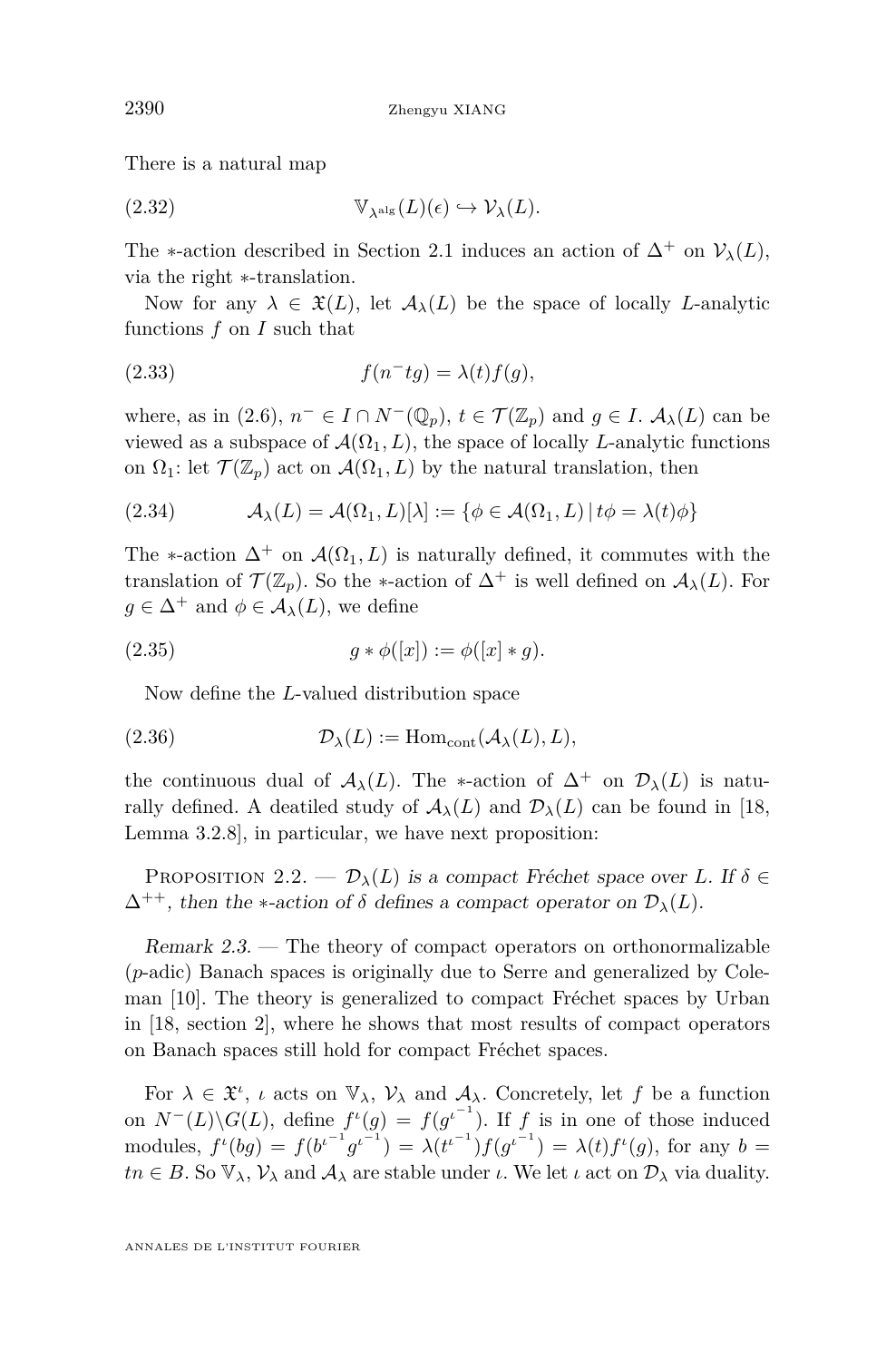#### 2.3.2. Analytic family of induced modules

Let  $\mathfrak U$  be an affinoid subdomain of  $\mathfrak X$  or  $\mathfrak X^i$ . Fix  $n \geqslant n(\mathfrak U)$ . There is a rigid space  $(\Omega_m)_{n}^{\text{rig}}$  such that  $\mathcal{O}((\Omega_m)_{n}^{\text{rig}}/L) = \mathcal{A}_n(\Omega_m, L)$  for any  $L \subset \overline{\mathbb{Q}}_p$ , where  $\mathcal{A}_n(\Omega_m, L)$  is the space of locally *L*-analytic functions on  $\Omega_m$  with local analytic radius  $p^{-n}$ . Keeping this identity, let  $\mathcal{A}_{\mathfrak{U},n}(L)$  be the ring of rigid analytic L-valued functions on  $\mathfrak{U} \times (\Omega_1)_n^{\text{rig}}$  such that

(2.37) 
$$
f(\lambda, [tn]) = \lambda(t) f(\lambda, [n])
$$

for any  $\lambda \in \mathfrak{U}(L), t \in \mathcal{T}(\mathbb{Z}_p)$  and  $n \in \mathcal{N}(\mathbb{Z}_p)$ . Here we view  $f(\lambda, -)$  as a function in  $\mathcal{A}_n(\Omega_m, L)$ . This implies that

(2.38) 
$$
\mathcal{A}_{\mathfrak{U},n} = \mathcal{O}(\mathfrak{U}) \hat{\otimes} \mathcal{A}_n(\mathcal{N}(\mathbb{Z}_p)).
$$

In particular,  $A_{\mathfrak{U},n}$  is an  $\mathcal{O}(\mathfrak{U})$ -orthonormalizable Banach space. Similar to [\(2.34\)](#page-10-0), since

(2.39) 
$$
\mathcal{A}_{\mathfrak{U},n} = \{ f \in \mathcal{O}((\Omega_1)_n^{\text{rig}}) \hat{\otimes} \mathcal{O}(\mathfrak{U}) \mid t(f \otimes 1) = f \otimes t, t \in \mathcal{T}(\mathbb{Z}_p)_n^{\text{rig}} \},
$$

that the  $\ast$ -action of  $\Delta^+$  is well defined on  $\mathcal{A}_{\mathfrak{U},n}$ .

Now define

(2.40) 
$$
\mathcal{A}_{\mathfrak{U}} := \bigcup_{n \geq n(\mathfrak{U})} \mathcal{A}_{\mathfrak{U},n},
$$

and let  $\mathcal{D}'_{\mathfrak{U},n} := \text{Hom}_{\mathcal{O}(\mathfrak{U})}(\mathcal{A}_{\mathfrak{U},n},\mathcal{O}(\mathfrak{U}))$  be the continuous  $\mathcal{O}(\mathfrak{U})$ -dual of  $\mathcal{A}_{\text{M},n}$ . There is a canonical injective map

(2.41) 
$$
\mathcal{O}(\mathfrak{U}) \hat{\otimes}_L \mathcal{D}_n(\mathcal{N}(\mathbb{Z}_p), L) \to \mathcal{D}'_{\mathfrak{U},n}.
$$

Let  $\mathcal{D}_{\mathfrak{U},n}$  be the image of this map, define

$$
(2.42) \t\t\t\t\t\mathcal{D}_{\mathfrak{U}} := \varprojlim \mathcal{D}_{\mathfrak{U},n}.
$$

 $\mathcal{A}_{\mathfrak{U}}$  and  $\mathcal{D}_{\mathfrak{U}}$  are  $\Delta^+$ -modules with the ∗-action. Since the inclusions  $\mathcal{A}_{\mathfrak{U},n}$  $\mathcal{A}_{\mathfrak{U},n+1}$  are completely continuous,  $\mathcal{D}_{\mathfrak{U}}$  is a Fréchet space over  $\mathcal{O}(\mathfrak{U})$ .

<span id="page-11-1"></span><span id="page-11-0"></span>PROPOSITION  $2.4.$  — Notation as above, we have

- (1)  $A_{\mathfrak{U}} \otimes_{\lambda} L \cong A_{\lambda}(L)$  and  $\mathcal{D}_{\mathfrak{U}} \otimes_{\lambda} L \cong \mathcal{D}_{\lambda}(L)$  via specialization.
- (2) If  $\delta \in \Delta^{++}$ , the \*-action of  $\delta$  gives a compact operator on the  $\mathcal{O}(\mathfrak{U})$ -projective compact Fréchet space  $\mathcal{D}_{\mathfrak{U}}$ .

All of these results can be found in [\[18,](#page-64-0) section 3.4].

Remark 2.5. — We make some remarks here:

(1) The  $\ast$ -action of  $\Delta^+$  on  $\mathcal D$  is compatible with the natural action of *I* on it.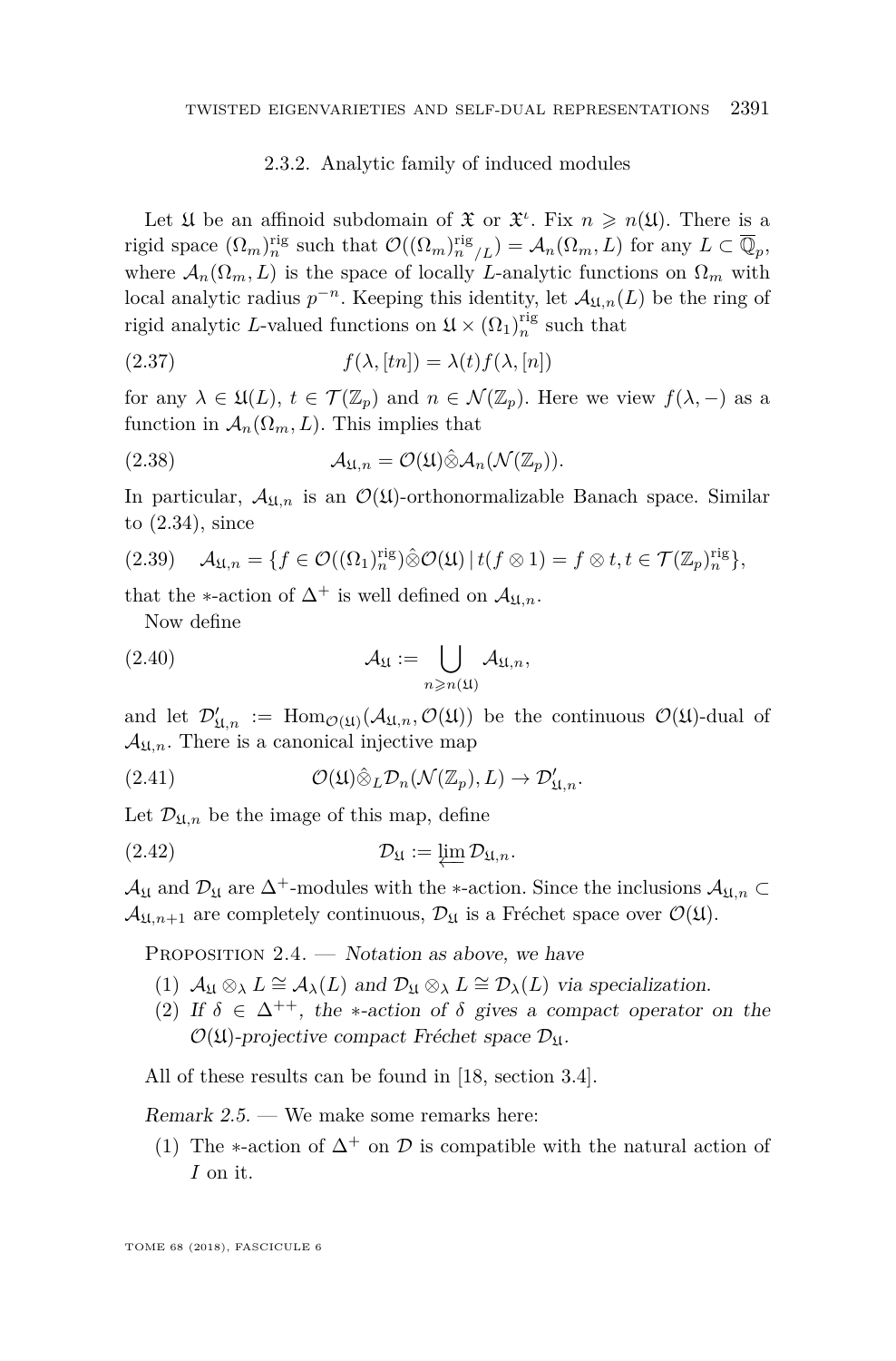(2) The \*-actions of  $\Delta^+$  on  $\mathbb{V}_{\lambda^{\text{alg}}}^{\vee}(L)$ ,  $\mathcal{V}_{\lambda}^{\vee}(L)$ ,  $\mathcal{D}_{\lambda}(L)$  and  $\mathcal{D}_{\mathfrak{U}}(L)$  are right action, we translate it into a left action by defining for every  $\delta \in \Delta^+$ 

$$
\delta*:=*\delta^{-1}
$$

(3) For  $K_f = K^pI$ , we view  $\mathcal D$  as a  $K_f$ -module via the projection  $K_f \rightarrow I$ .

#### <span id="page-12-0"></span>**3. Twisted actions on resolutions and cohomology spaces**

#### **3.1. Cohomology spaces and resolutions**

We firstly recall some standard results of the cohomology spaces on which we work later. Let *M* be a  $(G(\mathbb{Q}), K)$ -module on which  $Z_K$  acts trivially. *M* defines a local system on  $S_G(K_f)$ , which is denoted by *M* as well. One is interested in the cohomology space  $H^*(S_G(K_f), M)$ . In this paper, M is one of  $\mathbb{V}_{\lambda^{alg}}^{\vee}(L)$ ,  $\mathcal{V}_{\lambda}^{\vee}(L)$ ,  $\mathcal{D}_{\lambda}(L)$  and  $\mathcal{D}_{\mathfrak{U}}(L)$ , where the upper index  $\vee$ indicates the continuous dual space.

There are two equivalent ways to define the cohomology. Let  $\overline{S}_G(K_f)$  =  $\overline{S}_G/K_f$  be the Borel–Serre compactification of the real manifold  $S_G(K_f)$ , where  $\overline{S}_G = G(\mathbb{Q}) \backslash G(\mathbb{A}_f) \times \overline{\mathcal{H}}_G$  and  $\overline{\mathcal{H}}_G$  is a contractible real manifold with corners. There is a canonical projection:

(3.1) 
$$
\pi : \overline{S}_G \to \overline{S}_G(K_f),
$$

which extends the natural projection  $\pi : S_G \to S_G(K_f)$ .

Fix a finite triangulation of  $\overline{S}_G(K_f)$  and pull it back to  $\overline{S}_G$ . Let  $C_*(K_f)$ be the corresponding chain complex, that is,  $C_q(K_f)$  is the free Z-module over the set of *q*-dimensional simplexes of the pull-back triangulation.  $C_*(K_f)$  admits a right  $K_f$ -action, and  $C_q(K_f)$  is a free right  $\mathbb{Z}[K_f]$ -module of finite rank. We define

(3.2) 
$$
R\Gamma^*(K_f, M) := \text{Hom}_{K_f}(C_*(K_f), M),
$$

then  $R\Gamma^{j}(K_f, M)$  is isomorphic to finitely many copies of M and

(3.3) 
$$
h^{j}(R\Gamma^{*}(K_{f},M)) = H^{j}(S_{G}(K_{f}),M).
$$

Another way to define the cohomology is using the *M*-valued de Rham complex  $\Omega^*(S_G(K_f), M)$ . The natural duality between  $\Omega^*(S_G(K_f))$  and  $C_*(K_f)$  implies that the two definitions are coincident.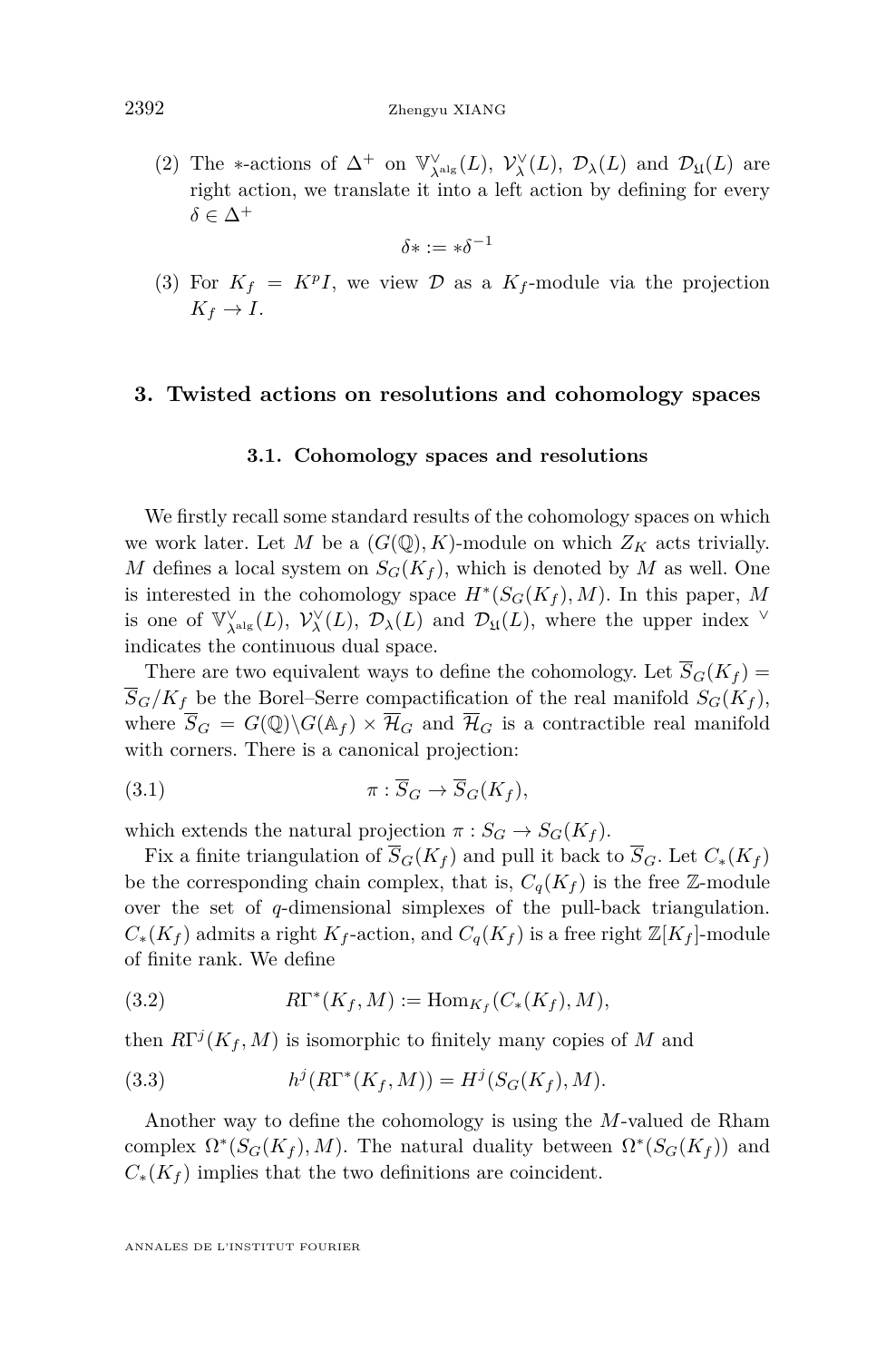Remark 3.1. — As summarized in [\[18,](#page-64-0) Section 1.2], for a  $(G(\mathbb{Q}), K)$ module *M*, there are two equivalent ways to define the local system *M* on  $S_G(K_f)$ , with respect to the  $K_f$ -module structure and to the  $G(\mathbb{Q})$ module structure respectively. So are the two definitions of cohomology space above.

#### 3.1.1. Functoriality

There is a functoriality for  $R\Gamma^*(K_f, M)$ . Let  $\varphi: K_f' \to K_f$  be a group homomorphism and  $\varphi^{\#}: M \to M'$  a homomorphism between a  $K_f$ module *M* and a  $K_f'$ -module *M'*, such that  $\varphi^{\#}(\varphi(k')m) = k'\varphi^{\#}(m)$  for any  $k' \in K'_{f}$  and  $m \in M$ . The pair  $(\varphi, \varphi^{\#})$  then induces a morphism  $\varphi^*$ :  $R\Gamma^*(K_f, M) \to R\Gamma^*(K_f', M')$  up to homotopy, see [\[18,](#page-64-0) Section 4.2.5].

#### 3.1.2. Hecke operators on resolution and cohomology

Apply the functoriality, as in [\[18,](#page-64-0) Section 4.2],  $f = f^p \otimes u_t \in \mathcal{H}_p(K^p)$ defines a morphism  $R\Gamma(t) : R\Gamma^*(K_f, M) \to R\Gamma^*(K_f, M)$  by the composition:

$$
R\Gamma^*(K_f, M) \to R\Gamma^*(tK_f t^{-1}, M) \to R\Gamma^*(K_f \cap tK_f t^{-1}, M) \to R\Gamma^*(K_f, M)
$$

where the first map is given by the pair  $(\text{ad}(t^{-1}), m \mapsto t * m)$ , the second is by the restriction map from  $K_f \cap tK_f t^{-1}$  to  $tK_f t^{-1}$ , and the last one is given by the corestriction as writing

$$
(3.4) \t K_f = \sqcup_j k_j (K_f \cap tK_f t^{-1}).
$$

It is easy to see that  $R\Gamma(t_1) \circ R\Gamma(t_2) = R\Gamma(t_1 t_2)$ . This defines an action of  $\mathcal{H}_p(K^p)$  on  $R\Gamma^*(K_f, M)$  and therefore defines an action on the cohomology spaces  $H^*(S_G(K_f), M)$ . We denote this action by  $*$  as well.

If  $M = \mathcal{D}_{\lambda}(L)$  and  $t \in T^{++}$ , by the fact that  $R\Gamma^{q}(K_f, M)$  is a finite copy of *M*, Proposition [2.2](#page-10-1) implies that *f* is a compact operator on  $R\Gamma^{*}(K^{p}I, \mathcal{D}_{\lambda}(L))$ . If  $\mathfrak{U}$  is an open affinoid of  $\mathfrak{X}$  and  $\lambda \in \mathfrak{U}$ , by Proposi-tion [2.4,](#page-11-0)  $R\Gamma^{*}(K^{p}I, \mathcal{D}_{\lambda}(L))$  can be obtained by the specialization of *R*Γ<sup>\*</sup>(*K<sup>p</sup>I*, *D*<sub>Ω</sub>) at *λ*. Moreover, for affinoids  $\mathfrak{U}' \subset \mathfrak{U}$ , *R*Γ<sup>\*</sup>(*K<sup>p</sup>I*, *D*<sub>Ω</sub><sup>*i*</sup>) can be obtained via the natural restriction morphism  $\mathcal{O}(\mathfrak{U}) \to \mathcal{O}(\mathfrak{U}')$ . The Hecke action is compatible with specialization and restriction.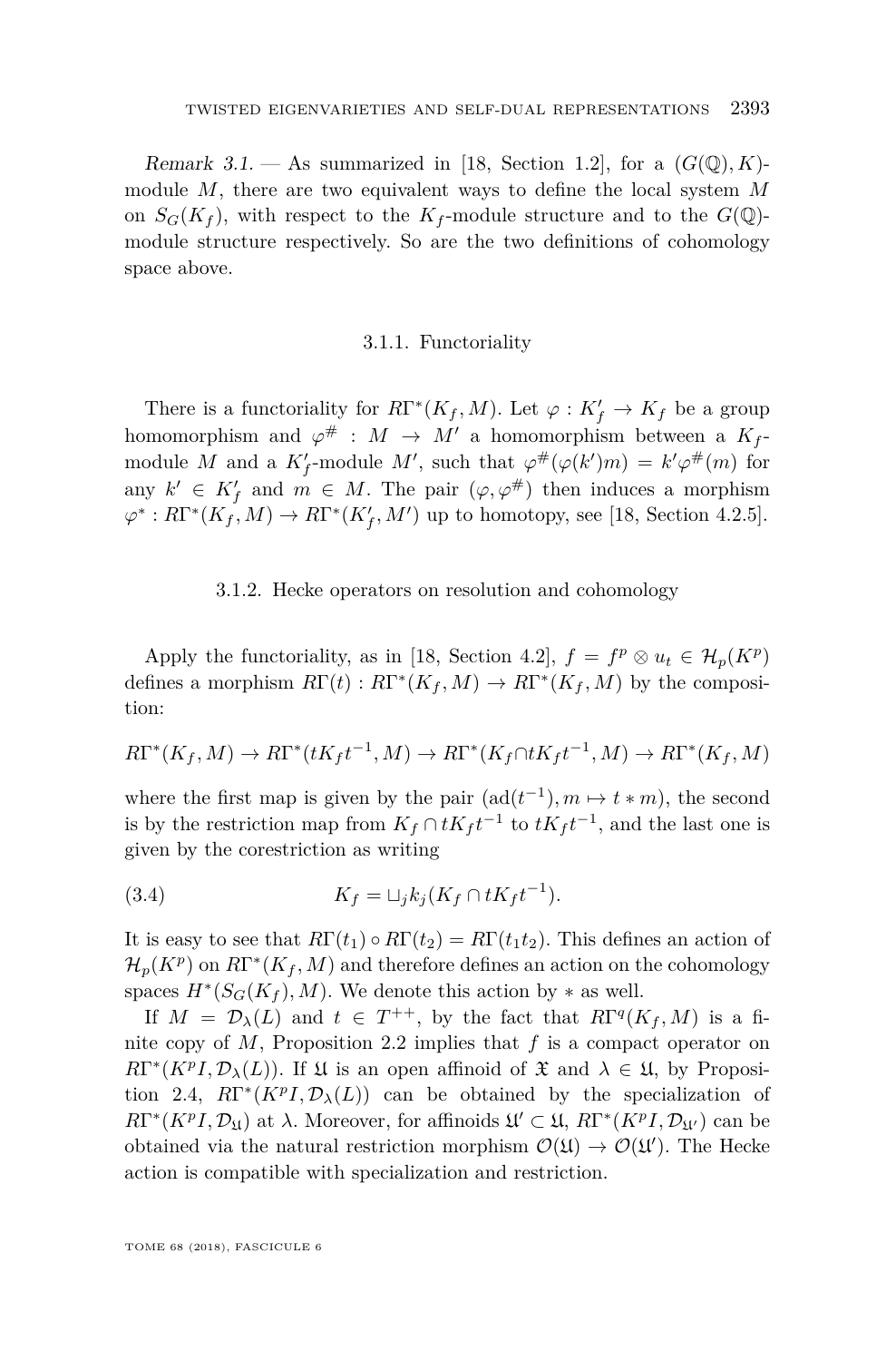3.1.3. *ι* action on resolution and cohomology

<span id="page-14-0"></span>Assume  $\lambda \in \mathfrak{X}^{\iota}$  and  $\mathfrak{U}$  is an open affinoid of  $\mathfrak{X}^{\iota}$ . Let M be one of  $\mathbb{V}_{\lambda}^{\vee}(L)$ ,  $\mathcal{V}_{\lambda}^{\vee}(L)$ ,  $\mathcal{D}_{\lambda}(L)$  and  $\mathcal{D}_{\mu}(L)$ . Choose  $K_f = K^p I \subset G(\mathbb{A}_f)$ , such that  $K^p$  is stable under *ι*. Consider morphisms  $\iota: K_f \to K_f$  and  $\iota: M \to M$  defined as in Section [2.](#page-5-1)

LEMMA 3.2. — Assume  $M = \mathbb{V}_{\lambda}^{\vee}(L), \mathcal{V}_{\lambda}^{\vee}(L), \mathcal{D}_{\lambda}(L)$  or  $\mathcal{D}_{\mathfrak{U}}(L)$ . For  $g \in I$ ,  $x \in M$ ,

$$
(3.5) \t\t g * x^{\iota} = (g^{\iota} * x)^{\iota}
$$

Therefore, by the functoriality, *ι* defines an morphism on  $R\Gamma^*(K_f, M)$  up to homotopy. In particular, *ι* acts on the cohomology  $H^*(S_G(K_f), M)$ .

The lemma follows immediately from a computation by definition.

3.1.4. Action of  ${}^{\iota} \mathcal{H}_p(K^p)$ 

For *ι*-invariant *K<sup>p</sup>* , define the *ι*-twisted Hecke algebra:

(3.6) 
$$
{}^{\iota}\mathcal{H}_p(K^p) := \mathcal{H}_p(K^p) \rtimes \langle \iota \rangle,
$$

where  $\langle \iota \rangle$  is the finite group generated by  $\iota$  and the semi-product  $\rtimes$  is understood as a crossed product, since at every place the local Hecke algebra can be viewed as a group algebra of double cosets. We write  $f \times \iota$  and  $\iota \times f$ for the products of  $f \in H_p(K^p)$  and *ι*. We similarly define  ${}^{\iota}H_p$ , then  ${}^{\iota}H_p$ is the inductive limit of  ${}^{\iota} \mathcal{H}_p(K^p)$ .

LEMMA 3.3. — There is an action of  ${}^t\mathcal{H}_p(K^p)$  on  $R\Gamma^*(K_f, M)$ , extending the  $*$ -action of  $\mathcal{H}_p(K^p)$  and *ι*.

Proof. — We have to check that the \*-actions of  $\mathcal{H}_p(K^p)$  and *ι* on  $R\Gamma^{*}(K, M)$  are compatible in the sense that  $\iota \times f = f^{\iota} \times \iota$ . So we only have to check:

(3.7)  $\iota \circ R\Gamma(t) \circ \iota^{-1} = R\Gamma(t^{\iota}),$ 

which is again directly from the definition.  $\Box$ 

#### 3.1.5. Comparison with the standard sheaf-theoretic action

Assume 
$$
M = \mathbb{V}_{\lambda}^{\vee}(\mathbb{C})
$$
, we compute the cohomology by de Rham complex:  
(3.8) 
$$
H^{q}(S_G(K_f), M) = h^{q}(\Omega^*(S_G(K_f), M)),
$$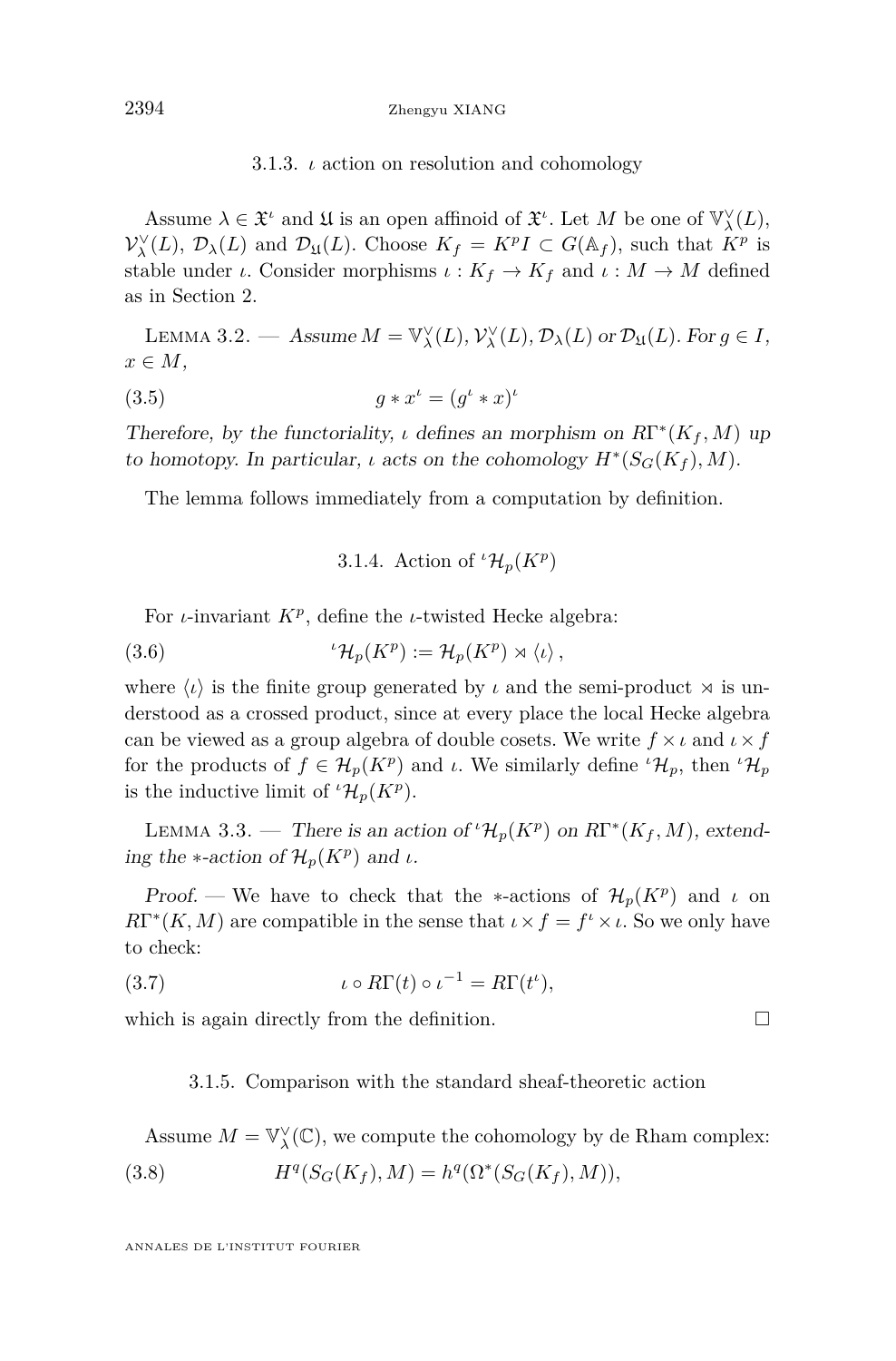and we have the standard sheaf-theoretic definion of  $\mathcal{H}_p$  action on it. By [\(2.13\)](#page-7-0), for any  $\phi \in \mathbb{V}_{\lambda}$  and  $\delta \in \Delta^{+}$ ,

<span id="page-15-0"></span>(3.9) 
$$
\delta * \phi = \lambda (\xi(t_\delta))^{-1} (\delta \cdot \phi).
$$

This implies, for any  $f = f^p \otimes u_t \in \mathcal{H}_p$ , that the ∗-action of *f* on  $H^q(S_G(K_p), M)$  is the twist of the standard action of *f* by  $\lambda(\xi(t))$ .

The *ι*-action on  $\Omega^*(S_G(K_f), M) = \Omega^*(S_G(K_f)) \otimes M$  is define by  $(\iota^{-1})^* \otimes$ *ι*, where  $(\iota^{-1})^*$  means the pull-back on differential forms induced by the map

(3.10) 
$$
t^{-1}: S_G(K_f) \leftarrow S_G(K_f)
$$

This *ι*-action can be described explicitly as follow. Let  $T(S_G)$  and  $T(S_G(K_f))$  be the sheaves of left invariant vector fields on  $S_G$  and  $S_G(K_f)$ respectively, the projection  $\pi$  induces a push-forward surjection:

$$
(3.11) \t\t \pi_*: T(S_G) \to T(S_G(K_f)).
$$

One views an *q* differential form  $\tau$  in  $\Omega^*(S_G(K_f), M)$  as a map

(3.12) 
$$
\tau : \wedge^q T(S_G(K_f) \to \mathcal{O}(S_G(K_f)) \otimes M
$$

then  $\tau^{\iota}$  is defined as

$$
(3.13) \quad \tau^{\nu}(\pi_* \bar{v}_1 \wedge \cdots \wedge \pi_* \bar{v}_q)([g]) := (\tau((\pi_* \iota_*^{-1} \bar{v}_1 \wedge \cdots \wedge \pi_* \iota_*^{-1} \bar{v}_q))([g]^{\nu}))^{\nu}
$$

where  $\bar{v}$  is a left invariant vector field on  $S_G$ ,  $g \in G(\mathbb{A})^1$  and  $[g]$  indicates the class of *g* in  $S_G$  or  $S_G(K_f)$ . It is easy to check that *ι* is well defined on  $H^*(S_G(K_f), M)$  under this definition. The duality between  $\Omega^*(S_G(K_f))$ and  $C_*(K_f)$  implies that this action coincides with the one defined by functoriality.

#### **3.2. Twisted action on finite slope cohomology**

We need a lemma on slope decompositions of a compact projective Fréchet space according to compact operators.

<span id="page-15-1"></span>LEMMA 3.4. — Let *A* be a  $\mathbb{Q}_p$ -Banach algebra, *M* a compact projective Fréchet *A*-module, and *f* a compact *A*-linear operator of *M*. Then the Fredholm determinant  $R(f, X)$  of f is entire over A. If  $R(f, X) = Q(X)S(X)$ over *A*, such that *Q* and *S* are relatively prime and *Q* is a Fredholm polynomial with invertible leading coefficient, then there is a decomposition of *M*:

$$
(3.14) \t\t M = N_f(Q) \oplus F_f(Q)
$$

into *f*-stable close submodules satisfing: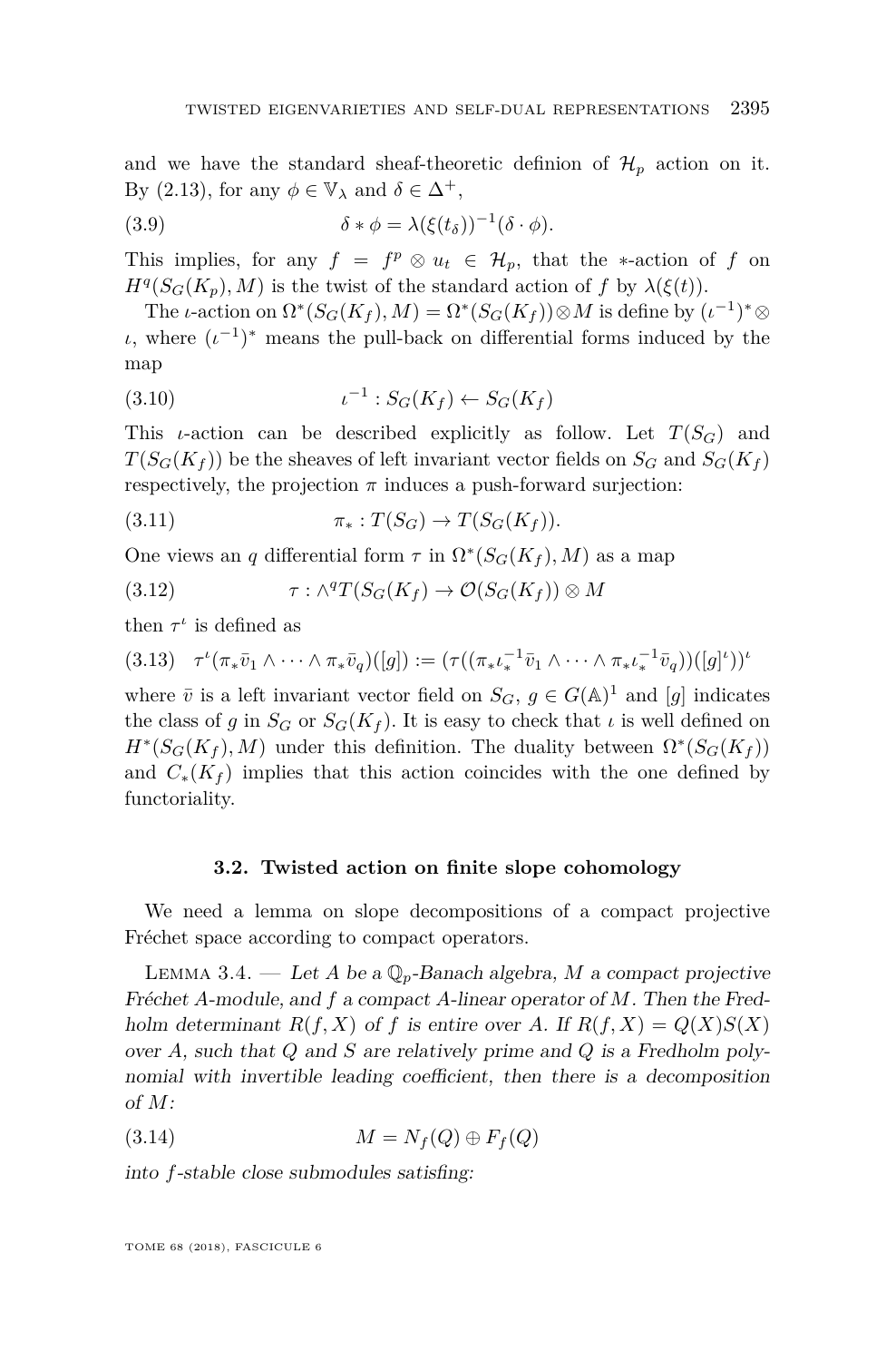- (1)  $Q^*(f)$  annihilates  $N_f(Q)$  and is invertible on  $F_f(Q)$ ;
- (2) the projector on  $N_f(Q)$  is given by  $E_Q(f)$  with  $E_Q(X) \in XA\{\{X\}\}\$ whose coefficients are polynomials in the coefficients of *Q* and *S*.

Moreover, if *A* is noetherian, then  $N_f(Q)$  is of finite rank, and the characteristic polynomial of *f* on  $N_f(Q)$  is *Q*. In particular, for  $h \in \mathbb{Q}_{\geqslant 0}$ , we may choose  $Q(x)$  such that  $N_f(Q) = M^{\leq h}$ , the  $\leq h$ -slope decomposition of M.

Proof. — The lemma is known if *M* is a projective Banach module by Serre [\[15\]](#page-64-4) and Coleman [\[10\]](#page-63-6). Now *M* is a projective compact Fréchet space, there are projective A-Banach modules  $M_n$  with compact operators  $f_n$ , such that

(3.15) 
$$
M = \varprojlim M_n, \ f = \varprojlim f_n
$$

with  $f_n = f|M_n$ . Now  $R(f, X) = \det(1 - Xf|M_n)$  for *n* sufficiently large, so  $R(f, X) = Q(X)S(X)$  gives the expected decomposition  $M_n = N_{n,f}(Q) \oplus$  $F_{n,f}(Q)$ . Let  $p_n$  be the projector of  $M_n$  onto  $N_{n,f}(Q)$ , by [\[8,](#page-63-7) Theorem 3.3], there is a power series  $\phi \in A[T]$  depending only on *Q*, such that  $p_n = \phi(f_n)$ . Moreover,  $N_{n,f}(Q)$  and  $F_{n,f}(Q)$  are given by the image and kernel of  $p_n$ respectively. Denote by  $u_{n+1,n}$  the transation map from  $M_{n+1}$  to  $M_n$ . By definition, we have a commutative diagram:

(3.16) 
$$
M \longrightarrow M_{n+1} \xrightarrow{u_{n+1,n}} M_n
$$

$$
f \downarrow f_{n+1} \downarrow f_n
$$

$$
M \longrightarrow M_{n+1} \xrightarrow{u_{n+1,n}} M_n
$$

Taking projective limit, we have a projector  $p = \lim_{n \to \infty} \phi(f_n)$  on *M* and the decomposition  $M = N_f(Q) \oplus F_f(Q)$ . Indeed, by the definition of compact operator,  $N_{n,f}(Q)$  are isomorphic for *n* sufficiently large. So the last statement follows.

Considering admissible  $f = f^p \otimes u_t \in R_{\mathcal{S},p}$ , *f* defines a compact operator on the complex  $R\Gamma(K_f, \mathcal{D}_\lambda(L))$ . For any  $h \in \mathbb{Q}_{\geqslant 0}$ , we define the  $\leq h$ -slope part  $H^*(S_G(K^pI), \mathcal{D}_\lambda(L)) \leq h$  of  $H^*(S_G(K^pI), \mathcal{D}_\lambda(L))$  with respect to *f* according to the previous lemma. Then the finite slope part of  $H^*(S_G(K^pI), \mathcal{D}_\lambda(L))$  is defined by:

(3.17) 
$$
H_{fs}^*(S_G(K^pI), \mathcal{D}_\lambda(L)) := \varinjlim_h H^*(S_G(K^pI), \mathcal{D}_\lambda(L))^{\leq h}.
$$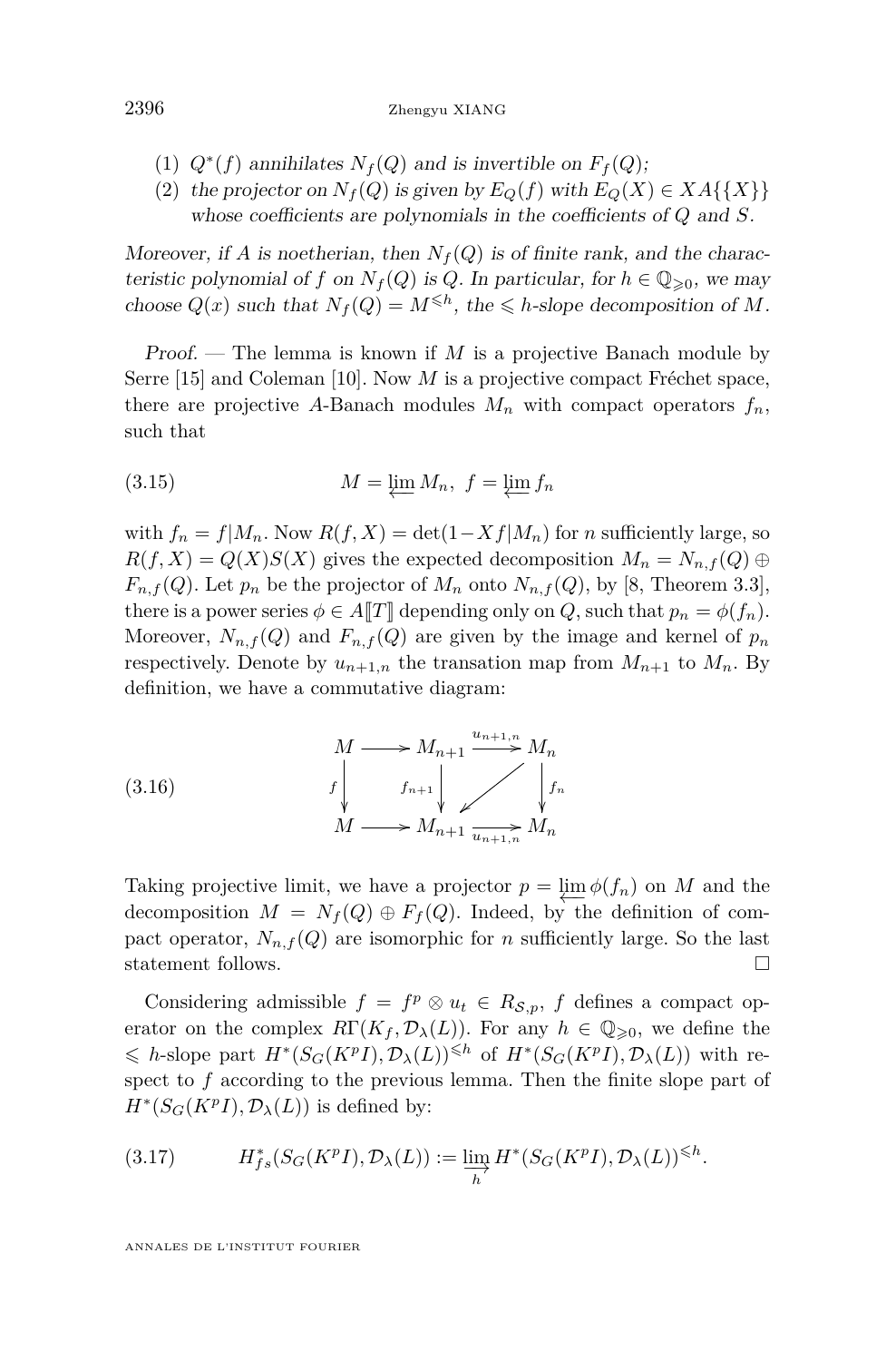Since  $R_{\mathcal{S},p}$  is in the center of  $\mathcal{H}_p(K^p)$ , that  $H^*_{fs}(S_G(K^pI), \mathcal{D}_\lambda(L))$  is independent of  $f$ , and endowed with the ∗-action of  $\mathcal{H}_p(K^p)$ . We also define

(3.18) 
$$
H_{fs}^*(\tilde{S}_G, \mathcal{D}_\lambda(L)) := \varinjlim_{K^p} H_{fs}^*(S_G(K^pI), \mathcal{D}_\lambda(L)).
$$

<span id="page-17-0"></span>PROPOSITION 3.5. — Assume  $\lambda \in \mathfrak{X}^i$ . The \*-action of  $\mathcal{H}_p(K^p)$  on the finite slope cohomology  $H_{fs}^*(S_G(K^pI), \mathcal{D}_\lambda(L))$  extends to an action of *ι* $\mathcal{H}_p(K^p)$ . Therefore the action of  $\mathcal{H}_p$  on  $H^*_{fs}(\tilde{S}_G, \mathcal{D}_\lambda(L))$  extends to an action of  ${}^{t}\mathcal{H}_{p}$ .

Proof. — We only have to prove the first statement. For this we need the next result from [\[18,](#page-64-0) Lemma 2.3.2]:

LEMMA 3.6. — Let  $M$ ,  $M'$  be two *L*-Banach (or Fréchet) spaces, *u* and *u*' endomorphism of *M* and *M*<sup>'</sup>, and  $M = M_{u}^{\leq h} \oplus M_1$  and  $M' =$  $M_{u'}^{\leq h} \oplus M_1'$  their  $\leq h$ -slope decompositions respectively. Assume *f* is a continuous linear map from *M* to *M'* such that  $f \circ u = u' \circ f$ , then  $f$ respects the slope decompositions.

Since  $\iota \times f = f^{\iota} \times \iota$ , the lemma implies that

(3.19) 
$$
\iota: H^q_{fs}(S_G(K^pI), \mathcal{D}_\lambda(L))_{f^{\iota}}^{\leq h} \to H^q_{fs}(S_G(K^pI), \mathcal{D}_\lambda(L))_{f}^{\leq h}
$$

is well defined. Let *l* be the order of *ι*, define

$$
(3.20) \tH_{fs}^q(S_G(K^pI), \mathcal{D}_\lambda(L))_{{\iota}}^{\leq h} := \bigcap_{i=1}^l H_{fs}^q(S_G(K^pI), \mathcal{D}_\lambda(L))_{f^{{\iota}^i}}^{\leq h}.
$$

Then

$$
(3.21) \qquad \iota: H^q_{fs}(S_G(K^pI), \mathcal{D}_\lambda(L))^\leqslant^h \to H^q_{fs}(S_G(K^pI), \mathcal{D}_\lambda(L))^\leqslant^h.
$$

Since the finite slope part is independent of *f*, the proposition is obtained by taking the inductive limit on *h*.

#### **3.3.** *ι***-invariant finite slope representations**

<span id="page-17-1"></span>In this section, we introduce the *ι*-invariant finite slope automorphic representations, which are the main objects we concern in this paper. We first recall a well-known result for admissible representations of a locally profinite group. Let *G* be a locally profinite group, and *K* an open compact subgroup of *G*. Write  $\mathcal{H}(G)$  the Hecke algebra of compact supported smooth functions of *G* and  $\mathcal{H}(G,K)$  its subalgebra of *K* bi-invariant functions. Then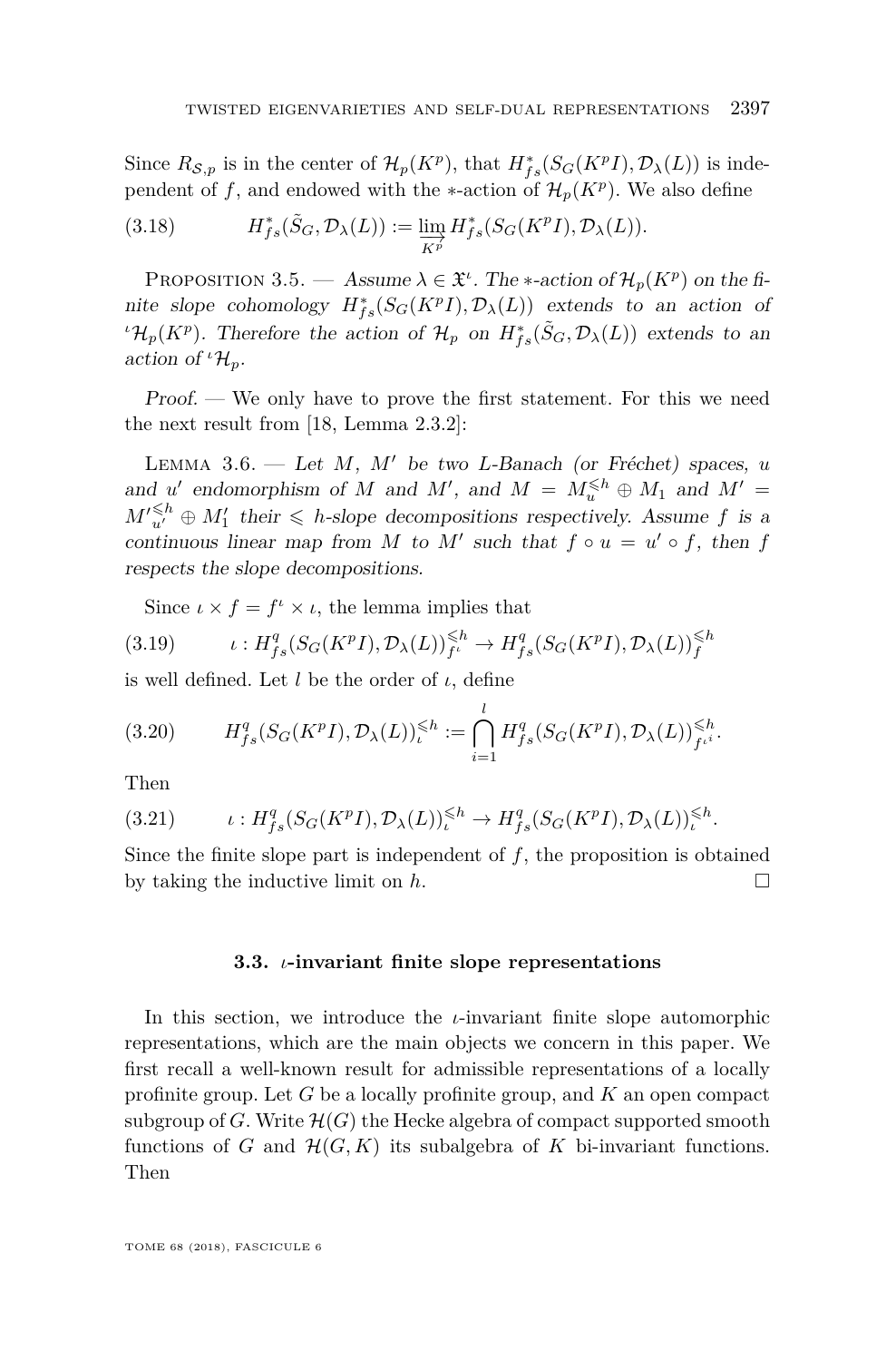<span id="page-18-0"></span>PROPOSITION 3.7. — The map  $\pi \mapsto \pi^K$  gives a bijection between equivalence classes of irreducible smooth representations  $(\pi, V)$  of  $\mathcal{H}(G)$ such that  $V^K \neq 0$  and equivalence classes of irreducible  $\mathcal{H}(G, K)$ -representations.

#### 3.3.1. Finite slope representations

let  $(\pi, V)$  be an irreducible representation of  $\mathcal{H}_p$  defined over a *p*-adic field *L*. We say  $\pi$  is admissible overconvergent of weight  $\lambda \in \mathfrak{X}(L)$  if it is admissible and a subqoutient of  $H^q(\tilde{S}_G, \mathcal{D}_\lambda(L))$ . Since  $\pi$  is admissible, that for any  $K^p$ , an element in  $\mathcal{H}_p(K^p)$  acts on V as an endomorphism of finite rank. By the fact that  $\mathcal{H}_p = \varinjlim_{K^p} \mathcal{H}_p(K^p)$ , there is a well-defined trace map:

$$
(3.22)\qquad \qquad J_{\pi}(f) := \operatorname{tr}(\pi(f))
$$

for any  $f \in \mathcal{H}_p$ . We say  $\pi$  is of level  $K^p$  if  $\pi^{K^p}$  as a representation of  $\mathcal{H}_p(K^p)$  is not trivial. Let  $\sigma$  be an irreducible representation of  $\mathcal{H}_p(K^p)$ . We say  $\sigma$  is overconvergent of level  $K^p$  and weight  $\lambda$  if it is of the form *π*<sup>*Kp*</sup> for some admissible overconvergent *π* with level *K*<sup>*p*</sup> and weight  $λ$ . Then  $\sigma$  is finite dimensional and can be realized in the cohomology space  $H^q(S_G(K^pI), \mathcal{D}_\lambda(L))$ . For fixed  $K^p$ , the Hecke algebra  $R_{\mathcal{S},p}$  is included in the center of  $\mathcal{H}_p$ . So the restriction of  $\sigma$  to  $R_{\mathcal{S},p}$  is a character, which is denoted by  $\theta_{\sigma}$ . We call  $\theta_{\sigma}$  an overconvergent Hecke eigensystem of level *K<sup>p</sup>* and weight *λ*. For such *θ*, obviously the generalized eigenspace  $H^q(S_G(K^pI), \mathcal{D}_\lambda(L))[\theta]$  of  $\theta$  is non-zero.

Let  $\theta$  be a  $\overline{\mathbb{Q}}_p$ -valued character of  $\mathcal{U}_p$ . To recall the definition of the slope of  $\theta$ , we assume at the moment that *G* is split at *p* (refer [\[18,](#page-64-0) Section 4.1.2] for general situation). If  $\theta(u_t) = 0$  for some  $t \in T^+$ , then we say that  $\theta$  is of infinite slope. Otherwise, we say  $\theta$  is of finite slope. It is easy to check that *θ* is of finite slope if and only if there is  $t \in T^{++}$  such that  $\theta(u_t) \neq 0$ . In this case,  $\theta$  induces a homomorphism from  $T(\mathbb{Q}_p)/T(\mathbb{Z}_p)$  to  $\overline{\mathbb{Q}}_p^{\times}$  $\hat{p}$ . We then define the slope of  $\theta$  to be the element  $\mu_{\theta} \in X^*(T_{/\mathbb{Q}_p})$ , such that for any  $\mu^{\vee}$  ∈  $X_*(T_{/\mathbb{Q}_p})^+$ 

(3.23) 
$$
(\mu_{\theta}, \mu^{\vee}) = v_p(\theta(u_{\mu^{\vee}(p)})).
$$

So we define the slope of an overconvergent Hecke eigensystem *θ* to be the slope of its restriction to  $\mathcal{U}_p$ . For a overconvergent representation  $\pi$  or  $\sigma$ , define its slope to be the slope of the Hecke eigensystem associated to it. It is easy to see,  $\pi$ ,  $\sigma$  or  $\theta$  is of finite slope if and only if it is realized in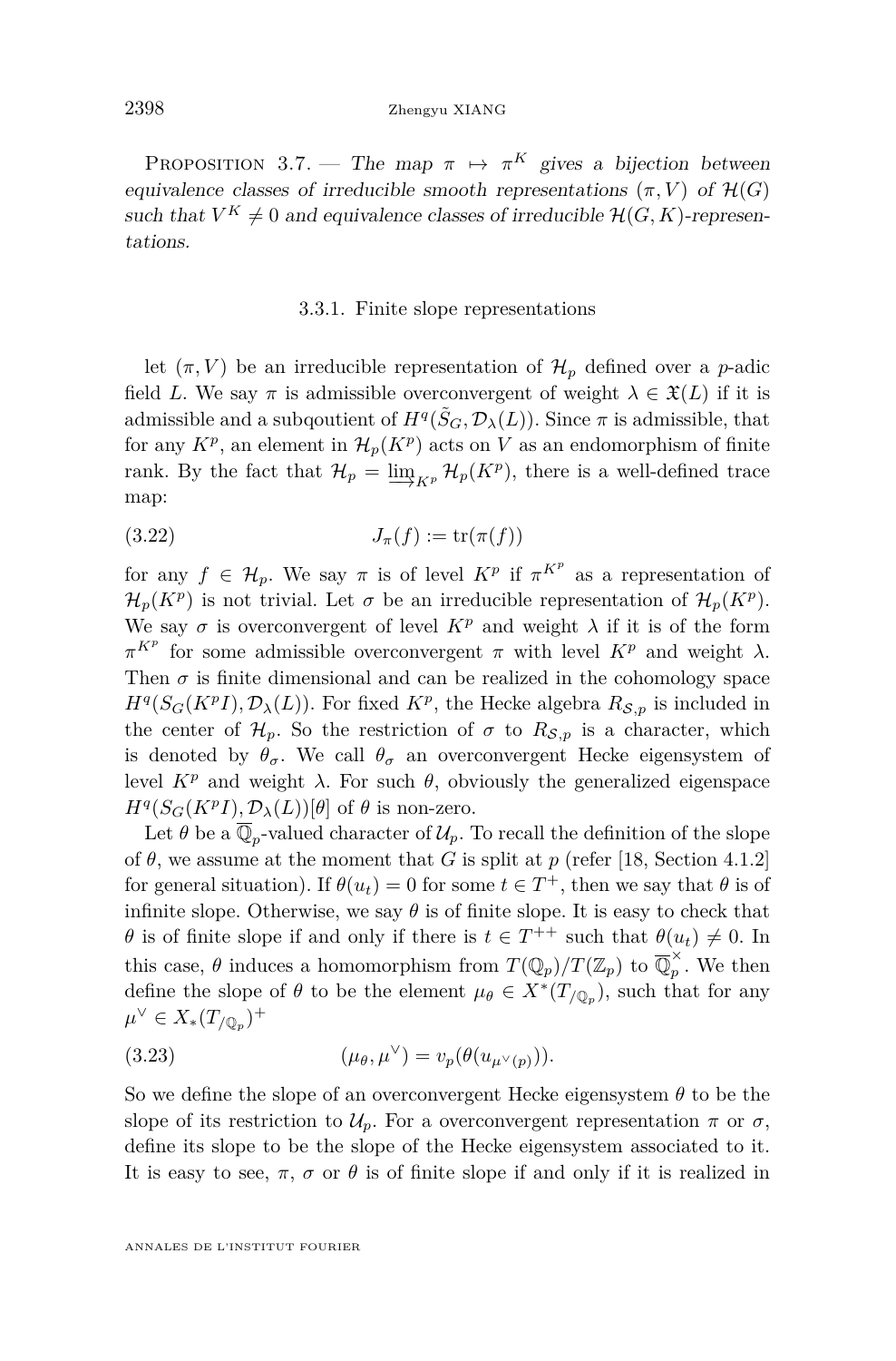$$
H_{fs}^{*}(S_G, \mathcal{D}_{\lambda}(L)).
$$
 Moreover, for any  $\mu \in X^{*}(T_{/\mathbb{Q}_p}),$  we define

(3.24) 
$$
H^*(S_G(K_f), \mathcal{D}_\lambda(L))^{\leq \mu} = \bigoplus_{\theta \mid \mu_\theta \leq \mu} H^*(S_G(K_f), \mathcal{D}_\lambda(L))[\theta].
$$

It is easy to see that

(3.25) 
$$
\lim_{\mu} H^*(S_G(K_f), \mathcal{D}_{\lambda}(L))^{\leq \mu} = H^*_{fs}(S_G(K_f), \mathcal{D}_{\lambda}(L)).
$$

Let  $\theta$  be a  $\overline{\mathbb{Q}}_p$ -valued character of  $\mathcal{U}_p$  and  $\lambda$  an algebraic weight. We say that  $\theta$  is non-critical with respect to  $\lambda$ , if its slope  $\mu_{\theta}$  is. This means that for any  $w \neq id$  in  $\mathcal{W}_G$ , the Weyl group of  $G$ ,  $\mu_\theta \notin w \cdot \lambda - \lambda + X^*(T)^+$ .

#### 3.3.2. *ι*-invariant finite slope representations

<span id="page-19-1"></span>Let  $\rho$  be a finite slope overconvergent representation of  $H$ , where  $H$  can be  $\mathcal{H}_p$ ,  $\mathcal{H}_p(K^p)$  or  $R_{\mathcal{S},p}$ . We denote by  $\rho^{\iota}$  the *ι*-twist of  $\rho$ , that is, the representation of H on  $V_\rho$ , which sends  $f \in H$  to  $\rho^l(f) := \rho(f^l)$ . We say *ρ* is *ι*-invariant if  $\rho^i \cong \rho$ . By [\[6,](#page-63-8) Appendix],  $\rho$  is *ι*-invariant if and only if it can be extended to <sup>*ι*</sup>H. Indeed, if  $\rho^i \cong \rho$ , then there is a linear operator  $A: V_{\rho} \to V_{\rho}$  of order *l* such that  $A \circ \rho = \rho \circ A$ . One can extend  $\rho$  by setting *ι*<sup>*i*</sup> acting on  $V<sub>σ</sub>$  via  $A<sup>i</sup>$ . Generally, we use capital letters Π, Σ and Θ for an representation of  ${}^{i}H_{p}$ ,  ${}^{i}H_{p}(K^{p})$  and  ${}^{i}R_{S,p}$  respectively. The next lemma summarizes results in [\[6,](#page-63-8) Appendix]:

<span id="page-19-0"></span>LEMMA  $3.8.$  — Notations as above

- (1) Assume  $\Sigma$  (resp.  $\Pi$ ,  $\Theta$ ) is irreducible, then its restriction to  $\mathcal{H}_p(K^p)$ (resp.  $\mathcal{H}_p$ ,  $R_{\mathcal{S},p}$ ) is irreducible if and only if the trace of  $\Sigma$  (resp.  $\Pi$ , Θ) is not trivial on  $ι \times Η_p(K^p)$  (resp.  $ι \times Η_p$ ,  $ι \times R_{\mathcal{S},p}$ ).
- (2) Assume  $\sigma$  (resp.  $\pi$ ,  $\theta$ ) is irreducible *ι*-invariant, then there are exactly *l* extensions of  $\sigma$  (resp.  $\pi$ ,  $\theta$ ) to <sup>*ι*</sup>H<sub>p</sub>(k<sup>p</sup>) (resp. <sup>*ι*</sup>H<sub>p</sub>, <sup>*ι*</sup>R<sub>S,p</sub>), say  $\tilde{\sigma}_1, \ldots, \tilde{\sigma}_l$  (resp.  $\tilde{\pi}_1, \ldots, \tilde{\pi}_l$ ;  $\tilde{\theta}_1, \ldots, \tilde{\theta}_l$ ). Each two of them are differed by a character of order *l* and are non-isomorphic.

Remark 3.9. — By Proposition [3.7,](#page-18-0) if  $\sigma = \pi^{K^P}$ , we can assume that  $(3.26)$  $i^{K^p} = \tilde{\sigma}_i.$ 

Throughout this paper, we use this convention.

Let  $\tilde{\sigma}$  be a representation of  ${}^{i} \mathcal{H}_{p}(K^{p})$  which extends a *ι*-invariant overconvergent representation  $\sigma$  of  $\mathcal{H}_p(K^p)$ . We write

$$
(3.27) \t\t\t J_{\tilde{\sigma}}(f) := \operatorname{tr}(\tilde{\sigma}(\iota \times f)).
$$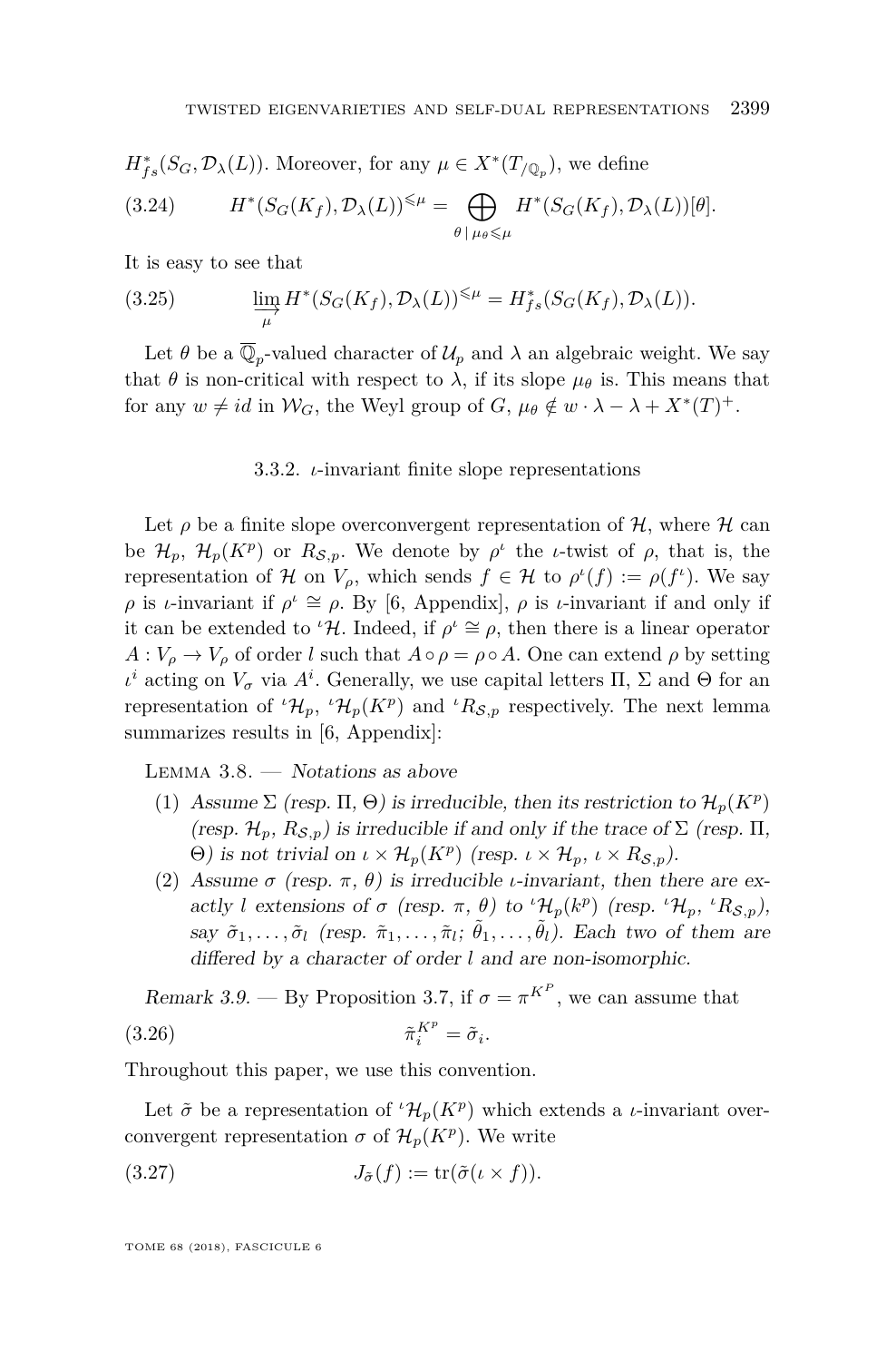Last lemma tells that  $J_{\tilde{\sigma}}$  is not trivial. It is also easy to see the Hecke eigensystem  $\theta_{\sigma}$  satisfies

(3.28) 
$$
\theta(f) = \theta(f^{\iota}) := \theta^{\iota}(f)
$$

for any  $f \in R_{\mathcal{S},p}$ . We say such a Hecke eigensystem *ι*-invariant. Let  $\tilde{\theta}_{\tilde{\sigma}}$ be the restriction of  $\tilde{\sigma}$  to <sup>*ι*</sup> $R_{\mathcal{S},p}$ . Since *ι* is of finite order and  $\tilde{\theta}_{\tilde{\sigma}}$  is finite dimensional, that  $\hat{\theta}_{\tilde{\sigma}}$  is diagonalizable under *ι*. So  $\hat{\theta}_{\tilde{\sigma}}$  is a direct sum of one dimensional representations of  ${}^{t}R_{\mathcal{S},p}$ , which must be of the form  $(\tilde{\theta}_{\sigma})_{i}$ . So we have

(3.29) 
$$
\tilde{\theta}_{\tilde{\sigma}} = \bigoplus_{i=1}^{l} ((\tilde{\theta}_{\sigma})_i)^{m((\tilde{\theta}_{\sigma})_i, \tilde{\theta}_{\tilde{\sigma}})}
$$

where,  $m((\tilde{\theta}_{\sigma})_i, \tilde{\theta}_{\tilde{\sigma}})$  is the multiplicity of  $(\tilde{\theta}_{\sigma})_i$  in  $\tilde{\theta}_{\tilde{\sigma}}$  and

(3.30) 
$$
\sum_{i=1}^{l} m((\tilde{\theta}_{\sigma})_i, \tilde{\theta}_{\tilde{\sigma}}) = \dim \sigma.
$$

If  $f \in R_{\mathcal{S},p}$ , then

<span id="page-20-1"></span>(3.31) 
$$
J_{\tilde{\sigma}}(f) = \text{tr}(\iota \,|\, \tilde{\sigma}) \theta_{\sigma}(f).
$$

Since  $\iota$  is of finite order, all its eigenvalues must be  $p$ -adic units. This implies a simple but important observation that

<span id="page-20-2"></span>(3.32) 
$$
v_p(\text{tr}(\iota \,|\, \tilde{\sigma})) \geqslant 0.
$$

Let  $\theta$  be a finite slope overconvergent Hecke eigensystem with slope  $\mu_{\theta}$ . It is easy to verify that

$$
\mu_{\theta^{\iota}} = \mu_{\theta}^{\iota}
$$

So we conclude:

LEMMA  $3.10.$  — If a finite slope overconvergent representation (resp. Hecke eigensystem) is *ι*-invariant, then its slope  $\mu_{\theta}$  is *ι*-invariant.

#### <span id="page-20-0"></span>3.3.3. Classicity

Now we state a twisted analogue to [\[18,](#page-64-0) Proposition 4.3.10], which is the classicity theorem in the cohomological setting. For a dominant weight  $\lambda \in X^*(T)$  and  $t \in T^+$ , define

(3.34) 
$$
N(\lambda, t) := \inf_{w \neq id} |t^{w \cdot \lambda - \lambda}|_p
$$

and

(3.35) 
$$
N^{\iota}(\lambda, t) := \inf_{i=1}^{l} N(\lambda, t^{i}).
$$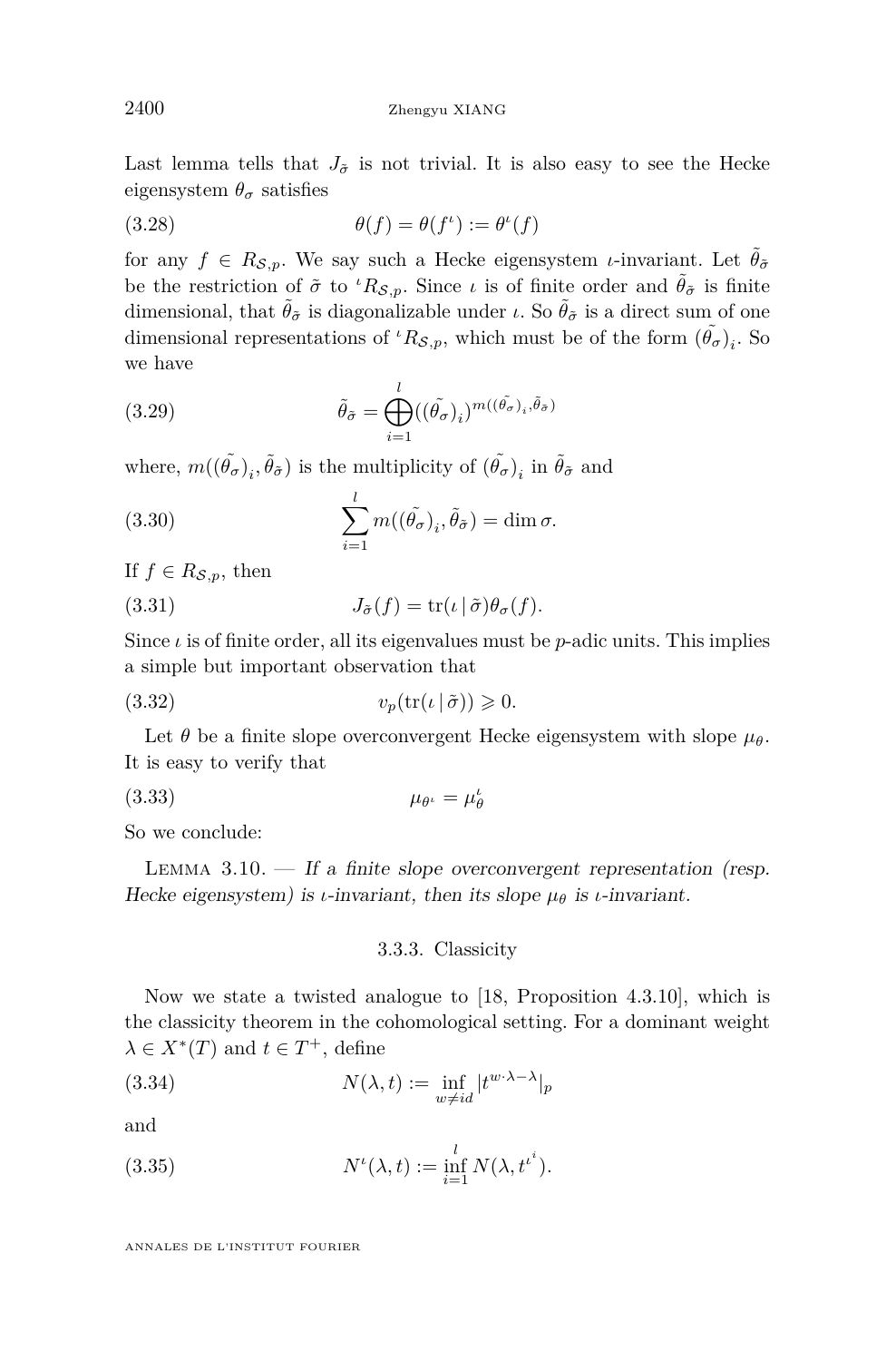<span id="page-21-1"></span>PROPOSITION 3.11. — Let  $\lambda = \lambda^{alg} \epsilon$  be an arithmetic weight of conductor  $p^{n_{\lambda}}$ , and  $\mu$  a slope which is non-critical with respect to  $\lambda^{\text{alg}}$ . Then for any positive integer  $m \geq n_{\lambda}$ , we have the canonical isomorphism

 $(3.36)$  $(S_G(K^p I), \mathcal{D}_\lambda(L))^{\leq \mu} \cong H^*(S_G(K^p I_m), \mathbb{V}_{\lambda^{\text{alg}}}^{\vee}(L, \epsilon))^{\leq \mu}$ 

Similarly, with respect to  $f = f^p \otimes u_t$ ,  $t \in T^{++}$ , for any  $h \leq v_p(N^{\iota}(\lambda, t))$ ,

$$
(3.37) \qquad \qquad H^*(S_G(K^pI),\mathcal{D}_\lambda(L))_\iota^{\leqslant h}\cong H^*(S_G(K^pI_m),\mathbb{V}_{\lambda^{\mathrm{alg}}}^\vee(L,\epsilon))_\iota^{\leqslant h}
$$

 $Here \ \mathbb{V}_{\lambda^{\mathrm{alg}}}^{\vee}(L, \epsilon) := (\mathbb{V}_{\lambda^{\mathrm{alg}}}(L)(\epsilon))^{\vee}.$ 

The proof is same to [\[18,](#page-64-0) Proposition 4.3.10].

#### 3.3.4. Spectral expansion of twisted overconvergent traces

<span id="page-21-0"></span>PROPOSITION 3.12. — Let  $\lambda \in \mathfrak{X}^{\iota}(L)$ . For any *ι*-invariant finite slope overconvergent representation  $\pi$  of  $\mathcal{H}_p$ , there are *l* integers  $\{m_i^q(\pi, \lambda)\}_{i=i}^l$ , such that for all  $f \in \mathcal{H}'_p$ ,

(3.38) 
$$
\operatorname{tr}(\iota \times f | H_{fs}^q(\tilde{S}_G, \mathcal{D}_\lambda(L))) = \sum_{\pi | \pi^i \cong \pi} \sum_{i=1}^l m_i^q(\pi, \lambda) J_{\tilde{\pi}_i}(f)
$$

Proof. — Since f is admissible, the trace is convergent. Fix  $t \in T^{++}$ , for any  $h \in \mathbb{Q}_{\geqslant 0}$ , consider the *ι*-stable  $\leqslant h$ -slope part  $H^q(\tilde{S}_G, \mathcal{D}_\lambda(L))_h^{\leqslant h}$  of  $H_{fs}^{q}(\tilde{S}_{G}, \mathcal{D}_{\lambda}(L))$  with respect to  $u_{t}$ . Here we define

(3.39) 
$$
H^q(\tilde{S}_G, \mathcal{D}_\lambda(L))_L^{\leq h} := \varinjlim_{K^p} H^q(S_G(K^p I), \mathcal{D}_\lambda(L))_L^{\leq h}.
$$

It is equipped with an admissible  $*$ -action of  $\mathcal{H}_p$  since  $u_t$  is in the center of  $\mathcal{H}_p$ . As the proof of Proposition [3.5,](#page-17-0) this action extends to  $\iota^*\mathcal{H}_p$ . Let  $(\pi, V)$ be a finite slope overconvergent  $\mathcal{H}_p$ -submodule of  $H^q(\tilde{S}_G, \mathcal{D}_\lambda(L))_k^{\leq h}$ , and  $\iota * (V)$  its image under the ∗-action of  $\iota$ . Consider the next three sets of finite slope overconvergent representations *A, B* and *C* whose elements are counted with multiplicity:  $A = {\pi | \iota * (V_{\pi}) = V_{\pi}}, B = {\pi | \pi^{\iota} \cong}$  $\pi, \iota * (V_{\pi}) \cap V_{\pi} = \emptyset$  and  $C = {\pi | \pi^{i} \ncong \pi}.$ 

If  $\pi \in B$  or *C*, write

(3.40) 
$$
W_{\pi} = \bigoplus_{i=1}^{l} \iota^{i} * (V_{\sigma})
$$

as a  ${}^{t}\mathcal{H}_p$ -submodule of  $H^q(\tilde{S}_G, \mathcal{D}_\lambda(L))_\iota^{\leq h}$ . Then  $\iota*$  permutes the components of  $W_{\pi}$ , and  $tr(\iota \times f|W_{\sigma})$  is trivial. If  $\pi \in A$  (this implies that *σ* is *ι*-invariant), then  $V_\pi$  itself is an irreducible  ${}^{\iota}H_p$ -submodule of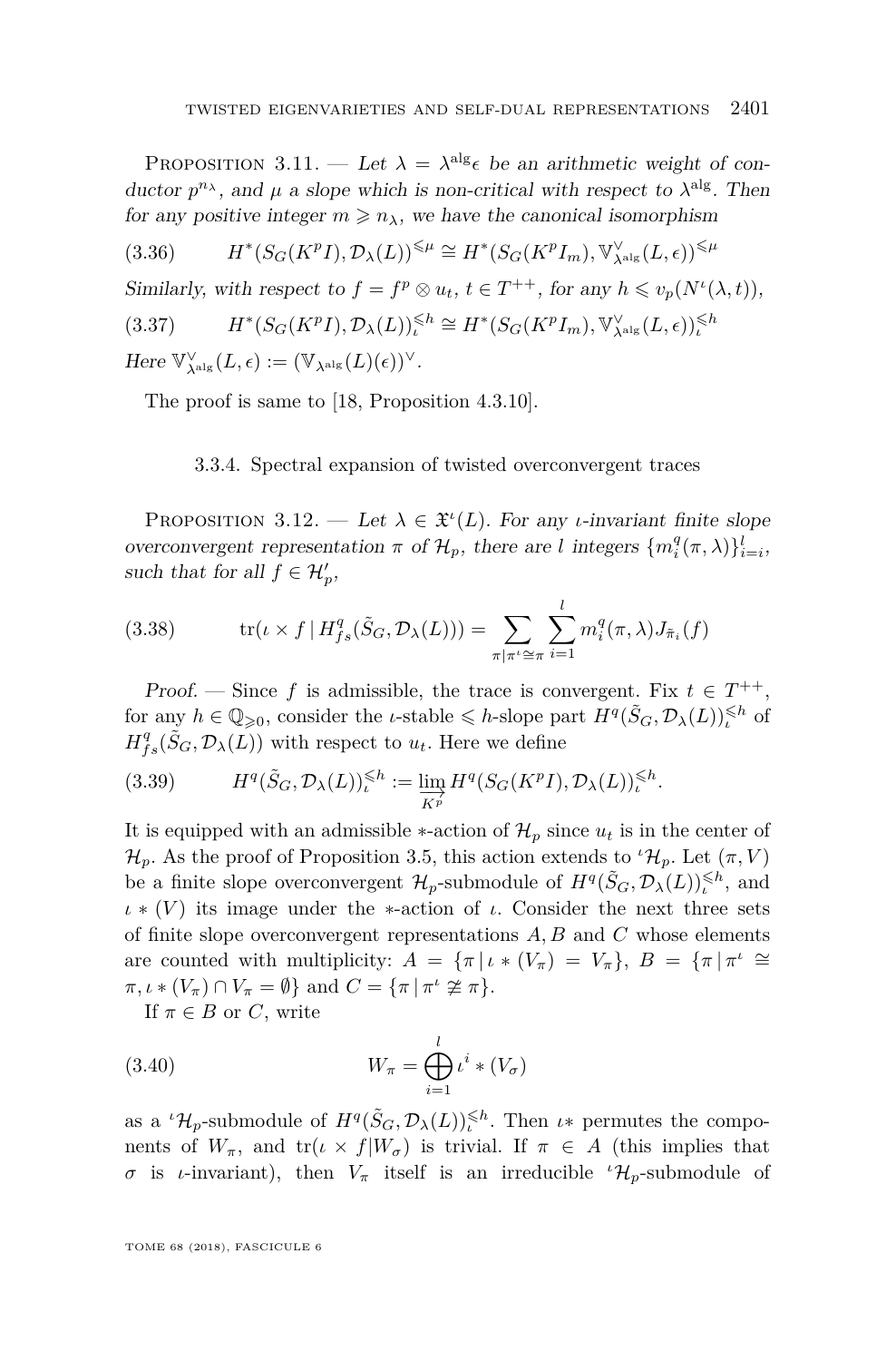$H^q(\tilde{S}_G, \mathcal{D}_\lambda(L))$ <sup> $\leq h$ </sup>. In particular,  $V_\pi = \tilde{\pi}_i$  for some *i*. Now for any *ι*-invariant *π*, let  $m_{i,h}^q(\pi, \lambda)$  be the mulitplicity of  $\tilde{\pi}_i$  appearing in *A*. We have

(3.41) 
$$
\operatorname{tr}(\iota \times f; H^q(\tilde{S}_G, \mathcal{D}_\lambda(L)))^{\leq h}_{\iota} = \sum_{\pi \mid \pi^{\iota} \cong \pi} \sum_{i=1}^l m^q_{i,h}(\pi, \lambda) J_{\tilde{\pi}_i}(f).
$$

Let *h* go to infinite, the multiplicity  $m_{i,h}^q$  will stay same as *h* large enough. So it converges to some  $m_i^q \in \mathbb{Z}$ , and the proposition follows.

Remark 3.13. — If *G* admits multiplicity one theorem, then  $B = \emptyset$  in the proof above (otherwise, since  $\sigma$  is self-dual, that  $V_{\sigma} \cong V_{\sigma}$ <sup>*ι*</sup>  $\cong V_{\sigma}^{*}$ <sup>*ι*</sup> would appear with multiplicity at least two).

#### **4. Twisted Franke's trace formula**

<span id="page-22-0"></span>In this section, we prove a twisted version of Franke's trace formula [\[11,](#page-63-3) Section 7.7].

#### **4.1. Notation**

In this section, we consider more general situation as studied in [\[11\]](#page-63-3). Let *G* be a connected reductive group over  $\mathbb Q$  which is not necessarily quasisplit. We fix a minimal parabolic subgroup  $P_0$  of  $G$  and write its Langlands decomposition  $P_0 = M_0 A_0 N_0$ . Generally, for a standard parabolic subgroup *P* of *G*, we consider its Langlands decomposition  $P = M_P A_P N_P$  such that  $A_P \subset A_0$  and  $M_0 \subset M_P$ , where  $L_P = M_P A_P$  is the standard Levi subgroup of *P* and  $A_P$  is a maximal spit torus in the center of  $L_P$ . If group *G* is quasi-split as in the other sections of this paper, we assume that the minimal *p*-pair  $(P_0, A_0)$  is chosen such that  $P_0 = B$  and  $A_0 \subset T$ . Write  $\check{\mathfrak{a}}_P = X^*(P) \otimes \mathbb{R}$  and  $\check{\mathfrak{a}}_P^G$  its subspace of elements whose restriction to  $A_G$ are trivial. If  $P = P_0$ , we denote  $\check{\mathfrak{a}}_0^G := \check{\mathfrak{a}}_{P_0}^G$ . Let  $\check{\mathfrak{a}}_0^{G+} \subset \check{\mathfrak{a}}_0^G$  be the open positive Weyl chamber, and  ${}^+\check{a}_0^G$  the open positive cone dual to it.

In general, we use small gothics letters for real Lie algebras, for example, g is the Lie algebra of  $G_{\infty}$  and for any parabolic subgroup P,  $\mathfrak{a} = \mathfrak{a}_P$  is the lie algebra of  $A_{P\infty}$  and  $\mathfrak{a}_0 := \mathfrak{a}_{P_0}$ . Since  $\mathfrak{a}_P = X_*(A_P) \otimes \mathbb{R}$ , there is a natural duality between  $a_P$  and  $\check{a}_P$ , which has been denoted by  $\langle \cdot, \cdot \rangle$ . Now the restriction map  $\check{a}_P \to \check{a}_0$  gives an inverse of the dual of natrual inclusion  $\mathfrak{a}_0 \to \mathfrak{a}_P$ . So we have decompositions

(4.1) 
$$
\mathfrak{a}_0 = \mathfrak{a}_P \oplus \mathfrak{a}_0^P, \quad \check{\mathfrak{a}}_0 = \check{\mathfrak{a}}_P \oplus \check{\mathfrak{a}}_0^P.
$$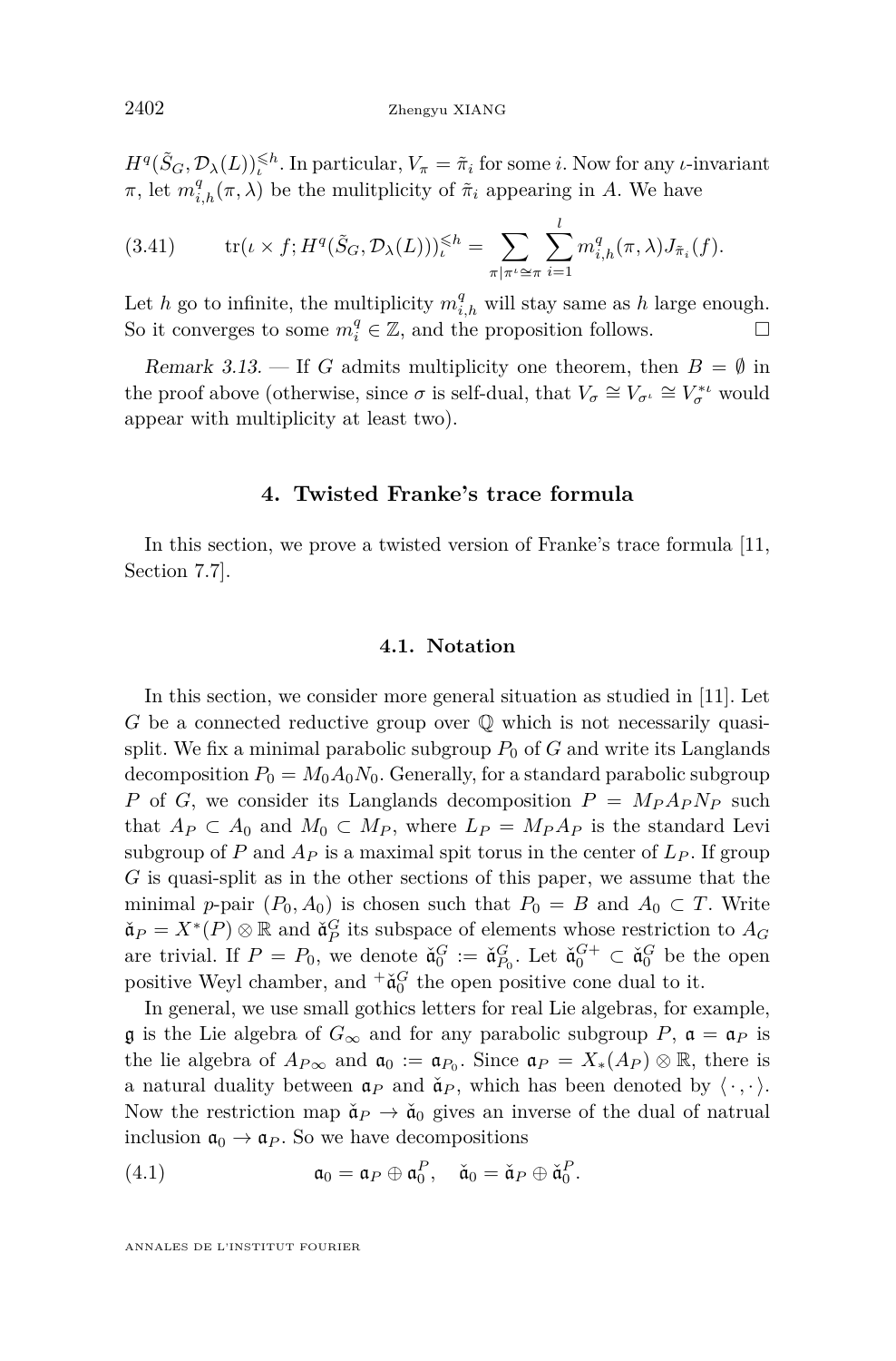If there is another parabolic subgroup  $Q \supset P$ , we use Franke's notation  $\mathfrak{a}_P^Q$ for  $a_P \cap a_0^Q$  in  $a_0$ , and similarly  $\check{a}_P^Q$ .

Let  $\mathfrak{m}_G \subset \mathfrak{g}$  be the intersection of kernals for all rational characters of *G*, and  $Z(\mathfrak{m}_G)$  the center of the universal enveloping algebra of  $\mathfrak{m}_G$ . For any standard parabolic subgroup *P*, define the height function  $H_P: P(\mathbb{A}) \to \mathfrak{a}_P$ such that for any  $x \in P(\mathbb{A})$  and any character  $\xi$  of  $P$ ,

(4.2) 
$$
\prod_{v} |\xi(x)|_{v} = e^{\langle \xi, H_P(x) \rangle}.
$$

 $H_P$  is then considered as a function on  $G(A)$  by the Iwasawa decomposition. Let  $\mathbb{V}_{\lambda}^{\vee}$  be as in the last section. Assume  $A_G$  acting on  $\mathbb{V}_{\lambda}^{\vee}$  by a character *ξ*<sub>*λ*</sub>, let  $I$ <sub>*λ*</sub> ⊂ *Z*(m<sub>*G*</sub>) be the annihilator of *ξ*<sub>*λ*</sub>. For any *G*( $A$ *f*)-module *M* and  $\mu \in \mathfrak{a}_G$ , we denote by  $M(\mu)$  the twist of M in which the action of  $g \in G(\mathbb{A}_f)$  on *M* is multiplied by the factor  $e^{\langle \mu, H_G(g) \rangle}$ .

Let  $R = R_G \subset X^*(A_0)$  (resp.  $R^+ = R_G^+$ ,  $\Delta = \Delta_G$ ) be the set of roots (resp. positive roots, simple positive roots) of  $A_0$  in  $\mathfrak{g}$ . If *L* is a Levi subgroup of *G*, let  $\rho_L$  be the half sum of all positive roots of  $A_0$  in *L*, in particular, write  $\rho = \rho_G$ . For any parabolic subgroup  $P = LN$ , let  $\rho_P$  be the modulus function on l associated to *P*. Without confusion, we also consider  $\rho_P$  as in  $\check{\mathfrak{a}}_P^G$  to be the half sum of all the positive roots of  $\mathfrak{a}_P$  in  $\mathfrak{n}_P$ . For parabolic subgroups  $P \subset Q$ , under the natural projection  $X^*(T)^+ \otimes \mathbb{R} \to \check{\mathfrak{a}}_P^G \to \check{\mathfrak{a}}_Q^G$ , the images of  $\rho_G$  are  $\rho_P$  and  $\rho_Q$ . Let  $\mathcal{W}_G$  be the Weyl group of  $G$  and fix  $w_0^G \in \mathcal{W}_G$  a longest element. We define

(4.3) 
$$
\mathcal{W}^L := \{ w \in \mathcal{W}_G \mid w^{-1}(\alpha) \in R^+, \ \forall \alpha \in R^+ \cap R_L \}.
$$

As [\[18,](#page-64-0) (7)], for any  $w \in \mathcal{W}^L$ ,

(4.4) 
$$
w \cdot \lambda = w(\lambda + \rho) - \rho = w(\lambda + \rho_P) - \rho_P.
$$

<span id="page-23-0"></span>Recall the Kostant decomposition:

(4.5) 
$$
H^{q}(\mathfrak{n}, \mathbb{V}_{\lambda}^{\vee}(\mathbb{C})) = \bigoplus_{\substack{w \in \mathcal{W}^{L} \\ l(w) = n - q}} \mathbb{V}_{w(\lambda + \rho_{P}) + \rho_{P}}^{L, \vee}(\mathbb{C}),
$$

where  $n = \dim(\mathfrak{n})$  and  $\mathbb{V}_{\mu}^{L}$  is the finite dimensional irreducible algebraic representation of  $L$  with highest weight  $\mu$ . Define

(4.6) 
$$
\mathcal{W}_{Eis}^L := \{ w \in \mathcal{W}^L \, | \, w^{-1}(\beta^{\vee}) > 0, \, \forall \, \beta \in R_P \}.
$$

If  $\lambda$  is regular and  $w \in \mathcal{W}_{\text{Eis}}^L$ , then the Eisenstein series associated to a class in  $H^*(S_L, \mathbb{V}_{w \cdot \lambda}^{L, \vee})$  defines an Eisenstein class in  $H^*(S_G, \mathbb{V}_{\lambda}^{\vee})$ .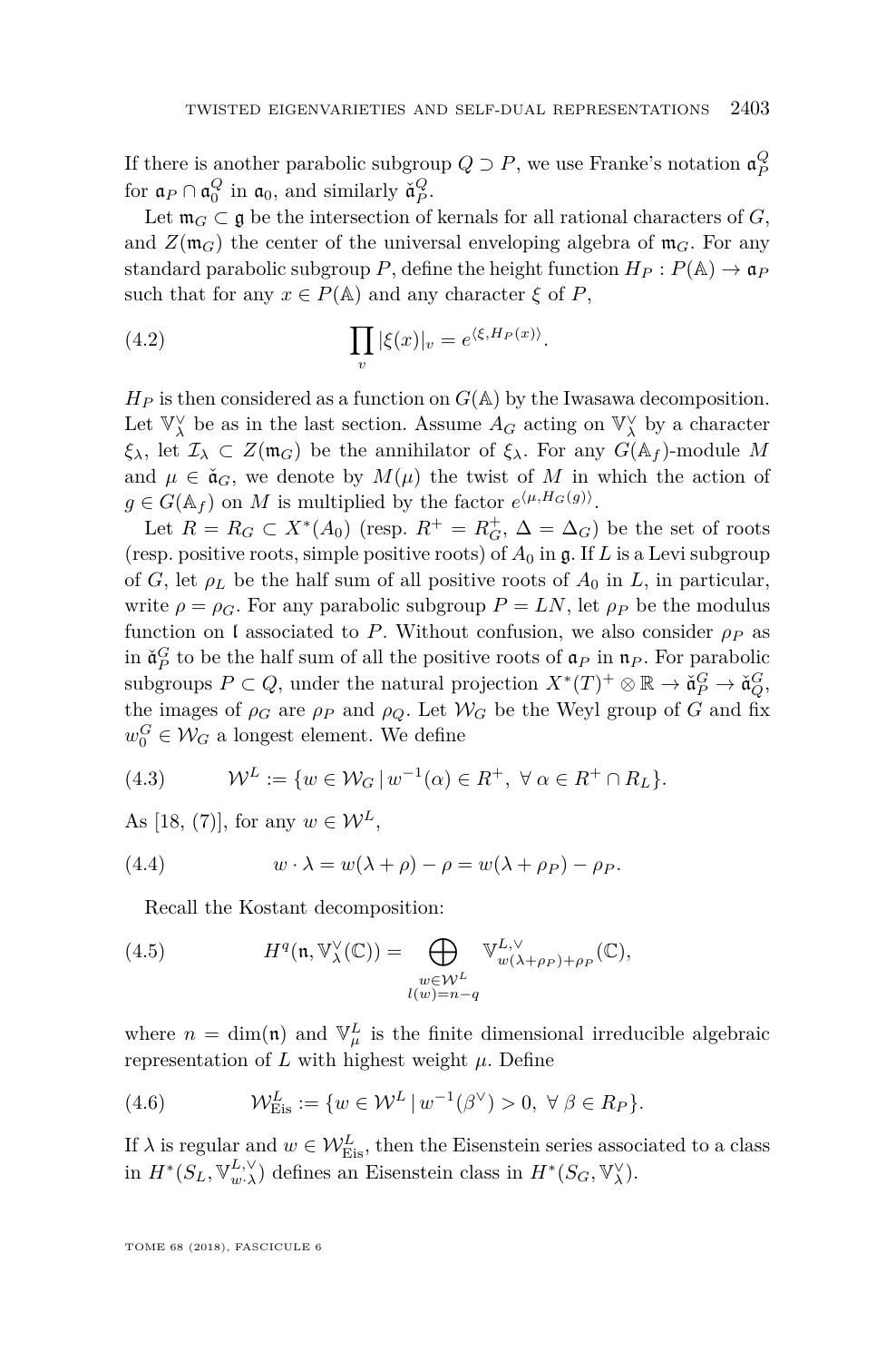#### <span id="page-24-0"></span>**4.2. The Eisenstein spectral sequence**

Let  $V_G = C_{umg}^{\infty}(G(\mathbb{Q})A(\mathbb{R})^0\backslash G(\mathbb{A}))$  be the space of  $C^{\infty}$ -functions of uniform moderate growth, and  $R<sub>q</sub>$  the natural right translation action of  $g \in G(\mathbb{A})$  on  $V_G$ . Let  $A_\lambda$  be the subspace of  $V_G$  consisting of the functions that are annihilated by some power of  $\mathcal{I}_{\lambda}$ . In [\[11\]](#page-63-3), Franke proved that the cohomology

$$
(4.7) \t\t\t H^*(S_G, \mathbb{V}_{\lambda}^{\vee}(\mathbb{C}))
$$

can be computed by  $(\mathfrak{m}_G, K_\infty)$  cohomology with coefficients in  $A_\lambda$ :

(4.8) 
$$
H^*(\mathfrak{m}_G, K_\infty; C^\infty(G(\mathbb{Q})A(\mathbb{R})^0 \setminus G(\mathbb{A})) \otimes \mathbb{V}_\lambda^\vee(\mathbb{C}))(\xi_\lambda)
$$
  
=  $H^*(\mathfrak{m}_G, K_\infty; A_\lambda \otimes \mathbb{V}_\lambda^\vee(\mathbb{C}))(\xi_\lambda).$ 

Indeed, Franke proved that the last cohomology space is the limit of a spectral sequence, which is compiled via the Laurent coefficients of Eisenstein series.

Let  $\mathcal{C} := \mathcal{C}_G$  be the set of associate classes of Q-parabolic subgroups of *G*. For  $\{P\} \in \mathcal{C}_G$ , let  $V_G(\{P\})$  be the subspace of  $V_G$  consists of functions which are negligible along all  $Q \notin \{P\}$ , that is, the space of functions  $\phi \in V_G$ , such that for every parabolic subgroup  $Q \notin \{P\}$  and for every  $g \in A_Q(\mathbb{A})\mathbb{K}, R_g\phi_{N_Q}$  is orthogonal to the space of cuspidal functions on  $L_Q(\mathbb{Q}) \backslash L_Q(\mathbb{A})^1$ , where  $\phi_{N_Q}$  is the constant term of  $\phi$  along  $N_Q$ , defined by

(4.9) 
$$
\phi_{N_Q} = \int_{N_Q(\mathbb{Q}) \backslash N_Q(\mathbb{A})} \phi(ng) \mathrm{d}n
$$

with respect to the normalized Haar measure:

(4.10) 
$$
\int_{N_Q(\mathbb{Q})\backslash N_Q(\mathbb{A})} \mathrm{d}n = 1.
$$

Set  $A_{\lambda, \{P\}} := A_{\lambda} \cap V_G(\{P\})$ , then as  $(\mathfrak{g}, K_{\infty}, G(\mathbb{A}_f))$ -modules,

<span id="page-24-1"></span>(4.11) 
$$
A_{\lambda} = \bigoplus_{\{P\} \in \mathcal{C}} A_{\lambda, \{P\}},
$$

and the cohomology [\(4.7\)](#page-24-0) equals

(4.12) 
$$
\bigoplus_{\{P\}} H^*(\mathfrak{m}_G, K_\infty; A_{\lambda, \{P\}} \otimes \mathbb{V}_{\lambda}^{\vee}(\mathbb{C}))(\xi_{\lambda}).
$$

For each  $\{P\}$ , there is a descending filtration (of finite length)  $A^{T,p}_{\lambda}$  $_{\lambda,\{P\}}^{I,p},p=$  $0, 1, \ldots$  in the space  $A_{\lambda, \{P\}}$ . This filtration depends on a finite supported Z-valued function *T* which is defined on the closure  $\ddot{a}_0^+$ , such that:

(T) 
$$
T(\mu) < T(\nu)
$$
 if  $\mu \neq \nu$  and  $\mu - \nu \in \overline{+ \check{\mathfrak{a}}_0}$ .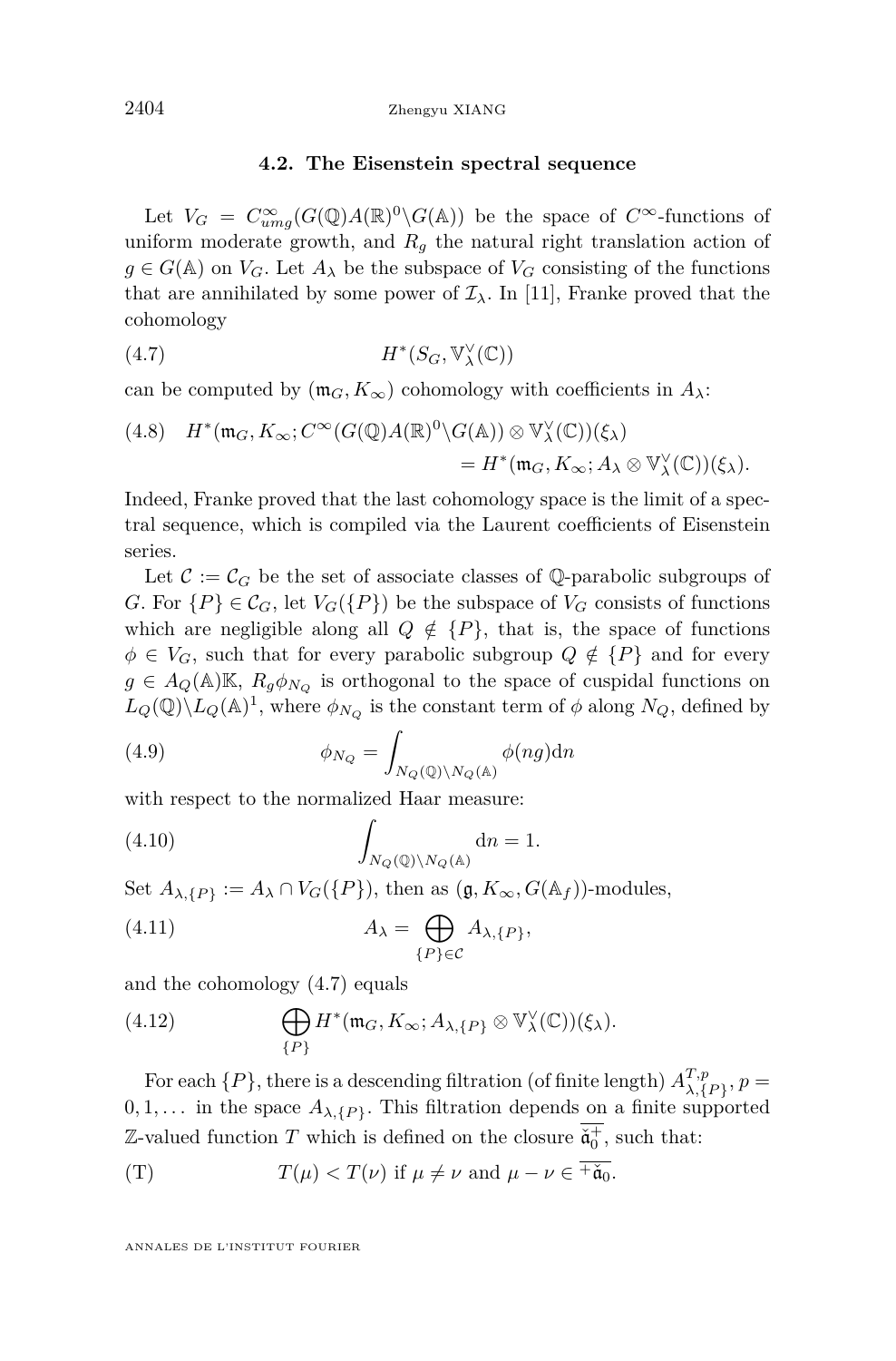The successive quotients  $A^{T,p}_{\lambda}$  $T, p$   $\lambda, \{P\}$  / $A$ <sup>T</sup>, $p+1$ </sub> can be described in term of Eisen-stein series. Following [\[11,](#page-63-3) Section 6], define  $\mathcal{M}_{\lambda,\{P\}}^{T,p}$  to be the set of triples  $t = (P, \Lambda, \chi) := (P_t, \Lambda_t, \chi_t)$  with the following properties:

- (1)  $P \in \{P\}$  is a standard parabolic subgroup;
- $(2)$   $\Lambda: A_P(\mathbb{A})/A(\mathbb{R})^0A_P(\mathbb{Q}) \to \mathbb{C}^\times$  is a continuous character. Let  $\lambda_t \in$  $(\check{\mathfrak{a}}_P^G)_{\mathbb{C}}$  be the differential of the archimedean component of  $\Lambda$ , we assume  $Re(\lambda_t) \in \mathfrak{a}_P^+$  and  $T(Re(\lambda_t)) = p$ .
- (3)  $\chi : \mathfrak{Z}(\mathfrak{m}_G) \to \mathbb{C}^\times$  is a character, such that:
- (4)  $\lambda_t \in \text{supp}_t(\mathcal{I}_\lambda)$ , i.e. for any  $x \in \mathcal{I}_\lambda$ ,  $\xi(x)(\lambda_t + \chi_t) = 0$ , where  $\xi$  :  $\mathfrak{Z}(\mathfrak{m}_G) \to S(\mathfrak{t} \cap \mathfrak{m}_G)^{\mathcal{W}_G}$  is the Harish–Chandra isomorphism.

For  $t, t' \in \mathcal{M}_{\lambda, \{P\}}^{T, p}$ , define a morphism from  $t$  to  $t'$  to be an element of the Weyl set  $\Omega(\mathfrak{a}_t, \mathfrak{a}_{t'})$  which maps  $\Lambda_t$  to  $\Lambda_{t'}$  and  $\chi_t$  to  $\chi_{t'}$ . So  $\mathcal{M}_{\lambda, \{P\}}^{T,p}$  is a groupoid. Let  $\mathcal{C}^{T,p}_{\lambda}$  $\lambda$ ,  $\{P\}$  be a set of representatives for the isomorphism classes of objects of  $\mathcal{M}_{\lambda,\{P\}}^{T,p}$ .

For  $t \in \mathcal{M}_{\lambda, \{P\}}^{T,p}$ , define  $V(t)$  to be the space of square integrable K ∩  $P(\mathbb{A})$ -finite functions *f* on  $P(\mathbb{Q})A_P(\mathbb{R})^0N_P(\mathbb{A})\setminus P(\mathbb{A})$  with the following properties

- (1) For any parabolic subgroup  $Q \subsetneq P$ ,  $f_{N_P}$  is orthogonal to the space of cuspidal forms on  $M_Q(\mathbb{Q})\backslash M_Q(\mathbb{A})$ .
- (2)  $f(ag) = e^{-\langle \lambda_t, H_P(a) \rangle} \Lambda(a) f(g)$  for any  $a \in A_P(\mathbb{A})$ .
- (3) *f* is a *χ*-eigenvector of  $\mathfrak{Z}(\mathfrak{m}_G)$ .

We let  $W(t) = \text{ind}_{P}^{G} V(t)$  be the space of K-finite functions on the space  $P(\mathbb{Q})A_P(\mathbb{R})^0N_P(\mathbb{A})\backslash G(\mathbb{A})$  such that for any  $g \in G(\mathbb{A})$ , the function  $f(xg)$ of  $x \in P(\mathbb{Q})A_P(\mathbb{R})^0N_P(\mathbb{A})\backslash P(\mathbb{A})$  belongs to  $V(t)$ .

Let  $S(t)$  be the symmetric algebra  $S((\mathfrak{a}_P^G)_{\mathbb{C}})$ , which is the space of polynomials on  $(\mathfrak{a}_P^G)_{\mathbb{C}}$ , and also viewed as the algebra of finite sums of iterated derivatives at  $\lambda_t$ .  $S(t)$  is equipped with the structure of  $\mathfrak{a}_P$ -module defined by the rule:

(A) For  $\xi \in \mathfrak{a}_P$ ,  $\delta \in S(t)$  and any  $\eta \in \mathfrak{a}_P^G$ 

(4.13) 
$$
(\xi \delta)(\eta) := e^{\langle \xi, \lambda_t + \rho_{P_t} \rangle} \delta(\eta + \xi).
$$

It is then extended to a p-module structure by letting m and n act trivially.  $S(t)$  is also equipped with a  $P(\mathbb{A}_f)$ -module structure by the rule:

(B) For any  $x \in P(\mathbb{A}_f)$  and  $\eta \in \mathfrak{a}_P^G$ 

(4.14) 
$$
(x\delta)(\eta) = e^{\langle \eta^{\vee} + \rho_{P_t}, H_P(x) \rangle} \delta(\eta).
$$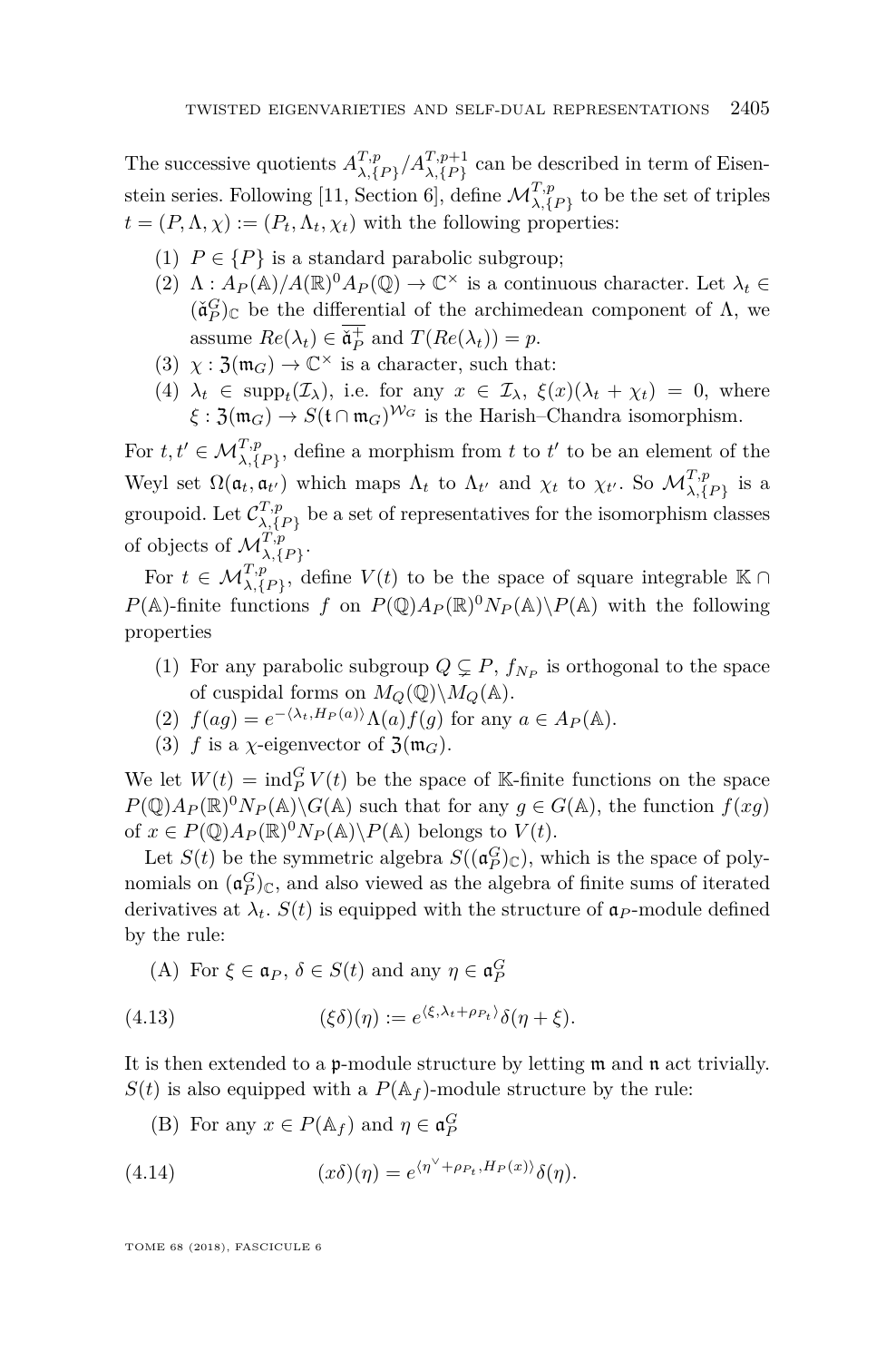So we get a functor from the groupoid  $\mathcal{M}_{\lambda,\{P\}}^{T,p}$  to the category of  $(g, K_{\infty}, G(\mathbb{A}_f))$ -modules, it assigns to *t* a module

(4.15) 
$$
M(t) := W(t) \otimes S(t) = \text{ind}_P^G V(t) \otimes S(t),
$$

<span id="page-26-1"></span>For  $f \in W(t)$  and  $\mu \in (\check{\mathfrak{a}}_P^G)_{\mathbb{C}}$ , define the Eisenstein series

(4.16) 
$$
E(f,\mu) := \sum_{\gamma \in P(\mathbb{Q}) \backslash G(\mathbb{Q})} e^{\langle \mu + \rho_P, H_P(\gamma g) \rangle} f(\gamma g).
$$

Moreover, for  $f \otimes \delta \in W(t) \otimes S(t)$ , let  $\mathbf{MW} \delta E(f, \mu) \in V_G(\{P\})$  be the main value of the Laurent expansion of  $\delta E(f,\mu)$  at  $\lambda_{\infty}$  (refer [\[11,](#page-63-3) Section 6]). For  $\{P\} \in \mathcal{C}$ , let  $\mathcal{C}(\{P\}) \subset \mathcal{C}$  be the subset defined by the property:

(P)  $\{Q\} \in \mathcal{C}(\{P\})$ , if there is a parabolic  $Q \in \{Q\}$ 

such that *Q* contains some parabolic subgroup in {*P*}*.*

[\[11,](#page-63-3) Theorem 14] asserts that the quotient  $A^{T,p}_{\lambda}$  $\binom{T,p}{\lambda,\{P\}}$  *A*<sub>*T*</sub>,*p*+1 is spanned by the main values  $\mathbf{MW\delta}E(f,\mu)$  for all  $f \otimes \delta$  in  $M(t)$  when *t* is running over all  $\mathcal{M}_{\lambda,\{Q\}}^{T,p}$  and  $\{Q\}$  in  $\mathcal{C}(\{P\})$ .

We can now state Franke's theorem  $([11, Theorem 19])$  $([11, Theorem 19])$  $([11, Theorem 19])$ . It gives a spectral squence to compute the cohomology space [\(4.7\)](#page-24-0):

<span id="page-26-0"></span>Theorem 4.1 (Franke's Eisenstein Spectral Sequence (ESS)). — Let *λ* be a regular algebraic weight, then there is a spectral sequence:

$$
E_1^{p,q} = \bigoplus_{t \in \mathcal{C}_{\lambda, \{P\}}^{\mathcal{X}, p}} H^{p+q}(\mathfrak{m}_G, K_\infty; M(t) \otimes \mathbb{V}_{\lambda}^{\vee}) \Rightarrow H^{p+q}(\mathfrak{m}_G, K_\infty; A_{\lambda, \{P\}} \otimes \mathbb{V}_{\lambda}^{\vee}).
$$

Moreover, this spectral sequence degenerates.

Writing  $K^t_{\infty} := K_{\infty} \cap P_t(\mathbb{R})$ , we compute the summand of  $E_1^{p,q}$  by:

$$
(4.17) \quad H^{p+q}(\mathfrak{m}_{G}, K_{\infty}; M(t) \otimes \mathbb{V}_{\lambda}^{\vee}(\mathbb{C}))
$$
\n
$$
= H^{p+q}(\mathfrak{m}_{G}, K_{\infty}; \text{ind}_{P_t}^G V(t) \otimes S(t) \otimes \mathbb{V}_{\lambda}^{\vee}(\mathbb{C}))
$$
\n
$$
= \text{ind}_{P_t(\mathbb{A}_f)}^{G(\mathbb{A}_f)} H^{p+q}(\mathfrak{m}_{G} \cap \mathfrak{p}_{t}, K_{\infty}^t; V(t) \otimes S(t) \otimes \mathbb{V}_{\lambda}^{\vee}(\mathbb{C}))
$$
\n
$$
= \bigoplus_{i+j=p+q} \text{ind}_{P_t(\mathbb{A}_f)}^{G(\mathbb{A}_f)} H^{i}(\mathfrak{l}_{t}, K_{\infty}^t; H^{j}(\mathfrak{n}_{t}; \mathbb{V}_{\lambda}^{\vee}(\mathbb{C})) \otimes V(t) \otimes S(t)).
$$

Apply the Kostant decomposition [\(4.5\)](#page-23-0), we have

(4.18) 
$$
H^{i}(\mathfrak{l}_{t}, K^{t}_{\infty}; H^{j}(\mathfrak{n}_{t}; \mathbb{V}_{\lambda}^{\vee}(\mathbb{C})) \otimes V(t) \otimes S(t))
$$
  

$$
= \bigoplus_{\substack{w \in \mathcal{W}^{L_{t}} \\ l(w) = n_{t} - j}} H^{i}(\mathfrak{l}_{t}, K^{t}_{\infty}; \mathbb{V}_{w(\lambda + \rho_{P_{t}}) + \rho_{P_{t}}}^{L, \vee}(\mathbb{C}) \otimes V(t) \otimes S(t)).
$$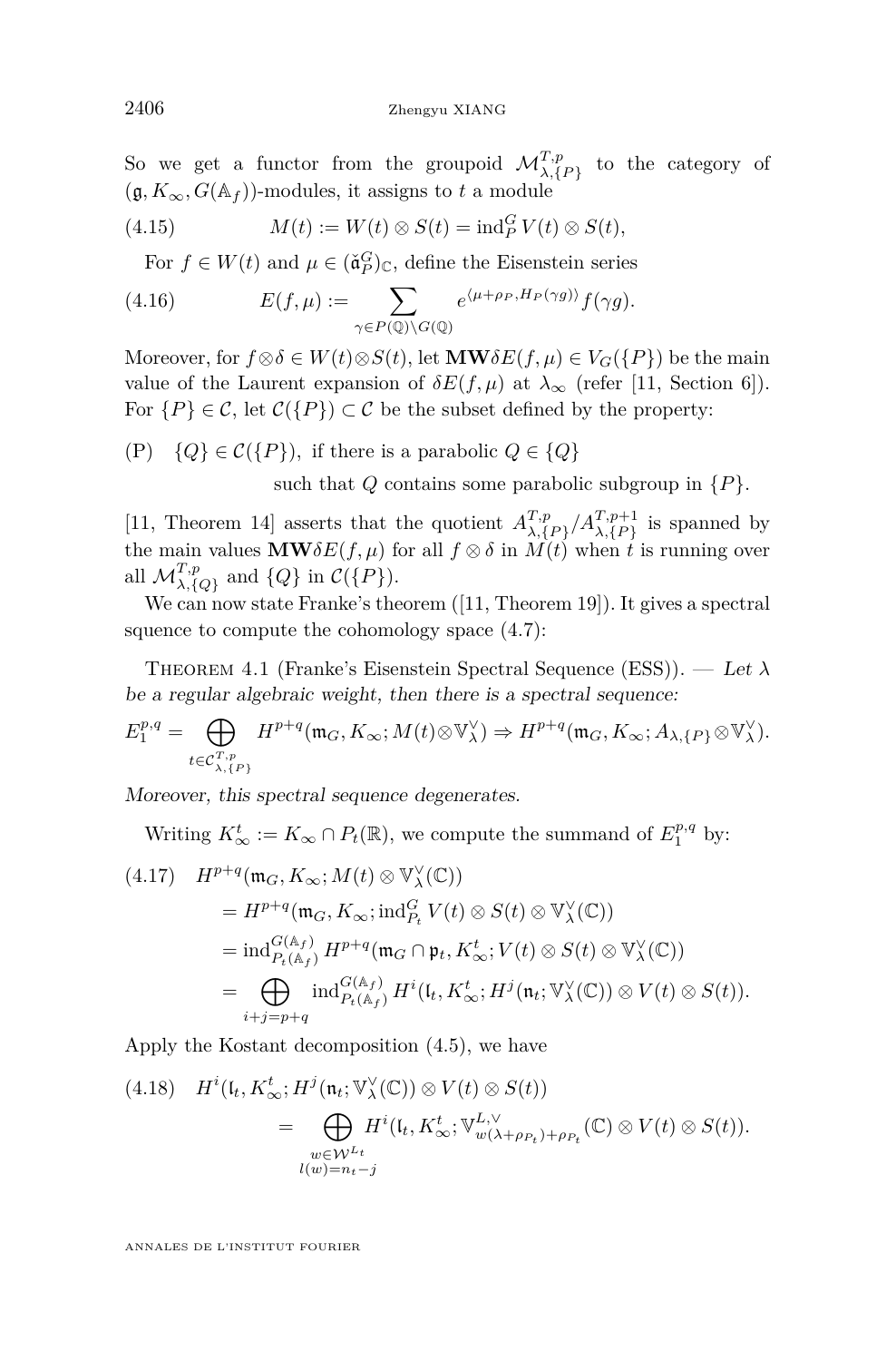Using the notation of [\[11,](#page-63-3) Section 6], for any  $\Theta \in \check{a}_t$ , let  $\mathbb{C}_{\Theta}$  be the one dimensional vector space  $\mathbb C$  on which  $x \in \mathfrak a_t$  acts by muliplication of  $e^{x,\Theta}$ . Twisting  $\mathbb{V}_{w(\lambda)}^{L,\vee}$  $w(\lambda+\rho_{P_t})+\rho_{P_t} \otimes V(t)$  by a proper  $\mathbb{C}_{\Theta}$  to make it a trivial  $\mathfrak{a}_t$ module, we apply Künneth theorem for each summand in last equation with respect to  $\mathfrak{l} = \mathfrak{m} + \mathfrak{a}$ . Then a standard computation shows that

(4.19) 
$$
H^{i}(\mathfrak{l}_{t}, K_{\infty}^{t}; H^{j}(\mathfrak{n}_{t}; \mathbb{V}_{\lambda}^{\vee}(\mathbb{C})) \otimes V(t) \otimes S(t))
$$
  

$$
= \bigoplus_{w \in \mathcal{W}_{j}^{t}} H^{i}(\mathfrak{m}_{t}, K_{\infty}^{t}; \mathbb{V}_{w(\lambda+\rho_{P_{t}})+\rho_{P_{t}}}^{L_{t}, \vee}(\mathbb{C}) \otimes V(t)) \otimes \mathbb{C}_{\rho_{R_{t}}+\lambda_{t}}
$$

where  $\mathcal{W}_j^t$  is the subset of  $w \in \mathcal{W}^L$ , such that  $l(w) = n - j$  and the natual projection of  $w(\lambda + \rho_{P_t})$  to  $\check{\mathfrak{a}}_{P_t}^G$  is  $\lambda_t$ . Combing all the results above, for  $\lambda$ regular, the  $E_1$ -term,  $E_1^{p,q}$ , of (ESS) can be computed by

(4.20) 
$$
\bigoplus_{t \in \mathcal{C}_{\lambda, \{P\}}^{\mathcal{T}, p}} \bigoplus_{i+j=p+q} \bigoplus_{w \in \mathcal{W}_j^t} \text{ind}_{P_t(\mathbb{A}_f)}^{G(\mathbb{A}_f)} H^i(\mathfrak{m}_t, K_\infty^t; \mathbb{V}_{w(\lambda+\rho_{P_t})+\rho_{P_t}}^{L_t, \vee}(\mathbb{C}) \otimes V(t)) \otimes \mathbb{C}_{\rho_{R_t}+\lambda_t}
$$

Now Franke's theorem implies  $H^r(S_G, \mathbb{V}^{\vee}_{\lambda}(\mathbb{C}))(\xi_{\lambda}^{-1})$  equals:

<span id="page-27-0"></span>(4.21) 
$$
\bigoplus_{\{P\}} \bigoplus_{p} \bigoplus_{t \in \mathcal{C}_{\lambda, \{P\}}^{T, p}} H^r(\mathfrak{m}_G, K_\infty; M(t) \otimes \mathbb{V}_{\lambda}^{\vee}(\mathbb{C}))
$$

$$
= \bigoplus_{\{P\}} \bigoplus_{p} \bigoplus_{t \in \mathcal{C}_{\lambda, \{P\}}^{T, p}} \bigoplus_{w \in \mathcal{W}^t} \text{ind}_{P_t(\mathbb{A}_f)}^{G(\mathbb{A}_f)} H^{r+l(w)-n_t}(\mathfrak{m}_t, K^t_\infty;
$$

$$
\mathbb{V}_{w(\lambda + \rho_{P_t}) + \rho_{P_t}}^{L_t, \vee}(\mathbb{C}) \otimes V(t)) \otimes \mathbb{C}_{\rho_{P_t} + \lambda_t}
$$

where  $W^t$  is the subset of  $w \in W^L$ , such that the natual projection of  $w(\lambda + \rho_{P_t})$  to  $\check{\mathfrak{a}}_{P_t}^G$  is  $\lambda_t$ .

#### **4.3. Twisted Franke's trace formula**

Let  $\lambda \in X^*(T)$  be a regular dominant *ι*-invariant weight,  $f \in \mathcal{H}_p$  $C_c^{\infty}(G(\mathbb{A}_f))$  an admissible *p*-adic Hecke operator. In this section, we use [\(4.21\)](#page-27-0) to compute the alternating trace

<span id="page-27-1"></span>(4.22) 
$$
\operatorname{tr}(\iota \times f | H^*(S_G, \mathbb{V}_{\lambda}^{\vee}(\mathbb{C}))) := \sum_r (-1)^r \operatorname{tr}(\iota \times f | H^r(S_G, \mathbb{V}_{\lambda}^{\vee}(\mathbb{C}))).
$$

The alternating trace  $tr(f | H^*(S_G, \mathbb{V}_\lambda^{\vee}(\mathbb{C})))$  without twisting was computed by Franke and Urban in [\[11,](#page-63-3) Section 7.7] and [\[18,](#page-64-0) Theorem 1.4.2]. Here we have to study how  $\iota$  acts on each step from  $(4.11)$  to  $(4.21)$ .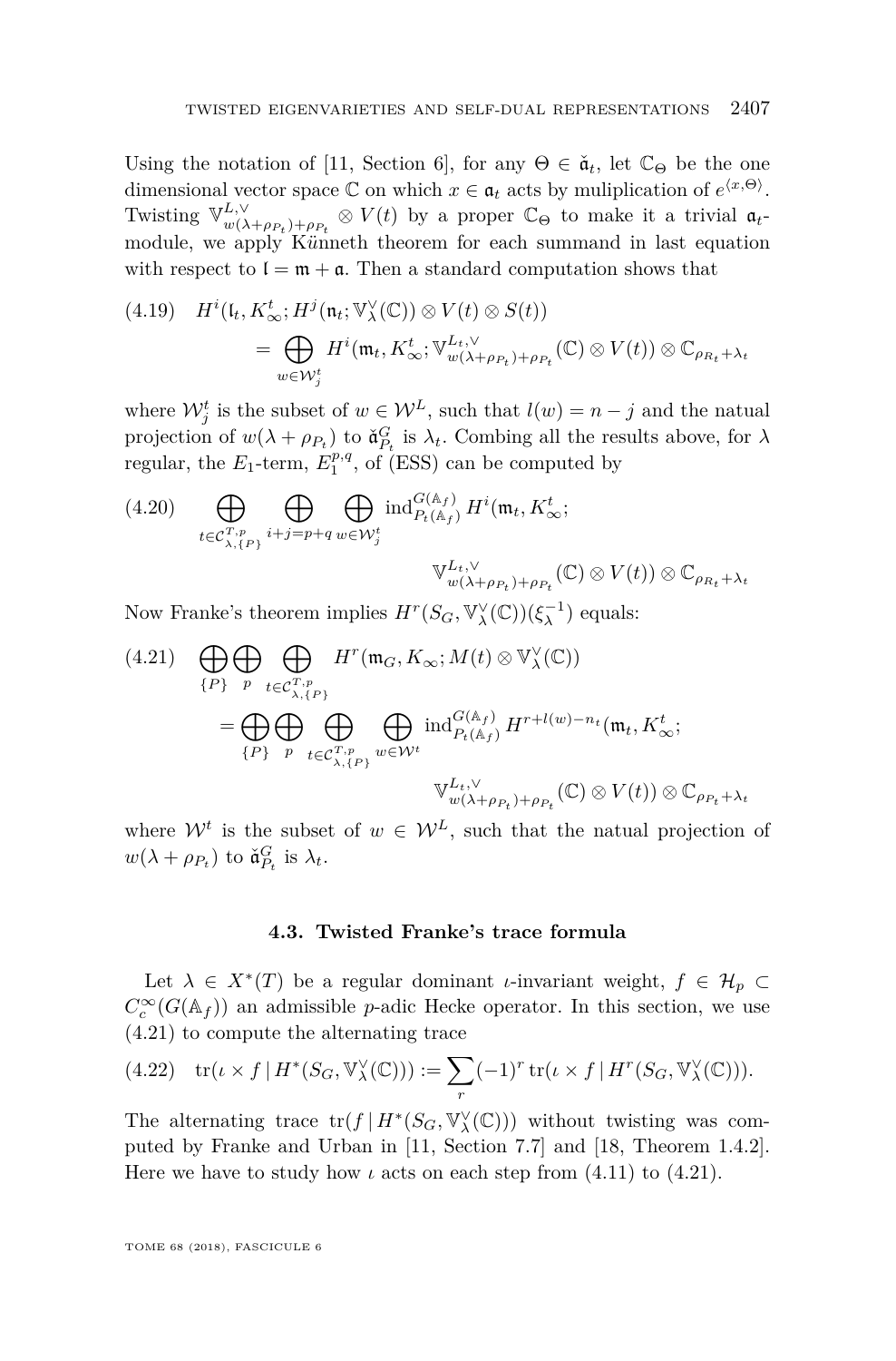#### 4.3.1. *ι*-action on  $(\mathfrak{m}_G, K_\infty)$ -cohomology

Consider the complex

$$
(4.23) \qquad C^*(\mathfrak{m}_G,K_\infty;\mathbb{V}^\vee_\lambda(\mathbb{C})):=\mathrm{Hom}_{K_\infty}(\wedge^*(\mathfrak{m}_G/\mathfrak{k}_\infty),V_G\otimes\mathbb{V}^\vee_\lambda(\mathbb{C})),
$$

which computes the  $(\mathfrak{m}_G, K_\infty)$ -cohomology  $H^*(\mathfrak{m}_G, K_\infty; V_G \otimes \mathbb{V}^\vee_\lambda(\mathbb{C}))$ by definition. Let  $\iota_* : \mathfrak{m}_G \to \mathfrak{m}_G$  be the push-forward map induced from  $\iota$  :  $G(\mathbb{R}) \to G(\mathbb{R})$ . Define  $\iota : V_G \to V_G$  by sending  $\varphi$  to  $\varphi^i$ , such that for any  $[g] \in G(\mathbb{Q})A(\mathbb{R})^0 \backslash G(\mathbb{A}), \varphi^{\iota}([g]) = \varphi([g]^{\iota}).$  Then *ι* acts on  $\text{Hom}_{K_{\infty}}(\wedge^q (\mathfrak{m}_G/\mathfrak{k}_{\infty}), V_G \otimes V_{\lambda}^{\vee}(\mathbb{C}))$  by sending  $\phi$  to  $\phi^{\iota}$ , such that

<span id="page-28-0"></span>
$$
(4.24) \qquad \qquad \phi^{\iota}: X \mapsto (\phi((\iota^{-1})_{*}X))^{\iota}
$$

for any  $X \in \wedge^q(\mathfrak{m}_G/\mathfrak{k}_{\infty})$ . It is straightforward to verify that the action is well defined up to homotopy.

Now consider the morphism of complexes  $\alpha$  :  $C^*(\mathfrak{m}_G, K_\infty; \mathbb{V}^\vee_\lambda(\mathbb{C})) \to$  $\Omega^*(S_G, \mathbb{V}^\vee_\lambda(\mathbb{C}))$  that induces the isomorphism  $H^q(\mathfrak{m}_G, K_\infty; V_G \otimes \mathbb{V}^\vee_\lambda(\mathbb{C})) \cong$ *H*<sup>*q*</sup>(*S<sub>G</sub>*,  $\mathbb{V}_{\lambda}^{\vee}(\mathbb{C})$ ). Concretely, for  $\phi \in C^{q}(\mathfrak{m}_{G}, K_{\infty}; \mathbb{V}_{\lambda}^{\vee}(\mathbb{C}))$ ,  $\alpha$  assigns it a *q*-th differential form  $\tau_{\phi}$ , such that for any  $g \in G(\mathbb{A})^1$ ,

(4.25) *τφ*(¯*v*<sup>1</sup> ∧ · · · ∧ *v*¯*q*)([*g*]) = *φ*(¯*v*1([*e*])*, . . . , v*¯*q*([*e*]))([*g*])*,*

where  $\bar{v}$  indicates a left invariant vector field on  $S_G$  and  $\bar{v}([e])$  its value at  $[e] \in S_G.$  Since  $\phi(\bar{v}_1([e]), \ldots, \bar{v}_q([e])) \in V_G \otimes \mathbb{V}_{\lambda}^{\vee}(\mathbb{C}), \phi(\bar{v}_1([e]), \ldots, \bar{v}_q([e]))([g])$ means to evaluate its first component at [*g*]. Compare with Section [3.1,](#page-12-0) it is easy to see that the *ι*-action on  $H^q(\mathfrak{m}_G, K_\infty; V_G \otimes \mathbb{V}^\vee_\lambda(\mathbb{C}))$  is compatible with the *ι*-action on  $H^q(S_G, \mathbb{V}^\vee_\lambda(\mathbb{C}))$  defined in Section [3.1.](#page-12-0)

#### 4.3.2. Image of  $A_{\lambda, \{P\}}$  under *ι*

Since that  $A_{\lambda}$  is stable under *ι*, we now study the behavior of decompo-sition [\(4.11\)](#page-24-1) under *ι*. Given an associate class  $\{P\}$ , let  $\{P^{\iota}\}\$  be the class whose elements are  $P^{\iota}$  for all  $P \in \{P\}$ . Apparently the map  $\{P\} \mapsto \{P^{\iota}\}\$ permutes the associate classes. Write  $\{P\}^{\iota} := \{P^{\iota}\}.$ 

LEMMA 4.2. — Let  $A^{\iota}_{\lambda, \{P\}}$  be the image of  $A_{\lambda, \{P\}}$  under *ι*,

(4.26) 
$$
A_{\lambda,\{P\}}^{\iota} = A_{\lambda,\{P^{\iota^{-1}}\}}
$$

Proof. — Given  $\phi \in A_{\lambda,\{P\}}$ , we have to show that, for any parabolic  $Q \notin \{P^{i-1}\}\$ and  $g \in A_Q(\mathbb{A})\mathbb{K}$ ,  $R_g(\phi^i)_{N_Q} \perp L^2_{\text{cusp}}(L_Q(\mathbb{Q})\backslash L_Q(\mathbb{A})^1)$ . Let *dn*<sub>*Q*</sub> be the normalized Haar measure on  $N_Q$ , then  $dn_{Q}$ *i* is same to the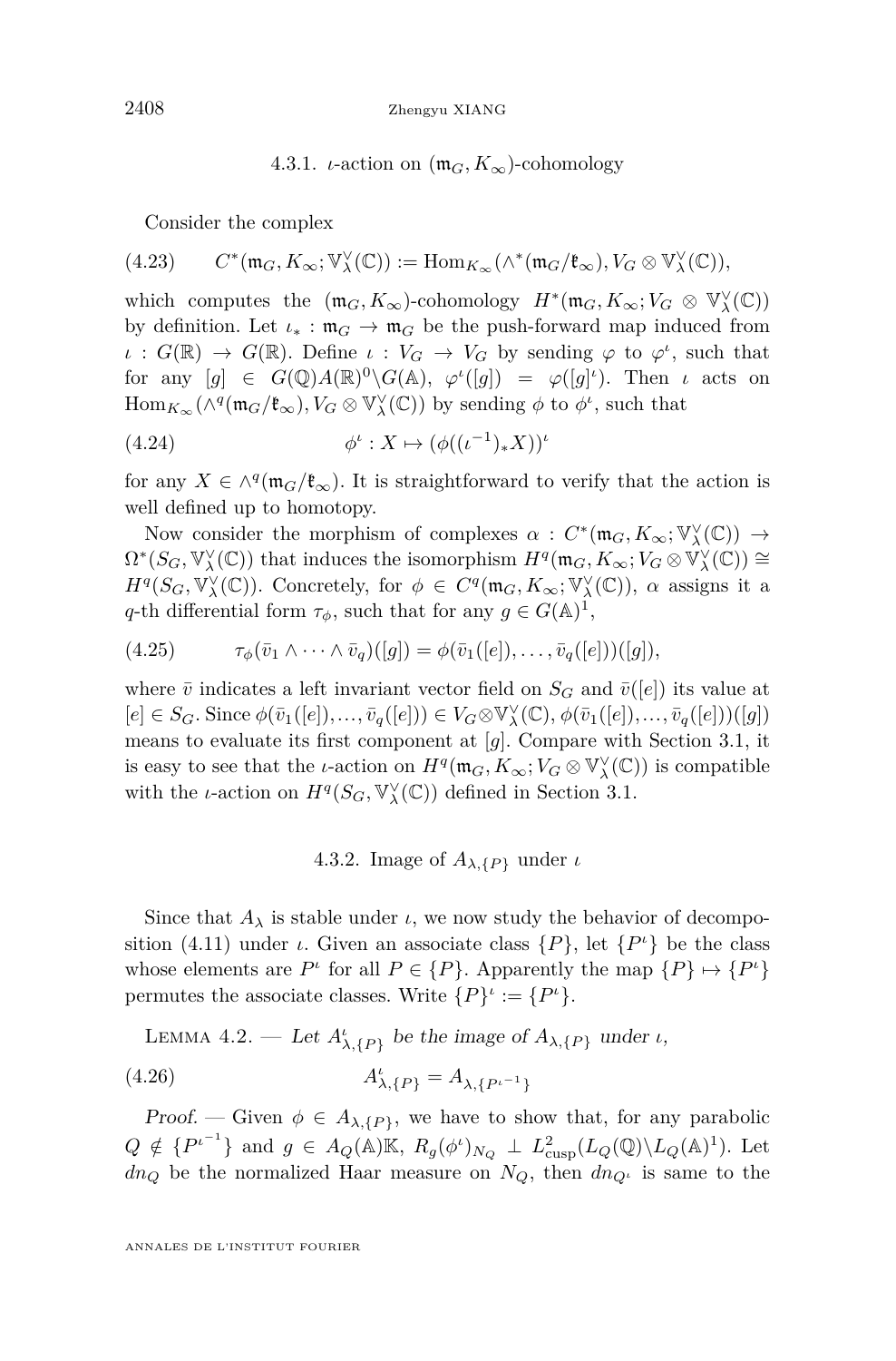Haar measure on  $N_Q^{\iota} = N_{Q^{\iota}}$  induced by the map  $\iota : N_Q \to N_Q^{\iota} = N_{Q^{\iota}}$ . Now a direct computation shows that

(4.27) 
$$
(\phi^{\iota})_{N_Q} = (\phi_{N_{Q^{\iota}}})^{\iota}.
$$

Then  $g^{\iota} \in A_{Q^{\iota}}(\mathbb{A})\mathbb{K}$ , and

(4.28) 
$$
R_g(\phi^{\iota})_{N_Q} = R_g((\phi_{N_{Q^{\iota}}})^{\iota}) = (R_{g^{\iota}}\phi_{N_{Q^{\iota}}})^{\iota}.
$$

Noting that the restriction of *ι* on  $L^2_{\text{cusp}}(L_Q(\mathbb{Q}) \backslash L_Q(\mathbb{A})^1)$  identify its image with  $L^2_{\text{cusp}}(L_{Q^{\iota^{-1}}}(\mathbb{Q})\backslash L_{Q^{\iota^{-1}}}(\mathbb{A})^1)$ , we have

(4.29) 
$$
L^2_{\text{cusp}}(L_{Q^{\iota}}(\mathbb{Q})\backslash L_{Q^{\iota}}(\mathbb{A})^1)^{\iota} = L^2_{\text{cusp}}(L_Q(\mathbb{Q})\backslash L_Q(\mathbb{A})^1).
$$

Now the conclusion follows.

This lemma implies that, in the formula [\(4.21\)](#page-27-0), only those summand parameterized by  $\{P\} = \{P\}^{\iota}$  will contribute to the twisted alternating trace.

#### 4.3.3. On Eisenstein series

Consider an associate class  $\{P\}$  and  $t = (P, \Lambda, \chi) \in \mathcal{M}_{\lambda, \{P\}}^{T, p}$  for some *p*. For  $\varphi \in W(t)$  and  $\mu \in (\check{\mathfrak{a}}_P^G)_{\mathbb{C}}$ , let  $E_t(\varphi, \mu)(g) := E(\varphi, \mu)(g)$  be the Eisenstein series defined in [\(4.16\)](#page-26-1), then  $A_{\lambda}$  is spanned by the principal values of derivatives of all such  $E(\varphi, \mu)$ .

<span id="page-29-0"></span>LEMMA 4.3.

(4.30) 
$$
E_t(\varphi, \mu)^t = E_{t^t}(\varphi^t, {\mu^t}^{-1})
$$

where we define

(1)  $\Lambda^{i^{-1}}$  :  $A_{P^{i^{-1}}}(\mathbb{A})/A(\mathbb{R})^0 A_{P^{i^{-1}}}(\mathbb{Q}) \to \mathbb{C}^\times$  as  $\Lambda^{i^{-1}}(a) := \Lambda(a^i);$ (2)  $\chi^{i^{-1}} : \mathfrak{m}_G \to \mathbb{C}^\times \text{ as } \chi^{i^{-1}}(x) := \chi(x^i);$ (3)  $t^{\iota} := (P^{\iota^{-1}}, \Lambda^{\iota^{-1}}, \chi^{\iota^{-1}})$ (4)  $\varphi^{\iota}(g) := \varphi(g^{\iota})$ . Then  $\varphi^{\iota} \in W(t^{\iota})$ . (5)  $\mu^{i-1} \in (\check{\mathfrak{a}}_{P^{i-1}}^G)_{\mathbb{C}}$ , as a character, it is defined by  $\mu^{i-1}(a) := \mu(a^i)$ . In particular, there is a natural homomorphism  $\iota$  :  $S((\check{\mathfrak{a}}_P^G)_\mathbb{C}) \to$  $S((\check{\mathfrak{a}}^G_{P}i-1})_{\mathbb{C}}).$ 

So we have a homomorphism between vector spaces

(4.31) *ι* : *M*(*t*) → *M*(*t ι* )

such that for  $\varphi \otimes \delta \in M(t) = W(t) \otimes S(t)$ 

<span id="page-29-1"></span>(4.32) 
$$
\mathbf{MW}_{\lambda_t} \delta E_t(\varphi, \mu)^t = \mathbf{MW}_{\lambda_{t^t}} \delta^t E_{t^t}(\varphi^t, {\mu^t}^{-1}).
$$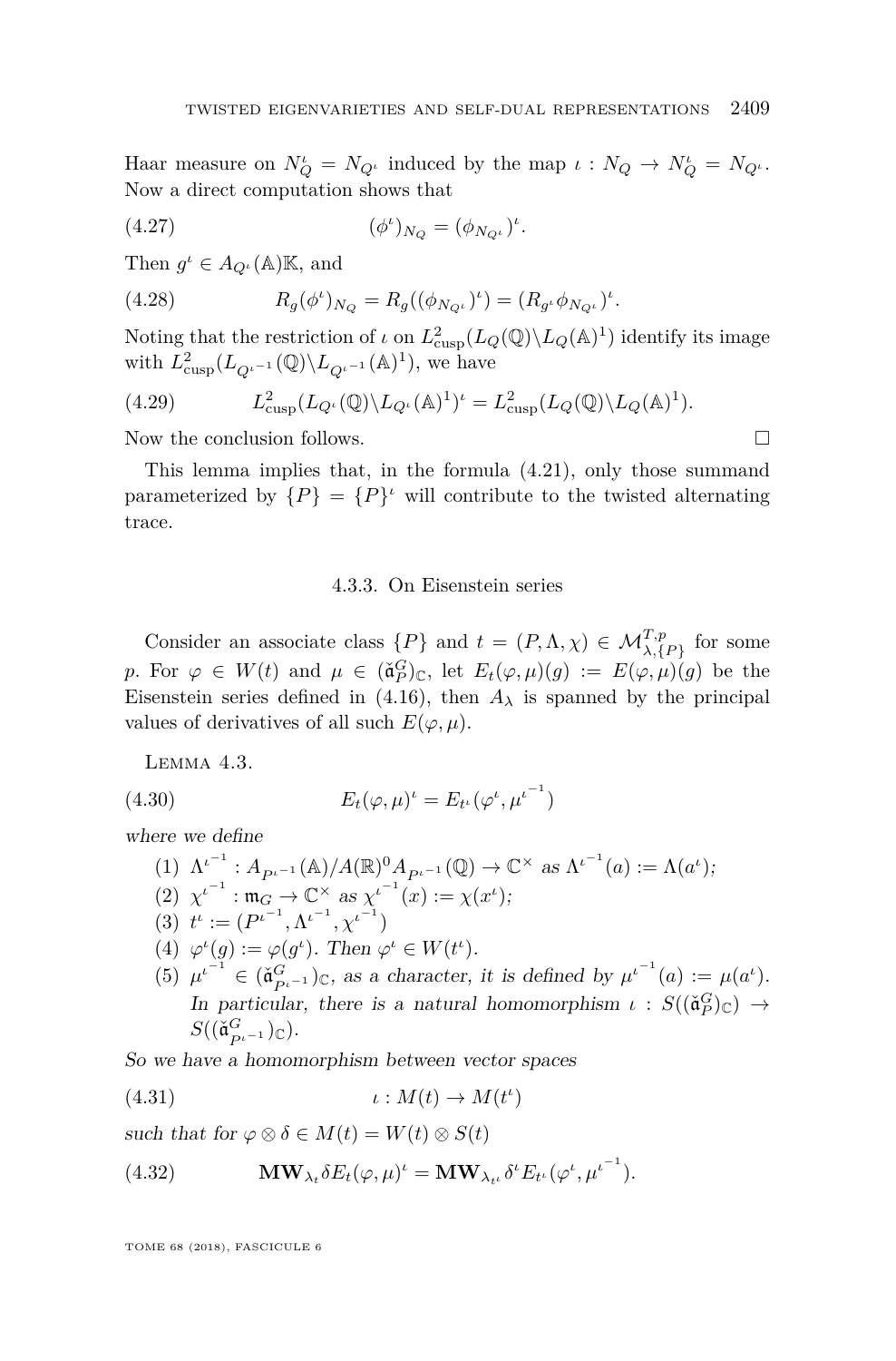Moreover, *ι* induces an homomorphism between the  $(\mathfrak{m}_G, K_\infty)$ -cohomology group,

<span id="page-30-0"></span> $(4.33)$   $\iota: H^*(\mathfrak{m}_G, K_\infty; M(t) \otimes \mathbb{V}_\lambda^\vee(\mathbb{C})) \to H^*(\mathfrak{m}_G, K_\infty; M(t^{\iota}) \otimes \mathbb{V}_\lambda^\vee(\mathbb{C}))$ 

Proof.  $-$  [\(4.30\)](#page-29-0) and [\(4.32\)](#page-29-1) are from definition directly. To show [\(4.33\)](#page-30-0), one only has to notice that  $\iota$  is compatible with [\(4.24\)](#page-28-0).

Remark 4.4. — The definition of  $\text{MW}_{\lambda_t}$  actually depends on the choice of a regular element  $\xi_t \in \mathfrak{d}_P^G$ , so here (4.3.11) depends on the choice  $\xi_{t'} =$  $\xi_t^{i^{-1}}$ . However, just as the situation in [\[11,](#page-63-3) Section 7], it does not matter our goal.

Recall that the quotient  $A^{T,p}_{\lambda}$  $\binom{T,p}{\lambda,\{P\}}$  *A*<sub> $\lambda,\{P\}$ </sub> is spanned by the elements of form  $\text{MW}_{\lambda_t} \delta E(f, \mu)$ . As observed by Franke and Schwermer in [\[12\]](#page-63-9), the only relations between these vectors are the relations provided by the functional equation of the Eisenstein series for singular  $\lambda_t$ . So if  $t \cong t^{\iota}$  in  $\cup_p \mathcal{M}_{\lambda, \{P\}}^{T, p}$ , the image of  $H^*(\mathfrak{m}_G, K_\infty; M(t) \otimes \mathbb{V}_{\lambda}^{\vee}(\mathbb{C}))$  and  $H^*(\mathfrak{m}_G, K_\infty; M(t^{\iota}) \otimes \mathbb{V}_\lambda^{\vee}(\mathbb{C}))$  in  $H^*(\mathfrak{m}_G, K_\infty; A_{\lambda, \{P\}} \otimes \mathbb{V}_\lambda^{\vee}(\mathbb{C}))$  coincide. This implies that, in the first step of [\(4.21\)](#page-27-0), only those terms with  $t \approx t^{\mu}$ will contribute to the twisted alternating trace.

#### 4.3.4.

For a standard parabolic subgroup *P* and the associate class {*P*} containing *P*, consider a triple  $(P, \mu, \chi) \in \mathcal{M}_{\lambda, \{P\}}^{T, T(\mu)}$ . Let  $n_P(\mu)$  be the cardinality of the isomorphism class containing  $(P, \mu, \chi)$ , then  $n_P(\mu)$  is the number of Weyl chambres to which  $\mu$  belongs, in particular,  $n_P(\mu) = 1$  if  $\mu$  is regular. Define:

(4.34) 
$$
\Upsilon := \left\{ \mu \in \check{\mathfrak{a}}_0 \, \middle| \, pr_{\check{\mathfrak{a}}_0 \to \check{\mathfrak{a}}_P^G}(\mu + \rho) \text{ is regular in } \check{\mathfrak{a}}_P^G, \ \forall P \right\},
$$

 $\Upsilon$  is dense in  $\check{a}_0$ . From now on, assume that

<span id="page-30-1"></span>
$$
(R) \t\t\t \lambda \in \Upsilon.
$$

With the assumption [\(R\)](#page-30-1),  $W^t = \emptyset$  for any  $t \in \mathcal{M}_{\lambda, \{P\}}^{T,p}$ , unless  $\lambda_t$  is regular. In particular, in the alternating trace [\(4.22\)](#page-27-1), only those *t* with  $\lambda_t$  regular will contribute to the trace. In this case,  $n_p(\lambda_t) = 1$ , and the condition  $t \cong t^{\iota}$  equals the condidtion  $t = t^{\iota}$ .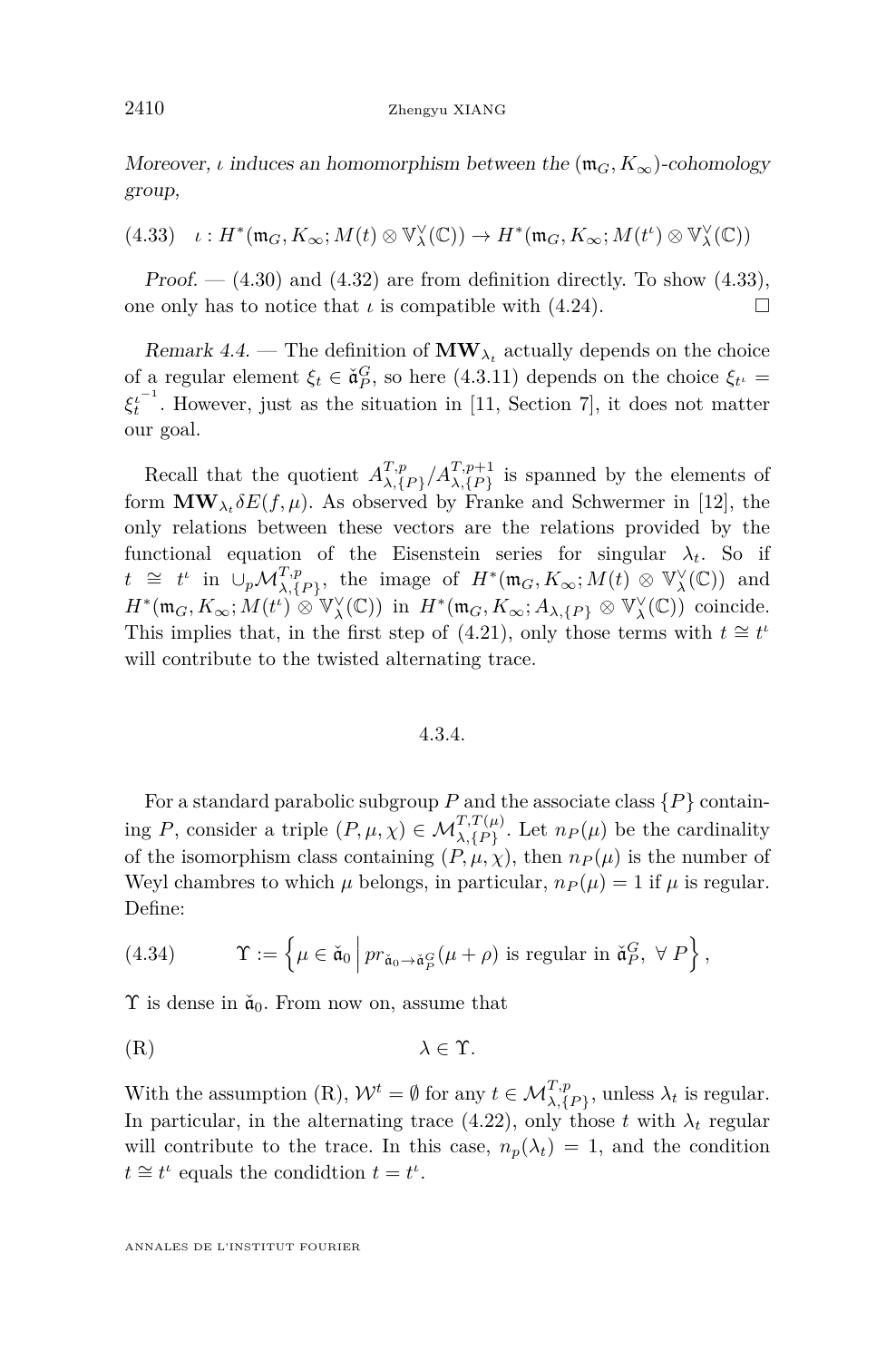<span id="page-31-1"></span>Combing the discussion in last several sections, [\(4.22\)](#page-27-1) is computed by: (4.35)

$$
\sum_{t \cong t^t} \frac{1}{n_P(\lambda_t)} \operatorname{tr} \left( \iota \times f \middle| \left( \operatorname{ind}_{P_t(\mathbb{A}_f)}^{G(\mathbb{A}_f)} \bigoplus_{w \in \mathcal{W}^t} H^{*+l(w)-n_t}(\mathfrak{m}_t, K^t_{\infty};
$$
\n
$$
\mathbb{V}_{w(\lambda+\rho_{P_t})+\rho_{P_t}}^{L_t, \vee}(\mathbb{C}) \otimes V(t) \otimes \mathbb{C}_{\rho_{R_t}+\lambda_t} \right) (\xi_{\lambda}) \right)
$$
\n
$$
= \sum_{P=P^t} \sum_{\Lambda = \Lambda^t} \sum_{\chi = \chi^t} (-1)^{n_P} \operatorname{tr} \left( \iota \times f_L \middle| \left( \bigoplus_{w \in \mathcal{W}^t} H^{*+l(w)}(\mathfrak{m}_P, K^t_{\infty};
$$
\n
$$
\mathbb{V}_{w(\lambda+\rho_P)+\rho_P}^{L, \vee}(\mathbb{C}) \otimes V(t) \right) \left( \xi_{w(\lambda+\rho_P)+\rho_P} \right) \right),
$$

where, *t* is a triple  $(P, \Lambda, \chi)$ ; on the right side of this equation,  $\mu$  is the differential of the Archimedean part of  $\Lambda$  and  $P = LN = MAN$  the Langlands decomposition. For a Levi subgroup *L*, *f<sup>L</sup>* is defined by

<span id="page-31-0"></span>(4.36) 
$$
f_L(l) = e^{\langle \rho_P, H_P(l) \rangle} \int_{\mathbb{K}_f} \int_{N_P(\mathbb{A}_f)} f(kln k^{-1}) \, \mathrm{d} n \mathrm{d} k,
$$

where the Haar measures are normalized with respect to the Iwasawa decomposition as in [\[11,](#page-63-3) Section 7.7]. The twisting factor appears in [\(4.36\)](#page-31-0) because we have twisted the character  $\xi_{\lambda}$  in the  $(\mathfrak{m}_G, K_{\infty})$ -cohomology. The twisting term  $\mathbb{C}_{\rho_P+\mu}$  disappears because, as a  $\mathfrak{a}_P$ -module, it does not contribute to the trace. Now combing all  $\chi$  and all the finite parts  $\Lambda_f$  of  $\Lambda$ in the summation, by the definition  $(1)$  of  $V(t)$ ,  $(4.35)$  equals

<span id="page-31-2"></span>
$$
(4.37) \sum_{P=P^{\iota}} \sum_{\mu=\mu^{\iota}} (-1)^{n_P} \operatorname{tr} \left( \iota \times f_L \middle| \left( \bigoplus_{w \in \mathcal{W}^{\iota}} H^{*+l(w)}(\mathfrak{m}_P, K^L_{\infty}; \right) \right)
$$

$$
\mathbb{V}_{w(\lambda+\rho_P)+\rho_P}^{L,\vee}(\mathbb{C}) \otimes L^2_{\operatorname{disc}}(A_P(\mathbb{R})^0 L_P(\mathbb{Q}) \backslash L_P(\mathbb{A}))) \Big) (\xi_{w(\lambda+\rho_P)+\rho_P})
$$

4.3.5.

Now we study the action of *ι* on the direct sum over Weyl elements in the last formula. For every  $\varphi \in \mathbb{V}_{w(\lambda+\rho_P)+\rho_P}^L(\mathbb{C}) \subset C(L_P(\mathbb{Q})\backslash L_P(\mathbb{A}))$ , write  $\varphi^{\iota}(x) := \varphi(x^{\iota^{-1}})$ . It is easy to see that

(4.38) 
$$
(\mathbb{V}_{w(\lambda+\rho_P)+\rho_P}^L(\mathbb{C}))^{\iota} = \mathbb{V}_{(w(\lambda+\rho_P)+\rho_P)^{\iota}}^L(\mathbb{C}).
$$

LEMMA 4.5. — Let *ι* act on the Weyl group  $W = N_G(T)/T$  via  $[x] \mapsto$  $[x^{\iota}]$  for any  $x \in N_G(T)$ . Then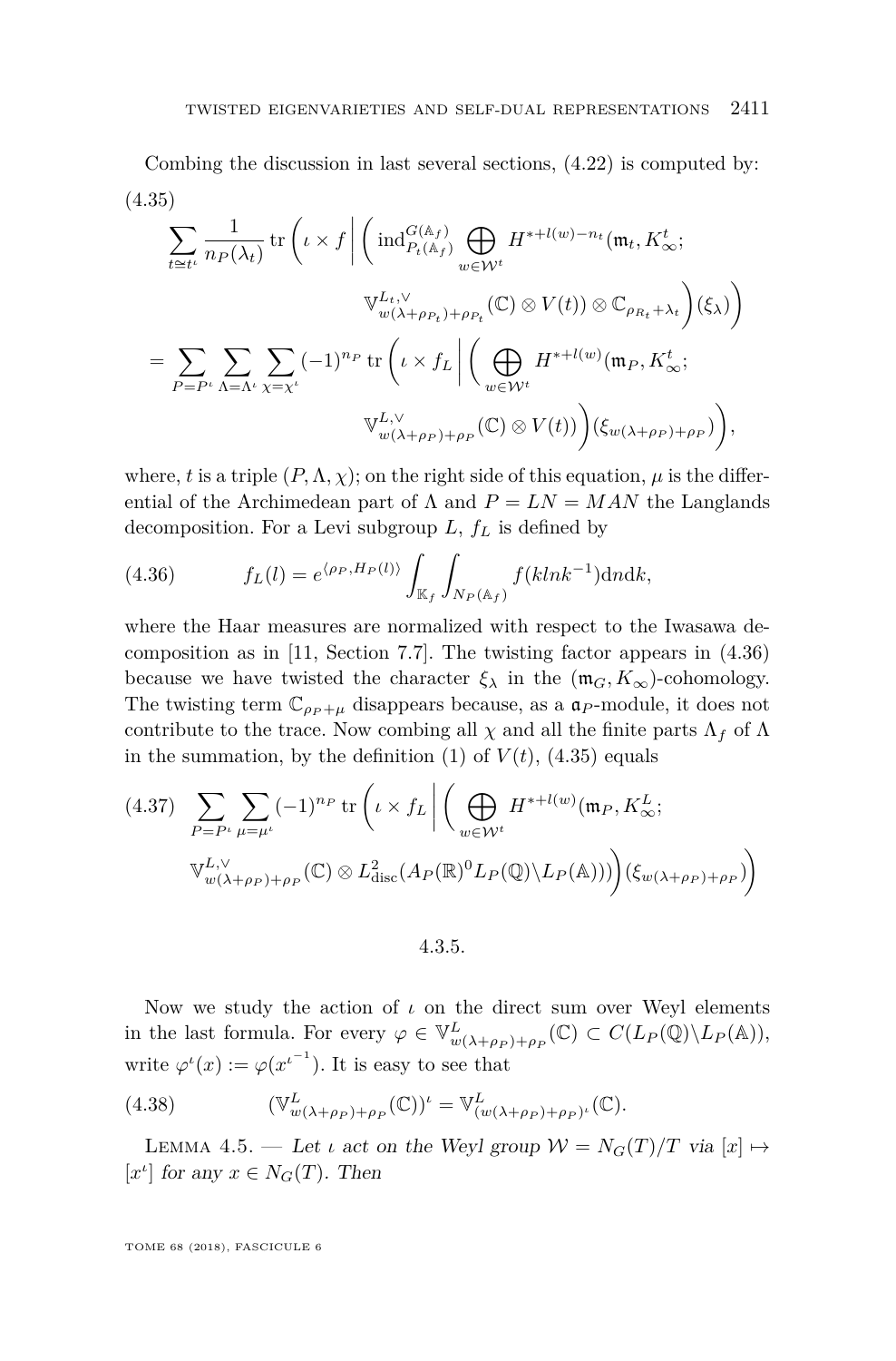- <span id="page-32-0"></span>(1) Let  $S_\alpha$  be a simple reflection in W corresponding to a simple root  $\alpha$ , then  $(S_{\alpha})^{\iota} = S_{\alpha^{\iota}}$ . In particular, *ι* preserves the length of a Weyl element.
- <span id="page-32-1"></span>(2) For any  $w \in \mathcal{W}$ ,  $(w(\alpha))^{\iota} = w^{\iota}(\alpha^{\iota})$ .
- <span id="page-32-3"></span><span id="page-32-2"></span>(3) Let  $P \in \mathcal{P}$ , then  $\rho_P^{\iota} = \rho_P$ .

In particular

(4.39) 
$$
(\mathbb{V}_{w(\lambda+\rho_P)+\rho_P}^L(\mathbb{C}))^{\iota} = \mathbb{V}_{w^{\iota}(\lambda+\rho_P)+\rho_P}^L(\mathbb{C}).
$$

Moreover, if  $\lambda$  is regular,  $(\mathbb{V}_{w(\lambda+\rho_P)+\rho_P}^L(\mathbb{C}))^{\iota} = \mathbb{V}_{w(\lambda+\rho_P)+\rho_P}^L(\mathbb{C})$  if and only *if*  $w^{\iota} = w$ .

Proof. — The proof is straightforward. Concretely speaking, [\(1\)](#page-32-0) follows from the fact that  $S_\alpha$  is the only nontrivial element in  $N_{G_\alpha}(T)/T$  (see, e.g. [\[14,](#page-64-5) IV]) and  $(S_{\alpha})^{\iota}$  is a non-trivial element in  $N_{G_{\alpha^{\iota}}} (T)/T$ . [\(2\)](#page-32-1) follows from a direct computation: let  $[x]$  be a representative of *w*, for any  $t \in T$ ,  $(w(\alpha))^{\nu}(t) = w(\alpha)(t^{\nu-1}) = \alpha(x^{-1}t^{\nu-1}x)$  and  $w^{\nu}(\alpha^{\nu})(t) = \alpha^{\nu}((x^{\nu})^{-1}tx^{\nu}) =$  $\alpha(x^{-1}t^{t^{-1}x})$ . [\(3\)](#page-32-2) follows from the definition that  $\rho_P(t) := \det(\text{Ad}(t)|_{\mathfrak{n}_P})^{1/2}$ (see, e.g. [\[7,](#page-63-10) III]) and the commutative diagram  $ad(t) \circ \iota = \iota \circ ad(t^{\iota})$ . Finally, one deduces  $(4.39)$  from  $(1)$ – $(3)$  directly.

Now let  $W^{t,\iota}$  be the subset of  $W^t$  consisting of elements which are invariant under  $\iota$ . The previous lemma implies that  $(4.37)$  equals

$$
(4.40) \sum_{P=P^{\iota}} \sum_{\mu=\mu^{\iota}} \sum_{w \in \mathcal{W}^{t,\iota}} (-1)^{n_P - l(w)} \operatorname{tr}(\iota \times f_L | (H^*(\mathfrak{m}_P, K^L_{\infty};
$$

$$
\mathbb{V}^{L,\vee}_{w(\lambda+\rho_P)+\rho_P}(\mathbb{C}) \otimes L^2_{\operatorname{disc}}(A_P(\mathbb{R})^0 L_P(\mathbb{Q}) \backslash L_P(\mathbb{A})))(\xi_{w(\lambda+\rho_P)+\rho_P}))
$$

Recall that for any  $w \in \mathcal{W}^t$ ,  $w(\lambda + \rho) = \mu$ . So when  $\mu$  is running over all classes  $t \in \mathcal{M}_{\lambda,\{P\}}^T$ , *w* is running over  $\mathcal{W}_{Eis}^L$ . Let  $\mathcal{W}_{Eis}^{L,\iota}$  be the subset of  $\mathcal{W}_{Eis}^L$  consisting of elements which are invariant under *ι*, the previous formula equals

$$
(4.41) \sum_{P=P^{\iota}} \sum_{w \in \mathcal{W}_{\text{Eis}}^{L,\iota}} (-1)^{n_P - l(w)} \operatorname{tr}(\iota \times f_L | (H^*(\mathfrak{m}_P, K^L_{\infty};
$$

$$
\mathbb{V}_{w(\lambda + \rho_P) + \rho_P}^{L,\vee}(\mathbb{C}) \otimes L^2_{\operatorname{disc}}(A_P(\mathbb{R})^0 L_P(\mathbb{Q}) \setminus L_P(\mathbb{A}))))(\xi_{w(\lambda + \rho_P) + \rho_P}))
$$

$$
= \sum_{P=P^{\iota}} \sum_{w \in \mathcal{W}_{\text{Eis}}^{L,\iota}} (-1)^{n_P - l(w)} \operatorname{tr}(\iota \times f_L | (H^*(\mathfrak{m}_P, K^L_{\infty};
$$

$$
\mathbb{V}_{w(\lambda + \rho_P) + \rho_P}^{L,\vee}(\mathbb{C}) \otimes L^2_{\operatorname{cusp}}(A_P(\mathbb{R})^0 L_P(\mathbb{Q}) \setminus L_P(\mathbb{A})))(\xi_{w(\lambda + \rho_P) + \rho_P}))
$$

where the equality holds since  $w(\lambda + \rho_P) + \rho_P$  is regular for  $\lambda \in \Upsilon$ .

Finally, we summarize all the computation above together by: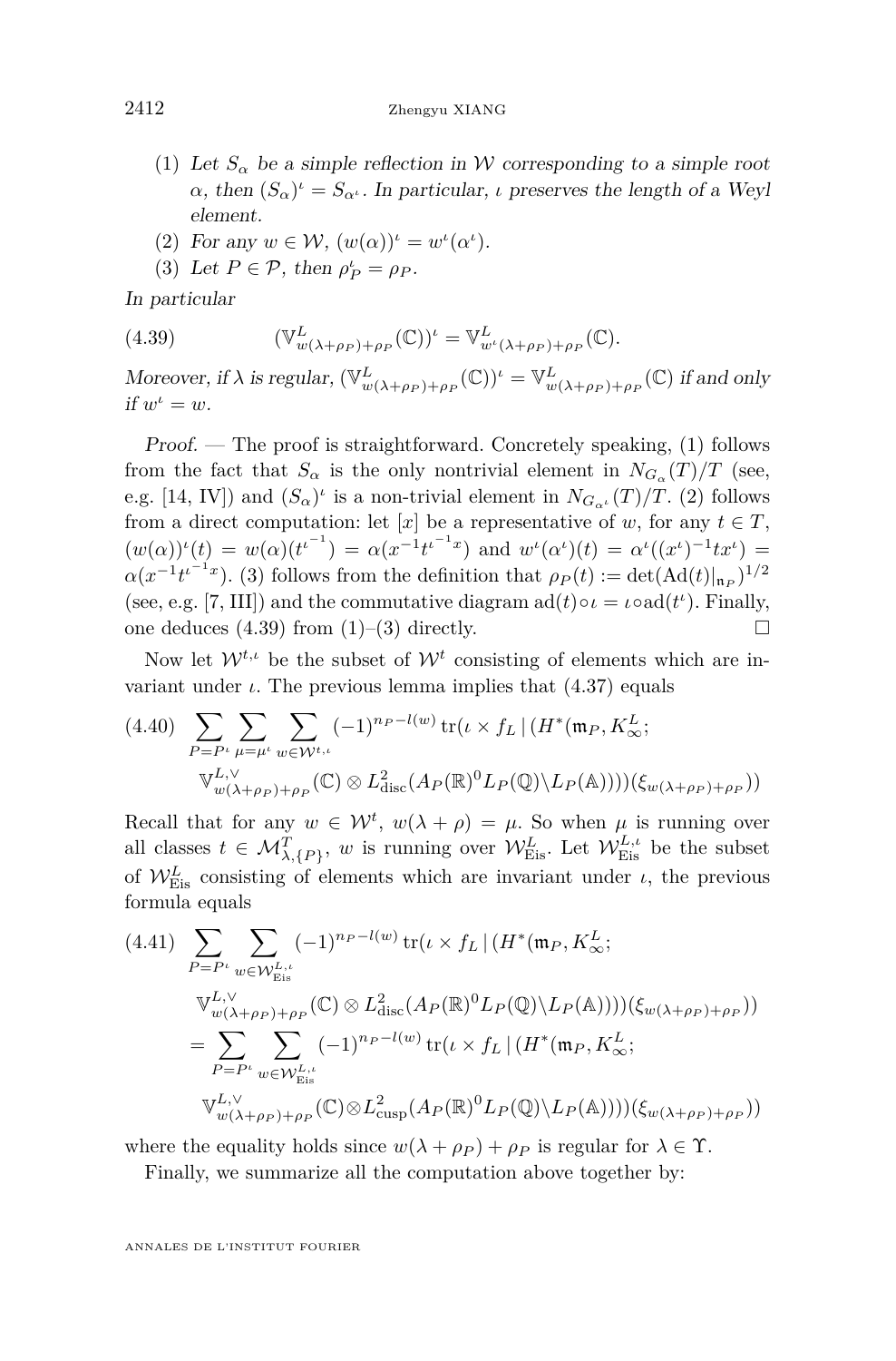THEOREM 4.6 (Twisted Franke's trace formula). — Assume  $\lambda$  is regular in  $\Upsilon$ , then for any  $f \in C_c^{\infty}(G(\mathbb{A}_f)),$ 

$$
(4.42) \operatorname{tr}^{st}(\iota \times f | H^*(S_G, \mathbb{V}^{\vee}_{\lambda}(\mathbb{C})))
$$
  
= 
$$
\sum_{P = P^{\iota}} \sum_{w \in \mathcal{W}^{L, \iota}_{Ein}} (-1)^{l(w) + n_P} \operatorname{tr}^{st}(\iota \times f_L | H^*_{\text{cusp}}(S_L, \mathbb{V}^{L, \vee}_{w(\lambda + \rho_P) + \rho_P}(\mathbb{C}))),
$$

where the notation *st* indicates that we are using the standard Hecke action.

#### **4.4. Cuspidal decomposition formula**

Let *L* be a finite field extension of  $\mathbb{Q}_p$  as in Section [2,](#page-5-1) we have fixed an embedding  $L \hookrightarrow \mathbb{C}$ . Let  $\lambda = \lambda^{\text{alg}} \epsilon$  be an arithmetic regular dominant weight in  $\mathfrak{X}^{\iota}(L)$ , define the alternating trace:

(4.43) 
$$
I_G^{\text{cl}}(\iota \times f, \lambda) := \text{tr}^*(\iota \times f | H^*(S_G, \mathbb{V}_{\lambda^{\text{alg}}}^{\vee}(L, \epsilon))),
$$

where ∗ indicates that we are using the ∗-action defined in Section [3.1.](#page-12-0)

<span id="page-33-0"></span>LEMMA 4.7. — Assume  $f = f^p \otimes u_t \in \mathcal{H}'_p$ , then

(4.44) 
$$
I_G^{\text{cl}}(\iota \times f, \lambda) = \lambda(\xi(t)) \operatorname{tr}^{st}(\iota \times f \mid H^*(S_G, \mathbb{V}_{\lambda^{\text{alg}}}^{\vee}(\mathbb{C}, \varepsilon))).
$$

Just like  $[18, 4.5.1 (29)]$  $[18, 4.5.1 (29)]$ , this is a direct consequence of  $(3.9)$  and  $[18, 10.5]$ Lemma 4.3.8].

For any  $f \in \mathcal{H}_p$ , define the twisted cuspidal alternating trace by:

(4.45) 
$$
I_{G,0}^{cl}(\iota \times f, \lambda)
$$
  
 := meas $(K^p)\lambda(\xi(t)) \operatorname{tr}^{st}(\iota \times f | H_{\text{cusp}}^*(S_G(K_f), \mathbb{V}_{\lambda}^{\vee}(\mathbb{C}, \epsilon)))$ 

if  $f \in \mathcal{H}_p(K^p)$ . This is well defined since  $\iota$  is well defined on the cuspidal cohomology.

For any  $w \in \mathcal{W}^L$  and  $f \in \mathcal{H}_p(G)$ , define  $f_{L,w}^{\text{reg}} \in \mathcal{H}_p(L)$  as below: For  $f = f^p \otimes u_t \in \mathcal{H}_p(G)$ , define:

(4.46) 
$$
f_{L,w}^{\text{reg}} := e^{\langle \rho_P, H_P(l) \rangle} \epsilon_{\xi,w}(t) (f^p)'_L \otimes u_{wtw^{-1}},
$$

where the factor  $\epsilon_{\xi,w}(t) := \xi(t)^{w^{-1}(\rho_P)+\rho_P} |t^{w^{-1}(\rho_P)+\rho_P}|_p$ , which is trivial according to our choice of  $\xi$  as [\(2.14\)](#page-7-1),  $(f^p)'_L$  is the usual non-normalized constant term

(4.47) 
$$
(f^p)'_L(l^p) = \int_{\mathbb{K}_f^p} \int_{N(\mathbb{A}_f^p)} f_p(k^p l^p n^p (k^p)^{-1}) \mathrm{d} k^p \mathrm{d} n^p.
$$

For general *f*, the definition is given by linear extension.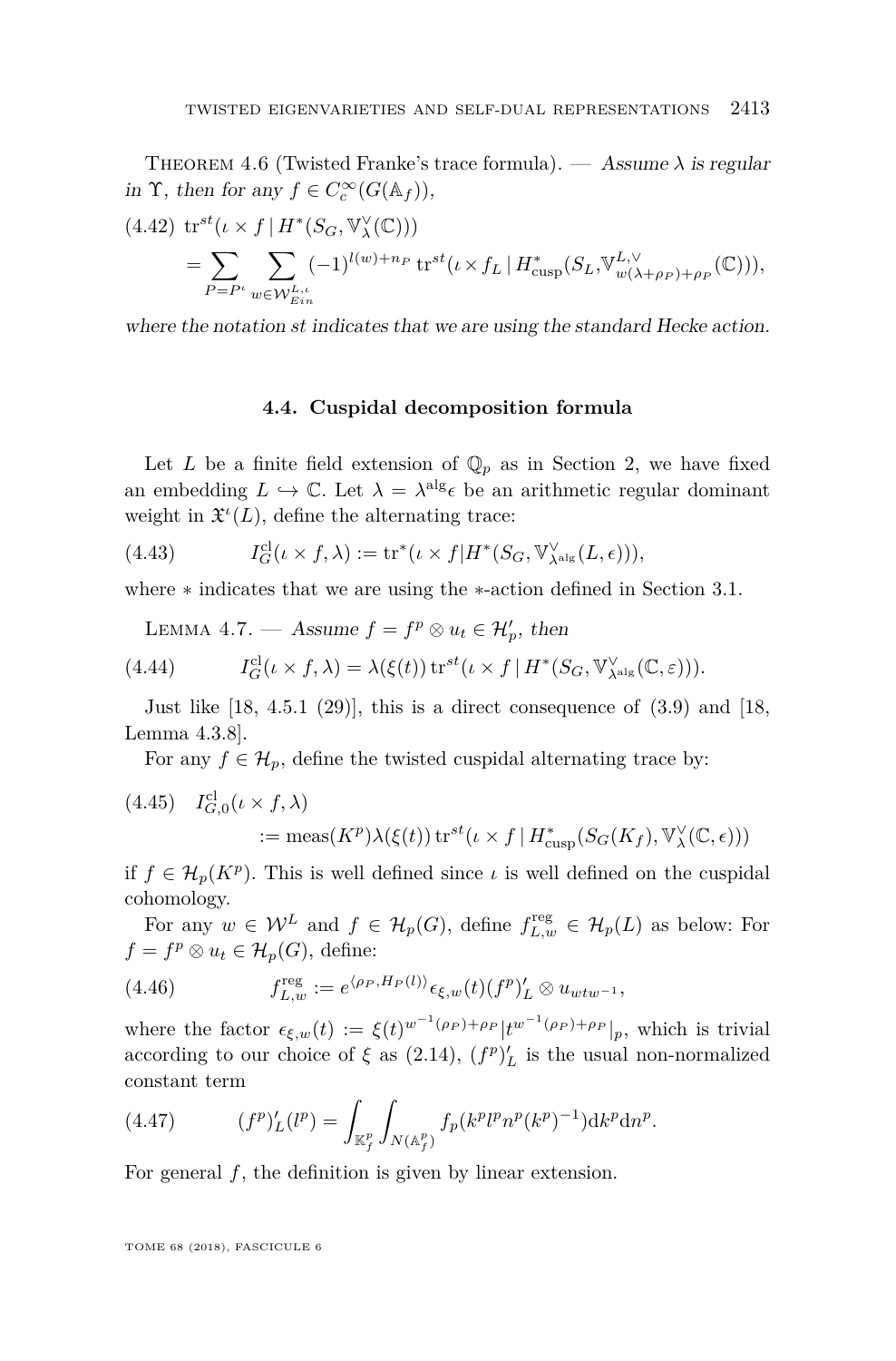<span id="page-34-1"></span>THEOREM 4.8. — Let  $\lambda$  be a regular arithmetic weight such that  $\lambda^{\text{alg}} \in$ T, then for any f as above,  $I_G^{\text{cl}}(\iota \times f, \lambda)$  equals

$$
\sum_{P=P^\iota}\sum_{v\in \mathcal W^{L,\iota}_{Ein}}\sum_{w\in \mathcal W^{L,\iota}_{\iota}}(-1)^{l(v)+n_P}\xi(t)^{\lambda-w^{-1}v*\lambda}I^{\mathrm{cl}}_{L,0}(\iota\times f^{\mathrm{reg}}_{L,w},v(\lambda+\rho_P)+\rho_P).
$$

Proof. — The proof is essentially same to [\[18,](#page-64-0) Lemma 4.6.2]. Since both sides of the equation are linear on  $f$ , it is innocuous to assume that  $f =$  $f^p \otimes u_t$  and  $f^p = 1_{K^p}$ . If  $\lambda = \lambda^{\text{alg}} \varepsilon$ , the finite order character  $\varepsilon$  will simply appear in every step of the proof by multiplying a twisting factor, so we only have to deal with the case that  $\lambda = \lambda^{\text{alg}}$  algebraic. By the twisted Franke's trace formula and Lemma [4.7,](#page-33-0)  $I_G^{\text{cl}}(\iota \times f, \lambda)$  equals:

<span id="page-34-0"></span>
$$
(4.48)\quad \lambda(\xi(t))\sum_{P=P^t}\sum_{v\in \mathcal{W}_{Ein}^{L,t}} (-1)^{l(v)+n_P} \operatorname{tr}^{st}(\iota \times f_L \mid H_{\text{cusp}}^*(S_L, \mathbb{V}_{v\cdot\lambda+2\rho_P}^{L,\vee})).
$$

For group  $H = L, N$  or  $P$ , write  $K_H^p := K^p \cap H(\mathbb{A}_f^p)$ . Then for  $f = 1_{K^p} \otimes u_t$ , we have

(4.49) 
$$
f_L(l) = \text{meas}(K^p) \text{meas}(K_N^p) 1_{K_L^p} \otimes (u_t)_L.
$$

So [\(4.48\)](#page-34-0) equals

$$
(4.50) \quad \lambda(\xi(t)) \sum_{P=P^L} \sum_{v \in \mathcal{W}_{Ein}^{L,t}} (-1)^{l(v)+n_P} \operatorname{meas}(K^p) \operatorname{meas}(K_N^p)
$$

$$
\cdot \operatorname{tr}^{st}(\iota \times 1_{K_L^p} \otimes (u_t)_L | H^*_{\operatorname{cusp}}(S_L, \mathbb{V}_{v \cdot \lambda + 2\rho_P}^{L, \vee}))
$$

$$
= \lambda(\xi(t)) \sum_{P=P^L} \sum_{v \in \mathcal{W}_{Ein}^{L,t}} (-1)^{l(v)+n_P} \operatorname{meas}(K^p) \operatorname{meas}(K_P^p)
$$

$$
\cdot \operatorname{tr}^{st}(\iota \times (u_t)_L | H^*_{\operatorname{cusp}}(S_L, \mathbb{V}_{v \cdot \lambda + 2\rho_P}^{L, \vee})^{K_L^p}).
$$

Write  $\mu := v \cdot \lambda + 2\rho_P$  and  $\sigma_\mu := H_{\text{cusp}}^*(S_L, \mathbb{V}_{\mu}^{L, \vee}(\mathbb{C}))^{K_L^p}$ . Since  $\iota$  is well defined on  $\sigma_{\mu}$ , viewing  $\text{ind}_{P(\mathbb{Q}_p)}^{G(\mathbb{Q}_p)} \sigma_{\mu}$  as the restriction of  $\text{ind}_{P(\mathbb{Q}_p)\rtimes \langle\iota\rangle}^{G(\mathbb{Q}_p)\rtimes \langle\iota\rangle} \sigma_{\mu}$  to  $G(\mathbb{Q}_p)$ , we have

(4.51) 
$$
\operatorname{tr}^{st}(\iota \times (u_t)'_L \,|\, \sigma_\mu) = \operatorname{tr}^{st}\left(\iota \times u_t \,\middle|\, \operatorname{ind}_{P(\mathbb{Q}_p)}^{G(\mathbb{Q}_p)} \sigma_\mu\right).
$$

According to the decomposition

(4.52) 
$$
G(\mathbb{Q}_p) = \bigsqcup_{w \in \mathcal{W}^L} P(\mathbb{Q}_p) wI,
$$

there is

(4.53) 
$$
\left(\operatorname{ind}_{P(\mathbb{Q}_p)}^{G(\mathbb{Q}_p)}\sigma_\mu\right)^I \cong (\sigma_\mu^{I_L})^{\mathcal{W}^L},
$$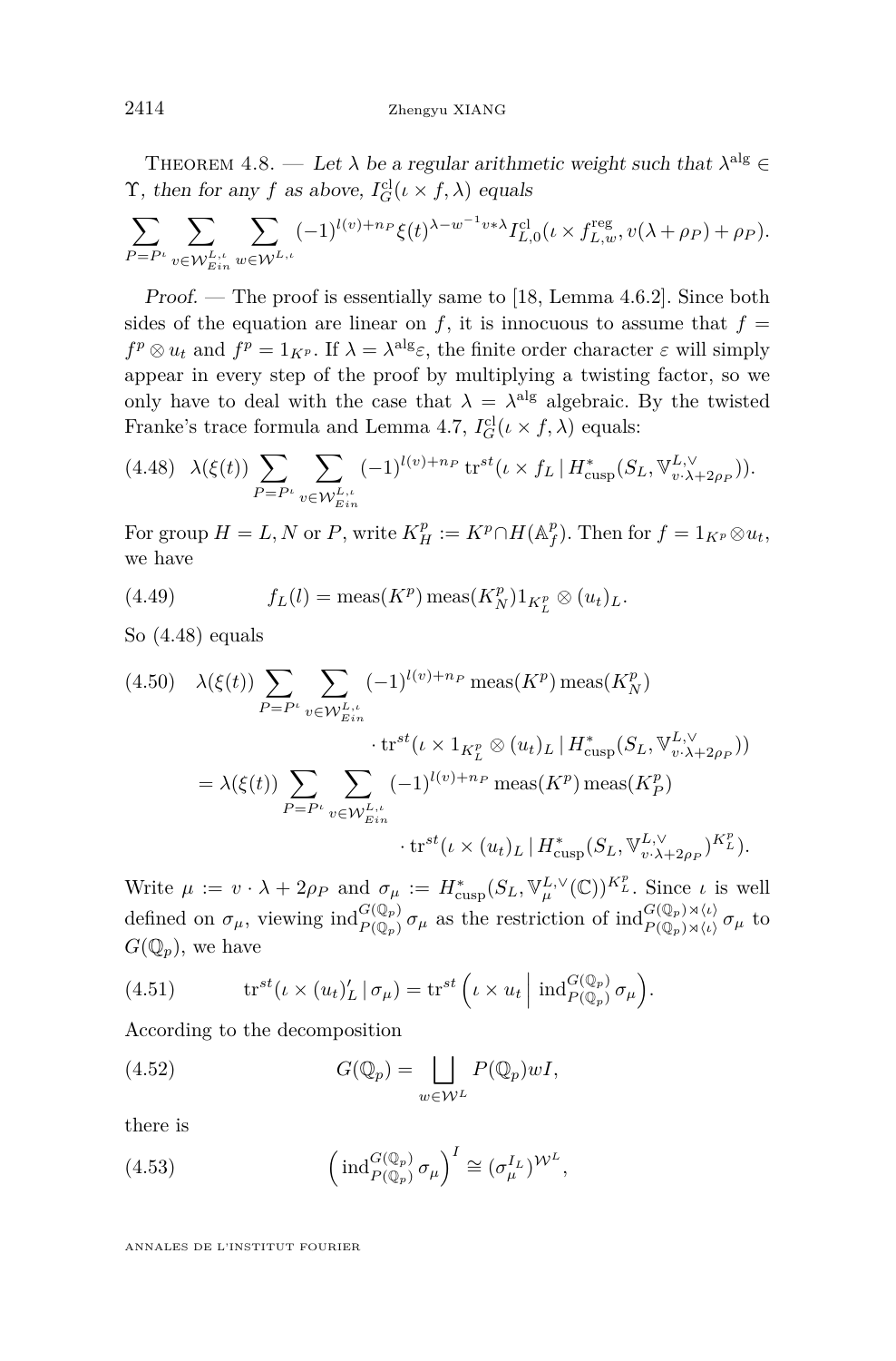where the isomorphism is given by  $\phi \mapsto (\phi(w))_{w \in \mathcal{W}^L}$ . In particular, *ι* acts on the right side by sending  $(\phi(w))$  to  $(\phi(w^i))$ . Let  $\mathcal{W}^{L,\iota}$  be the subset of  $W^L$  consisting of elements which are invariant under *ι*. Write  $N_w$  := *N* ∩  $w^{-1}Nw$  and  $I_L := I ∩ L(Q_p) = wIw^{-1} ∩ L(Q_p)$ , (4.4.8) equals

<span id="page-35-0"></span>
$$
(4.54) \quad \lambda(\xi(t)) \sum_{P=P^t} \sum_{v \in \mathcal{W}_{Ein}^{L,t}} (-1)^{l(v)+n_P} \operatorname{meas}(K^p) \operatorname{meas}(K_P^p)
$$

$$
\cdot |\rho_P(t)|_p \operatorname{tr}^{st} \left( \iota \times ItI \middle| \left( \operatorname{ind}_{P(\mathbb{Q}_p)}^{G(\mathbb{Q}_p)} \sigma_\mu \right)^I \right)
$$

$$
= \lambda(\xi(t)) \sum_{P=P^t} \sum_{v \in \mathcal{W}_{Ein}^{L,t}} (-1)^{l(v)+n_P} \operatorname{meas}(K^p) \operatorname{meas}(K_P^p) |\rho_P(t)|_p
$$

$$
\sum_{w \in \mathcal{W}^{L,t}} [\mathcal{N}_w(\mathbb{Z}_p) : t\mathcal{N}_w(\mathbb{Z}_p)t^{-1}] \operatorname{tr}^{st}(\iota \times I_L w t w^{-1} I_L \mid \sigma_\mu^{I_L})
$$

Noting that

(4.55) 
$$
\text{tr}^{st}(\iota \times I_L w t w^{-1} I_L | \sigma_{\mu}^{I_L})
$$
  
= 
$$
\text{tr}^{st}(\iota \times I_L w t w^{-1} I_L | H_{\text{cusp}}^*(S_L(K_L^p I_L), \mathbb{V}_{\mu}^{L, \vee}))
$$
  
= 
$$
\frac{\text{tr}^{st}(\iota \times (1_{K^p})_L \otimes u_{wt w^{-1}} | H_{\text{cusp}}^*(S_L(K_L^p I_L), \mathbb{V}_{\mu}^{L, \vee}))}{\text{meas}(K^p) \text{meas}(K^p)},
$$

and

(4.56) 
$$
[\mathcal{N}_w(\mathbb{Z}_p): t\mathcal{N}_w(\mathbb{Z}_p)t^{-1}] = |(w^{-1}(\rho_P) + \rho_P)(t)|_p^{-1},
$$

 $(4.54)$  equals

(4.57)

$$
\lambda(\xi(t)) \sum_{P=P^{\iota}} \sum_{v \in W_{Ein}^{L,\iota}} (-1)^{l(v)+n_{P}} |\rho_{P}(t)|_{p} \n\sum_{w \in W^{L,\iota}} [\mathcal{N}_{w}(\mathbb{Z}_{p}) : t\mathcal{N}_{w}(\mathbb{Z}_{p})t^{-1}] \operatorname{tr}^{st}(\iota \times (1_{K^{p}})_{L} \otimes u_{wtw^{-1}} | \sigma_{\mu}^{L}) \n= \sum_{P=P^{\iota}} \sum_{v \in W_{Ein}^{L,\iota}} (-1)^{l(v)+n_{P}} |\rho_{P}(t)|_{p} \sum_{w \in W^{L,\iota}} \lambda(\xi(t)) \nw^{-1}(\mu)(\xi(t))^{-1} |(w^{-1}(\rho_{P}) + \rho_{P})(t)|_{p}^{-1} I_{L,0}^{\mathrm{cl}}(\iota \times (1_{K^{p}})_{L} \otimes u_{wtw^{-1}}, \mu) \n= \sum_{P=P^{\iota}} \sum_{v \in W_{Ein}^{L,\iota}} (-1)^{l(v)+n_{P}} \xi(t)^{\lambda - w^{-1}(\mu) + w^{-1}(\rho_{P}) + \rho_{P}} \n\cdot |\rho_{P}(t)|_{p} I_{L,0}^{\mathrm{cl}}(\iota \times \epsilon_{\xi,w}(t)(1_{K^{p}})_{L} \otimes u_{wtw^{-1}}, \mu) \n= \sum_{P=P^{\iota}} \sum_{v \in W_{Ein}^{L,\iota}} \sum_{w \in W^{L,\iota}} (-1)^{l(v)+n_{P}} \xi(t)^{\lambda - w^{-1}v} \lambda I_{L,0}^{\mathrm{cl}}(\iota \times f_{L,w}^{\mathrm{reg}}, \mu).
$$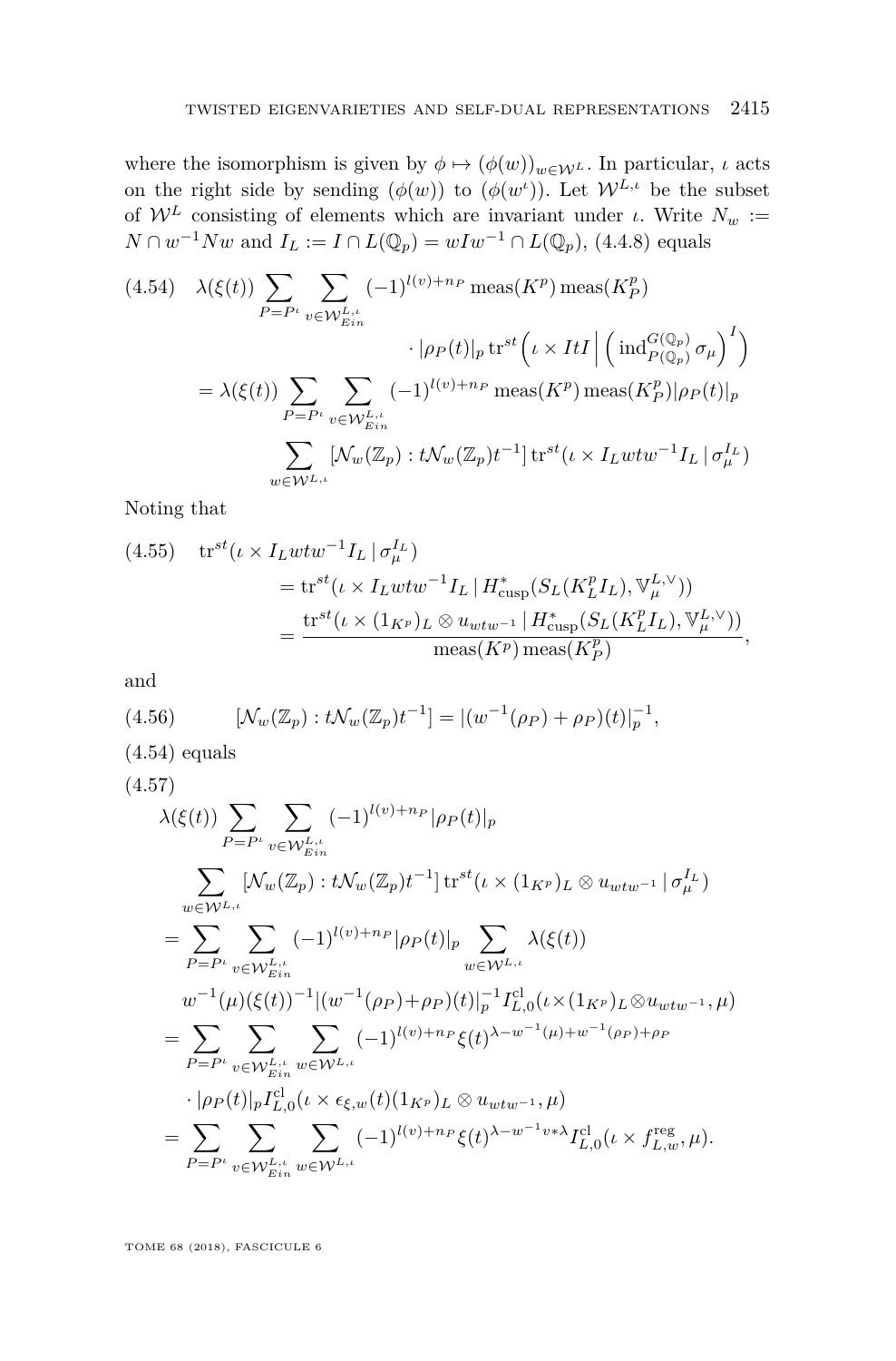Here in the last two equations, we used  $(2.14)$  again and substituted  $\mu =$  $v \cdot \lambda + 2\rho_P$ . This completes the proof.

#### <span id="page-36-0"></span>**5. Twisted finite slope character distributions**

#### **5.1. Twisted finite slope character distributions**

<span id="page-36-3"></span>In this section, we define the notion of twisted finite slope character distribution, which is a twisted version of Urban's finite slope character distributions in [\[18,](#page-64-0) Section 4.1.10].

<span id="page-36-1"></span>Definition 5.1. — Let *ι* be an automorphism of *G* with finite order *l*, *L* a finite extension of  $\mathbb{Q}_p$  in  $\overline{\mathbb{Q}}_p$ . An *L*-valued *ι*-twisted finite slope character distribution (*ι*-twisted FSCD) is a  $\mathbb{Q}_p$ -linear map  $J: \mathcal{H}'_p \to L$ , such that for any *ι*-invariant finite slope overconvergent representation  $\pi$  of  $\mathcal{H}_p$ , there is a set of *l* integers  $\overline{m}_J(\pi) := \{m_{J,i}(\pi) \mid i = 1, \ldots, l\}$ , satisfying:

- <span id="page-36-2"></span>(1) for any  $t \in T^{++}$ ,  $h \in \mathbb{Q}$  and  $K^p$ , there are finitely many  $\pi$  of slope less than or equal to *h*, such that  $\bar{m}_J(\pi) \neq 0$  and  $\pi^{K^p} \neq 0$ .
- (2) for any  $f \in \mathcal{H}'_p$ ,

$$
J(f) = \sum_{\pi} \sum_{i=1}^{l} m_{J,i}(\pi) J_{\tilde{\pi}_i}(f)
$$

For any irreducible *ι*-invariant finite slope representation  $\pi$ , we define the multiplicity of  $\pi$  in  $J$  by

(5.1) 
$$
m_J(\pi) := \sum_i m_{J,i}(\pi).
$$

We say *J* is effective if it is non-trivial and all its coefficients  $m_{J,i}(\pi)$ are non-negative. Given a twisted FSCD *J*, for any  $f \in \mathcal{H}'_p$ , define the Fredholm determinant of *f* associated to *J* by

(5.2) 
$$
P_J(X,f) := \prod_{\pi} \prod_i \det(1 - X \tilde{\pi}_i(\iota \times f))^{m_{J,i}(\pi)}
$$

As [\[18,](#page-64-0) Lemma 4.1.12],  $P_J(X, f)$  is an entire power series for all  $f = f^p \otimes$  $u_t \in \mathcal{H}'_p$ , if and only if *J* is effective.

If *J* is effective, for any *ι*-invariant  $K^p$ , define  $V_J(K^p)$  to be the completion of

(5.3) 
$$
\bigoplus_{\pi} \bigoplus_{i} (V_{\tilde{\pi}_{i}}^{K^{p}})^{m_{J,i}(\pi)}
$$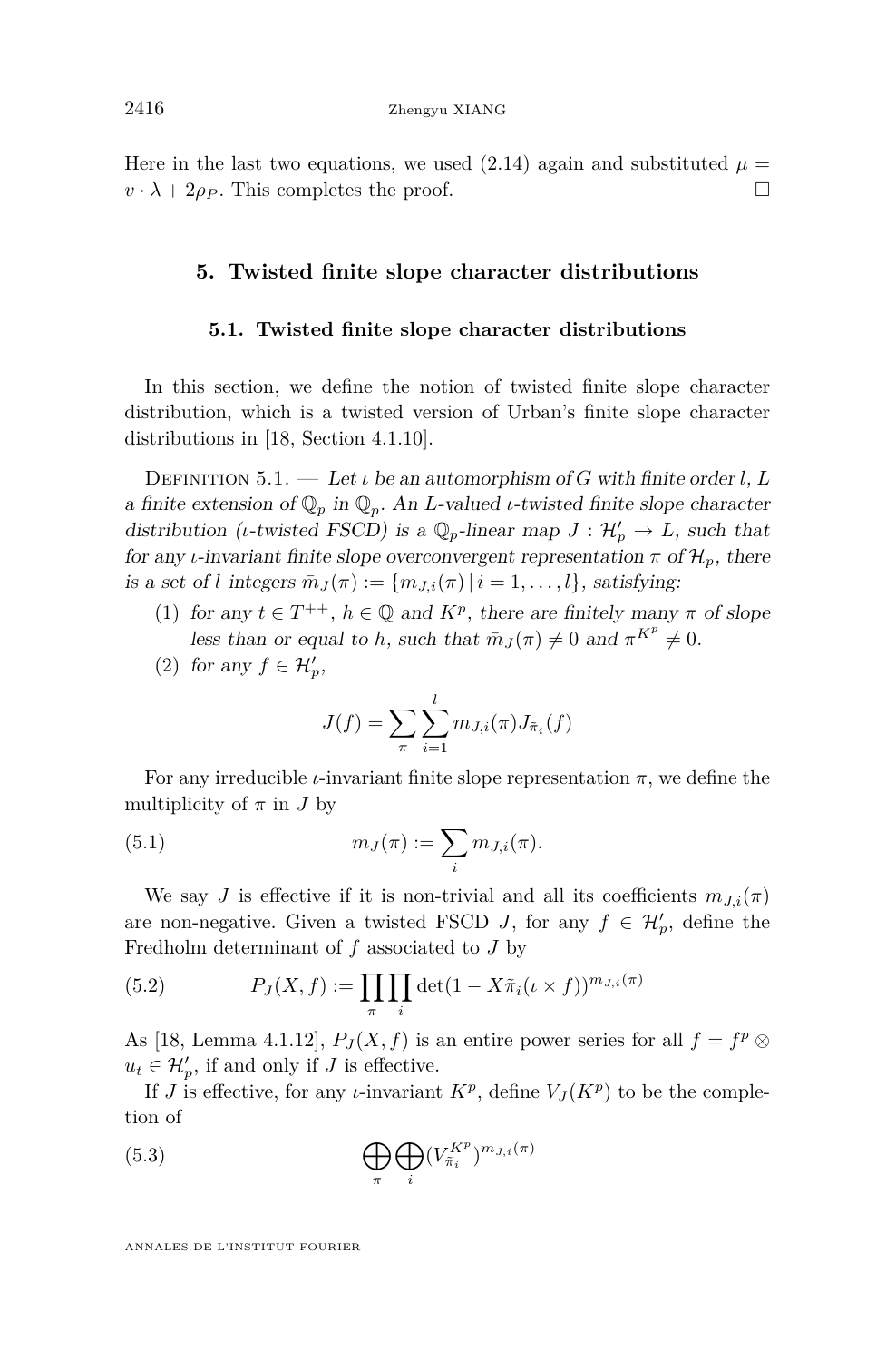under the super norm  $\sum_i v_i$  := sup<sub>i</sub> ||v<sub>i</sub>||.  $V_J(K^p)$  is a *p*-adic Banach space over  $\mathbb{C}_p$  with an action of  ${}^{\iota} \mathcal{H}_p(K^p)$ . Moreover, if f in  $\mathcal{H}'_p(K^p)$  is admissible, then it is a completely continuous operator and

(5.4) 
$$
J(f) = \operatorname{meas}(K^p) \operatorname{tr}(\iota \times f \mid V_J(K^p)).
$$

This observation leads us to give the next definition:

DEFINITION 5.2. — Fix  $K^p$ , an *L*-valued *ι*-twisted finite slope character distribution of level  $K^p$  is a  $\mathbb{Q}_p$ -linear map  $J' : \mathcal{H}'_p(K^p) \to L$ , such that for any *ι*-invariant finite slope overconvergent representation  $\sigma$  of  $\mathcal{H}_p(K^p)$ , there is a set of *l* integers  $\bar{m}_{J'}(\sigma) := \{m_{J',i}(\sigma) | i = 1, \ldots, l\}$ , satisfying:

- <span id="page-37-1"></span>(1) for any  $t \in T^{++}$  and  $h \in \mathbb{Q}$ , there are finitely many  $\sigma$  of slope less than or equal to *h*, such that  $\bar{m}_{J'}(\sigma) \neq 0$ .
- <span id="page-37-0"></span>(2) for any  $f \in \mathcal{H}'_p(K^p)$ ,

$$
J'(f) = \sum_{\sigma} \sum_{i} m_{J',i}(\sigma) J_{\tilde{\sigma}_i}(f)
$$

Lemma 5.3. — If *J* is twisted finite slope character distribution, then  $J'_{K^p}$  := meas $(K^p)^{-1}J$  is a twisted finite slope character distribution of level *K<sup>p</sup>* .

Proof. — Let  $\pi$  be a *ι*-invariant finite slope overconvergent representation of  $\mathcal{H}_p$  and  $\tilde{\pi}$  an extension of  $\pi$  to  ${}^{\iota}\mathcal{H}_p$ . Since  $K^p$  is *ι*-invariant, for  $f \in \mathcal{H}_p(K^p),$ 

(5.5) 
$$
\operatorname{meas}(K^p)^{-1} J_{\tilde{\pi}}(f) = \operatorname{tr}(\iota \times f | \tilde{\pi}^{K^p})
$$

(if  $\tilde{\pi}^{K^p} = 0$ , both sides are 0). Let  $\tilde{\sigma}$  be an irreducible constitute of  ${}^t\mathcal{H}_p(K^p)$ acting on  $\tilde{\pi}^{K^p}$ . If the restriction of  $\tilde{\sigma}$  on  $\mathcal{H}_p(K^p)$  is reducible, by Lemma [3.8,](#page-19-0)  $tr(\iota \times f | \tilde{\sigma}) = 0$ . So we have

(5.6)  

$$
\operatorname{tr}(\iota \times f | \tilde{\pi}^{K^p}) = \sum_{\tilde{\sigma}} m(\tilde{\sigma}, \tilde{\pi}^{K^p}) \operatorname{tr}(\iota \times f | \tilde{\sigma})
$$

$$
= \sum_{\sigma} \sum_{j=1}^{l} m(\tilde{\sigma}_j, \tilde{\pi}^{K^p}) J_{\tilde{\sigma}_j}(f),
$$

where, in the first equality, the sum of  $\tilde{\sigma}$  is running over all irreducible constitute of  ${}^{t}\mathcal{H}_{p}(K^{p})$  in  $\tilde{\pi}^{K^{p}}$  and  $m(\tilde{\sigma}, \tilde{\pi}^{K^{p}})$  is its multiplicity, which equals 1 by Proposition [3.7;](#page-18-0) in the second equality, the sum of  $\sigma$  is running over all irreducible constitute of  $\mathcal{H}_p(K^p)$  in  $\pi^{K^p}$  such that  $\sigma$  is *ι*-invariant and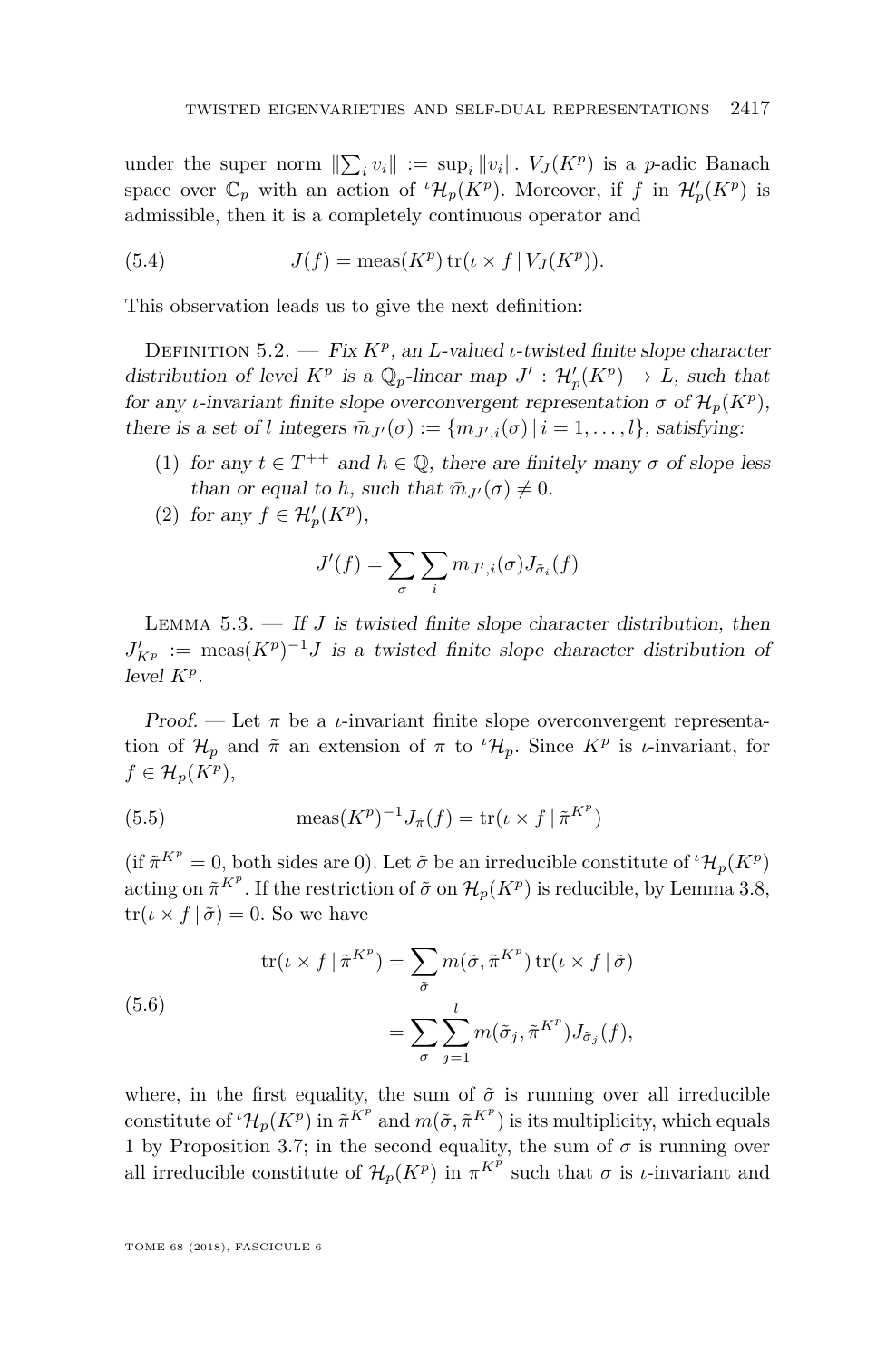$m(\tilde{\sigma}_j, \tilde{\pi}^{K^p})$ , the multiplicities of  $\tilde{\sigma}_j$  in  $\tilde{\pi}^{K^p}$ , are all 0 except for one *j*. Now

$$
\text{meas}(K^p)^{-1} J(f) = \sum_{\sigma^i \cong \sigma} \sum_j \left( \sum_i m_{J,i}(\pi) m(\tilde{\sigma}_j, \tilde{\pi}_i^{K^p}) \right) J_{\tilde{\sigma}_j}(f)
$$

$$
= \sum_{\sigma^i \cong \sigma} \sum_j m_{J,j}(\pi) J_{\tilde{\sigma}_j}(f).
$$

This verifies the condition [\(2\)](#page-37-0) in the definition. Condition [\(1\)](#page-37-1) is a direct consequence of Definition [5.1](#page-36-1)[\(1\)](#page-36-2).  $\Box$ 

COROLLARY 5.4. — If  $\sigma = \pi^{K^p}$  is a finite slope overconvergent representation of  $\mathcal{H}_p(K^p)$ , then

(5.8) 
$$
m_{J'_{KP},i}(\sigma) = m_{J,i}(\pi).
$$

Similarly, we define the Fredholm determinant for any  $f \in \mathcal{H}'_p$  associated to  $J'$  by

(5.9) 
$$
P_{J'}(X,f) := \prod_{\sigma} \prod_{i} \det(1 - X \tilde{\sigma}_i(\iota \times f))^{m_{J',i}(\sigma)}
$$

We say that  $J'$  is effective if it is non-trivial and all its coefficients  $m_{J',i}(\sigma)$ are non-negative. In this case, we define  $V_{J'}$  as completion of

(5.10) 
$$
\bigoplus_{\sigma} \bigoplus_{i} (V_{\tilde{\sigma}_i})^{m_{J',i}(\sigma)}
$$

under the super norm  $\|\sum_i v_i\|$ . Then

(5.11) 
$$
J'(f) = \text{tr}(\iota \times f | V_{J'}).
$$

If  $J' = J'_{K^p}$  for some effective *J*, then it is obvious that  $J'$  is effective,  $V_{J'} = V_J(K^p)$  and for any  $f \in \mathcal{H}'_p(K^p)$ 

(5.12) 
$$
P_{J'_{KP}}(X,f) | P_J(X,f).
$$

#### **5.2. Some** *ι***-twisted distributions**

<span id="page-38-0"></span>For  $\lambda \in \mathfrak{X}^{\iota}(L)$  and  $f \in \mathcal{H}_p$ , define

(5.13) 
$$
I_G^{\dagger}(\iota \times f, \lambda) := \text{tr}(\iota \times f \mid H_{fs}^*(\tilde{S}_G, \mathcal{D}_{\lambda}(L))).
$$

Once we fix  $K^p$  and if  $f \in \mathcal{H}_p(K^p)$ , then

(5.14) 
$$
I_G^{\dagger}(\iota \times f, \lambda) = \text{meas}(K^p) \times \text{tr}(\iota \times f | H_{fs}^*(S_G(K^p I), \mathcal{D}_{\lambda}(L)))
$$

$$
= \text{meas}(K^p) \times \text{tr}(\iota \times f | R\Gamma^*(S_G(K^p I), \mathcal{D}_{\lambda}(L))),
$$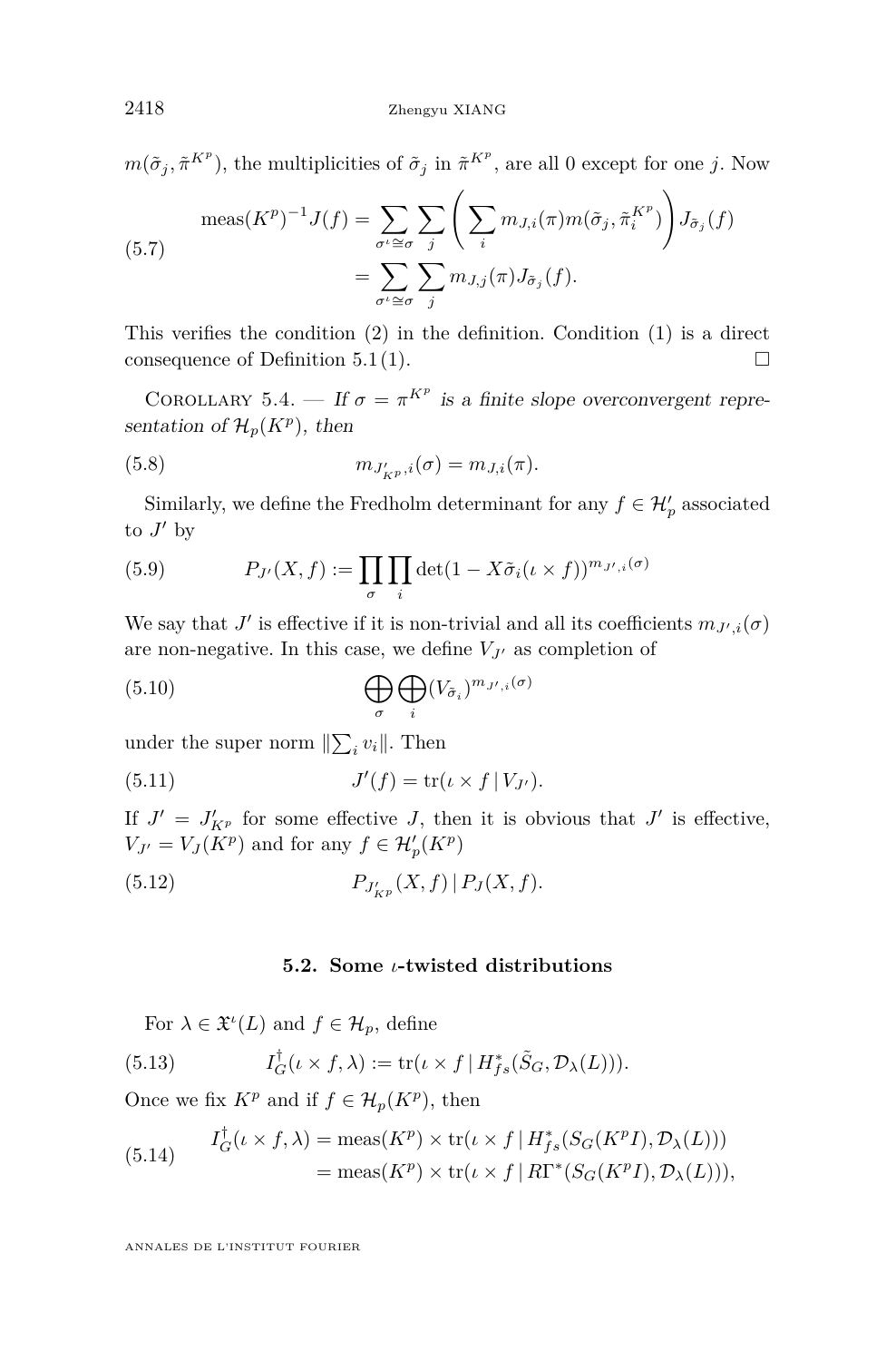and we also define

(5.15) 
$$
I_G^{'\dagger}(\iota \times f, \lambda, K^p) := \text{tr}(\iota \times f | H_{fs}^*(S_G(K^p I), \mathcal{D}_{\lambda}(L))).
$$

Let  $\mathcal{P}^\iota_G$  (resp.  $\mathcal{L}^\iota_G$ ) be the set of standard parabolic (resp. Levi) subgroups which are invariant under *ι*. For  $L \in \mathcal{L}_G^{\iota}$  and  $w \in \mathcal{W}_{Eis}^{L,\iota}$ , we now define distributions  $I_{G,0}^{\dagger}(\iota \times f, \lambda)$  and  $I_{G,L,w}^{\dagger}(\iota \times f, \lambda)$  by induction on the unipotent rank of *G*:

If  $rk(G) = 0$ , define

(5.16) 
$$
I_{G,0}^{\dagger}(\iota \times f, \lambda) = I_{G,G}^{\dagger}(\iota \times f, \lambda) := I_G^{\dagger}(\iota \times f, \lambda).
$$

Given a positive integer r and assume the distributions have been defined for cases that  $rk(G)$  is less than *r*, then for proper  $L \in \mathcal{L}_G^{\iota}$  and  $f = f^p \otimes u_t$ , define

(5.17) 
$$
I_{G,L,w}^{\text{cl}}(\iota \times f, \lambda) := I_{L,0}^{\text{cl}}(\iota \times f_{L,w}^{\text{reg}}, w \cdot \lambda + 2\rho_P)
$$

for regular dominant weight  $\lambda \in \Upsilon$ , and define

(5.18) 
$$
I_{G,L,w}^{\dagger}(\iota \times f,\lambda) := I_{L,0}^{\dagger}(\iota \times f_{L,w}^{\text{reg}}, w \cdot \lambda + 2\rho_P),
$$

(5.19) 
$$
I_{G,L}^{\dagger}(\iota \times f, \lambda) := \sum_{w \in \mathcal{W}_{\text{Eis}}^{L,\iota}} (-1)^{l(w) + \dim \mathfrak{n}_L} I_{G,L,w}^{\dagger}(\iota \times f, \lambda)
$$

for general *p*-adic weights. Then define:

$$
I_{G,0}^{\dagger}(\iota \times f, \lambda) := I_G^{\dagger}(\iota \times f, \lambda) - \sum_{proper \ L \in \mathcal{L}_G^{\iota}} I_{G,L}^{\dagger}(\iota \times f, \lambda).
$$

<span id="page-39-1"></span>PROPOSITION 5.5. — For ? =  $L$ , { $L$ ,  $w$ } or 0,  $I_{G, ?}^{\dagger}(\iota \times f, \lambda)$  is a *ι*-twisted FSCD.

Proof. — For  $L \in \mathcal{L}_G^{\iota}$ , let  $\sigma^L$  be an irreducible finite slope representation of  $\mathcal{H}_{p}^{L}$ , define

(5.20) 
$$
I_{L,w}^G := \mathrm{ind}_{L(\mathbb{A}_f^p)}^{G(\mathbb{A}_f^p)}(\sigma_f^p) \otimes \theta_{\sigma,w},
$$

where  $\operatorname{ind}_{L(\mathbb{A}^p)}^{G(\mathbb{A}^p)}$  $L(\mathbb{A}_f^p)$  is the induction normalized by multiplying the factor  $e^{\langle \rho_P, H_P(g) \rangle}, \theta_{\sigma,w}$  is the character of  $\mathcal{U}_p$  defined by

(5.21) 
$$
u_t \mapsto |\rho_P(t)|_p \theta_\sigma(u_{wtw^{-1}}).
$$

If  $\sigma^L$  is *ι*-invariant, let  $\tilde{\sigma}^L_i$  be one of its irreducible extensions to  ${}^{\iota}H_p^L$ . It is easy to see

<span id="page-39-0"></span>(5.22) 
$$
J_{\tilde{\sigma}_i^L}(f_{L,w}^{\text{reg}}) = \text{tr}(\iota \times f | I_{L,w}^G).
$$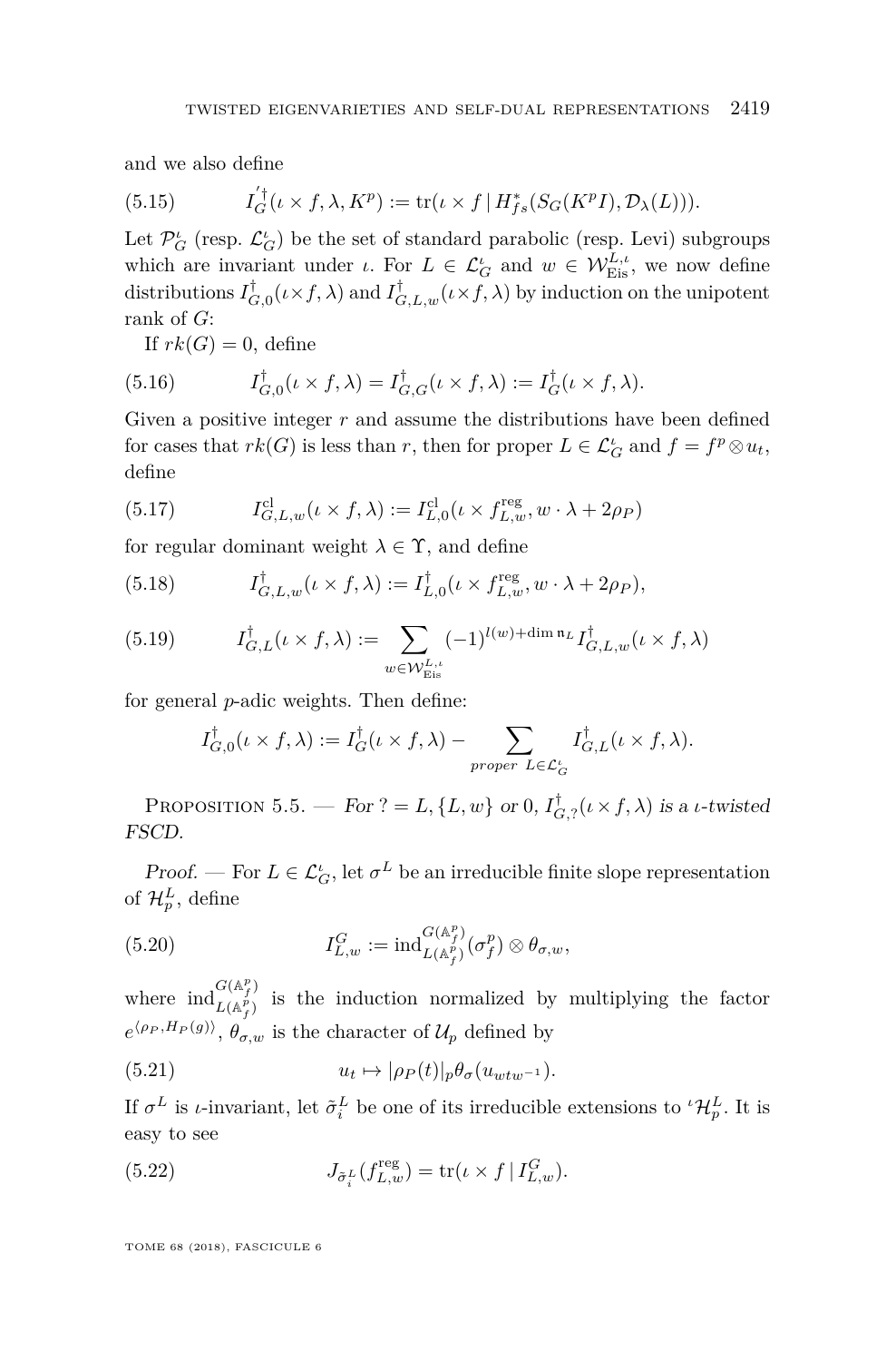So by the induction process in the definition above, we only have to verify the proposition for  $I_G^{\dagger}(\iota \times f, \lambda)$ . This follows from Proposition [3.12.](#page-21-0)  $\Box$ 

#### 5.2.1. Classical distributions

The distributions  $I_7^{\dagger}$  defined above will be *p*-adic interpolations of the classical distributions  $I_7<sup>cl</sup>$ , which are defined from (twisted) alternating traces on classical cohomology. For an arithmetic regular dominant weight  $\lambda \in \Upsilon$  and  $f \in \mathcal{H}_p(K^p)$ , meas $(K^p)^{-1} I_{G,0}^{\text{cl}}(\iota \times f, \lambda)$  equals

<span id="page-40-0"></span>(5.23) 
$$
\lambda(\xi(t)) \operatorname{tr}^{st}(\iota \times f | H_{\text{cusp}}^{*}(S_{G}(K^{p}I), \mathbb{V}_{\lambda}^{\vee}(\mathbb{C})))
$$
  
\n
$$
= \lambda(\xi(t)) \operatorname{tr}^{st}(\iota \times f | H^{*}(\mathfrak{m}_{G}, K_{\infty};
$$
  
\n
$$
L_{\text{cusp}}^{2}(G(\mathbb{Q})A_{G}(\mathbb{R})^{0} \setminus G(\mathbb{A}))^{K} \otimes \mathbb{V}_{\lambda}^{\vee}(\mathbb{C}))(\xi_{\lambda}))
$$
  
\n
$$
= \sum_{\pi} \lambda(\xi(t)) m_{\text{cusp}}(\pi) \operatorname{tr}^{st}(\iota \times f | H^{*}(\mathfrak{m}_{G}, K_{\infty}; (\pi^{\text{fin}})^{K_{f}} \otimes \mathbb{V}_{\lambda}^{\vee}(\mathbb{C})))
$$
  
\n
$$
= \sum_{\pi} m_{\text{cusp}}(\pi) \operatorname{tr}^{st}(\iota | H^{*}(\mathfrak{m}_{G}, K_{\infty}; \pi_{\infty}^{\text{fin}} \otimes \mathbb{V}_{\lambda}^{\vee}(\mathbb{C}))) \operatorname{tr}(\iota \times f | \pi_{f}^{K_{f}})
$$
  
\n
$$
= \operatorname{meas}(K^{p})^{-1} \sum_{\pi} m_{\text{cusp}}(\pi) \operatorname{tr}^{st}(\iota | H^{*}(\mathfrak{m}_{G}, K_{\infty}; \pi_{\infty}^{\text{fin}} \otimes \mathbb{V}_{\lambda}^{\vee}(\mathbb{C})))
$$
  
\n
$$
\operatorname{tr}(\iota \times f | \pi_{f}^{I})
$$

where, as Proposition [3.12,](#page-21-0) the summation is running over all cuspidal representations  $\pi \subset L^2_{\text{cusp}}(G(\mathbb{Q})\backslash G(\mathbb{A}),\xi_\lambda)$  such that  $\pi^\iota = \pi$ ;  $\pi^{\text{fin}}$  is the Harish–Chandra module of  $\pi$ , i.e., the subspace of  $\pi$  consisting of smooth vectors that generate a finite dimensional vector space under  $K_{\infty}$ ; and  $m_{\text{cusp}}(\pi)$  is the multiplicity of  $\pi$  in  $L^2_{\text{cusp}}$ , given by the decomposition

*.*

(5.24) 
$$
L^2_{\text{cusp}}(G(\mathbb{Q}) \backslash G(\mathbb{A}), \xi_{\lambda}) = \bigoplus_{\pi} \pi^{m_{\text{cusp}}(\pi)}
$$

By Proposition [3.7,](#page-18-0) if  $\pi_f^I \neq 0$  then it is *ι*-invariant and irreducible as a  $C_c^{\infty}(I\backslash G(\mathbb{A}_f)/I,\overline{\mathbb{Q}}_p)$ -module. A constitute of the restriction of  $\pi_f^I$  on  $\mathcal{H}_p$  gives a *p*-stabilization of  $\pi_f$ , and there are only finitely many such *p*-stabilizations (see [\[18,](#page-64-0) Section 4.1.9]). So

(5.25) 
$$
\operatorname{tr}(\iota \times f \mid \pi_f^I) = \sum_{\rho} m(\rho, \pi_f^I) \operatorname{tr}(\iota \times f \mid \rho),
$$

where  $\rho$  is running over all irreducible  $\mathcal{H}_p$ -submodules of  $\pi_f^I$  such that  $\rho^{\iota} = \rho$ , and  $m(\rho, \pi_f^I)$  is the multiplicity of  $\rho$  in  $\pi_f^I$ .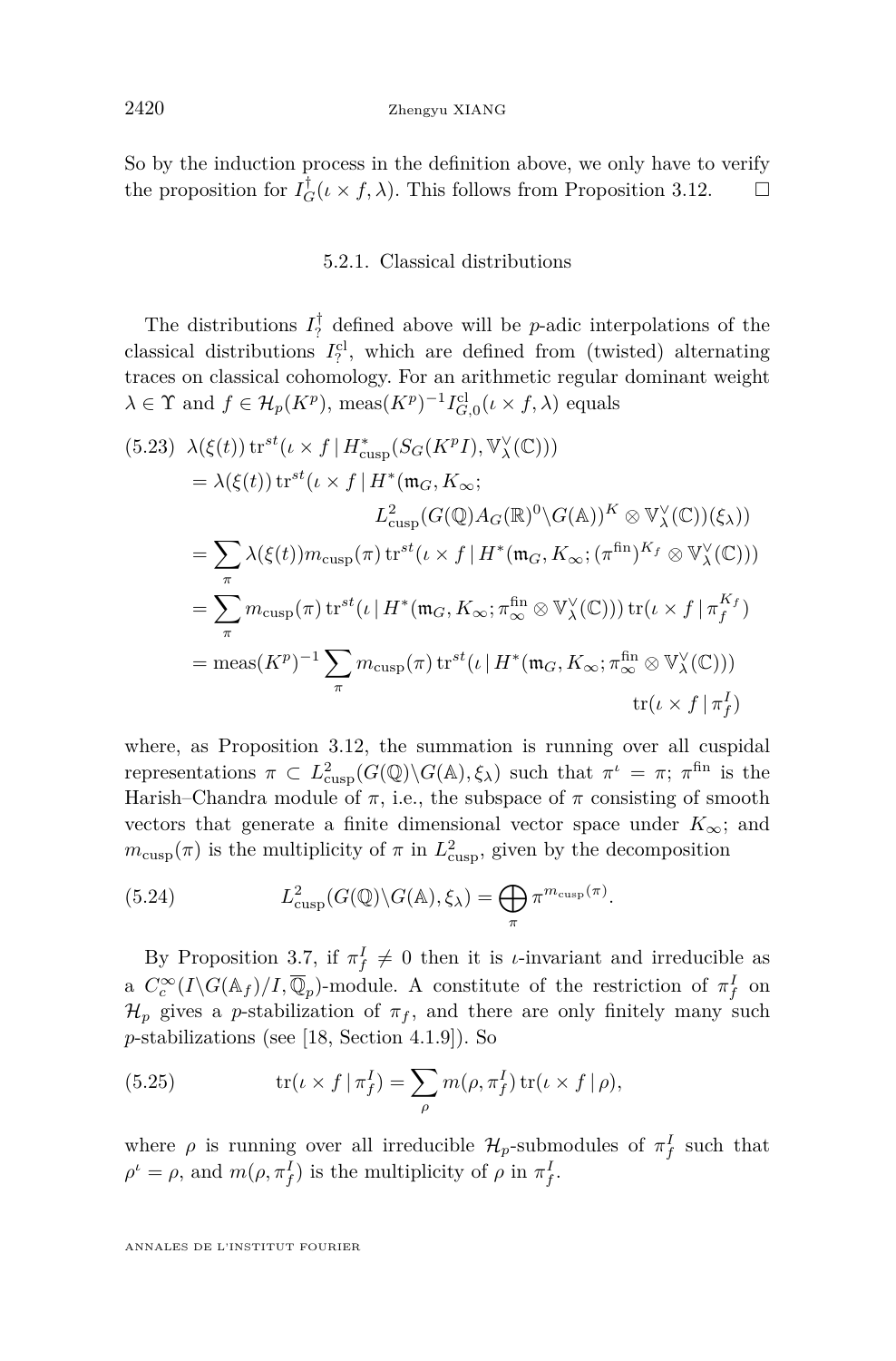By the last equality of [\(5.23\)](#page-40-0), we have to compute the Lefschetz number

(5.26) 
$$
L(\iota, \pi, \lambda) := \operatorname{tr}^{st}(\iota \mid H^*(\mathfrak{m}_G, K_\infty; \pi_\infty^{\text{fin}} \otimes \mathbb{V}_\lambda^{\vee}(\mathbb{C})))
$$

$$
= \sum_i (-1)^i \operatorname{tr}^{st}(\iota \mid H^i(\mathfrak{m}_G, K_\infty; \pi_\infty^{\text{fin}} \otimes \mathbb{V}_\lambda^{\vee}(\mathbb{C}))).
$$

To do so, we need the next theorem, which is easily deduced from Proposition 5.4, 5.5 and Theorem 5.6 in the original paper of Vogan and Zuckerman [\[19,](#page-64-6) Section 5]:

THEOREM 5.6. — Let  $\pi$  be a cuspidal representation (so it is essentially unitary) such that  $H^*(\mathfrak{m}_G, K_\infty; \pi_\infty^{\text{fin}} \otimes \mathbb{V}_\lambda^{\vee}(\mathbb{C})) \neq 0$ , then there exists a *θ*-stable parabolic subalgebra  $q = 1 + u$  such that

(5.27) 
$$
\dim \mathbb{V}_{\lambda}^{\vee}(\mathbb{C})/\mathfrak{u}\mathbb{V}_{\lambda}^{\vee}(\mathbb{C}) = 1
$$

and  $\pi_{\infty}$  is of the form  $A_{\mathfrak{a}}(w_0\lambda)$ . Moreover, one has

(5.28) 
$$
H^{i}(\mathfrak{m}_{G}, K_{\infty}; \pi_{\infty}^{\text{fin}} \otimes V_{\lambda}^{\vee}(\mathbb{C})) \cong \text{Hom}_{\text{In}^{i}}(\wedge^{i-R_{\mathfrak{q}}}(I \cap \mathfrak{k}), \mathbb{C})
$$

To understand the theorem we have to recall some notation from [\[19\]](#page-64-6). Here  $\theta$  is a usual Cartan involution of  $G_{\infty}$ , which gives a Cartan decomposition

(5.29) g = p + k*.*

For a *θ*-stable parabolic algebra q defined as in [\[19,](#page-64-6) Section 2] and an admissible weight  $\lambda$  defined as in [\[19,](#page-64-6) (5.1)],  $A_{\mathfrak{a}}(\lambda)$  is an irreducible g-module whose restriction on  $\mathfrak{k}$  contains a represntation  $\mu(\mathfrak{q},\lambda)$ , which is the representation of  $K_{\infty}$  of highest weight  $\lambda + 2\rho(\mathfrak{p} \cap \mathfrak{u})$ , as in [\[19,](#page-64-6) Theorem 5.3]. Here  $R_{\mathfrak{q}} = \dim(\mathfrak{p} \cap \mathfrak{u}).$ 

COROLLARY 5.7. — Assumptions as last theorem, if  $\lambda$  is regular, then u is maximal unipotent and q is Borel.

Proof. — It's a simple observation from the previous theorem. The fact that  $\mathbb{V}^\vee_\lambda(\mathbb{C})/\mathfrak{u}\mathbb{V}^\vee_\lambda(\mathbb{C})$  is one dimensional implies that  $\mathbb{V}^\vee_\lambda(\mathbb{C})$  can be realized in  $\text{ind}_{\mathfrak{q}}^{\mathfrak{g}}(\chi)$  with some character  $\chi$  of l whose restriction to t is  $-w_0\lambda$ . However, since  $\lambda$  is regular,  $-w_0\lambda$  is regular too. This means that  $-w_0\lambda$  cannot be extended to a character of any Levi subgroup which contains *T* proporly (see e.g. [\[13,](#page-63-11) Section II.1.18, II.2.4]). So **u** is maximal unipotent and **q** is Borel.  $\Box$ 

The corollary implies that there are only finitely many cuspidal  $\pi$  such that  $H^*(\mathfrak{m}_G, K_\infty; \pi_{\infty}^{\text{fin}} \otimes \mathbb{V}_{\lambda}^{\vee}(\mathbb{C})) \neq 0$ , and their infinity parts  $\pi_{\infty}$  are  $A_{\mathfrak{b}}(w_0\lambda)$ .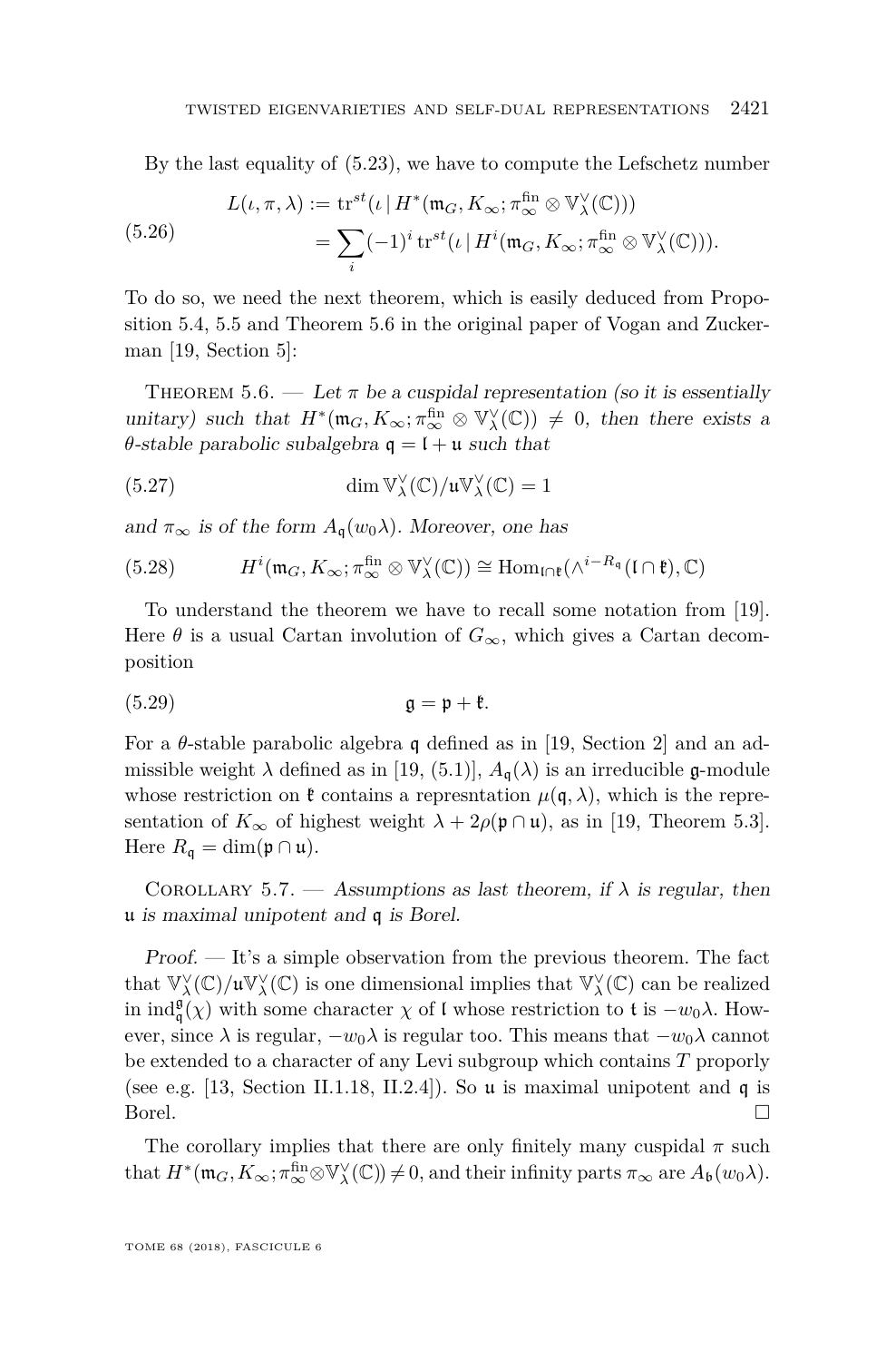Write  $R = R_{\mathfrak{b}}$ , then for each such  $\pi$ 

(5.30)  

$$
L(\iota, \pi, \lambda) = \sum_{i} (-1)^{i} \operatorname{tr}(\iota \mid \operatorname{Hom}_{\mathfrak{l} \cap \mathfrak{k}}(\wedge^{i-R} (\mathfrak{t} \cap \mathfrak{p}), \mathbb{C}))
$$

$$
= (-1)^{R} \sum_{i} (-1)^{i} \operatorname{tr}(\iota \mid \operatorname{Hom}_{\mathfrak{l} \cap \mathfrak{k}}(\wedge^{i} (\mathfrak{t} \cap \mathfrak{p}), \mathbb{C})).
$$

So we define for any  $\lambda$  arithmetic regular dominant in  $\Upsilon$ ,

(5.31)  $q_{G,\iota} := L(\iota, \pi, \lambda).$ 

It is an integer depends on *G* and *ι* only. In particular

<span id="page-42-0"></span>(5.32)  
\n
$$
I_{G,0}^{cl}(\iota \times f, \lambda) = \sum_{\pi = \pi^{\iota}} q_{G,\iota} m_{\text{cusp}}(\pi) \operatorname{tr}(\iota \times f | \pi_f^I)
$$
\n
$$
= \sum_{\rho = \rho^{\iota}} q_{G,\iota} \sum_{\rho \subset \pi_f^I} m_{\text{cusp}}(\pi) m(\rho, \pi_f^I) \operatorname{tr}(\iota \times f | \rho)
$$
\n
$$
= \sum_{\rho \cong \rho^{\iota}} q_{G,\iota} \sum_{i=1}^l (\sum_{\rho \subset \pi_f^I} m_{\text{cusp}}(\pi) m(\tilde{\rho}_i, \pi_f^I)) J_{\tilde{\rho}_i}(f).
$$

The discussion above together with [\(5.22\)](#page-39-0) implies:

PROPOSITION 5.8. — Let  $\lambda$  be an arithmetic regular dominant weight in  $\Upsilon$ . For  $? = \emptyset$ ,  $\{L, w\}$  or 0,  $I_{G, ?}^{\text{cl}}(\iota \times f, \lambda)$  is a *ι*-twisted finite slope character distributions.

Proof. — We only have to show the representations appearing in the twisted traces are of finite slope. Let  $\sigma$  be an classical cuspidal representation of  $\mathcal{H}_p(K^p)$ , its *p*-component  $\sigma_p$  must be of dimension one. As we have seen in [\(5.32\)](#page-42-0), every  $\sigma$  appearing in the distribution is *ι*-invariant, so for any  $f = f^p \otimes u_t \in \mathcal{H}_p(K^p)$ 

(5.33) 
$$
J_{\tilde{\sigma}}(f) = J_{\tilde{\sigma}^p}(f^p) \xi \theta_{\sigma}(u_t)
$$

with some *l*-th root of unit  $\xi$ . Now as observed in Section [3.3.2,](#page-19-1) if  $\sigma$  is of infinite slope,  $\theta_{\sigma}(u_t) = 0$ .

<span id="page-42-1"></span>PROPOSITION 5.9. — The character distribution  $I_{G,0}^{cl}(\iota \times f, \lambda) \neq 0$  if and only if  $q_{G,\iota} \neq 0$ . In this case, define  $e_{G,\iota} := q_{G,\iota}^{-1}$ , then  $e_{G,\iota} I_{G,0}^{\text{cl}}(\iota \times f, \lambda)$ is effective.

Proof. — We only have to prove the first statement. The "only if" part is obvious. Noting that  $\mathcal{U}_p$  is commutative, the component  $\rho_p$  of  $\rho$  at place *p* appearing in [\(5.32\)](#page-42-0) must be a character  $\theta$ <sup>*ρ*</sup> of  $\mathcal{U}_p$ . So we only have to show that there exits a one dimensional subspace of  $\pi_p^I$  which is stable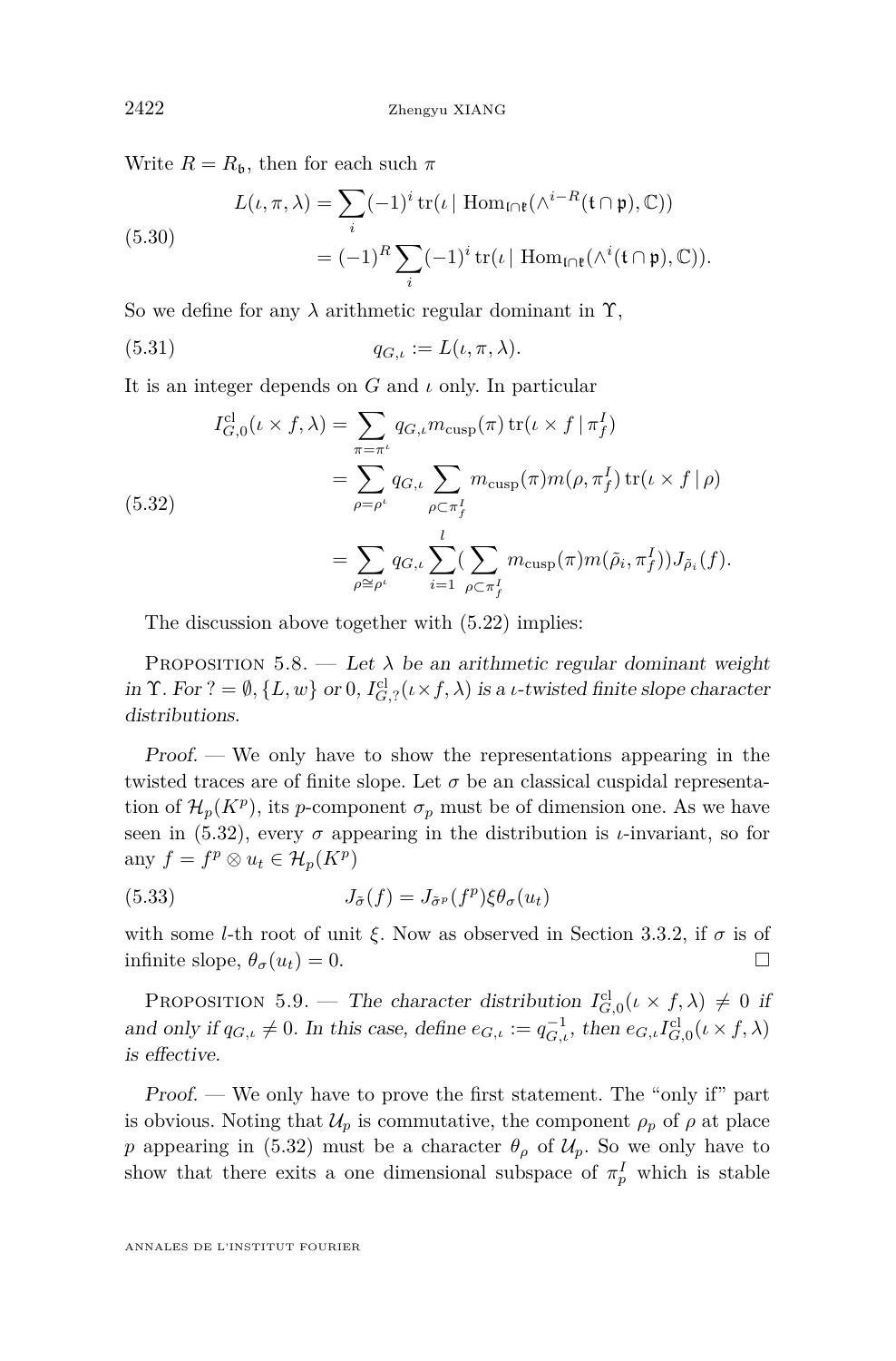under *ι*. This is true, because  $\pi_p^I$  is finite dimensional and is diagonalizable under  $\iota$ .  $\square$ 

<span id="page-43-3"></span>Remark 5.10. — In last proposition, we have to divide  $q_{G,\iota}$  to make sure that the distribution has integral coefficients. If  $\iota$  is of order 2, the Lefschetz numbers are necessarily integral. In this case, we can define  $e_{G_{i,k}} = sign(q_{G_{i,k}})$ . All the results and discussion will be same but the distribution carries more information.

Remark 5.11. — Throughout this paper we have assumed that *ι* is of Cartan-type to make sure that the cuspidal cohomology is not always trivial  $([6, Theorem 10.6])$  $([6, Theorem 10.6])$  $([6, Theorem 10.6])$ . However, our results hold for any  $\mathbb{Q}\text{-rational}$ , finite order automorphism such that the Lefschetz number is non-trivial.

<span id="page-43-2"></span>Now for any *K<sup>p</sup>* , write

$$
(5.34) V_{G,0}^{\text{cl},\lambda}(K^p) := V_{e_{G,\iota}I_{G,0}^{\text{cl}}(\lambda)}(K^p) \text{ and } V_{G,0}^{\text{cl},\lambda'}(K^p) := V_{(e_{G,\iota}I_{G,0}^{\text{cl},\prime}(\lambda))_{KP}}
$$

Corollary 5.12.

(5.35) 
$$
V_{G,0}^{\text{cl},\lambda}(K^p) = V_{G,0}^{\text{cl},\lambda'}(K^p).
$$

5.2.2. Congruence between overconvergent and classical distributions

<span id="page-43-0"></span>LEMMA 5.13. — Let  $\lambda$  be a regular arithmetic weight in  $\Upsilon$  and  $f =$  $f^p \otimes u_t \in \mathcal{H}'_p(K^p)$  is  $\mathbb{Z}_p$ -valued, then

(5.36) 
$$
I_G^{\dagger}(\iota \times f, \lambda) \equiv I_G^{\text{cl}}(\iota \times f, \lambda) \mod N^{\iota}(\lambda, t) \operatorname{Meas}(K^p),
$$

where  $N^{\iota}(\lambda, t)$  is defined in [\(3.35\)](#page-20-0).

Proof. — Both sides of the congruence are meas( $K^p$ )  $\times \mathbb{Z}_p$ -valued by definition. Let  $h = v_p(N^{\iota}(\lambda, t))$ . Noting that for any  $a \in \mathbb{Z}$  and  $t \in T^+$ ,

$$
(5.37) \t\t\t |a\mu_{\theta}(t)|_p = |\theta(u_{t^a})|_p,
$$

[\(3.31\)](#page-20-1) and the observation [\(3.32\)](#page-20-2) imply that

 $I_G^{\dagger}(\iota \times f, \lambda) \equiv \text{tr}(\iota \times f \mid H_{fs}^*(S_G(K^p I), \mathcal{D}_{\lambda}(L)))^{\leq h} \mod N^{\iota}(\lambda, t) \text{ Meas}(K^p)$  $I_G^{\text{cl}}(\iota \times f, \lambda) \equiv \text{tr}(\iota \times f \mid H^*(S_G(K^p I_m), \mathbb{V}^\vee_\lambda(L)))^{\leq h}_\iota \mod N^{\iota}(\lambda, t) \operatorname{Meas}(K^p).$ Then the lemma is obtained from Proposition [3.11.](#page-21-1)  $\Box$ 

<span id="page-43-1"></span>PROPOSITION 5.14. — Let  $f = f^p \otimes u_t \in \mathcal{H}_p(K^p)$  be  $\mathbb{Z}_p$ -valued and  $\lambda$ regular arithmetic. Then

(5.38) 
$$
I_{G,0}^{\dagger}(\iota \times f, \lambda) \equiv I_{G,0}^{\text{cl}}(\iota \times f, \lambda) \mod N^{\iota}(\lambda, t) \operatorname{Meas}(K^p).
$$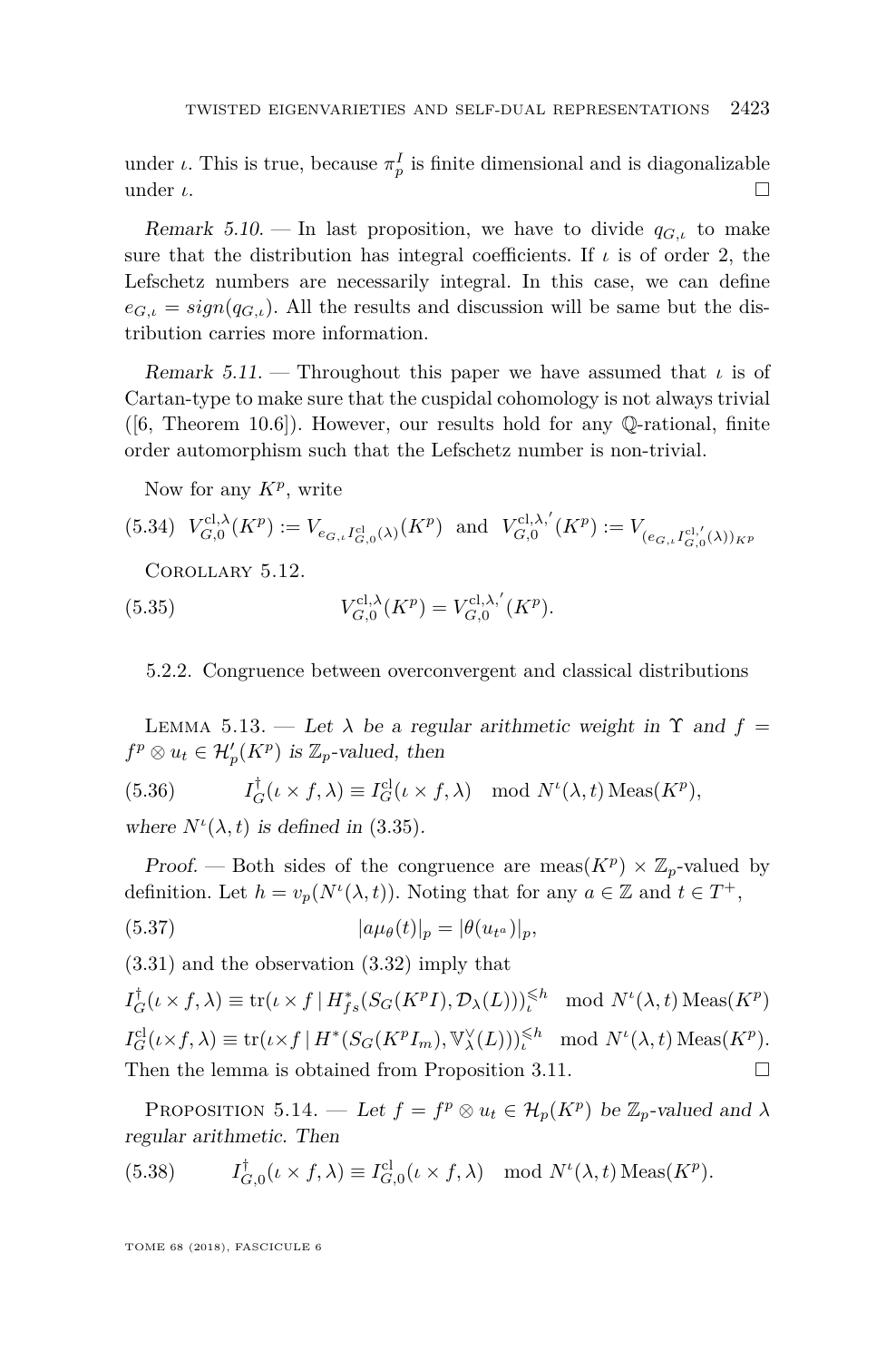Proof. — We prove the proposition by induction on  $rk(G)$ . The case  $rk(G) = 0$  is just the Lemma [5.13](#page-43-0) above. Now assume the proposition has been proved for any proper Levi subgroup  $L \in \mathcal{L}_G^{\iota}$ . Noting that  $N^{\iota}(\lambda, t)$ divides  $\xi(t)^{\lambda - w^{-1} v * \lambda}$  if  $v \neq w$ , the cuspidal decomposition formula, Theo-rem [4.8](#page-34-1) implies that, modulo  $N^{\iota}(\lambda, t)$  Meas $(K^p)$ ,  $I_{G,0}^{\text{cl}}(\iota \times f, \lambda)$  is congruent to

$$
(5.39)\ \ I^{\mathrm{cl}}_G(\iota\times f,\lambda)-\sum_{P\in\mathcal{P}',\,P\neq G}\sum_{w\in \mathcal{W}^{L,\iota}_{\mathrm{Eis}}}(-1)^{l(w)+n_P}I^{\mathrm{cl}}_{L,0}(\iota\times f^{\mathrm{reg}}_{L,w},w\cdot\lambda+2\rho_P).
$$

Now using the induction hypotheses and Lemma [5.13](#page-43-0) again, it is congruent to

(5.40) 
$$
I_G^{\dagger}(\iota \times f, \lambda) - \sum_{P \in \mathcal{P}^{\iota}, P \neq G} I_{G,L}^{\dagger}(\iota \times f, w \cdot \lambda + 2\rho_P),
$$

which is, by definition,  $I_{G,0}^{\dagger}(\iota \times f, \lambda)$ .

Now recall the Definition [\[18,](#page-64-0) Definition 4.6.6], let  $\{\lambda_n\}$  be a sequence of algebraic dominant weights in  $\mathfrak{X}(\overline{\mathbb{Q}}_p)$  which converges *p*-adically to a weight  $\lambda$  in  $\mathfrak{X}(\overline{\mathbb{Q}}_p)$ . We say the sequence is highly regular if, for all positive simple root  $\alpha$ , we have

(5.41) 
$$
\lim_{n \to \infty} \lambda_n(H_\alpha) = \infty.
$$

Parallel to [\[18,](#page-64-0) Corollary 4.6.8], we have a direct consequence of Proposition [5.14:](#page-43-1)

<span id="page-44-0"></span>COROLLARY 5.15. — let  $\{\lambda_n\}$  be a highly regular sequence of *ι*-invariant dominant weights which converges *p*-adically to a weight  $\lambda \in \mathfrak{X}^{i}(L)$ . Then for any  $f = f^p \otimes u_t \in \mathcal{H}'_p$ , there is

(5.42) 
$$
\lim_{n \to \infty} I_{G,?}^{\text{cl}}(\iota \times f, \lambda_n) = I_{G,?}^{\dagger}(\iota \times f, \lambda)
$$

for  $? = \emptyset, 0$ .

#### **5.3. Analyticity with respect to weight**

Now we study  $I_{G,?}^{\dagger}(\iota \times f, \lambda)$  when weights  $\lambda$  varying over the weight space  $\mathfrak{X}^i$ . Let  $\mathfrak{U}$  be an open affinoid of  $\mathfrak{X}^i$  and  $\mathcal{O}^0(\mathfrak{U})$  the ring of analytic functions on  $\mathfrak U$  bounded by 1. For any finite extension *L* of  $\mathbb Q_p$  in  $\overline{\mathbb Q}_p$ , define

(5.43) 
$$
\Lambda_{\mathfrak{X}^{\iota}} := \varprojlim_{\mathfrak{U} \subset \mathfrak{X}^{\iota}} \mathcal{O}^0(\mathfrak{U}) \subset \mathcal{O}(\mathfrak{X}^{\iota})
$$

and

(5.44) 
$$
\Lambda_{\mathfrak{X}^{\iota},L} := \Lambda_{\mathfrak{X}^{\iota}} \otimes L.
$$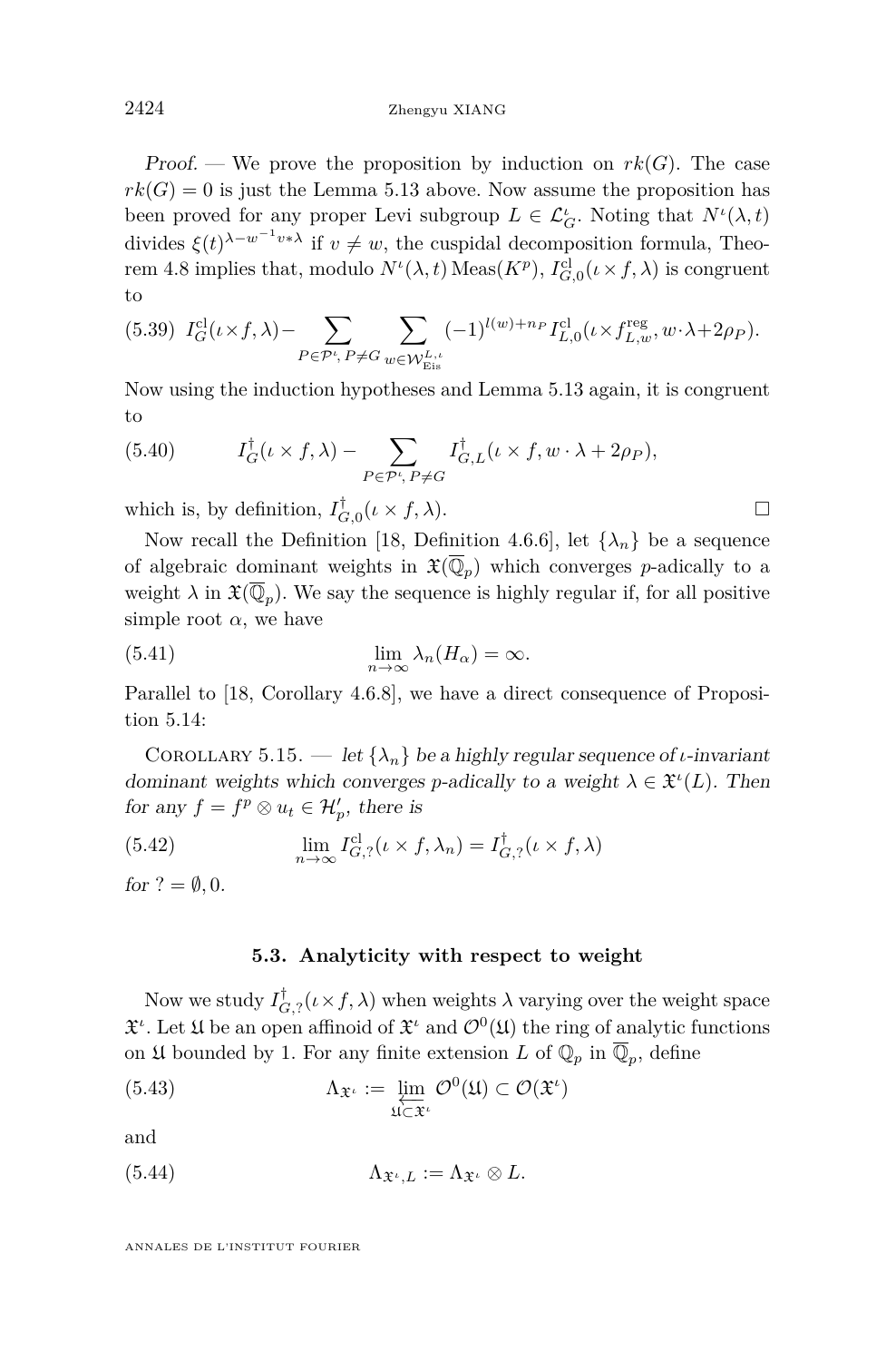<span id="page-45-0"></span>PROPOSITION 5.16. — Fix  $f \in \mathcal{H}'_p(K^p)$ , then as functions of  $\lambda \in \mathfrak{X}^i$ ,  $I_G^{\dagger}(\iota \times f, \lambda), I_{G,M,w}^{\dagger}(\iota \times f, \lambda)$  and  $I_{G,0}^{\dagger}(\iota \times f, \lambda)$  are all in  $\Lambda_{\mathfrak{X}^{\iota},\mathbb{Q}_p}.$  In particular, they are analytic over  $\mathfrak{X}^i$ .

Proof. — The proof is same to [\[18,](#page-64-0) Theorem 4.7.3], so we only sketch it here. By the induction process in defining  $I_{G,7}^{\dagger}(\iota \times f, \lambda)$ , it suffices to prove the proposition for  $I_G^{\dagger}(\iota \times f, \lambda)$ . Locally over an open affinoid  $\mathfrak{U} \subset \mathfrak{X}^{\iota}$ , for  $n \geq n(\mathfrak{U})$ , Lemma [2.1](#page-9-2) and Proposition [2.4](#page-11-0)[\(1\)](#page-11-1) imply that

(5.45) 
$$
R\Gamma^*(K^pI, \mathcal{D}_{\mathfrak{U},n}) \otimes_{\lambda} L \cong R\Gamma^*(K^pI, \mathcal{D}_{\lambda,n}(L)).
$$

Therefore  $F_{\mathfrak{U}} := \text{meas}(K^p) \text{ tr}(\iota \times f \mid R\Gamma^*(K^p I, \mathcal{D}_{\mathfrak{U},n(\mathfrak{U})}))$  (viewed as a function on  $\mathfrak U$  via specialization) is in  $\mathcal O(\mathfrak U)$ , such that, for any  $\lambda \in \mathfrak U$ ,  $F_{\mathfrak U}(\lambda)$  = *I*<sup>†</sup><sub>*G*</sub>(*ι* × *f*, *λ*). Moreover, since *ι* and *f* ∈ *H*<sup>*t*</sup><sub>*p*</sub> preserve the  $\mathcal{O}^0(\mathfrak{U})$ -lattice  $R\Gamma^{*}(K^{p}I, \mathcal{D}^{0}_{\mathfrak{U},n})$ , that  $F_{\mathfrak{U}}$  is in  $\mathcal{O}^{0}(\mathfrak{U})$ , where  $\mathcal{D}^{0}_{\mathfrak{U},n}$  is the  $\mathcal{O}^{0}(\mathfrak{U})$  dual of  $\mathcal{A}^0_{\mathfrak{U},n}$ . So we have

(5.46) 
$$
I_G^{\dagger}(\iota \times f, -) = \varprojlim_{\mathfrak{U} \subset \mathfrak{X}^{\iota}} F_{\mathfrak{U}} \in \varprojlim_{\mathfrak{U} \subset \mathfrak{X}^{\iota}} \mathcal{O}^0(\mathfrak{U}) = \Lambda_{\mathfrak{X}^{\iota}}.
$$

#### **5.4. Effectivity**

<span id="page-45-2"></span>PROPOSITION 5.17. — If  $q_{G,\iota} \neq 0$ , then  $e_{G,\iota} I_{G,0}^{\dagger}(\iota \times f, \lambda)$  is an effective *ι*-twisted finite slope character distribution.

Proof. — Since algebraic regular dominant weights are dense in the weight space, by Proposition [5.16,](#page-45-0) it suffices to prove the proposition for algebraic regular dominant weights  $\lambda$  in  $\Upsilon$ . Since  $q_{G,\iota} \neq 0$ , by Proposition [5.9,](#page-42-1)  $e_{G,\iota}I_{G,0}^{\text{cl}}(\iota \times f, \lambda)$  is effective. Let  $P_{G,0}^{\text{cl}}(\iota \times f, \lambda, X)$  and  $P_{G,0}^{\dagger}(\iota \times f, \lambda, X)$  be the Fredholm determinants associated to  $e_{G,\iota} I_{G,0}^{\text{cl}}(\iota \times f, \lambda)$  and  $e_{G,\iota} I_{G,0}^{\dagger}(\iota \times f, \lambda)$ respectively, define

(5.47) 
$$
P_{G,0}^{\dagger - cl}(\iota \times f, \lambda, X) = \frac{P_{G,0}^{\dagger}(\iota \times f, \lambda, X)}{P_{G,0}^{\text{cl}}(\iota \times f, \lambda, X)}.
$$

We need the lemma below, which is a direct consequence of Proposition [5.14.](#page-43-1)

<span id="page-45-1"></span>LEMMA 5.18. — If  $\lambda$  is regular, then  $P_{G,0}^{\dagger-cl}(\iota \times f, \lambda, X)$  is a meromorphic function on  $\mathbb{A}^1_{\text{rig}}(\mathbb{C}_p)$ , its zeros and poles are all lying in

$$
\{x\in\mathbb{C}_p\,|\,|x|_p\geqslant N^{\iota}(\lambda,t)\}
$$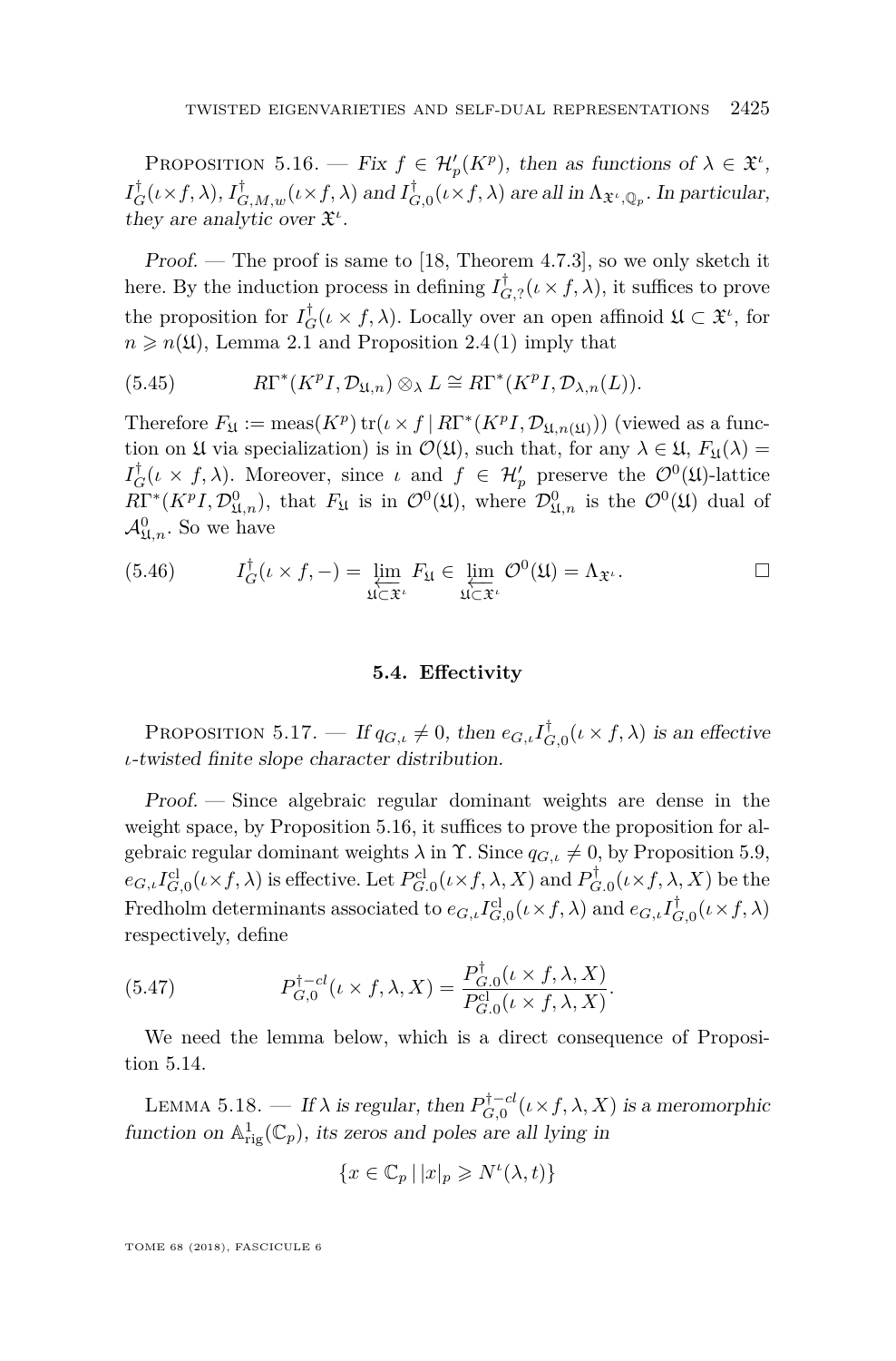Proof of the Lemma.  $\frac{1}{I}$  If  $J_1$  and  $J_2$  are two twisted finite slope character distributions, then so is  $J_1 - J_2$ , and  $P_{J_1 - J_2}(X, f) = P_{J_1}(X, f)/P_{J_2}(X, f)$ . Write  $I_{G,0}^{\dagger -cl}(\iota \times f, \lambda) := I_{G,0}^{\dagger}(\iota \times f, \lambda) - I_{G,0}^{\text{cl}}(\iota \times f, \lambda)$ . Proposition [5.14](#page-43-1) implies that, for  $\mathbb{Z}_p$ -valued  $f = f^p \otimes u_t \in \mathcal{H}_p(K^p)$ ,  $I_{G,0}^{\dagger -cl}(l \times f, \lambda)_{K^p}^{\prime} \equiv 0$ mod  $N^{\iota}(\lambda, t)$ . So  $P_{G,0}^{\dagger - cl}(\iota \times f, \lambda, X) \equiv 1 \mod N^{\iota}(\lambda, t)$ . This proves the lemma. □

Now we can run the same argument as in the proof of [\[18,](#page-64-0) Theorem 4.7.3] to show our proposition. Choose a closed affinoid subdomain  $\mathfrak{U} \subset \mathfrak{X}^i$  which contains one hence dense algebraic weights in Υ. Shrink U if necessary so that we can write  $P_{G,0}^{\dagger}(\iota \times f, \lambda, X)$  as a quotient of relatively prime Fredholm series over  $\mathfrak{U}$ , that is,

(5.48) 
$$
P_{G,0}^{\dagger}(\iota \times f, \lambda, X) = \frac{T(\iota \times f, \lambda, X)}{B(\iota \times f, \lambda, X)},
$$

with both  $T(\iota \times f, \lambda, X)$  and  $B(\iota \times f, \lambda, X)$  are in  $\mathcal{O}(\mathfrak{U} \times \mathbb{A}^1_{\text{rig}})$ . Assume  $B(\iota \times f, \lambda, X) \neq 1$ , let  $\mathfrak{W}$  be the Fredholm subvariety of  $\mathfrak{U} \times \mathbb{A}^1_{\text{rig}}$  cut out by  $T(\iota \times f, \lambda, X)$  and  $B(\iota \times f, \lambda, X)$ , that is,  $\mathfrak{W} = Z(B) - Z(T)$ . Since the projection  $pr: Z(B) \to \mathfrak{U}$  is flat, that its image  $pr(\mathfrak{W})$  also contains dense algebraic weights. Now let  $w = (\lambda, x) \in \mathfrak{W}(\overline{\mathbb{Q}}_p)$  with  $\lambda$  algebraic, we can choose  $w' = (\lambda', x')$  *p*-adically close to *w* such that  $\lambda'$  is algebraic regular dominant in  $\Upsilon$  and  $|x'|_p < N(\lambda', t)$ . So by Lemma [5.18,](#page-45-1) *x'* must be a pole of  $P_{G,0}^{\text{cl}}(\iota \times f, \lambda', X)$ . However, since  $e_{G,\iota}I_{G,0}^{\text{cl}}(\iota \times f, \lambda')$  is effective,  $P_{G,0}^{\text{cl}}(\iota \times f, \lambda', X)$  is entire. So our assumption leads to a contradiction. This implies that  $P_{G,0}^{\dagger}(\iota \times f, \lambda, X)$  is entire, therefore,  $e_{G,\iota}I_{G,0}^{\dagger}(\iota \times f, \lambda)$  is also effective.  $\Box$ 

Corollary 5.19. — For any *ι*-invariant standard Levi subgroup of *G*, there exists a number  $e_{L,\iota}$  such that, for any  $w \in \mathcal{W}_{Eis}^{L,\iota}, e_{L,\iota} I_{G,L,w}^{cl}(\iota \times f, \lambda)$ and  $e_{L,\iota} I_{G,L,w}^{\dagger}(\iota \times f, \lambda)$  are effective, unless  $I_{G,L,w}^{\text{cl}}(\iota \times f, \lambda)$  is trivial for some algrbraic regular weight  $\lambda \in \Upsilon$ 

Proof. — It follows from the definition of  $I_{G,L,w}^{\dagger}(\iota \times f, \lambda)$  and an exactly same argument as the proof of the previous proposition, but for Levi subgroup  $L$ .

#### **5.5. Multiplicities**

<span id="page-46-0"></span>For  $? =$  cl or  $\dagger$ , write the Fredholm determinants associated to  $e_{G,\iota} I_{G,0}^?(\iota \times \mathbb{R}^d)$ *f*,  $\lambda$ ) by  $P_{G,0}^?(\iota \times f, \lambda, X)$ , to  $e_{L,\iota} I_{G,L,w}^?(\iota \times f, \lambda)$  by  $P_{G,L,w}^?(\iota \times f, \lambda, X)$ . Let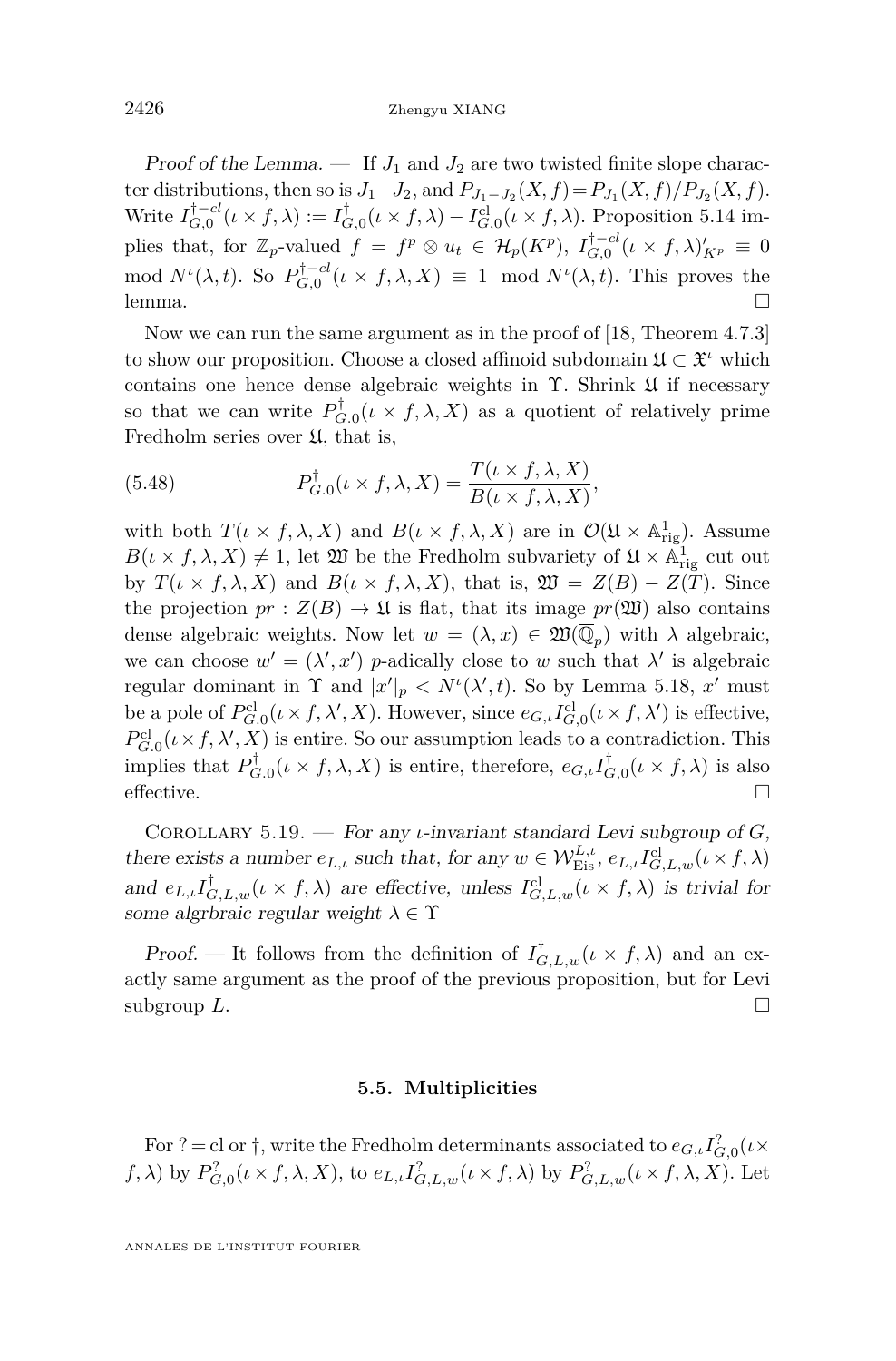$\pi$  be a finite slope overconvergent representation, write the multiplicities:

(5.49) 
$$
\bar{m}_{G,0}^{\iota,?}(\pi,\lambda) := \bar{m}_{e_{G,\iota}I_{G,0}^{\gamma}(\lambda)}(\pi),
$$

$$
m_{G,0}^{\iota,?}(\pi,\lambda) := m_{e_{G,\iota}I_{G,0}^{\gamma}(\lambda)}(\pi),
$$

(5.50) 
$$
\begin{aligned}\n\bar{m}_{G,L,w}^{\iota,?}(\pi,\lambda) &:= \bar{m}_{e_{L,\iota}I_{G,L,w}^{\gamma}(\lambda)}(\pi), \\
m_{G,L,w}^{\iota,?}(\pi,\lambda) &:= m_{e_{L,\iota}I_{G,L,w}^{\gamma}(\lambda)}(\pi),\n\end{aligned}
$$

For given  $K^p$ , if  $\theta$  is an overconvergent Hecke eigensystem of level  $K^p$ , write its multiplicity in  $V_{G,0}^{?,\lambda}(K^p)$  by  $m_{G,0}^{?,\iota}(\theta,\lambda)$ . By Proposition [5.5,](#page-39-1) if  $\theta$  or  $\pi$  is not *ι*-invariant, its multiplicities are 0.

<span id="page-47-1"></span>LEMMA 5.20. — Let  $\lambda$  be an arithmetic regular weight and  $\pi$  an *ι*invariant finite slope overconvergent representation, which is non-critical with respect to  $\lambda^{\text{alg}}$ , then

<span id="page-47-0"></span>(5.51) 
$$
m_{G,0}^{t,\text{cl}}(\pi,\lambda) = m_{G,0}^{t,\dagger}(\pi,\lambda)
$$

Proof. — Assume  $\pi$  is of level  $K^p$ . Since  $\pi$  is non-critical with respect to  $\lambda$ , there is  $t \in T^{++}$  such that  $v_p(N^{\iota}(\lambda, t)) > v_p(\theta_{\pi}(u_t))$ . if necessary, we can replace *t* by  $t^N$  for some positive integer *N* to make  $v_p(N^{\iota}(\lambda, t))$  –  $v_p(\theta_\pi(u_t))$  arbitrarily large. Now consider the finite set of *ι*-invariant finite slope overconvergent representations:

$$
\Sigma_{K^p}^t = \{ \rho \, | \, \rho^{K^p} \neq 0, v_p(\rho(u_t)) \leq v_p(N^t(\lambda, t)), \bar{m}_{G,0}^{t,\dagger}(\rho, \lambda) \text{ or } \bar{m}_{G,0}^{t,\text{cl}}(\rho, \lambda) \neq 0 \}
$$

Since  $\Sigma^t_{K^p}$  is finite, by Jacobson's Lemma, there is  $f \in \mathcal{H}_p(K^p)$  such that  $\pi(f) = id_{\pi^{KP}}$  and  $\rho(f) = 0$  for any  $\rho \in \Sigma^t_{K^p}$  that is not isomorphic to  $\pi$ . Consider  $f_0 = (1_{K^p} \otimes u_t) f$ , we have for  $? = \dagger$  or *cl* 

$$
(5.52) \quad P_{G,0}^2(\iota \times f_0, \lambda, X) = \prod_{i=1}^l \det \left( 1 - \tilde{\pi}_i(\iota \times 1_{K^p} \otimes u_t) X \right)^{m_{G,0,i}^{i,?}(\pi, \lambda)} S_{G,0}^2(X),
$$

where  $S_{G,0}^? (X)$  is the product of the determinants of all representations whose slopes are strictly greater than  $v_p(N^{\iota}(\lambda, t))$ . Noticing that  $\Sigma_{K^p}^{\iota^M}$  =  $\Sigma^t_{K^p}$  for any positive integer *M*, we can therefore choose *f* independently for any *M*. So if necessary, we can replace *t* by  $t^M$  such that  $f_0 = (1_{K^p} \otimes u_t)f$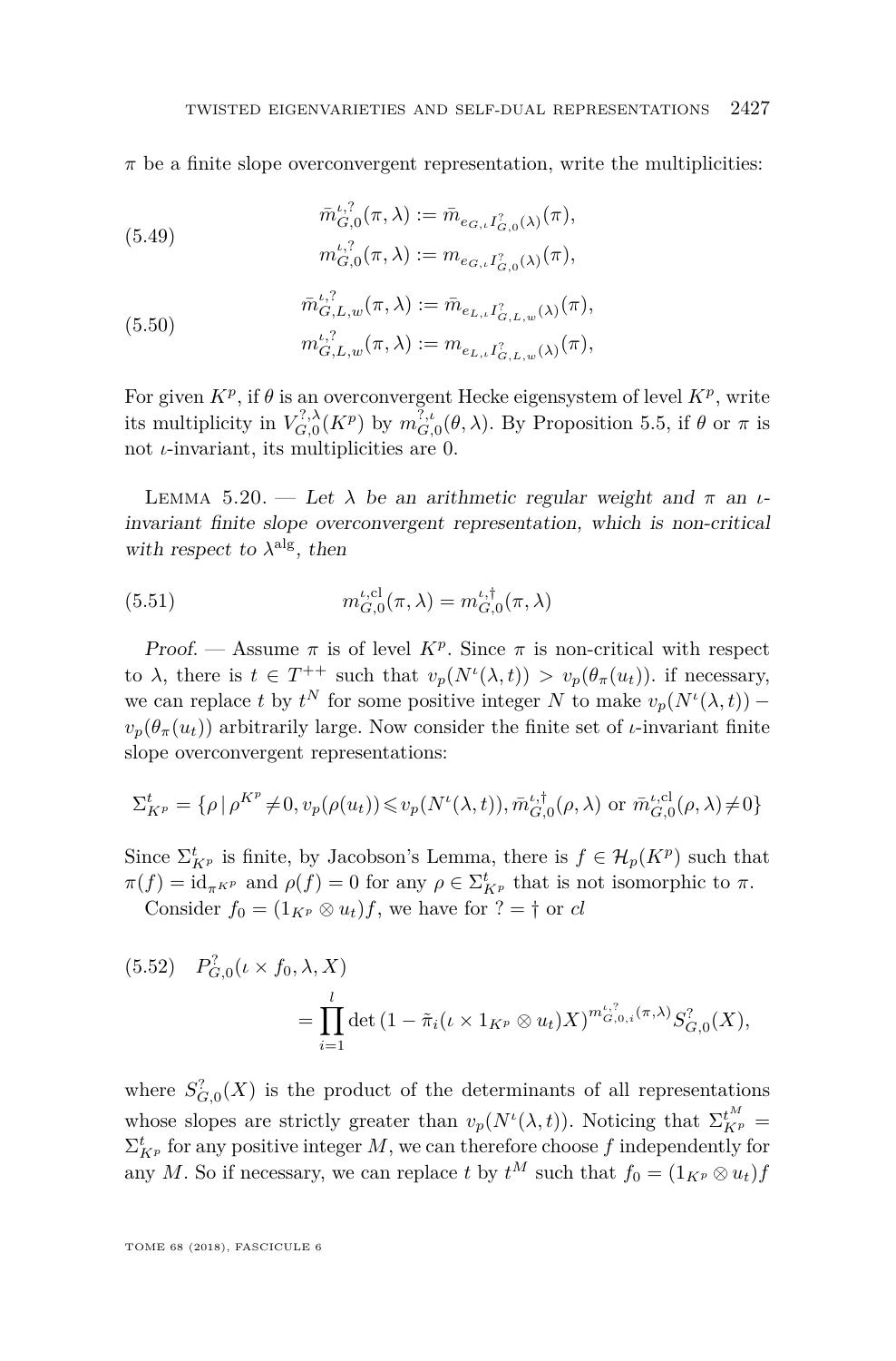is  $\mathbb{Z}_p$ -valued. Then by Proposition [5.14](#page-43-1) and Lemma [5.18,](#page-45-1) we have

$$
(5.53) \quad \prod_{i=1}^{l} \det \left( 1 - \tilde{\pi}_i^{K^p} (\iota \times 1_{K^p} \otimes u_t) X \right)^{m_{G,0,i}^{i,\dagger}(\pi,\lambda)}
$$
\n
$$
\equiv \prod_{i=1}^{l} \det \left( 1 - \tilde{\pi}_i^{K^p} (\iota \times 1_{K^p} \otimes u_t) X \right)^{m_{G,0,i}^{i,\mathrm{cl}}(\pi,\lambda)} \mod N^{\iota}(\lambda, t)
$$

and they share the same zeros (order counted) mod  $N^{\iota}(\lambda, t)$ . If necessary, replace  $t$  by  $t^N$  as we observed at the beginning of the proof, we can assume that  $v_p(N^{\iota}(\lambda, t))$  is strictly greater than the *p*-adic valuation of all the coefficients of  $\prod_{i=0}^{l} \det (1 - \tilde{\pi}_i^{K^p} (\iota \times 1_{K^p} \otimes u_t) X)^{m_{G,0,i}^{i,7}(\pi,\lambda)},$  so we have

<span id="page-48-0"></span>
$$
(5.54) \quad \prod_{i=1}^{l} \det \left( 1 - \tilde{\pi}_i^{K^p} (\iota \times 1_{K^p} \otimes u_t) X \right)^{m_{G,0,i}^{i,\dagger}(\pi,\lambda)}
$$

$$
= \prod_{i=1}^{l} \det \left( 1 - \tilde{\pi}_i^{K^p} (\iota \times 1_{K^p} \otimes u_t) X \right)^{m_{G,0,i}^{i,\dagger}(\pi,\lambda)}.
$$

In particular, they have the same degree, which are  $\dim(\pi) m_{G,0}^{\iota,\dagger}(\pi,\lambda)$  and  $\dim(\pi) m_{G,0}^{\iota,\mathrm{cl}}(\pi,\lambda)$  respectively. So  $m_{G,0}^{\iota,\mathrm{cl}}(\pi,\lambda) = m_{G,0}^{\iota,\dagger}(\pi,\lambda)$ .

Noting that  $\tilde{\pi}_i^{K^p}(\iota \times 1_{K^p} \otimes u_t) = \tilde{\pi}_i^{K^p}(\iota)\theta_{\pi}(u_t)$  and  $\pi^{K^p}$  is finite dimen-sional, we can compute [\(5.54\)](#page-48-0) more explicitly. Fix  $\xi$  a primitive *l*-th roots of unity, let  $k_j^{(i)}$  be the multiplicity of  $\xi^j$  as an eigenvalue of  $\iota$  in  $\tilde{\pi}_i^{K^p}$ . Then for any  $i = 1, \ldots, l$ ,

(5.55) 
$$
\sum_{j=i}^{l} k_j^{(i)} = \dim \pi^{K^p}
$$

and

$$
(5.56) \quad \prod_{i=1}^{l} \det \left( 1 - \tilde{\pi}_i^{K^p} (\iota \times 1_{K^p} \otimes u_t) X \right)^{m_{G,0,i}^{t,?}(\pi,\lambda)}
$$
\n
$$
= \prod_{i=1}^{l} \left( \prod_{j=1}^{l} (1 - \xi^j \theta_{\pi}(u_t) X)^{k_j^{(i)}} \right)^{m_{G,0,i}^{t,?}(\pi,\lambda)}
$$
\n
$$
= \prod_{j=1}^{l} (1 - \xi^j \theta_{\pi}(u_t) X) \sum_{i} k_j^{(i)} m_{G,0,i}^{t,?}(\pi,\lambda).
$$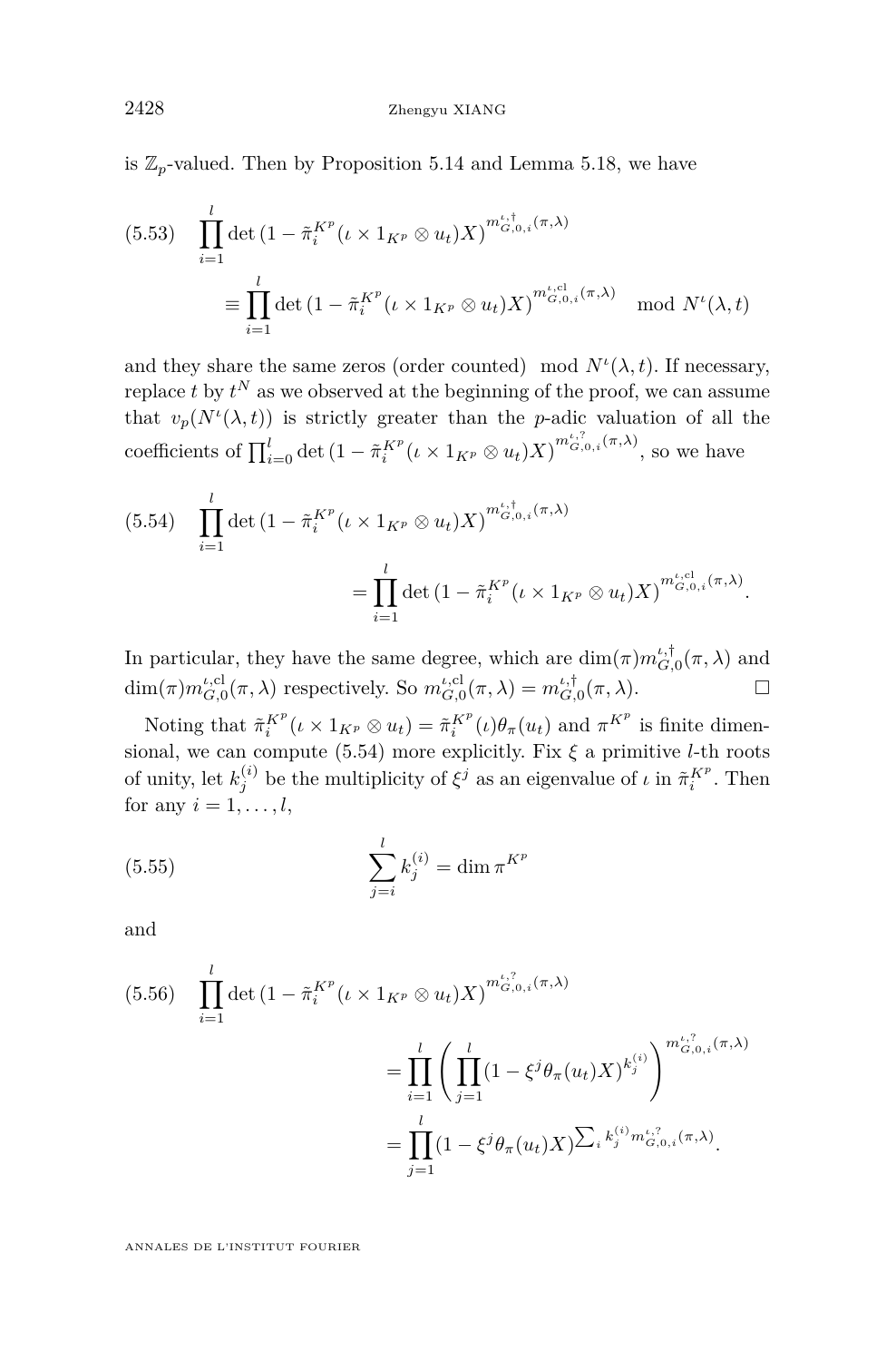This gives us varies identities between the multiplicities. If we compare the coefficients of degree 1, we have

<span id="page-49-0"></span>(5.57) 
$$
\sum_{i=1}^{l} \xi^{i} m_{G,0,i}^{\iota,\dagger}(\pi,\lambda) = \sum_{i=1}^{l} \xi^{i} m_{G,0,i}^{\iota,\mathrm{cl}}(\pi,\lambda).
$$

In particular, if  $l = 2$ , [\(5.51\)](#page-47-0) and [\(5.57\)](#page-49-0) imply that

(5.58) 
$$
\bar{m}_{G,0}^{\iota,\mathrm{cl}}(\pi,\lambda) = \bar{m}_{G,0}^{\iota,\dagger}(\pi,\lambda).
$$

Let  $\lambda = \lambda^{\text{alg}} \epsilon$  be an arithmetic weight. If  $\pi$  is a *ι*-invariant finite slope cuspidal representation, its *ι*-twisted Euler–Poincare characteristic  $m_{EP}^{\iota}(\pi, \lambda)$ is defined by:

<span id="page-49-2"></span>(5.59) 
$$
\sum_{q} (-1)^{q} tr(\iota \mid \text{Hom}_{\mathcal{H}_{p}}(\pi, H^{q}(\tilde{S}_{G}, \mathbb{V}_{\lambda^{\text{alg}}}^{\vee}(\mathbb{C}, \epsilon))))
$$

If  $\pi$  is of level  $K^p$ , then  $m_{EP}^{\iota}(\pi, \lambda)$  equal:

(5.60) 
$$
\sum_{q} (-1)^q \operatorname{tr}(\iota \mid \operatorname{Hom}_{\mathcal{H}_p(K^p)}(\pi^{K^p}, H^q(S_G(K^p I), \mathbb{V}_{\lambda^{\operatorname{alg}}}^{\vee}(\mathbb{C}, \epsilon))))
$$

Then a computation as in Section [5.2](#page-38-0) shows that

<span id="page-49-3"></span>(5.61) 
$$
m_{EP}^{\iota}(\pi,\lambda) = q_{G,\iota} m_{G,0}^{\iota,\mathrm{cl}}(\pi,\lambda).
$$

Since the distribution  $e_{G,\iota}I_{G,0}^{cl}(\iota \times f, \lambda)$  is effective,  $m_{G,0,i}^{\iota,cl}(\pi, \lambda)$  are all nonnegative. So in case  $q_{G,\iota} \neq 0$ ,  $m_{EP}^{\iota}(\pi, \lambda) \neq 0$  if and only if  $m_{G,0}^{\iota, \mathrm{cl}}(\pi, \lambda) \neq 0$ , if and only if  $m_{G,0,i}^{\iota,\text{cl}}(\pi,\lambda) \neq 0$  for some *i*.

We close this section by considering the multiplicities of Hecke eigensystems:

<span id="page-49-4"></span>COROLLARY 5.21. — Let  $\lambda$  be an arithmetic regular weight and  $\theta$  a finite slope *ι*-invariant overconvergent Hecke eigensysem, which is noncritical with respect to  $\lambda^{\text{alg}}$ , then

(5.62) 
$$
m_{G,0}^{\iota,\mathrm{cl}}(\theta,\lambda) = m_{G,0}^{\iota,\dagger}(\theta,\lambda)
$$

Proof. — This is a direct consequence of Lemma [5.20](#page-47-1) and the formula that

<span id="page-49-1"></span>(5.63) 
$$
m_{G,0}^{\iota,?}(\theta,\lambda) = \sum_{\sigma|_{R_{\mathcal{S},p}}=\theta} m_{G,0}^{\iota,?}(\sigma,\lambda) \dim \sigma.
$$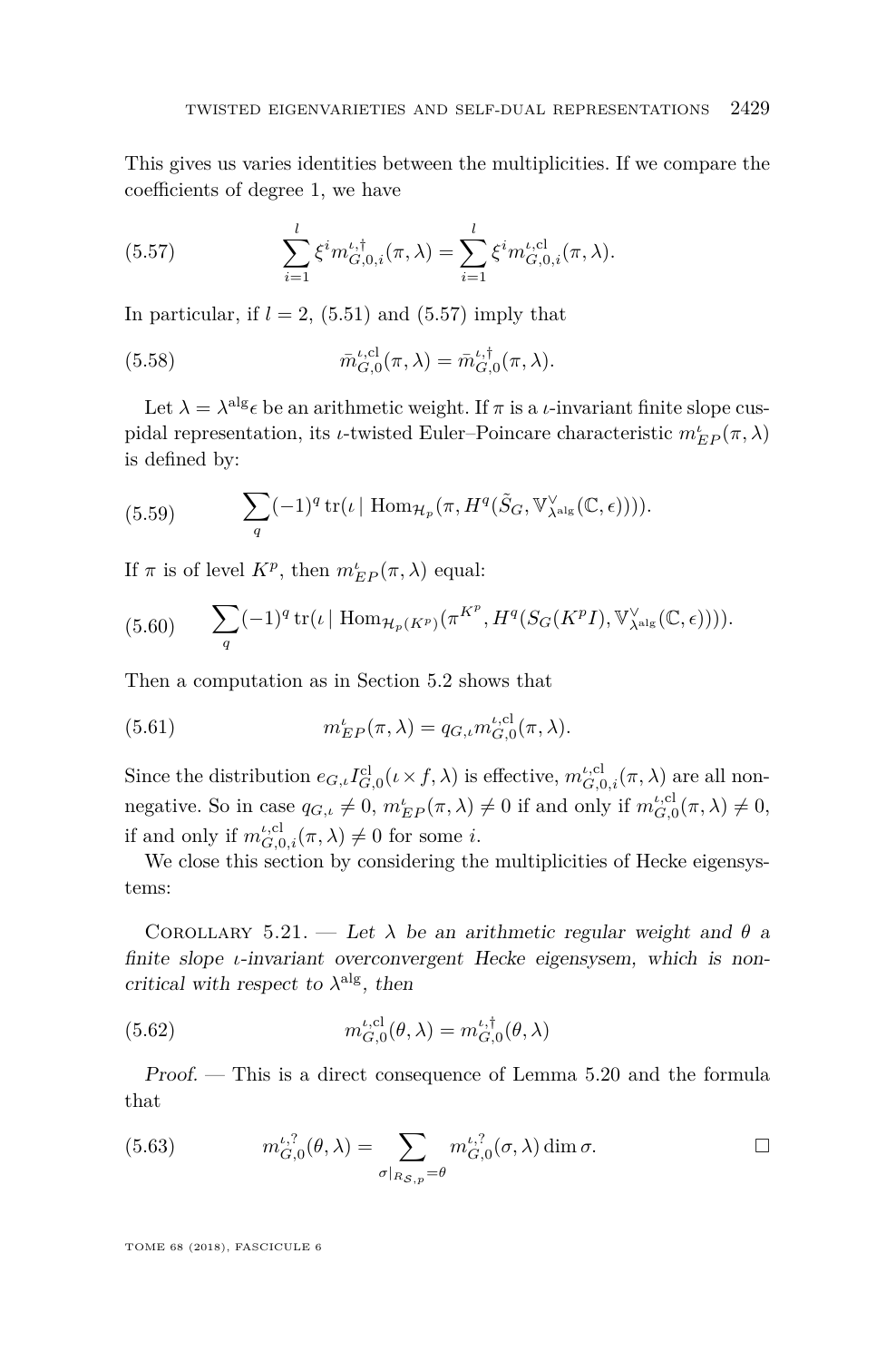#### **6. Twisted eigenvarieties**

<span id="page-50-0"></span>In this section, for group *G* and finite Cartan-type automorphism  $\iota$ , assuming that  $q_{G,\iota} \neq 0$  (so  $e_G := e_{G,\iota} \neq 0$ ), we construct eigenvarieties which parametrize *ι*-invariant finite slope overconvergent Hecke eigensystems of *G*. We call such an eigenvariety a *ι*-twisted eigenvariety of *G*.

#### **6.1. Twisted spectral varieties**

Consider the effective distribution  $e_G I_{G,0}^{\dagger}(\iota \times f, \lambda)$ , for fixed  $K^p$  and  $f \in \mathcal{H}_p(K^p)$ , write  $V_{G,0}^{\dagger,\lambda}(K^p)$  and  $P_{G,0}^{\dagger}(\iota \times f, \lambda, X)$  for it as [\(5.34\)](#page-43-2).

PROPOSITION 6.1 (twisted spectral varieties). — For any  $f = f^p \otimes u_t \in$  $\mathcal{H}'_p(K^p)$  with  $t \in T^{++}$ , there is a rigid analytic space  $\mathfrak{S}^{\iota}(f) \subset \mathfrak{X}^{\iota} \times \mathbb{A}^1_{\text{rig}},$ such that  $(\lambda, \alpha) \in \mathfrak{S}^{\iota}(f)(\overline{\mathbb{Q}}_p)$  if and only if  $\alpha^{-1}$  is an eigenvalue of  $\iota \times f$  on  $V_{G,0}^{\dagger,\lambda}(K^p).$ 

Proof. — This is same to [\[18,](#page-64-0) Proposition 5.1.6].  $\mathfrak{S}^{\iota}(f)$  is simply defind as the Fredholm hypersurface cut out by  $P_{G,0}^{\dagger}(\iota \times f, \lambda, X)$  in  $\mathfrak{X}^{\iota} \times \mathbb{A}_{\text{rig}}^{1}$ .  $\square$ 

#### **6.2. Full eigenvariety**

For later use, we summarize some results of [\[20\]](#page-64-1). Given  $K^p$ , let  $\hat{R}_{\mathcal{S},p}$  be the *p*-adic completion of  $R_{\mathcal{S},p}[u_t^{-1}, t \in T^+]$ . Define  $\mathfrak{R}_{\mathcal{S},p}$  to be the *p*-adic analytic space, such that for any  $L/\mathbb{Q}_p$  in  $\overline{\mathbb{Q}}_p$ ,

(6.1) 
$$
\mathfrak{R}_{\mathcal{S},p}(L) = \text{Hom}_{\text{ct alg}}(\widetilde{R}_{\mathcal{S},p},L).
$$

By construction,  $\theta \in \mathfrak{R}_{\mathcal{S},p}(L)$  is of finite slope.  $\mathfrak{R}_{\mathcal{S},p}(L)$  has the canonical *p*-adic topology induced by the metric  $|\theta - \theta'| =: \sup_{f \in R_{\mathcal{S},p}} |\theta(f) - \theta'(f)|_p$ .

Set  $\mathfrak{Y} = \mathfrak{X} \times \mathfrak{R}_{\mathcal{S},p}$ , its *L*-points  $\mathfrak{Y}(L)$  are pairs  $(\lambda, \theta)$ . The full eigenvariety is a rigid analytic space  $\mathfrak{E} := \mathfrak{E}_{K^p}$  over  $\mathbb{Q}_p$ , which is a *p*-adic analytic subspace of  $\mathfrak{D}$ . The space  $\mathfrak{E}$  is equipped with a projection onto  $\mathfrak{X},$  such that  $(\lambda, \theta) \in \mathfrak{E}_{K^p}(L)$  if and only if  $H^*_{fs}(S_G(K^pI), \mathcal{D}_\lambda(L))[\theta] \neq 0$ , and, for any  $f \in R_{\mathcal{S},p}$ ,  $R_f(\theta) := \theta(f)^{-1}$  is an eigenvalue of *f* acting on  $H^*(S_G(K^pI), \mathcal{D}_\lambda(L))$ . Indeed, for any  $f \in R_{\mathcal{S},p}$ ,  $(\lambda, \theta) \mapsto (\lambda, R_f(\theta))$  gives a projection from  $\mathfrak{E}_{K^p}$  onto a subvariety  $\mathfrak{S}_f$  of  $\mathfrak{X} \times \mathbb{A}^1_{\text{rig}}$ , and  $\mathfrak{S}_f$  is a piece of the spectral variety which parameterizes Hecke eigenvalues of *f*. For detail, refer [\[20,](#page-64-1) Section 6, 7, 8].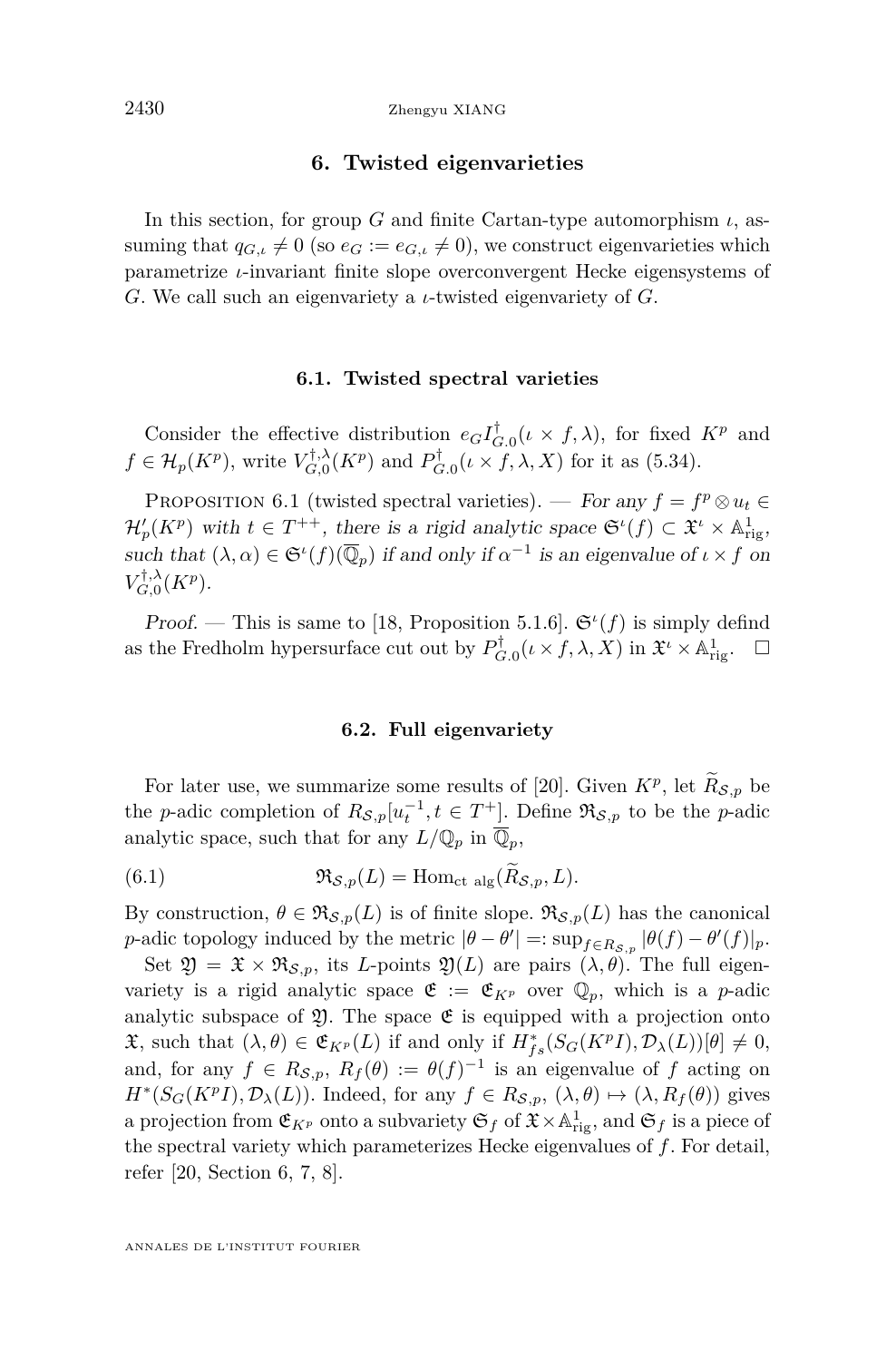#### **6.3. A big twisted eigenvariety**

<span id="page-51-0"></span>In this subsection we construct our first twisted eigenvariety  $\mathfrak{K}^{\iota}$  using the method and notation in [\[20\]](#page-64-1).  $\mathcal{R}^i$  will give us a bigger rigid space so that we can construct inside it other twisted eigenvarities we really concern. Not like the work of Urban in [\[18\]](#page-64-0), we have to do so rather than to construct our twisted eigenvarieties directly. The reason is, since our twisted finite slope character distributions are constructed from twisted traces, they do not provide pseudo-repesentations, so we do not have Urban's "second construction" as [\[18,](#page-64-0) Section 5.3]. Then if we follow the direct construction, what we obtained is only a *p*-adic analytic space but not a rigid space. However,  $\mathfrak{K}^{\iota}$  will be a rigid analytic space, so its subspaces inherit rigid structures automatically.

Most results in this subsection are parallel to [\[20\]](#page-64-1), so we omit the proofs.

#### 6.3.1. Spectral varieties

<span id="page-51-2"></span>Let  $\mathfrak U$  be an open affinoid subdomain of  $\mathfrak X^i$ , consider the action of  $\iota_{R_{\mathcal S,p}}$ on  $R\Gamma(K^pI, \mathcal{D}_{\mathfrak{U}}) := \bigoplus R\Gamma^q(K^pI, \mathcal{D}_{\mathfrak{U}})$  as in Section [3.1.](#page-12-0) By Proposition [2.4](#page-11-0) and the discussion in Section [3.1.3,](#page-14-0) for any  $f \in R_{\mathcal{S},p}$  admissible, there is a power series  $P_{\mathfrak{U}}(f, \lambda, X) \in \mathcal{O}(\mathfrak{U})\{\{X\}\}\,$ , such that for any  $\lambda \in \mathfrak{U}$ , the specialization of  $P_{\mathfrak{U}}(f, \lambda, X)$  at  $\lambda$  is the Fredholm determinant of f acting on  $R\Gamma(K^pI, \mathcal{D}_\lambda)$ .

<span id="page-51-1"></span>LEMMA 6.2 (Urban). — Let  $j : N \hookrightarrow M$  be a continuous injection of L-Banach spaces. Let  $u_N$  and  $u_M$  be respectively compact endomorphisms of *N* and *M* such that  $j \circ u_N = u_M \circ j$ . Then  $M/j(N)$  has slope decomposition with respect to  $u_{M/N} = u_M \pmod{j(N)}$ , and

$$
\det(1 - Xu_M) = \det(1 - Xu_N) \det(1 - Xu_{M/N})
$$

This lemma is [\[18,](#page-64-0) Proposition 2.3.9]. Apply Lemma [6.2](#page-51-1) to the situation  $M = N = R\Gamma(K, \mathcal{D}_{\mathfrak{U}})$  and  $j = \iota$ <sup>\*</sup>, we have

(6.2) 
$$
P_{\mathfrak{U}}(f,\lambda,X) = P_{\mathfrak{U}}(f^{\iota},\lambda,X).
$$

Let  $P_{\mathfrak{U}}(f, \lambda, X) = Q_{\mathfrak{U}}(X)S_{\mathfrak{U}}(X)$  be a polynomial decomposition as in Lemma [3.4,](#page-15-1) and

(6.3) 
$$
R\Gamma(K, \mathcal{D}_{\mathfrak{U}}) = N_f(Q_{\mathfrak{U}}) \oplus F_f(Q_{\mathfrak{U}})
$$

the corresponding  $\mathcal{O}(\mathfrak{U})$ -module decomposition. Apply Lemma [6.2](#page-51-1) to the situation  $N = N_f(Q_\mathfrak{U}), M = R\Gamma(K, \mathcal{D}_\mathfrak{U}), j = \iota*, u_N = f$  and  $u_M = f^{\iota}, w$ have

(6.4) 
$$
N_{f^{\iota}}(Q_{\mathfrak{U}}) = \iota \ast (N_f(Q_{\mathfrak{U}})).
$$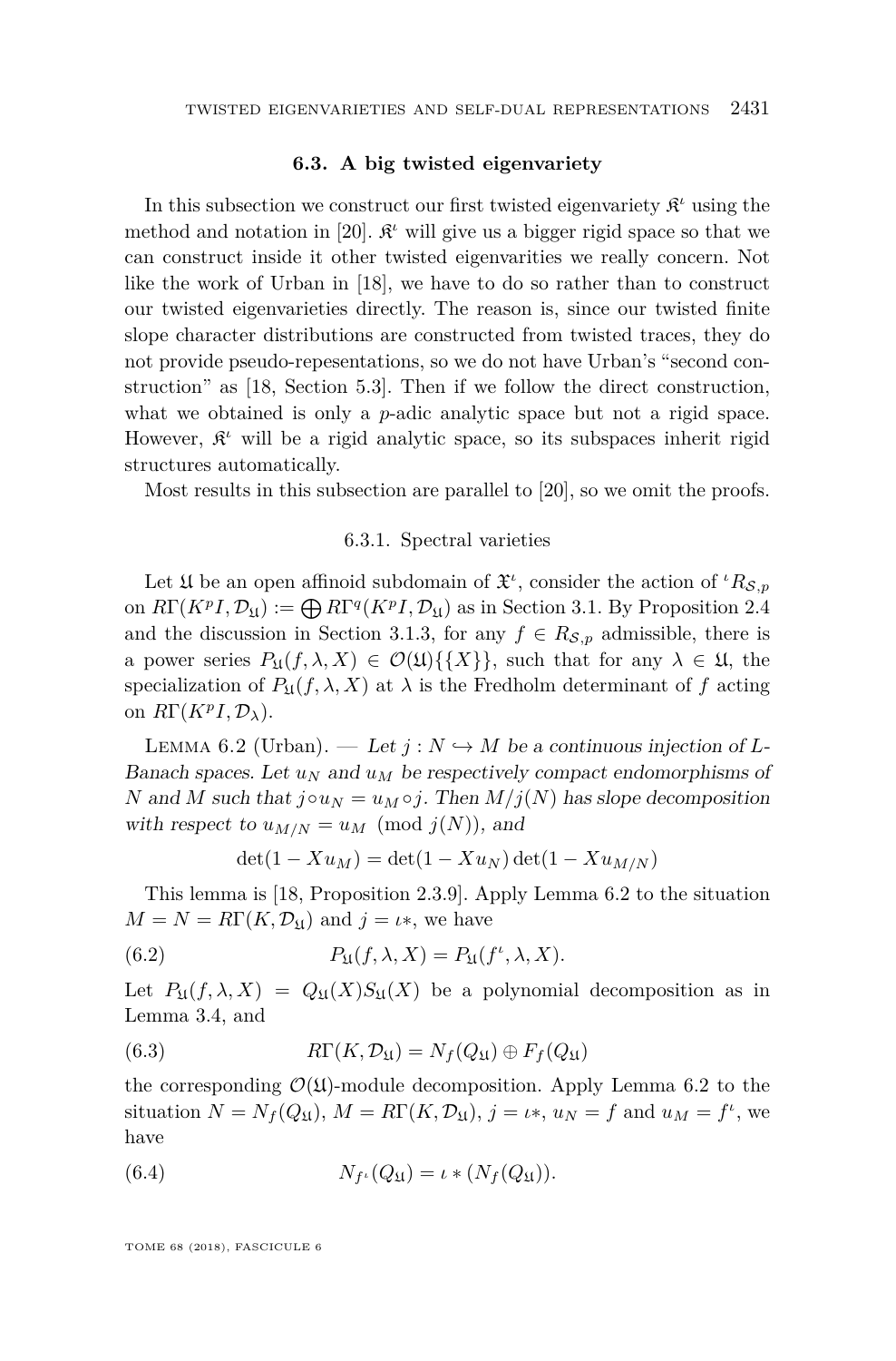Define

(6.5) 
$$
N_{f,\iota}(Q_{\mathfrak{U}}) = \bigcap_{i=1}^{l} N_{f^{\iota^i}}(Q_{\mathfrak{U}}),
$$

which is equipped with a  ${}^{t}\mathcal{H}_{p}(K^{p})$  action.

Recall that, in [\[20,](#page-64-1) Proposition 6.4], we defined a weight space  $\mathfrak{W} \subset \mathfrak{X}$ , such that for  $\lambda \in \mathfrak{X}, \lambda \in \mathfrak{W}$  if and only if  $H_{fs}(S_G(K), \mathcal{D}_\lambda) \neq 0$ . Similarly, define

(6.6) 
$$
\mathfrak{W}^{\iota}_{Q,\mathfrak{U}} := \mathrm{supp}_{\mathcal{O}(\mathfrak{U})} H(\widetilde{N_{f,\iota}^{*}(Q_{\mathfrak{U}})}) \subset \mathfrak{U}
$$

and  $\mathfrak{W}^{\iota}$  the subspace of  $\mathfrak{X}^{\iota}$  obtained by gluing  $\mathfrak{W}_{Q,\mathfrak{U}}^{\iota}$  for all  $\mathfrak{U}$  and  $Q_{\mathfrak{U}}$ . Then  $\lambda \in \mathfrak{W}^{\iota}_{Q}(f)(\overline{\mathbb{Q}}_{p})$  if and only if  $H(N^{*}_{f,\iota}(Q)) \neq 0$ . The next proposition is a direct consequence of the fact that

(6.7) 
$$
H_{fs}(S_G(K), \mathcal{D}_\lambda) = \lim_{h} H(S_G(K), \mathcal{D}_\lambda)_f^{\leq h}
$$

$$
= \lim_{h} \bigcap_{i} H(S_G(K), \mathcal{D}_\lambda)_{f^{ii}}^{\leq h}:
$$

PROPOSITION 6.3.

$$
(6.8) \t\t\t \mathfrak{W}^{\iota} = \mathfrak{X}^{\iota} \cap \mathfrak{W}
$$

For an admissible  $f \in R_{\mathcal{S},p}$ , define set  $\{f\}^{\iota} := \{f^{\iota^i} \times \iota^j \mid 1 \leqslant i,j \leqslant l\}.$ For any  $g \in \{f\}^{\iota}$ , define

(6.9) 
$$
\mathfrak{S}_{Q,\mathfrak{U},g}^{\iota} := \mathrm{supp}_{\mathcal{O}(\mathfrak{U})[g]} \widetilde{H_{f,\iota}^*(Q)} \subset \mathfrak{U} \times \mathbb{A}^1_{\mathrm{rig}}
$$

PROPOSITION 6.4.  $-\mathfrak{S}_{Q,\mathfrak{U},g}^{\iota}$  is locally finite over  $\mathfrak{W}_{Q,\mathfrak{U}}^{\iota}$ . A point  $s=$  $(\lambda, \alpha)$  of  $\mathfrak{U} \times \mathbb{A}^1_{\text{rig}}$  is in  $\mathfrak{S}_{Q, \mathfrak{U}, g}^{\iota}(\overline{\mathbb{Q}}_p)$  if and only if  $\lambda \in \mathfrak{W}_{Q, \mathfrak{U}}^{\iota}(\overline{\mathbb{Q}}_p)$  and  $\alpha^{-1}$  is an eigenvalue of *g* acting on  $H^*_{f,\iota}(Q)$ .

The proof is same to [\[20,](#page-64-1) Proposition 6.6]. Moreover, discuss as in [\[20,](#page-64-1) Section 6, given  $\{f\}$ <sup>*ι*</sup> and  $g \in \{f\}$ <sup>*ι*</sup>, we can glue the local spectral varieties  $\mathfrak{S}_{Q,\mathfrak{U},g}^{\iota}$  for polynomials  $Q_{\mathfrak{U}}$  and open affinoid domains  $\mathfrak{U} \subset \mathfrak{X}^{\iota}$ :

THEOREM 6.5. — There is a spectral variety  $\mathfrak{S}_{g}^{\iota} = \mathfrak{S}_{\mathfrak{W}^{\iota},g}^{\iota}$  as a rigid subspace of  $\mathfrak{X}^i \times \mathbb{A}_1^{\text{rig}}$ , such that,  $s = (\lambda, \alpha) \in \mathfrak{S}_g^i(\overline{\mathbb{Q}}_p)$  if and only if  $\lambda \in$  $\mathfrak{W}^{\iota}(\overline{\mathbb{Q}}_p)$  and  $\alpha^{-1}$  is an eigenvalue of *g* acting on  $H^*_{fs}(S_G(K), \mathcal{D}_\lambda)$ .

<span id="page-52-0"></span>COROLLARY 6.6. — If  $g = \iota \times f$ , then

$$
(6.10)\t\t \t\t\t\mathfrak{S}^{\iota}(f) \subset \mathfrak{S}_{g}^{\iota}.
$$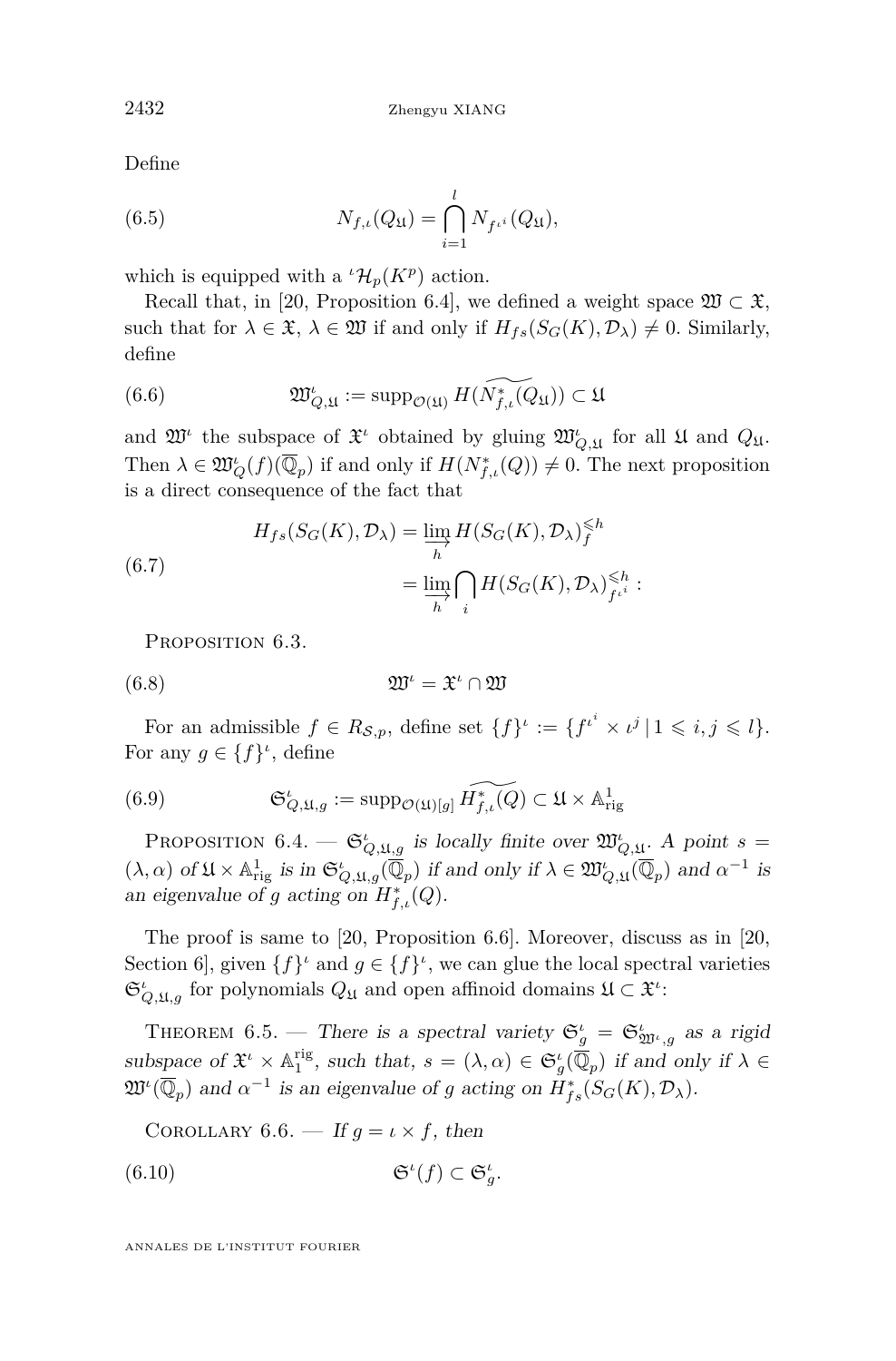#### 6.3.2. A big twisted eigenvariety

We build an eigenvariety over the spectral varieties constructed in last subsection as in [\[20,](#page-64-1) Section 8]. Let  $\iota \tilde{R}_{\mathcal{S},p}$  be the *p*-adic completion of  $\iota^{\iota}R_{\mathcal{S},p}[u_t^{-1}, t \in T^+]$ . Since  $\iota^{\iota}R_{\mathcal{S},p} = R_{\mathcal{S},p} \rtimes \langle \iota \rangle$  and  $\iota$  is of finite order *l*, that *ι* $\tilde{R}_{\mathcal{S},p}$  is an *l* pieces union of  $\tilde{R}_{\mathcal{S},p}$ . Define the *p*-adic space  $\mathfrak{B} = \mathfrak{B}_{\mathcal{S},p}$  be such that for any  $L/\mathbb{Q}_p$ ,

(6.11) 
$$
\mathfrak{B}(L) = \text{Hom}_{\text{alg ct}}(^{\iota} \tilde{R}_{\mathcal{S},p}, L).
$$

There is a natural morphism

<span id="page-53-1"></span>(6.12) 
$$
\mathfrak{i}: \mathfrak{B}_{\mathcal{S},p}(L) \longrightarrow \mathfrak{R}_{\mathcal{S},p}(L)
$$

given by restricting a character  $\tilde{\theta}$  of  ${}^{\iota} \tilde{R}_{\mathcal{S},p}$  to  $\tilde{R}_{\mathcal{S},p}$ , i.e.  $\theta := \mathrm{i}(\tilde{\theta}) = \tilde{\theta}|_{\tilde{R}_{\mathcal{S},p}}$ . This morphism is finite and continuous.

Write  $\mathfrak{Z}^i = \mathfrak{Z}^i_{\mathcal{S},p} := \mathfrak{X}^i \times \mathfrak{B}$ . For any admissible  $f$  and  $g \in \{f\}^i \subset {}^{\iota}R_{\mathcal{S},p}$ , define the morphism of ringed space

(6.13) 
$$
R_g: \mathfrak{Z}^{\iota} \to \mathfrak{X}^{\iota} \times \mathbb{A}_1^{\text{rig}}
$$

by  $(\lambda, \tilde{\theta}) \mapsto (\lambda, \tilde{\theta}(g)^{-1})$  on *L*-points, and

(6.14) 
$$
R_g^* : \mathcal{O}(\mathfrak{X}^{\iota})\{\{X\}\} \longrightarrow \mathcal{O}(\mathfrak{X}^{\iota})\hat{\otimes}^{\iota} \tilde{R}_{\mathcal{S},p}
$$

by  $\sum a_n X^n \mapsto \sum a_n (g)^{-n}$  on the function rings. Define the rigid space

(6.15) 
$$
\tilde{\mathfrak{D}}^{\iota} := \prod_{[f]^{\iota}} \prod_{g \in [f]^{\iota}} R_g^{-1} \mathfrak{S}_g^{\iota}
$$

as in [\[20,](#page-64-1) Section 8], where its *G*-topology is defined via *Rg*'s. Concretely, an open subset of  $\tilde{\mathfrak{D}}^{\iota}$  is admissible if it is a union of open subsets of the form  $R_{g,1} \times \cdots \times R_{g_r}^{-1}(\mathfrak{V})$  for  $\mathfrak{V}$  an open admissible affinoid of  $\mathfrak{S}_{g_1}^{\iota} \times \cdots \times \mathfrak{S}_{g_r}^{\iota}$ ; and an admissible covering is the inverse images by  $R_q$ 's of the admissible coverings of the corresponding spectral varieties. Then we have a parallel result to [\[20,](#page-64-1) Proposition 8.1]:

<span id="page-53-0"></span>PROPOSITION 6.7. — Assume  $\tilde{y} = (\lambda, \tilde{\theta})$  is in  $\mathfrak{Z}^{\iota}(\overline{\mathbb{Q}}_p)$ , then  $\tilde{y} \in \tilde{\mathfrak{D}}^{\iota}(\overline{\mathbb{Q}}_p)$ if and only if  $H^*(S_G(K), \mathcal{D}_\lambda)[\tilde{\theta}] \neq 0$  as a *<sup><i>ι*</sup>R<sub>S</sub>,p-module. Moreover, given  $\tilde{y} \in \tilde{\mathfrak{D}}^i(\overline{\mathbb{Q}}_p)$ , there exists an admissible *f*, such that

(6.16) 
$$
\bigcap_{g \in [f]^{\iota}} R_g^{-1}(R_g(\tilde{y})) \bigcap \tilde{\mathfrak{D}}^{\iota}(\overline{\mathbb{Q}}_p) = \{\tilde{y}\}
$$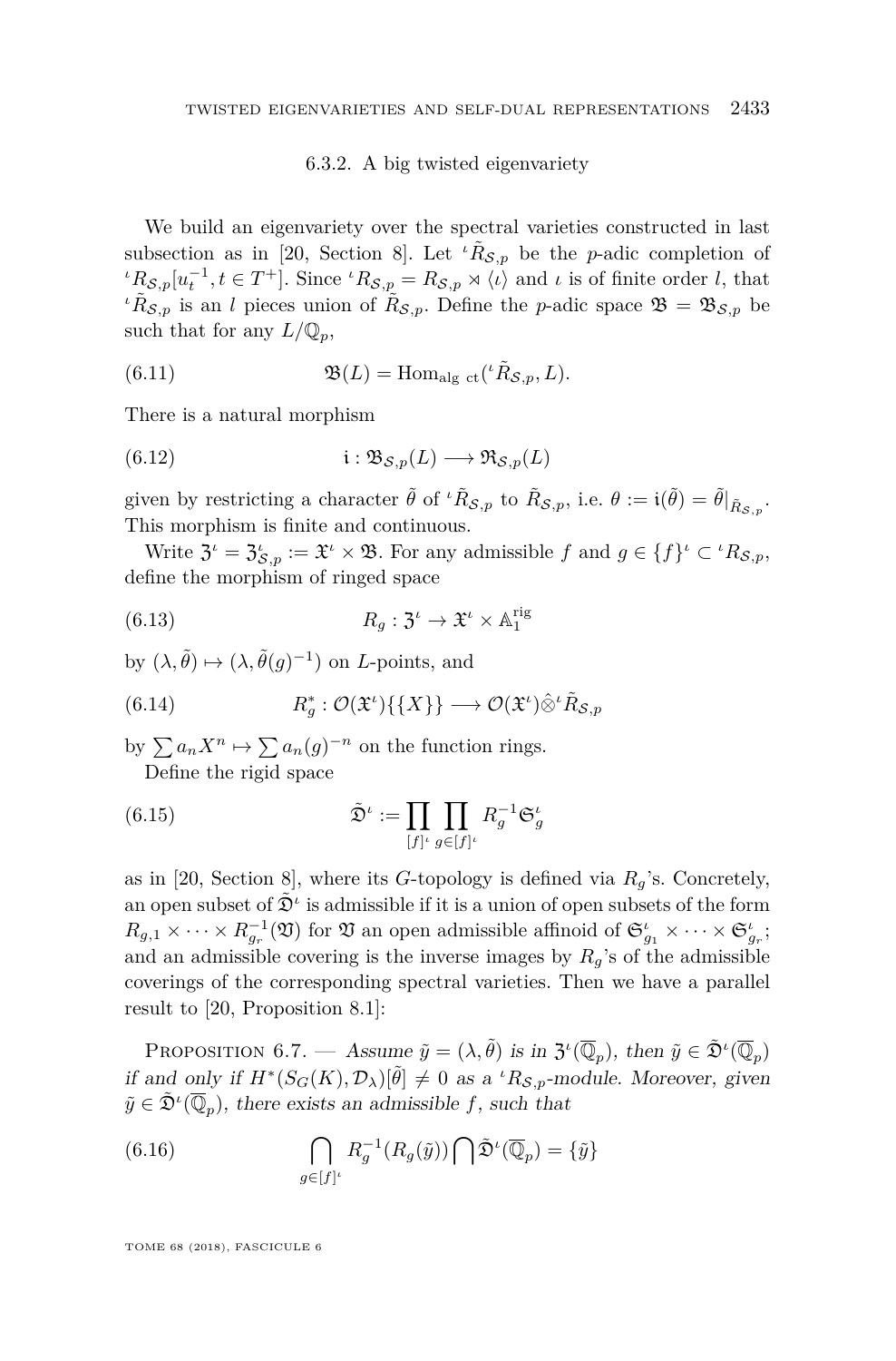For  $\mathfrak{U} \subset \mathfrak{X}^{\iota}$  and  $P_{\mathfrak{U}}(f, X) = Q(X)S(X)$  as in Section [6.3.1,](#page-51-2) let  $h_{\mathfrak{U}}$ and  $h'_{\mathfrak{U}}$  be the image of  $R_{\mathfrak{U}} := \mathcal{O}(\mathfrak{U}) \otimes R_{\mathcal{S},p}$  and  $R'_{\mathfrak{U}} := \mathcal{O}(\mathfrak{U}) \otimes {}^{i}R_{\mathcal{S},p}$ in  $End_{pf}^b(R\Gamma(KPI, \mathcal{D}_\mathfrak{U}))$  respectively, and let  $h_{\mathfrak{U},Q}$  and  $h_{\mathfrak{U},Q}^t$  be the image of  $R_{\mathfrak{U}}$  and  $R_{\mathfrak{U}}^{\iota}$  in  $End_{pf}^{b}(N_{f,\iota}(Q))$  respectively. Define

(6.17) 
$$
\tilde{\mathfrak{K}}_{\mathfrak{U}}^{\iota'} := sp(h_{\mathfrak{U}}^{\iota})
$$

and

(6.18) 
$$
\tilde{\mathfrak{K}}^{\iota}_{\mathfrak{U},Q} := \mathrm{supp}_{h_{\mathfrak{U},Q}^{\iota}} H(\widetilde{N_{f,\iota}^{\ast}(Q)}).
$$

<span id="page-54-0"></span>PROPOSITION 6.8.

$$
\tilde{\mathfrak{K}}^{\iota}_{\mathfrak{U},Q}(\overline{\mathbb{Q}}_p)=\prod_{g\in[f]^{\iota}}R_g^{-1}\mathfrak{S}^{\iota}_{Q,\mathfrak{U},g}(\overline{\mathbb{Q}}_p)
$$

The proof of proposition is same to [\[20,](#page-64-1) Proposition 8.2]. Moreover, an argument as [\[20,](#page-64-1) Propositions 8.2, 8.3, 8,4] shows that we can patch  $\tilde{R}^{\iota}_{\mathfrak{U},Q}$ with respect to  $\frak{U}$  and  $Q$  to obtain a rigid space  $\tilde{\mathfrak{K}}_f^\iota.$  Define

*.*

(6.19) 
$$
\tilde{\mathfrak{K}}^{\iota} := \prod_{f} \tilde{\mathfrak{K}}^{\iota}_{f}
$$

It is a reduced rigid analytic space, and by Proposition [6.7,](#page-53-0) [6.8](#page-54-0)

(6.20) 
$$
\tilde{\mathfrak{R}}^{\iota}(\overline{\mathbb{Q}}_p) = \tilde{\mathfrak{D}}^{\iota}(\overline{\mathbb{Q}}_p).
$$

Now given  $\frak{U}$  and  $Q$  as above, define  $\frak{i}: \tilde{\mathfrak{K}}^\iota \to \frak{E}$  by locally defining

$$
(6.21)\quad \mathfrak{i}: \widetilde{\mathfrak{R}}^{\iota}_{\mathfrak{U},Q} := \mathrm{supp}_{h_{\mathfrak{U},Q}^{\iota}} H(\widetilde{N_{f,\iota}^{\ast}(Q)}) \to \mathfrak{E}_{\mathfrak{U},Q} := \mathrm{supp}_{h_{\mathfrak{U},Q}} H(\widetilde{N_{f}^{\ast}(Q)}).
$$

This is defined by the inclusions  $h_{\mathfrak{U},Q} \hookrightarrow h_{\mathfrak{U},Q}^{\iota}$  and  $H(N_{f,\iota}^{*}(Q)) \rightarrow H(N_{f}^{*}(Q)).$ In particular, on  $\overline{\mathbb{Q}}_p$ -points, i sends  $(\lambda, \tilde{\theta})$  to  $(\lambda, \theta) := \tilde{\theta}|_{R_{\mathcal{S},p}}$ ). So it is defined on each fibre  $\tilde{\mathfrak{K}}_f^{\iota}$  coincident with [\(6.12\)](#page-53-1) and defined locally on points  $R_g^{-1} \mathfrak{S}_{Q,\mathfrak{U},g}^{\iota}(\overline{\mathbb{Q}}_p)$ . Finally, define  $\mathfrak{K}^{\iota}$  as the image of  $\tilde{\mathfrak{K}}^{\iota}$  under i. Its points are described by the theorem below

<span id="page-54-1"></span>THEOREM 6.9. — Assume  $y = (\lambda, \theta)$  is in  $\mathfrak{E}(\overline{\mathbb{Q}}_p)$ , then  $y \in \mathfrak{K}^{\iota}(\overline{\mathbb{Q}}_p)$ implies that  $\theta$  is a *ι*-invariant finite slope overconvergent Hecke eigensystem of weight  $\lambda$ . For any  $f \in R_{\mathcal{S},p}$ ,  $R_f$  maps  $\mathfrak{K}^{\iota}$  to  $\mathfrak{S}^{\iota}_{\mathfrak{W}^{\iota},f}$ . It is locally finite and surjective. In particular,  $\dim \mathfrak{K}^{\iota} \leqslant \dim \mathfrak{X}^{\iota}$ .

This is directly follows from the definition, noting that  $f \in \{f\}^{\iota}$ .

<span id="page-54-2"></span>Remark  $6.10$ . — Generally,  $\mathfrak{K}^{\iota}$  is NOT the eigenvariety parameterizing all *ι*-invariant Hecke eigensystems. Actually, it parameterizes those  $\theta$  such that, as a one-dimensional subspace of  $H(S_G(K), \mathcal{D}_\lambda)$ ,  $\iota$ <sup>\*</sup> maps  $V_\theta$  to itself, as the set *A* in the proof of Proposition [3.12.](#page-21-0)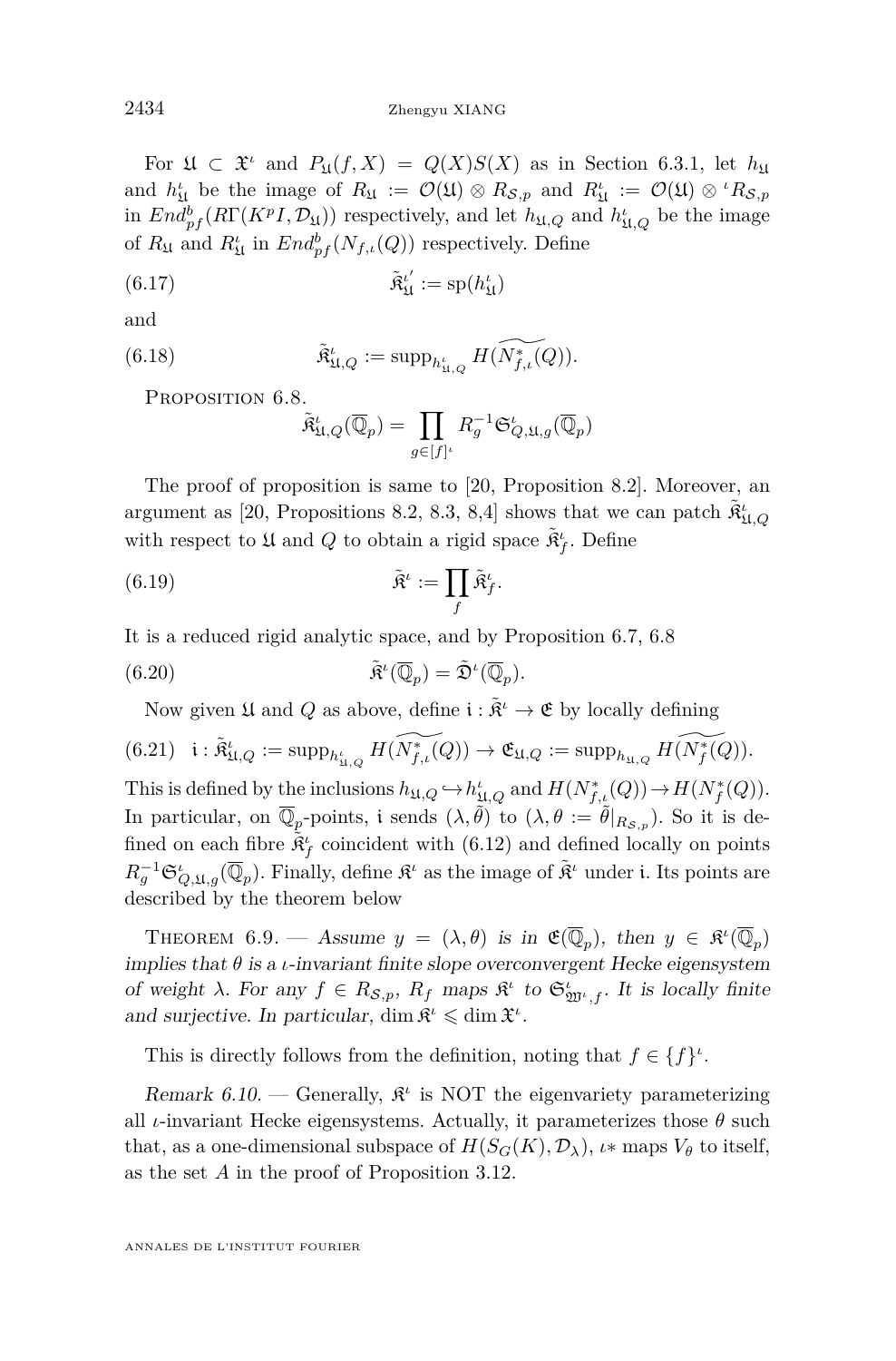#### **6.4. Twisted eigenvariety**

Now fix  $K^p$ , for any  $f \in R_{\mathcal{S},p}$ , consider the morphism  $R_{\iota \times f} : \mathfrak{Z}^{\iota} \to$  $\mathfrak{X}^{\iota} \times \mathbb{A}^1_{\text{rig}}$  defined as in Section [6.3,](#page-51-0) and define

(6.22) 
$$
\tilde{\mathfrak{E}}^{\iota} = \prod_{f} (R_{\iota \times f})^{-1} (\mathfrak{S}^{\iota}(f)),
$$

where the product is running over admissible Hecke operators *f*.

<span id="page-55-4"></span>THEOREM 6.11 (twisted eigenvarities). — Given  $K^p$  as above, there is a subvariety  $\mathfrak{E}_{K^p}^{\iota}$  of  $\mathfrak{E}_{K^p}$ , satisfying:

- <span id="page-55-0"></span>(1) For any  $(\lambda, \theta) \in \mathfrak{E}_{K^p}(\overline{\mathbb{Q}}_p)$ ,  $(\lambda, \theta)$  is in  $\mathfrak{E}_{K^p}^{\iota}(\overline{\mathbb{Q}}_p)$  if and only if  $\theta$  is *ι*-invariant and  $m_{G,0}^{\dagger,\iota}(\theta,\lambda) \neq 0$ .
- <span id="page-55-2"></span>(2) Every irreducible component of  $\mathfrak{E}_{K^p}^{\iota}$  projects surjectively onto a Zariski dense subset of X *ι* .
- <span id="page-55-3"></span>(3)  $\mathfrak{E}_{K^p}^{\iota}$  is equidimensional with the same dimension to  $\mathfrak{X}^{\iota}$ , and every irreducible component is arithmetic.

Proof. — Define  $\mathfrak{E}^i := \mathfrak{E}_{K^p}^i$  to be the image of  $\tilde{\mathfrak{E}}^i$  under i. Its underlying topological space  $\mathfrak{E}^{\iota}(\overline{\mathbb{Q}}_p)$  is given by the image  $\mathfrak{i}(\tilde{\mathfrak{E}}^{\iota}(\overline{\mathbb{Q}}_p))$ . Firstly we show  $\mathfrak{E}^{\iota}(\overline{\mathbb{Q}}_p) \subset \mathfrak{E}_{K^p}(\overline{\mathbb{Q}}_p)$  and the part [\(1\)](#page-55-0) by modifying the proof of [\[18,](#page-64-0) Proposition 5.2.3]. As in Section [5.1,](#page-36-3) write

<span id="page-55-1"></span>(6.23) 
$$
V = V_{G,0}^{\dagger,\lambda}(K^p) = \bigoplus_{\sigma} \bigoplus_{i=1}^{l} V_{\tilde{\sigma}_i}^{m_{G,0,i}^{\iota,\dagger}(\sigma,\lambda)},
$$

where  $\sigma = \pi^{K^p}$  is running over all *ι*-invariant finite slope representations of  $\mathcal{H}_p(K^p)$  appearing in the distribution  $e_G I_{G,0}^{\dagger}(\iota \times f, \lambda)_{K^p}'$ . Given  $(\lambda, \tilde{\theta}) \in$  $\tilde{\mathfrak{E}}^i(L)$ , fix  $t \in T^{++}$ , set  $h = v_p(\tilde{\theta}(u_t))$  and

$$
W = V^{\leqslant h}.
$$

 $\mathcal{H}_p(K^p)$  acts on *W* since  $R_{\mathcal{S},p}$  is in its center. Since every  $\sigma$  appearing in *V* is *ι*-invariant, that  ${}^{t}\mathcal{H}_{p}(K^{p})$  acts on *W*. Let  $h_{W}$  be the image of  $R_{S,p} \to \text{End}_L(W)$ . It is finitely generated by the image of finitely many elements  $\{f_1, \ldots, f_r\}$  in  $R_{\mathcal{S},p}$ . Let  $\Omega$  be the set consisting of  $\tilde{\theta}(u_t), \tilde{\theta}(f_i)$ , and all eigenvalues of  $u_t$ ,  $\iota \times u_t$ ,  $f_i$ ,  $\iota \times f_i$  on *W*. Now let *R* be a number such that for any  $\alpha, \alpha' \in \Omega$ ,  $v_p(\alpha - \alpha') \leq v_p(R)$ , define operators  $h_1 = f_1$ ,  $h_{i+1} = f_{i+1}(1 + Rh_i)$  and  $f = u_t(1 + Rh_r)$ .

Since  $(\lambda, \tilde{\theta}) \in \tilde{\mathfrak{E}}^{\iota}(L)$ , there is  $0 \neq w_f \in V$  and  $\tilde{\sigma}_i$  appeaing in *V*, such that

(6.24) 
$$
\tilde{\theta}(\iota \times f)w_f = \sigma(\iota \times f)w_f.
$$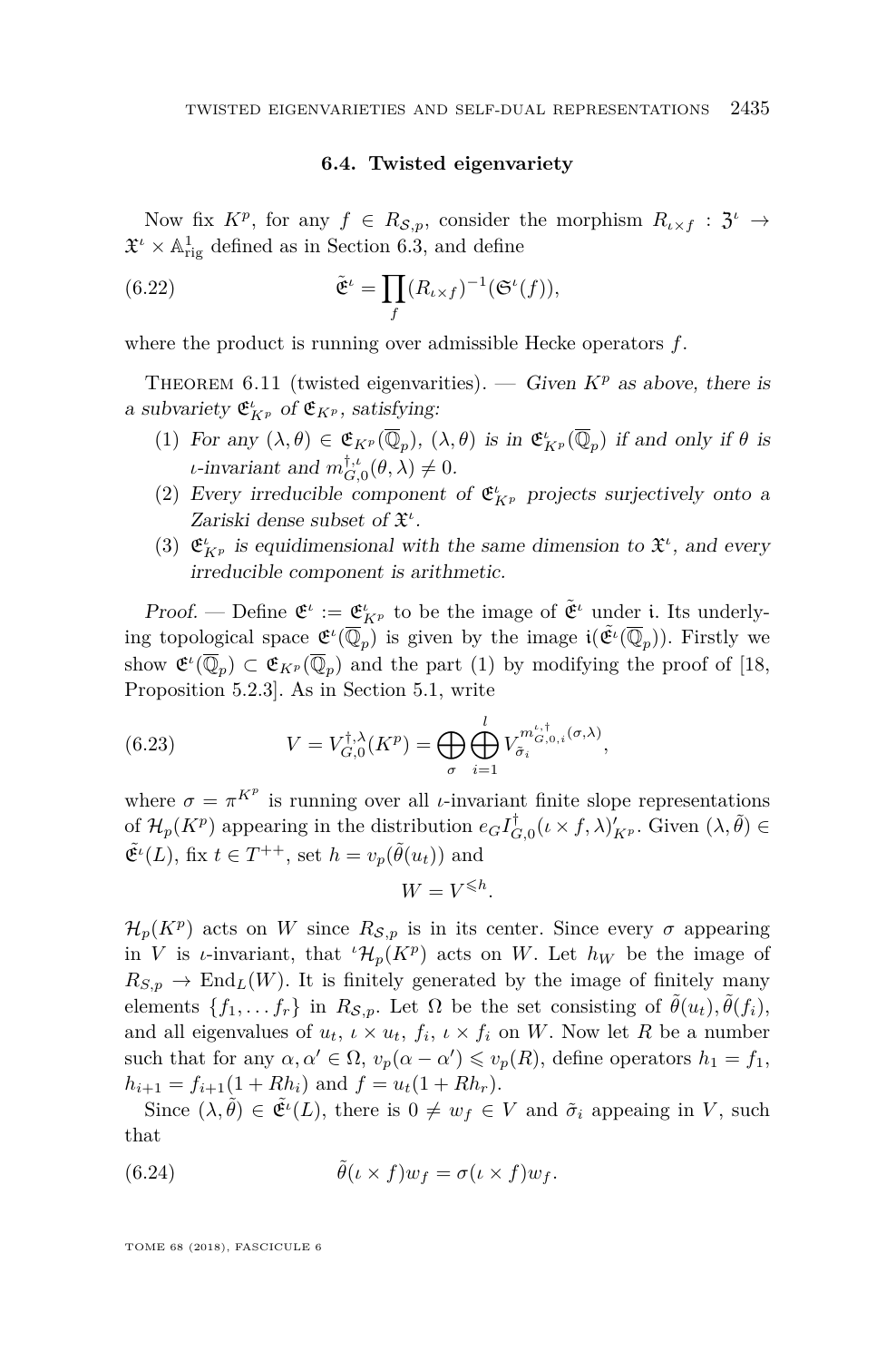in particular,  $w_f$  is an eigenvector of  $\sigma(\iota \times u_t)$  and  $\sigma(\iota)$ . Denote their eigenvalue by  $a_f$  and  $b_f$  respectively. Since  $\iota$  is of finite order,  $b_f$  is a unit. Write  $\theta = \sigma|_{R_{S,p}}$ , then  $(\lambda, \theta) \in \mathfrak{E}_{K^p}(\overline{\mathbb{Q}}_p)$ , we want to show  $\mathfrak{i}(\tilde{\theta}) = \theta$ .

Indeed,  $v_p(b_f) + v_p(\theta(u_t)) + v_p(\theta(1 + Rh_r)) = v_p(\tilde{\theta}(t)) + v_p(\tilde{\theta}(u_t)) + v_p(\theta(u_t))$  $v_p(\tilde{\theta}(1+Rh_r))$ . Since  $b_f$  and  $\tilde{\theta}(\iota)$  are units, by the setting of  $R$ ,  $v_p(\theta(u_t)) =$  $v_p(\tilde{\theta}(u_t))$ . This implies that  $\sigma$  actually appears in *W*. On the other hand,  $(a_f - \tilde{\theta}(\iota \times u_t))\theta(1+Rh_r) = \tilde{\theta}(\iota \times u_t)(\tilde{\theta}(1+Rh_r) - \theta(1+Rh_r)).$  This implies  $v_p(a_f - \tilde{\theta}(\iota \times u_t)) > v_p(R)$ . So  $a_f = \tilde{\theta}(\iota \times u_t)$  and  $\theta(h_r) = \tilde{\theta}(h_r)$ . Repeating the process, we have  $\tilde{\theta}(f_i) = \theta(f_i)$  for all  $f_i$ . Therefor  $\tilde{\theta}|_{R_{\mathcal{S},p}} = \theta$  and  $i(\lambda, \tilde{\theta}) = (\lambda, \theta) \in \mathfrak{E}(L)$ . In particular  $\theta$  is *ι*-invariant. By our construction of  $\theta$  and formula [\(5.63\)](#page-49-1), we have  $m_{G,0}^{\dagger,\iota}(\theta,\lambda) \neq 0$ .

Now we prove the other direction of [\(1\)](#page-55-0). If  $V_i := V_{\tilde{\sigma}_i}$  appearing in [\(6.23\)](#page-55-1), let  $V_i = \bigoplus_{\zeta} V_i[\zeta]$  be the eigen decomposition of  $V_i$  under  $\iota$ , then  ${}^{\iota}R_{S,p}$  acts on each  $V_i[\zeta]$ . Let  $(\lambda, \theta) \in \mathfrak{E}(\overline{\mathbb{Q}}_p)$  be *ι*-invariant. If  $m_{G,0}^{\iota,\dagger}(\theta, \lambda) \neq 0$ , there is some  $V_i$  such that  $V_i[\theta] \neq 0$  as a  $R_{S,p}$ -module. In particular,  $\theta$  appears in some  $V_i[\zeta]$ . Define  $\tilde{\theta}$  be the extension of  $\theta$  to  ${}^{\iota}R_{S,p}$  by setting  $\tilde{\theta}(\iota) = \zeta$ . It is then clear that  $(\lambda, \tilde{\theta}) \in \tilde{\mathfrak{E}}^{\iota}(\overline{\mathbb{Q}}_p)$  and  $\mathfrak{i}(\lambda, \tilde{\theta}) = (\lambda, \theta)$ .

<span id="page-56-0"></span>With [\(1\)](#page-55-0), Theorem [6.9](#page-54-1) and Remark [6.10](#page-54-2) imply that

(6.25) 
$$
\mathfrak{E}^{\iota}(\overline{\mathbb{Q}}_p) \subset \mathfrak{K}^{\iota}(\overline{\mathbb{Q}}_p)
$$

By construction, for any  $f \in R_{\mathcal{S},p}$ , there is a commutative diagram:



Consider the first column of the diagram.  $R_{\iota \times f}$  is locally finite, and  $\mathfrak{S}_f$ is constructed by the Fredholm power series. So by the same argument of [\[18,](#page-64-0) Theorem 5.3.7],  $R_{\iota \times f}$  is finite surjective. Now Proposition [6.7](#page-53-0) and Corollary [6.6](#page-52-0) enable us to run an argument as in [\[18,](#page-64-0) Corollary 5.3.8], so the composition of the first two arrows in the first column is surjective onto a Zariski dense subset of  $\mathfrak{X}^i$ . Since i keeps the first coordinate  $\lambda$ , that the projection from  $\mathfrak{E}^{\iota}(\overline{\mathbb{Q}}_p)$  to  $\mathfrak{X}^{\iota}$  in the second column is also Zariski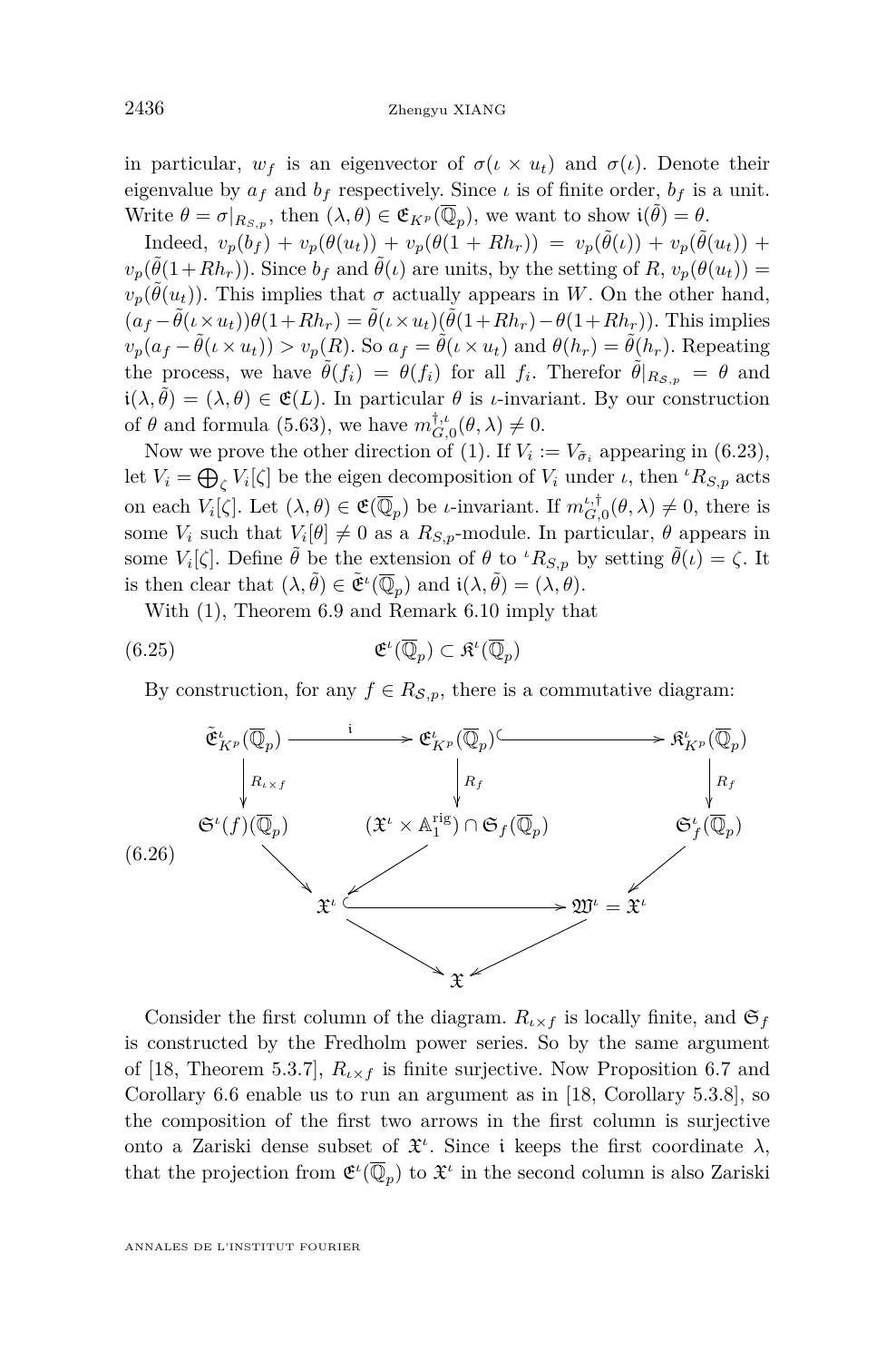surjective. So  $\dim(\mathfrak{E}^i) \geq \dim(\mathfrak{X}^i)$ . However, [\(6.25\)](#page-56-0) and Theorem [6.9](#page-54-1) imply that  $\dim(\mathfrak{E}^{\iota}) \leq \dim(\mathfrak{K}^{\iota}) = \dim(\mathfrak{W}^{\iota}) \leq \dim(\mathfrak{X}^{\iota})$ . So we have  $\dim(\mathfrak{E}^{\iota}) =$  $\dim(\mathfrak{X}^{\iota}), \mathfrak{X}^{\iota} = \mathfrak{W}^{\iota},$  (which is why we have the third row of the diagram) and, in particular, the  $R_f$  in the third column is also surjective. Together with Proposition [6.7,](#page-53-0) an argument as in [\[18,](#page-64-0) Corollary 5.3.8] again shows that  $R_f$  in the second column is also locally finite and surjective.

Now since  $\dim(\mathfrak{K}^{\iota}) = \dim(\mathfrak{X}^{\iota})$ , denote by  $\mathfrak{K}^{\iota,c}$  the union of codimension 0 arithmetic components (i.e. irreducible components contains a Zariski dense subset of arithmetic points) of  $\mathfrak{K}^{\iota}$ . Then the same argument as [\[20,](#page-64-1) Proposition 8.9] shows that

<span id="page-57-1"></span>(6.27) 
$$
\mathfrak{K}^{\iota,c}(\overline{\mathbb{Q}}_p) = \mathfrak{E}^{\iota}(\overline{\mathbb{Q}}_p)
$$

This proves [\(2\)](#page-55-2) and [\(3\)](#page-55-3) of the theorem.  $\Box$ 

Remark  $6.12.$  — By the last observation  $(6.27)$  in the proof above, throughout this section we could have worked on the *p*-adic analytic spaces  $\mathfrak{E}^{\iota}(\overline{\mathbb{Q}}_p)$ and finally define the rigid analytic structure on  $\mathfrak{E}^i$  by the one induced from  $\mathfrak{K}^{\iota,c}$ .

#### **7. The case of** *Gl<sup>n</sup>*

<span id="page-57-0"></span>In this section, we study the case of  $G = Gl_n$  over Q. Fix the pair  $(B, T)$ , where  $B$  is the subgroup of upper triangular matrices and  $T$  the diagonal subgroup. Then

(7.1) 
$$
T^{+} = \{ \text{diag}(t_1, ..., t_n) \, | \, v_p(t_1) \geqslant \cdots \geqslant v_p(t_n) \}
$$

(7.2) 
$$
T^{++} = \{ \text{diag}(t_1, \dots, t_n) \mid v_p(t_1) > \dots > v_p(t_n) \}
$$

Define  $g^{\iota} := j({}^t g^{-1})j^{-1}$  for any  $g \in G$ , where  $j = (\delta_{i,n+1-j})_{1 \leqslant i,j \leqslant n}$  if *n* is odd; and

$$
j = \begin{pmatrix} 0 & (\delta_{i,k+1-j})_{1 \leq i,j \leq k} \\ -(\delta_{i,k+1-j})_{1 \leq i,j \leq k} & 0 \end{pmatrix}
$$

if  $n = 2k$  is even. It is easy to check that  $\iota$  is an automorphism of *G* of order 2, and  $\iota$  stabilizes  $(B, T, I_m)$  and  $T^+$ ,  $T^{++}$ .

Let  $\pi$  be an automorphic representation of *G*. Apparently,  $\pi$  is *ι*-invariant if and only if  $\pi$  is self-dual in the usual sense.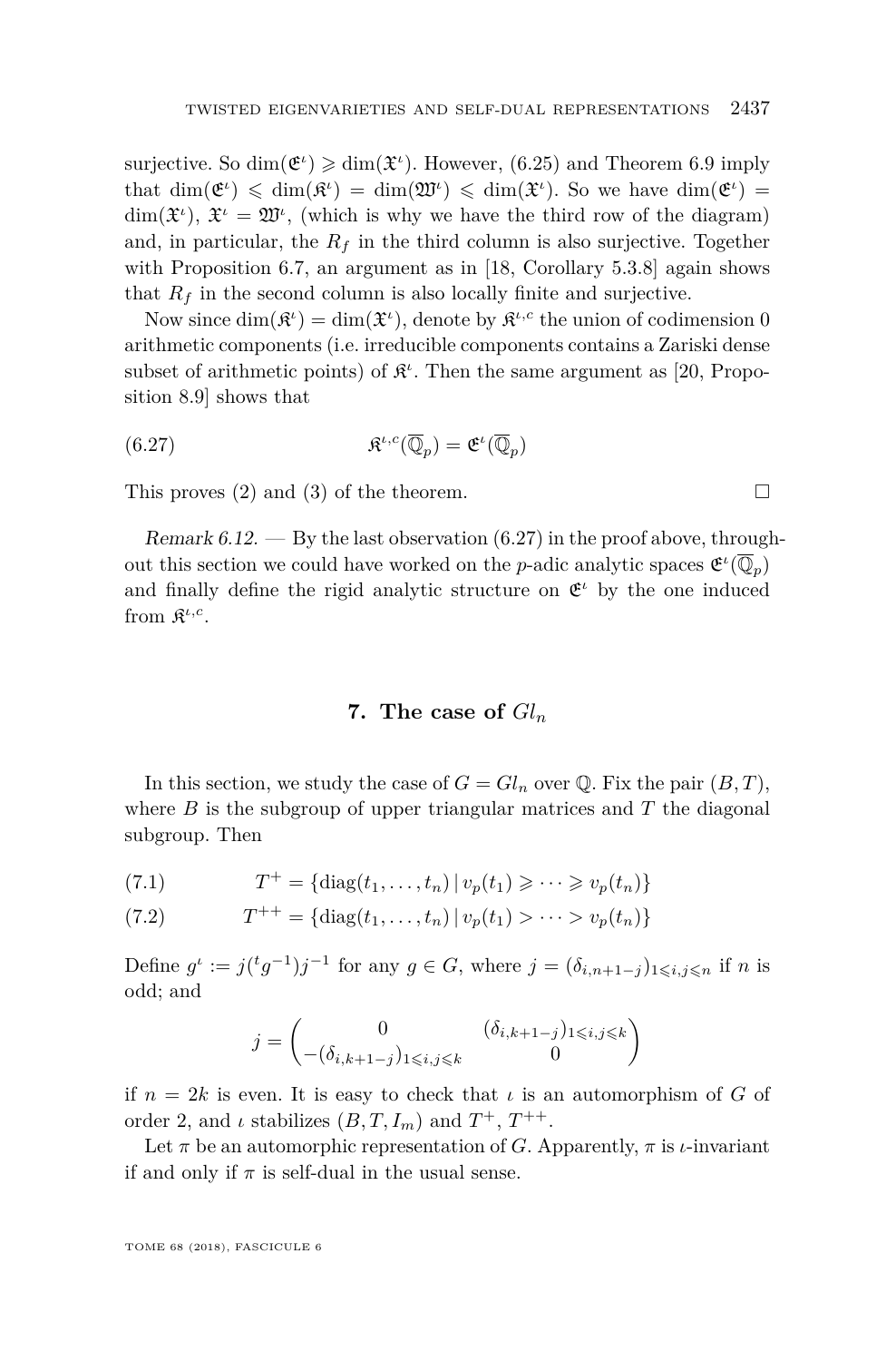2438 Zhengyu XIANG

7.1. 
$$
I_{G,0}^{\dagger}(\iota \times f, \lambda)
$$
 is non-trivial

Consider the *ι*-twisted distribution  $I_{G,0}^{\dagger}(\iota \times f, \lambda)$  defined for *G* and *ι* as in Section [5.2,](#page-38-0) we prove it is non-trivial by computing  $q_{G,\iota}$  as in Proposition [5.9.](#page-42-1)

PROPOSITION 7.1. — Let  $\lambda \in \mathfrak{X}^i$  be an arithmetic regular dominant weight in  $\Upsilon$ . Let  $\pi$  be a self-dual finite slope cuspidal representation of weight  $\lambda$ . Assume that  $\pi$  is non-critical with respect to  $\lambda$ . Then  $q_{G,\iota} \neq 0$ .

 $Proof.$  — It is a computation given by Barbasch and Speh in [\[5,](#page-63-12) VI.3] that

(7.3)  
\n
$$
q_{G,\iota} = L(\iota, A_{\mathfrak{b}}(\lambda), \lambda)
$$
\n
$$
= (-1)^{R_{\mathfrak{b}}} \sum_{i} (-1)^{i} tr(\iota \mid \text{Hom}_{\mathfrak{l} \cap \mathfrak{k}}(\wedge^{i}(\mathfrak{l} \cap \mathfrak{p}), \mathbb{C}))
$$
\n
$$
= (-1)^{\lceil \frac{n}{2} \rceil} 2^{\lceil \frac{n}{2} \rceil} \neq 0.
$$

Since *ι* is of order 2, for ? = cl or  $\dagger$ , we define  $e_{G,\iota} I_{G,0}^?(\iota \times f, \lambda)$  as in Remark [5.10.](#page-43-3) Considering the last paragraph in Section [5.5,](#page-46-0) we have

П

<span id="page-58-0"></span>COROLLARY 7.2. — Let  $\lambda \in \mathfrak{X}^{\iota}$  be an arithmetic regular dominant weight in  $\Upsilon$ . Let  $\pi$  be a self-dual finite slope cuspidal representation of weight *λ*. Assume that *π* is non-critical with respect to *λ*. Then  $m_{EP}^{\iota}(\sigma, \lambda) \neq$ 0.

Proof.  $-$  By the definition  $(5.59)$ , combining  $(5.51)$  and  $(5.61)$ , we compute as in Section [5.2:](#page-38-0)

(7.4) 
$$
m_{EP}^{\iota}(\pi,\lambda) = \sum_{\rho} m_{\text{cusp}}(\rho) L(\iota,\rho,\lambda) \operatorname{tr}(\iota \mid \text{Hom}_{\mathcal{H}_p(K^p)}(\pi_f^{K^p},\rho_f)).
$$

Since  $G = Gl_n$ , the cohomological packet at infinity for  $\lambda$  has only one element, which is of the form  $A_{\mathfrak{b}}(\lambda)$  as in Theorem 5.2.3 (see also [\[16\]](#page-64-7)). So

(7.5) 
$$
m_{EP}^{\iota}(\pi, \lambda)
$$
  
\n
$$
= L(\iota, A_{\mathfrak{b}}(\lambda), \lambda) \sum_{\rho_{\infty} = A_{\mathfrak{b}}(\lambda)} m_{\text{cusp}}(\rho) \operatorname{tr}(\iota \mid \text{Hom}_{\mathcal{H}_p(K^p)}(\pi_f^{K^p}, \rho_f))
$$
  
\n
$$
= (-1)^{\lceil \frac{n}{2} \rceil} 2^{\lceil \frac{n}{2} \rceil} \sum_{\rho_{\infty} = A_{\mathfrak{b}}(\lambda)} \operatorname{tr}(\iota \mid \text{Hom}_{\mathcal{H}_p(K^p)}(\pi_f^{K^p}, \rho_f))
$$
  
\n
$$
= (-1)^{\lceil \frac{n}{2} \rceil} 2^{\lceil \frac{n}{2} \rceil} \neq 0,
$$

where the last two lines hold since  $Gl_n$  admits the multiplicity one theorem.  $\Box$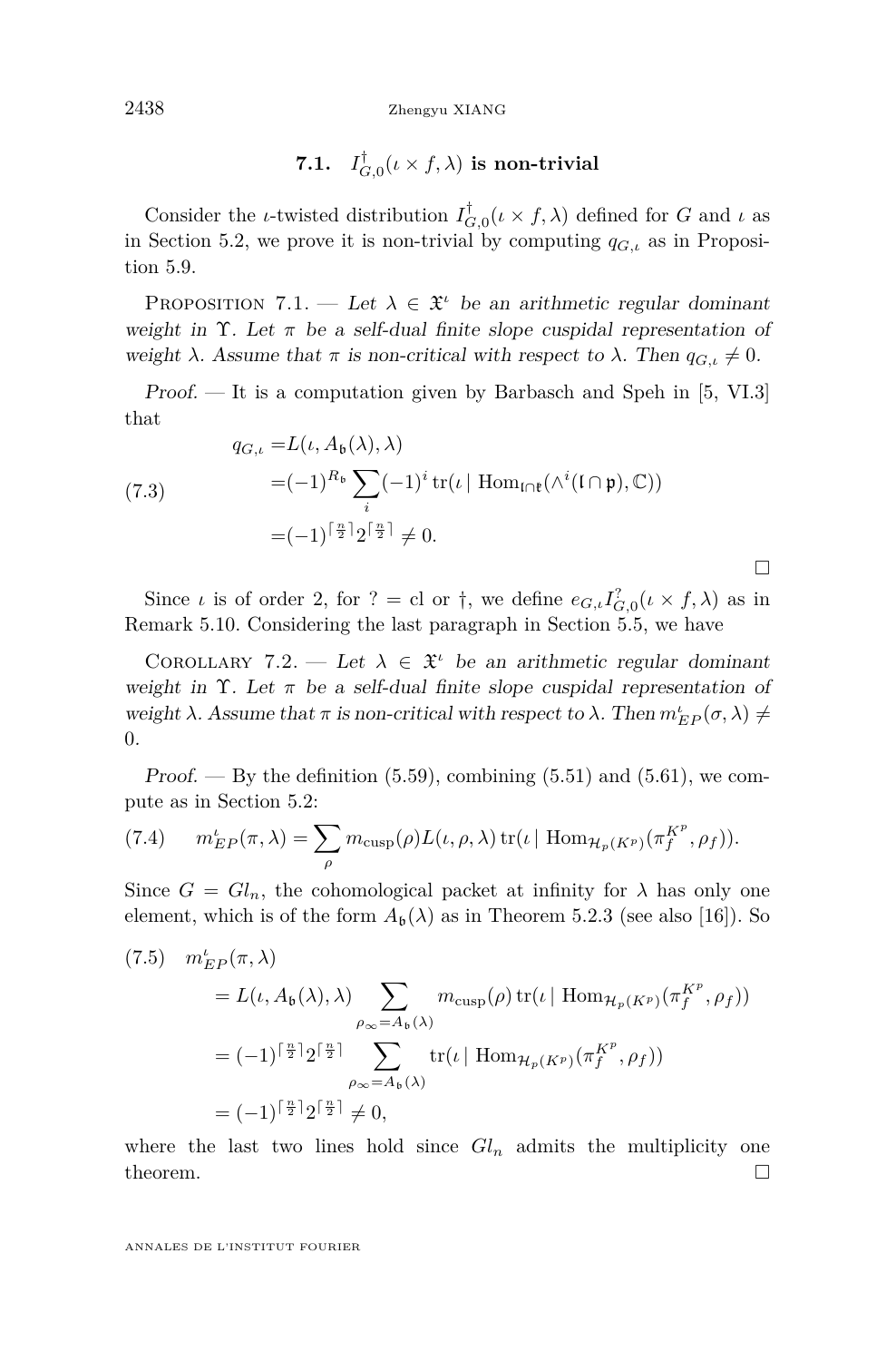Remark 7.3. — Corollary [7.2](#page-58-0) implies that the *ι*-twisted eigenvariety  $\mathfrak{E}_{K^p}^{\iota}$ we constructed in Theorem [6.11](#page-55-4) for  $Gl_n$  parameterizes all non-critical selfdual finite slope cuspidal Hecke eigensystems of level *K<sup>p</sup>* .

#### **7.2. Essentially self-dual representations**

Generally, a representation  $\pi$  of a reductive group is essentially *ι*-invariant if there exists an algebraic character  $\chi$  of  $\mathbb{G}_m$  such that  $\chi \circ \det \otimes \pi^i \cong \pi$ . In our case  $G = Gl_n$ , a representation  $\pi$  is essentially *ι*-invariant if and only if it is essentially self-dual in the usual sense.

Now a *p*-adic weight  $\lambda \in \mathfrak{X}(L)$  is determined by *n p*-adic characters  $\chi_1, \ldots, \chi_n$  of  $\mathbb{G}_m(\mathbb{Z}_p)$  such that

(7.6) 
$$
\lambda : diag(t_1, ..., t_n) \mapsto \chi_1(t_1) ... \chi_n(t_n)
$$

An essentially self-dual weight is characterized by  $\chi_i \chi_{n+1-i} = \chi_j \chi_{n+1-j}$ for any  $1 \leq i, j \leq n$ . Denote by  $\mathfrak{X}^e$  the subspace of essentially self-dual weights in  $\mathfrak{X}$ , then  $\dim(\mathfrak{X}^e) = \lbrack \frac{n}{2} \rbrack + 1$ . Given a character  $\chi$ , denote by  $\mathfrak{X}^e_\chi$ the subspace of essentially self-dual weights with respect to  $\chi$  in  $\mathfrak{X}^e$ . It is cut out by the relation  $\chi_i \chi_{n+1-i} = \chi_j \chi_{n+1-j} = \chi$ , then  $\dim(\mathfrak{X}_{\chi}^e) = \lbrack \frac{n}{2} \rbrack$ .

We now construct an eigenvariety  $\mathfrak{E}^e$ , which parameterizes all essentially self-dual finite slope overconvergent Hecke eigensystems of *G*, by applying our method to the group  $\tilde{G} = Gl_n \times Gl_1$ , with involution  $\mu : (g, x) \mapsto$  $(g^{\iota}, \det(g)x)$ . We remark here that  $\mu$  is not of Cartan-type, however, one can verify that our discussion through Sections [2-](#page-5-1)[6](#page-50-0) still works.

Let  $\mathfrak{B}^1$  be the *p*-adic weight space of  $Gl_1$ , it is the rigid unit ball. Consider the weight space  $\tilde{\mathfrak{X}} = \mathfrak{X} \times \mathfrak{B}^1$ . Denote by  $\tilde{\mathfrak{X}}^{\mu}$  the  $\mu$ -invariant subspace of  $\tilde{\mathfrak{X}}$ . It is easy to check that

(7.7) 
$$
\tilde{\mathfrak{X}}^{\mu} = {\tilde{\lambda} = (\lambda, \chi) | \lambda \in \mathfrak{X}_{\chi}^{e}, \chi \in \mathfrak{B}^{1}}.
$$

Its first component projects bijectively to X *e* .

Consider an open compact subgroup  $\tilde{K}_f = K_f \times K_f^1$  of  $\tilde{G}(\mathbb{A}_f)$ , where  $K_f$ is defined as previous sections and  $K_f^1$  is a neat open compact subgroup of  $Gl_1(\mathbb{A}_f)$ . We simply fix  $K_p^1 = \hat{\mathbb{Z}}$  and normalize the Haar measure on  $Gl_1$ such that meas( $\mathbb{Z}_l$ ) = 1 for any finite place *l*. Then the associated locally symmetric space for  $\tilde{G}$  is

(7.8) 
$$
S_{\tilde{G}}(\tilde{K}_f) \cong S_G(K_f) \times (\mathbb{Q}^{\times} \backslash \mathbb{A}_{\mathbb{Q}}^{\times}/\mathbb{Z}\mathbb{R}^{\times}) \simeq S_G(K_f) \times \{pt\}.
$$

For the group  $Gl_1$ ,  $T_{Gl_1}^+ = T_{Gl_1}^{++} = T_{Gl_1}(\mathbb{Q}_p) = \mathbb{Q}_p^{\times}$ , so the set of  $U_p$  operators  $\mathcal{U}_p(Gl_1) = \mathbb{Z}_p[T^+/T(\mathbb{Z}_p)] = \mathbb{Z}_p[\mathbb{Q}_p^{\times}/\mathbb{Z}_p^{\times}].$  This implies that the *p*-adic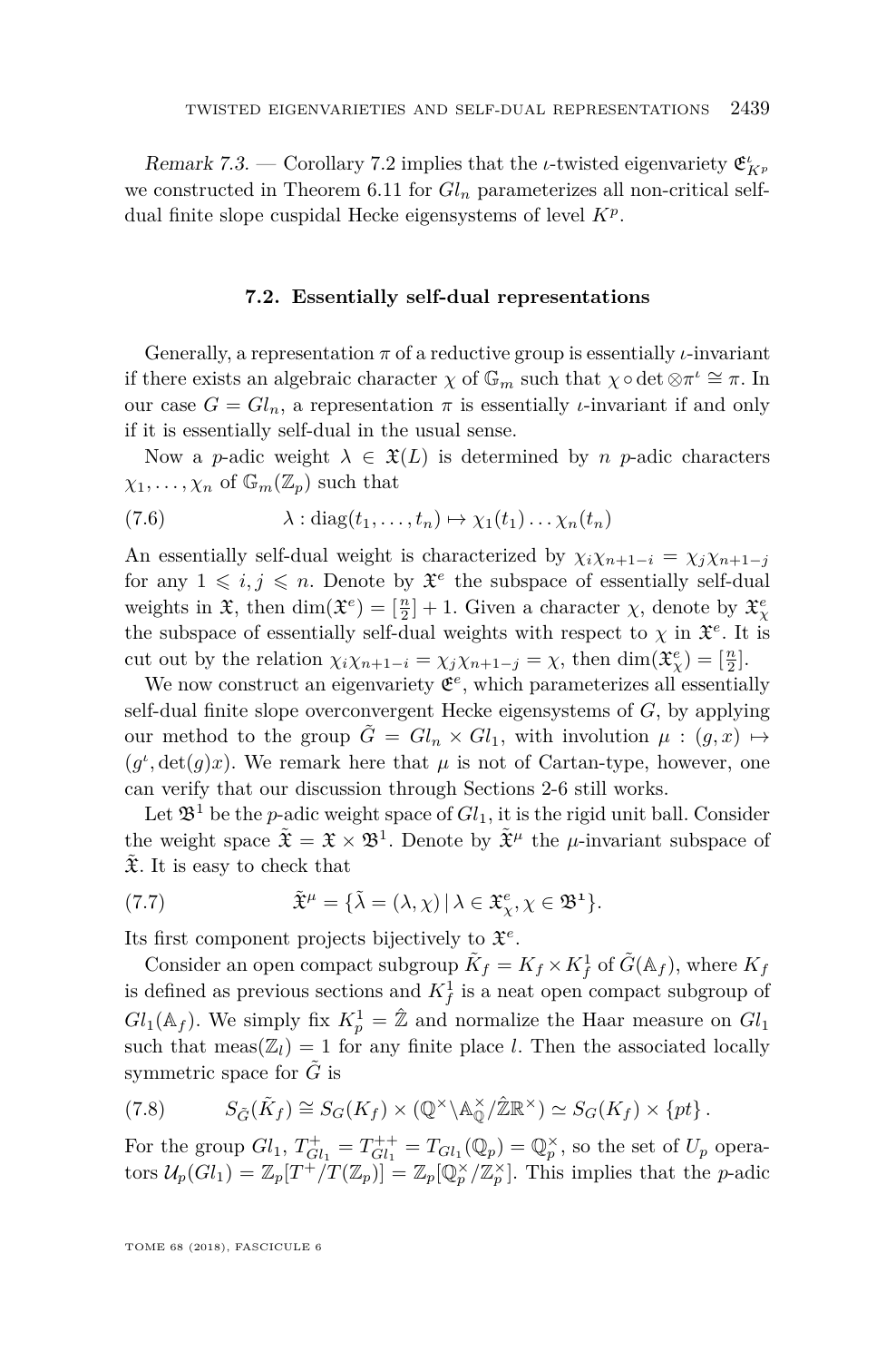Hecke algebra for  $\tilde{G}$  is given by:

(7.9) 
$$
\mathcal{H}_p(\tilde{K}^p) = \mathcal{H}_p(K^p) \times C_c^{\infty}(\hat{\mathbb{Z}}^p \backslash \mathbb{A}_f^{\times p}/\hat{\mathbb{Z}}^p) \otimes \mathbb{Z}_p[\mathbb{Q}_p^{\times}/\mathbb{Z}_p^{\times}]
$$

$$
= \mathcal{H}_p(K^p) \times C_c^{\infty}(\mathbb{A}_f^{\times}/\hat{\mathbb{Z}}, \mathbb{Z}_p).
$$

For any  $f \in \mathcal{H}'_p(\tilde{K}^p)$  admissible, write  $f = (f_G, f_1)$  with  $f_G = f_G^p \otimes u_t$ ,  $t \in T^{++}$  and  $f_1^p \otimes u_{t'}$   $t' \in \mathbb{Q}_p^{\times}$ .

For a regular dominant weight  $\tilde{\lambda} = (\lambda, \chi) \in \tilde{\mathfrak{X}}^{\mu}$ , let  $\mathbb{V}_{\tilde{\lambda}}$  be the finite dimensional irreducible algebraic representation of  $\tilde{G}$  with highest weight  $\lambda$  and  $\mathcal{D}_{\lambda}$  the local distribution space defined in Section [2.3.](#page-9-0) It is not hard to see

<span id="page-60-0"></span>(7.10) 
$$
\mathbb{V}_{\tilde{\lambda}} \cong \mathbb{V}_{\lambda} \times \chi
$$

where the right side is understood as the space  $\mathbb{V}_{\lambda}$  together with an action of  $Gl_1$  given by multiplying the value of  $\chi$  and the isomorphism is given by  $\phi \mapsto \phi_1$  such that  $\phi_1(q) := \phi(q, 1)$  for any  $q \in G$ . Generally, let  $\pi$  be an irreducible representation of  $\tilde{G}$ , since  $Gl_1$  is in the center of  $\tilde{G}$ ,  $\pi|_{Gl_1}$  is given by a character  $\chi$  and  $\pi|_G$  is irreducible as well. It is easy to check that  $\pi \cong \pi|_G \times \chi$ , and  $\pi$  is *µ*-invariant if and only if  $\pi|_G$  is essentially *ι*-invariant with respect to *χ*. If  $\pi$  is a *μ*-invariant representation of  $\tilde{G}$ , as in Section [3.3,](#page-17-1) we can extend  $\pi$  to a representation  $\tilde{\pi}$  of  $\tilde{G} \rtimes \langle \mu \rangle$ , and then restrict  $\tilde{\pi}$  to  $G \rtimes \langle \mu \rangle$ . This gives an  $\mu$ -action on  $V_{\pi}$  such that for any  $g \in G$ ,

<span id="page-60-1"></span>(7.11) 
$$
\mu \times \chi(\det(g))\pi(g^{\iota}) = \pi(g) \times \mu.
$$

Now we can define *µ*-twisted finite slope character distributions  $I_?^{\text{cl}}(\mu \times f, \tilde{\lambda})$  and  $I_?^{\dagger}(\mu \times f, \tilde{\lambda})$  as (4.4.1), (4.4.3) and Section [5.2,](#page-38-0) where  $\hat{G} = \tilde{G}, (\tilde{G}, 0), (\tilde{G}, \tilde{M}, 0)$ . As Remark [5.10](#page-43-3) and the discussion in Section [5.4,](#page-45-2)  $I_{\tilde{G},0}^{\text{cl}}(\mu \times f, \tilde{\lambda})$  and  $I_{\tilde{G},0}^{\dagger}(\mu \times f, \tilde{\lambda})$  are essentially effective. We can indeed compute them explicitly and relate them to the distributions  $I_{G,0}^{cl}(\iota \times f_G, \lambda)$  and  $I_{G,0}^{\dagger}(\iota \times f_G, \lambda)$  for *G*, where  $I_{\tilde{G},0}^{\text{cl}}(\mu \times f, \tilde{\lambda})$  equals

$$
\begin{split} \operatorname{meas}(K^{p})\tilde{\lambda}(\xi(t,t')) \operatorname{tr}(\mu \times f \mid H_{\text{cusp}}^{*}(S_{\tilde{G}}(\tilde{K}_{f}), \mathbb{V}_{\tilde{\lambda}}^{\vee}(\mathbb{C}))) \\ &= \operatorname{meas}(K^{p})\lambda(\xi(t))\chi(t') \operatorname{tr}(\mu \times f \mid H_{\text{cusp}}^{*}(S_{\tilde{G}}(\tilde{K}_{f}), \mathbb{V}_{\tilde{\lambda}}^{\vee}(\mathbb{C})) \\ &= \operatorname{meas}(K^{p})\lambda(\xi(t))\chi(t')\chi^{\vee}(f_{1}) \operatorname{tr}(\mu \times f_{G} \mid H_{\text{cusp}}^{*}(S_{G}(K_{f}), \mathbb{V}_{\lambda}^{\vee})) \\ &= \chi(t')\chi^{\vee}(f_{1})I_{G,0}^{cl}(\mu \times f_{G}, \lambda), \end{split}
$$

where the last second equation follows from Section [3.1](#page-12-0) and [\(7.10\)](#page-60-0), the action of  $\mu$  is given as in [\(7.11\)](#page-60-1). In particular, if  $\chi$  is trivial,

(7.12) 
$$
I_{\tilde{G},0}^{\text{cl}}(\mu \times f, \tilde{\lambda}) = I_{G,0}^{\text{cl}}(\iota \times f_G, \lambda).
$$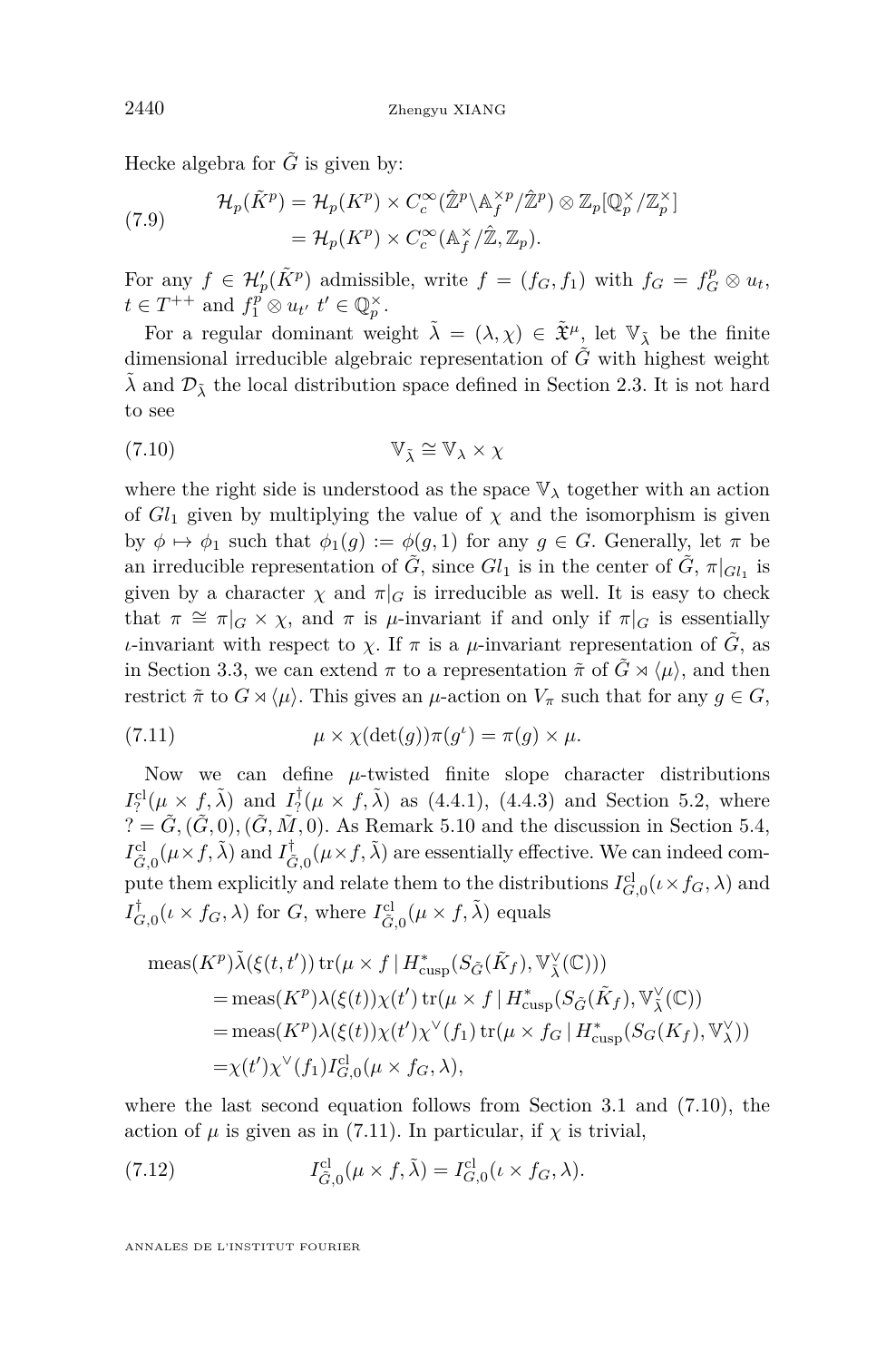Now Corollary [5.15](#page-44-0) implies that

(7.13) 
$$
I_{\tilde{G},0}^{\dagger}(\mu \times f, \tilde{\lambda}) = \chi(t')\chi^{\vee}(f_1)I_{G,0}^{\dagger}(\mu \times f_G, \lambda),
$$

and if  $\chi$  is trivial,

(7.14) 
$$
I_{\tilde{G},0}^{\dagger}(\mu \times f, \tilde{\lambda}) = I_{G,0}^{\dagger}(\iota \times f_G, \lambda).
$$

Remark 7.4. – Given character  $\chi$  and  $\lambda \in \mathfrak{X}^e$  that is essentially *ι*invariant with respect to  $\chi$ , inspired by the above computation, we can directly define for  $f \in \mathcal{H}_p(K^p)$  that

(7.15) 
$$
I_{G,0}^{\text{cl},\chi}(\iota \times f,\lambda) := I_{G,0}^{\text{cl}}(\mu_{\chi} \times f,\lambda)
$$

and

(7.16) 
$$
I_{G,0}^{\dagger,\chi}(\iota \times f,\lambda) := I_{G,0}^{\dagger}(\mu_{\chi} \times f,\lambda)
$$

where the lower index in  $\mu_{\chi}$  emphsis that the twisted action  $\mu$  on the cohomology spaces are defined according to  $\chi$ . Just like Proposition [3.12,](#page-21-0) one can show that only the traces of representations that are essentially *ι*-invariant with respect to  $\chi$  can contribute to these distributions, and the discussion in Sections [4-](#page-22-0)[6](#page-50-0) works for them as well.

Now let  $\tilde{\lambda} = (\lambda, \chi)$  be an arithmetic weight,  $\pi$  a  $\mu$ -invariant finite slope cuspidal representation of  $\tilde{G}$ , such that  $\pi|_{Gl_1} = \chi$ . Let  $\pi(\chi^{-1})$  be  $\pi$  twisting the inverse of  $\chi$  by  $Gl_1$ , and  $\pi_\chi$  be the factorization of  $\pi(\chi^{-1})$  to  $G \cong \tilde{G}/Gl_1$ , it is easy to see that  $\pi_{\chi}$  is *ι*-invariant. Compute by definition, we have

(7.17) 
$$
m_{EP}^{\mu}(\pi,\tilde{\lambda}) = m_{EP}^{\iota}(\pi_{\chi},\lambda) \neq 0.
$$

Now by Theorem [6.11,](#page-55-4) we have

<span id="page-61-0"></span>THEOREM 7.5. — Assume  $G = Gl_n$  there is an eigenvariety  $\mathfrak{E}^e \subset \mathfrak{E}$ defined as in Theorem [6.11,](#page-55-4) such that

- (1) there are two projections  $p_1 : \mathfrak{E}^e \to \mathfrak{X}^e$  and  $p_2 : \mathfrak{E}^e \to \mathfrak{B}^1$ , such that  $y = (\lambda_y, \theta_y) \in \mathfrak{E}^e(\bar{\mathbb{Q}}_p)$  if and only if  $\theta$  is a finite slope overconvergent Heche eigensystem of weight  $\lambda_y = p_1(y)$  and is essentially self-dual with respect to  $\chi_y = p_2(y)$  with  $m_{G,0}^{\dagger,\iota}((\theta \times \chi_y)_{\chi_y}, (\lambda \times \chi_y)_{\chi_y}) \neq 0$ .
- (2)  $\mathfrak{E}^e$  is equidimensional of dimension  $\left[\frac{n}{2}\right] + 1$ . Its every irreducible component is arithmetic.
- (3) For any  $\chi \in \mathfrak{B}^1$ , set  $\mathfrak{E}^e_\chi = p_2^{-1}(\chi)$ , then  $\mathfrak{E}^e_\chi$  is the eigenvariety parameterizing essentially self-dual Hecke eigensystems of *G* with respect to  $\chi$ . In particular,  $\mathfrak{E}_0^e = \mathfrak{E}^i$ .
- (4) The projection  $p_1$  maps  $\mathfrak{E}^e_\chi$  onto  $\mathfrak{X}^e_\chi \subset \mathfrak{X}^e$ .  $\mathfrak{E}^e_\chi$  is equidimensional over  $\mathfrak{X}_{\chi}^e$  and all its irreducible components are arithmetic.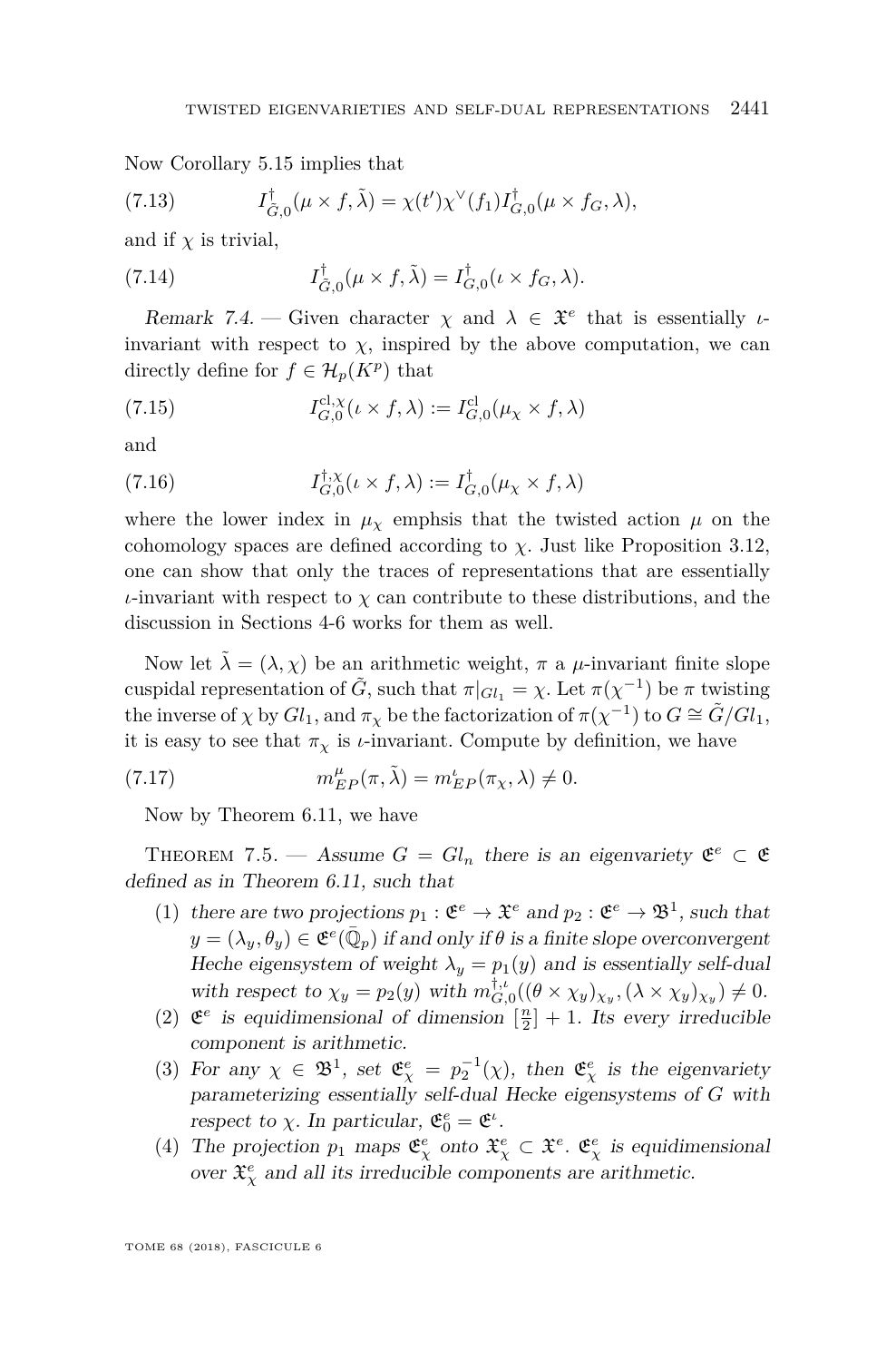Remark 7.6.

- (1) As Remark 11,  $\mathfrak{E}^e(\overline{\mathbb{Q}}_p)$  contains all non-critical essentially self-dual finite slope cuspidal Hecke eigensysems of *G*.
- (2) Applying our theory to  $I_{G,0}^{\dagger,\chi}(\iota \times f,\lambda)$ , we can construct  $\mathfrak{E}_{\chi}^e$  directly, and we can obtain parallel results to Theorem [6.11](#page-55-4) for  $\mathfrak{E}^e_\chi$ .

#### **7.3. Ash–Pollack–Stevens Conjecture**

<span id="page-62-0"></span>Let  $\theta_0$  be a classical finite slope cuspidal Hecke eigensystem of  $Gl_n$  of regular weight  $\lambda_0$ . Recall, as defined in [\[3\]](#page-63-1),  $\theta_0$  is called *p*-adic arithmetically rigid, if (modulo twisting) it does not admit a *p*-adic deformation containing a Zariski dense subset of arithmetic specializations. So if it is contained in any arithmetic irreducible component of  $\mathfrak{E}^e_\chi$ , it is not arithmetically rigid. Conjecture [1.1](#page-3-0) claims that, if  $\theta$  is not essentially self-dual then it is *p*-adic arithmetic rigid. Theorem [7.5](#page-61-0) gives its inverse:

COROLLARY 7.7. — Assume  $\theta_0$  is essentially self-dual with respective to  $\chi$ , then it is lying in an arithmetic component of  $\mathfrak{E}_{\chi}^e$ . In particular, it is not *p*-adic arithmetically rigid,.

Proof. — By Theorem [7.5,](#page-61-0)  $(\lambda_0, \theta_0) \in \mathfrak{E}^e_\chi(\overline{\mathbb{Q}}_p)$ . Consider the subset  $\Sigma$  of  $\mathfrak{E}^e_\chi(\bar{\mathbb{Q}}_p)$  consisting of  $(\lambda, \theta)$  such that  $\lambda$  is arithmetic and  $\theta$  is non-critical with respect to  $\lambda$ .  $\Sigma$  is Zariski dense in  $\mathfrak{E}^e_\chi(\bar{\mathbb{Q}}_p)$  since its projection to  $\mathfrak{X}^e_\chi$ contains an arithmetic point  $\lambda_0$ . By Corollary [5.21,](#page-49-4) those points in  $\Sigma$  are classical and corresponding to cuspidal Hecke eigensystems.

The next theorem shows that the smooth hyperthesis on arithmetic points of an eigenvarity may give some hint on the Ash–Pollack–Stevens conjecture.

<span id="page-62-1"></span>THEOREM  $7.8.$  — Assume that every arithmetic point in the eigenvariety is smooth. Let  $\theta_0$  be a classical Hecke eigensystem which is not *p*adic arithmetic rigid. Assume the arithmetic component containing  $\theta_0$  also contains an arithmetic, essentially self-dual Hecke eigensystem, then this arithmetic component contains a Zariski dense subset of essentially selfdual Hecke eigensystems. Moreover,  $\theta_0$  is essentially self-dual.

Proof. — By [\[9\]](#page-63-13), the cuspidal cohomology  $H^*_{\text{cusp}}(S_{Gl_n}(K), \mathbb{V}^\vee_\lambda)$  is trivial unless  $\lambda$  is essentially self-dual. So as [\[3\]](#page-63-1),  $(\lambda_0, \theta_0)$  is contained in an arithmetic component over  $\mathfrak{X}^e$ . Then the component must be of dimen- $\sin \leq \left[\frac{n}{2}\right] + 1$  and, by our assumption, intersects with  $\mathfrak{E}^e$  at some smooth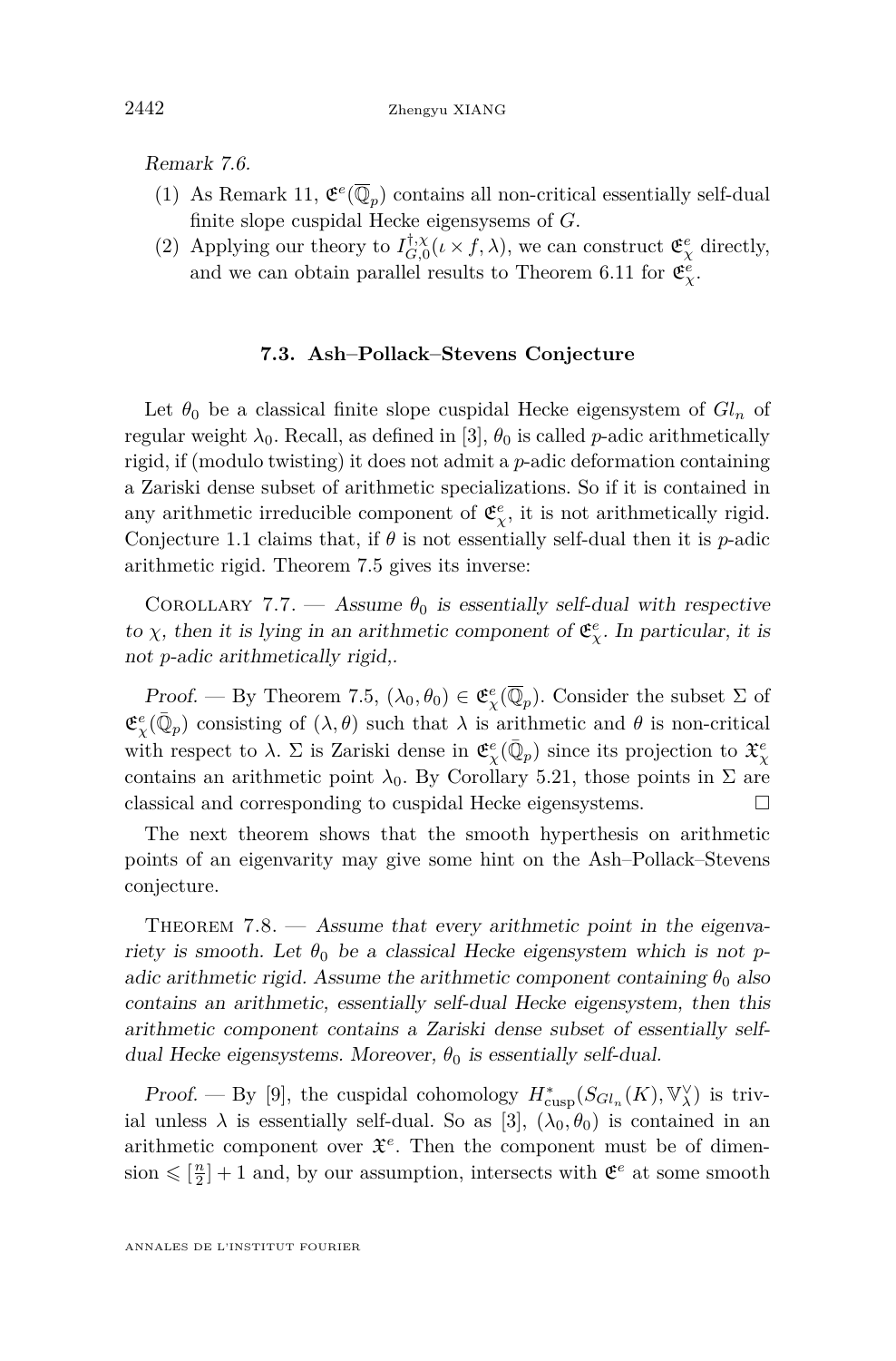point. Since  $\mathfrak{E}^e$  is of dimension  $\left[\frac{n}{2}\right] + 1$ . So by our smooth condition that this arithmetic component is at the same time an irreducible component of  $\mathfrak{E}^e$ . Finally, assume that  $\lambda_0$  is essentially self-dual with respect to  $\chi_0$ . Then  $(\lambda_0, \theta_0)$  is contained in an arithmetic component of  $\mathfrak{E}^e_{\chi_0}$ , in particular, it is essentially self-dual with respect to  $\chi_0$ .

<span id="page-63-2"></span>Remark 7.9. — Assume  $G = Gl_3$ . The Theorem [7.8](#page-62-1) assumes that there is an essentially self-dual point in the arithmetic component. This is not surprising if the eigenvarieties have good geometry. By [\[20\]](#page-64-1), we know the full eigenvariety  $\mathfrak{E}$  has dimension  $\leq 3$ . Let  $\mathfrak{A}$  an arithmetic component, it also projects onto  $\mathfrak{X}^e$  and is of dimension at least 1. Since we know that  $\mathfrak{E}^e$ has dimension 2, it should meet  $\mathfrak{A}$ .

#### BIBLIOGRAPHY

- <span id="page-63-4"></span>[1] J. Arthur, "The *L*<sup>2</sup> -Lefschetz numbers of Hecke operators", Invent. Math. **97** (2003), no. 2, p. 257-290.
- <span id="page-63-5"></span>[2] J. ARTHUR & L. CLOZEL, Simple algebras, Base change and the advanced theory of the trace formula, Annals of Mathematics Studies, vol. 120, Princeton University Press, 1989, xiii+230 pages.
- <span id="page-63-1"></span>[3] A. Ash, D. Pollack & G. Stevens, "Rigidity of *p*-adic cohomology classes of congruence subgroups of  $GL(n, \mathbb{Z})$ ", Proc. Lond. Math. Soc. **96** (2008), no. 2, p. 367-388.
- <span id="page-63-0"></span>[4] A. Ash & G. Stevens, "*p*-adic deformation of arithmetic cohomology", Preprint, 2008.
- <span id="page-63-12"></span>[5] D. Barbasch & B. Speh, "Cuspidal representations of reductive groups", [https:](https://arxiv.org/abs/0810.0787) [//arxiv.org/abs/0810.0787](https://arxiv.org/abs/0810.0787), 2008.
- <span id="page-63-8"></span>[6] A. Borel, J.-P. Labesse & J. Schwermer, "On the cuspidal cohomology of Sarithmetic subgroups of reductive groups over number fields", Compos. Math. **102** (1996), no. 1, p. 1-40.
- <span id="page-63-10"></span>[7] A. Borel & N. Wallach, Continuous cohomology, discrete subgroups, and representations of reductive groups, Mathematical Surveys and Monographs, vol. 67, American Mathematical Society, 1999, xvii+260 pages.
- <span id="page-63-7"></span>[8] K. BUZZARD, "Eigenvarieties", in *L*-functions and Galois representations, London Mathematical Society Lecture Note Series, vol. 320, Cambridge University Press, 2007, p. 59-120.
- <span id="page-63-13"></span>[9] L. Clozel, "Motifs et formes automorphes: Applications du principe de fonctorialité", in Automorphic Forms, Shimura Varieties, and *L*-functions. Volume I, Perspectives in Mathematics, vol. 10, Academic Press, 1990, p. 77-159.
- <span id="page-63-6"></span>[10] R. Coleman, "*p*-adic Banach spaces and families of modular forms", Invent. Math. **127** (1997), no. 3, p. 417-479.
- <span id="page-63-3"></span>[11] J. Franke, "Harmonic analysis in weighted *L*2-spaces", Ann. Sci. Éc. Norm. Supér. **31** (1998), no. 2, p. 181-279.
- <span id="page-63-9"></span>[12] J. Franke & J. Schwermer, "A decomposition of spaces of automorphic forms and the Eisenstein cohomology of arithmetic groups", Math. Ann. **331** (1998), no. 4, p. 765-790.
- <span id="page-63-11"></span>[13] J. Jantzen, Representations of algebraic groups, Mathematical Surveys and Monographs, vol. 107, American Mathematical Society, 2003.